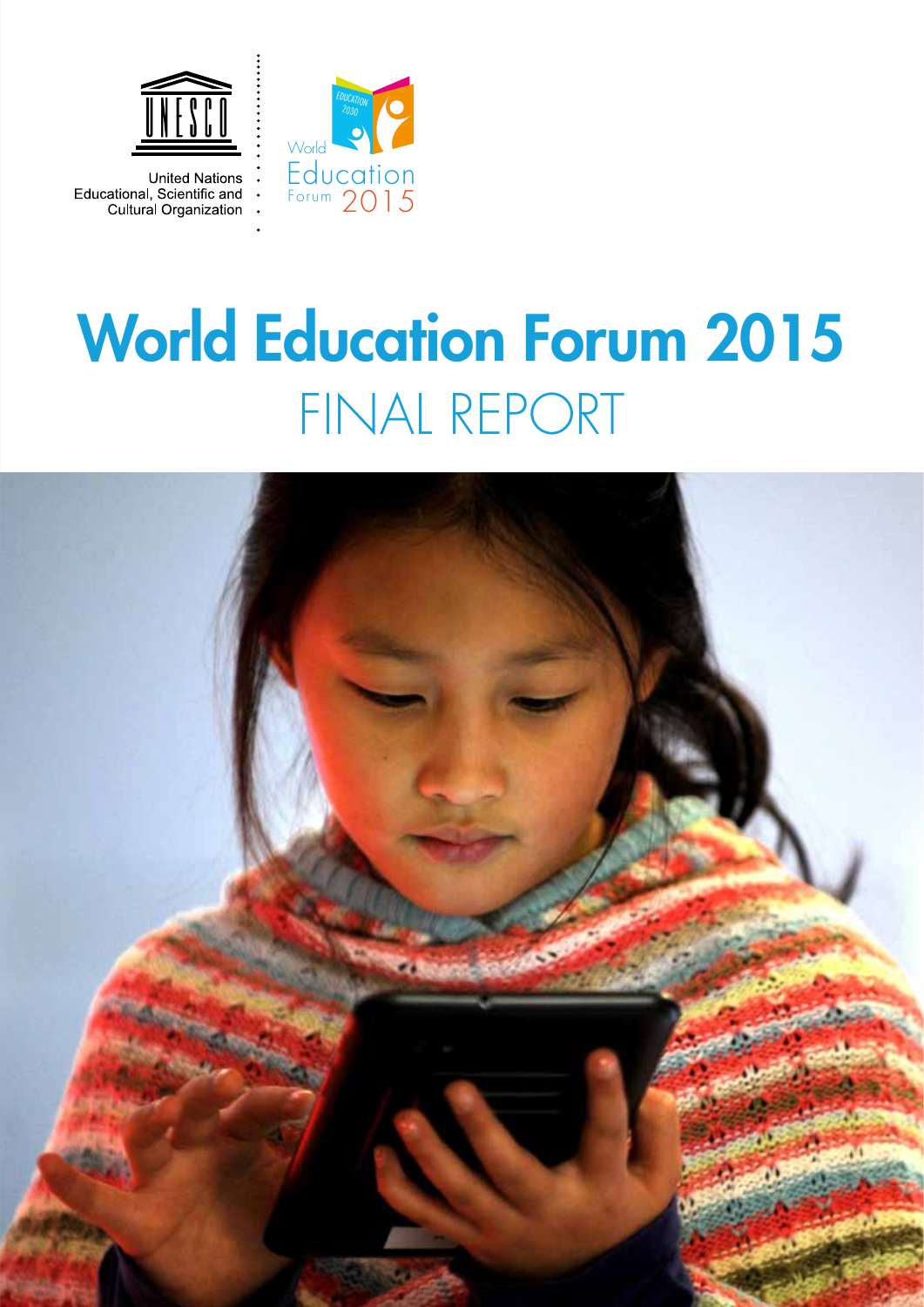# World Education Forum 2015 FINAL REPORT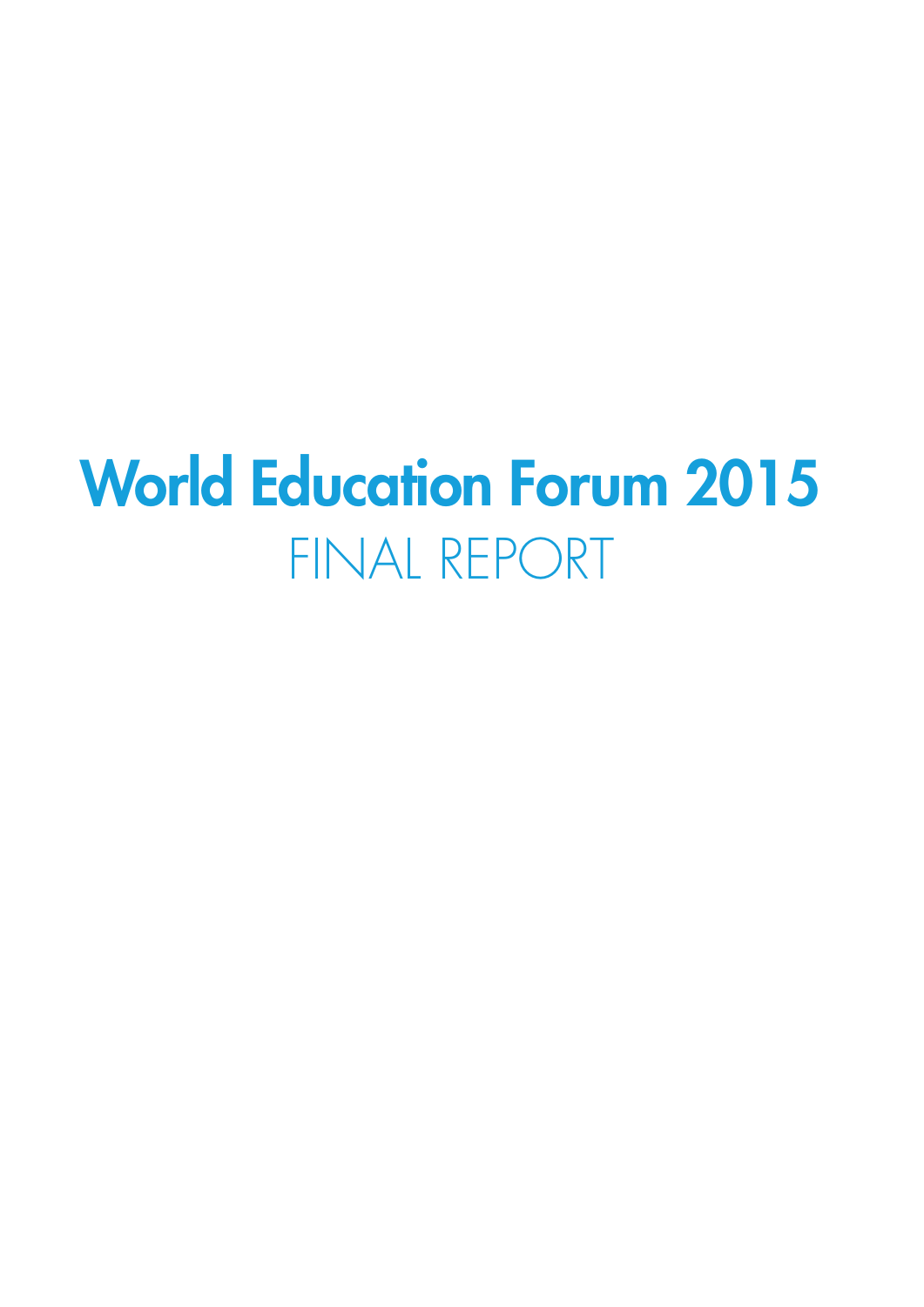Published in 2015 by the United Nations Educational, Scientific and Cultural Organization, 7, place de Fontenoy, 75352 Paris 07 SP, France

© UNESCO 2015



This publication is available in Open Access under the Attribution-ShareAlike 3.0 IGO (CC-BY-SA 3.0 IGO) license (http:// creativecommons.org/licenses/by-sa/3.0/igo/). By using the content of this publication, the users accept to be bound by the terms of use of the UNESCO Open Access Repository (http://www.unesco.org/open-access/terms-use-ccbysa-en).

The designations employed and the presentation of material throughout this publication do not imply the expression of any opinion whatsoever on the part of UNESCO concerning the legal status of any country, territory, city or area or of its authorities, or concerning the delimitation of its frontiers or boundaries.

The ideas and opinions expressed in this publication are those of the authors; they are not necessarily those of UNESCO and do not commit the Organization.

Cover photo: © ITU/R.Farrell Designed by UNESCO Printed by UNESCO *Printed in France*

ED-2015/ws/34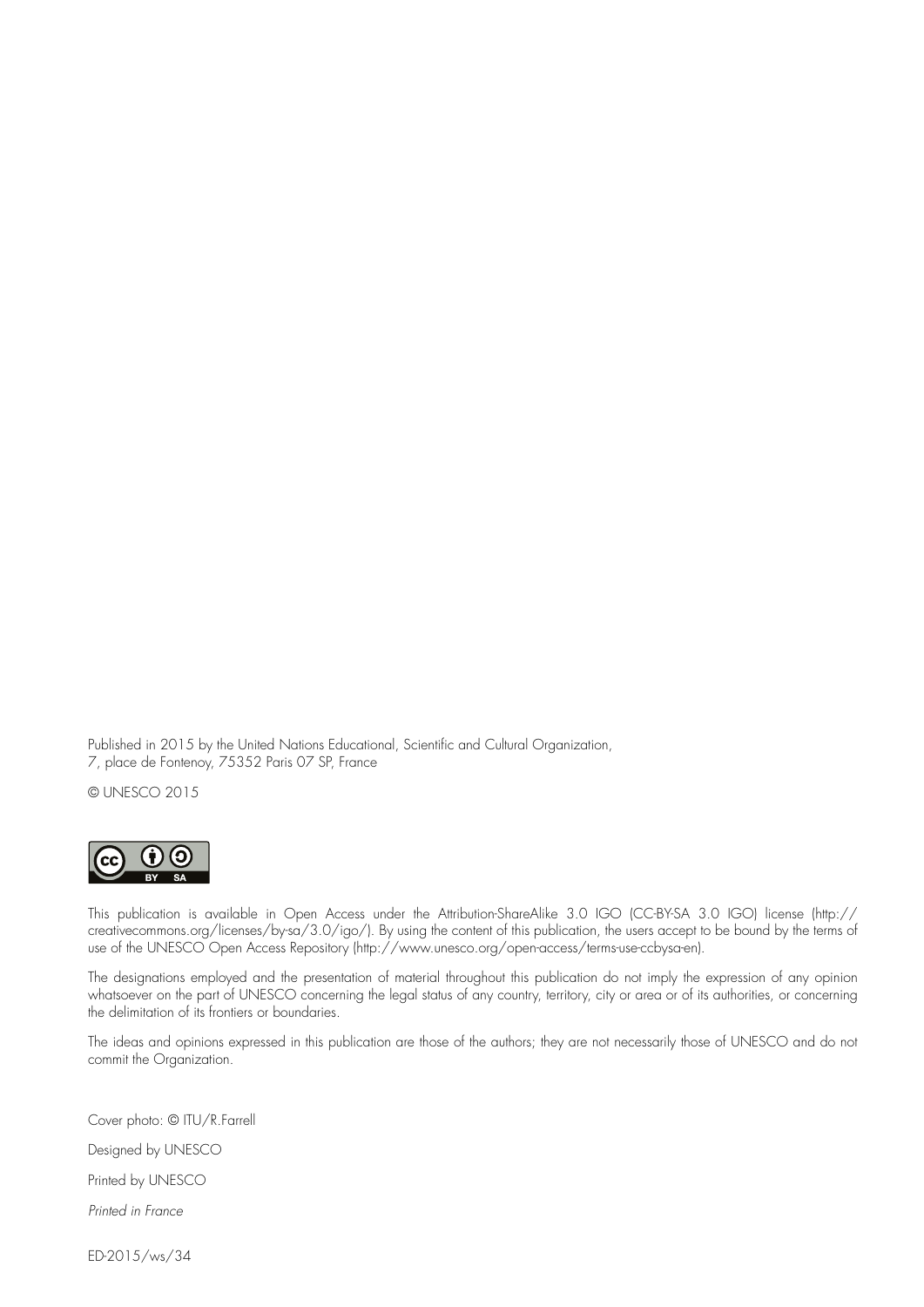# **Contents**

| 1 |                                                                                                                                                                                                                                                                                                                                                 |  |
|---|-------------------------------------------------------------------------------------------------------------------------------------------------------------------------------------------------------------------------------------------------------------------------------------------------------------------------------------------------|--|
|   |                                                                                                                                                                                                                                                                                                                                                 |  |
|   |                                                                                                                                                                                                                                                                                                                                                 |  |
|   | Addressing the unfinished EFA agenda and the persistent global 'learning crisis' 13                                                                                                                                                                                                                                                             |  |
| 3 |                                                                                                                                                                                                                                                                                                                                                 |  |
|   | The centrality of curriculum for improved quality and enhanced relevance of education19<br>Early childhood care and education as a critical foundation for lifelong learning 20<br>Protecting education, schools and universities from attacks and military use 24                                                                              |  |
|   | 4 Beyond Incheon: rising up to the challenges of implementation 26<br>The challenge of strengthening the financing of education26<br>The challenge of effective governance and accountability for shared responsibility. 27<br>The challenge of monitoring and coordinating the future agenda for global education $\dots \dots \dots \dots 28$ |  |
|   | <b>Appendices</b>                                                                                                                                                                                                                                                                                                                               |  |
|   |                                                                                                                                                                                                                                                                                                                                                 |  |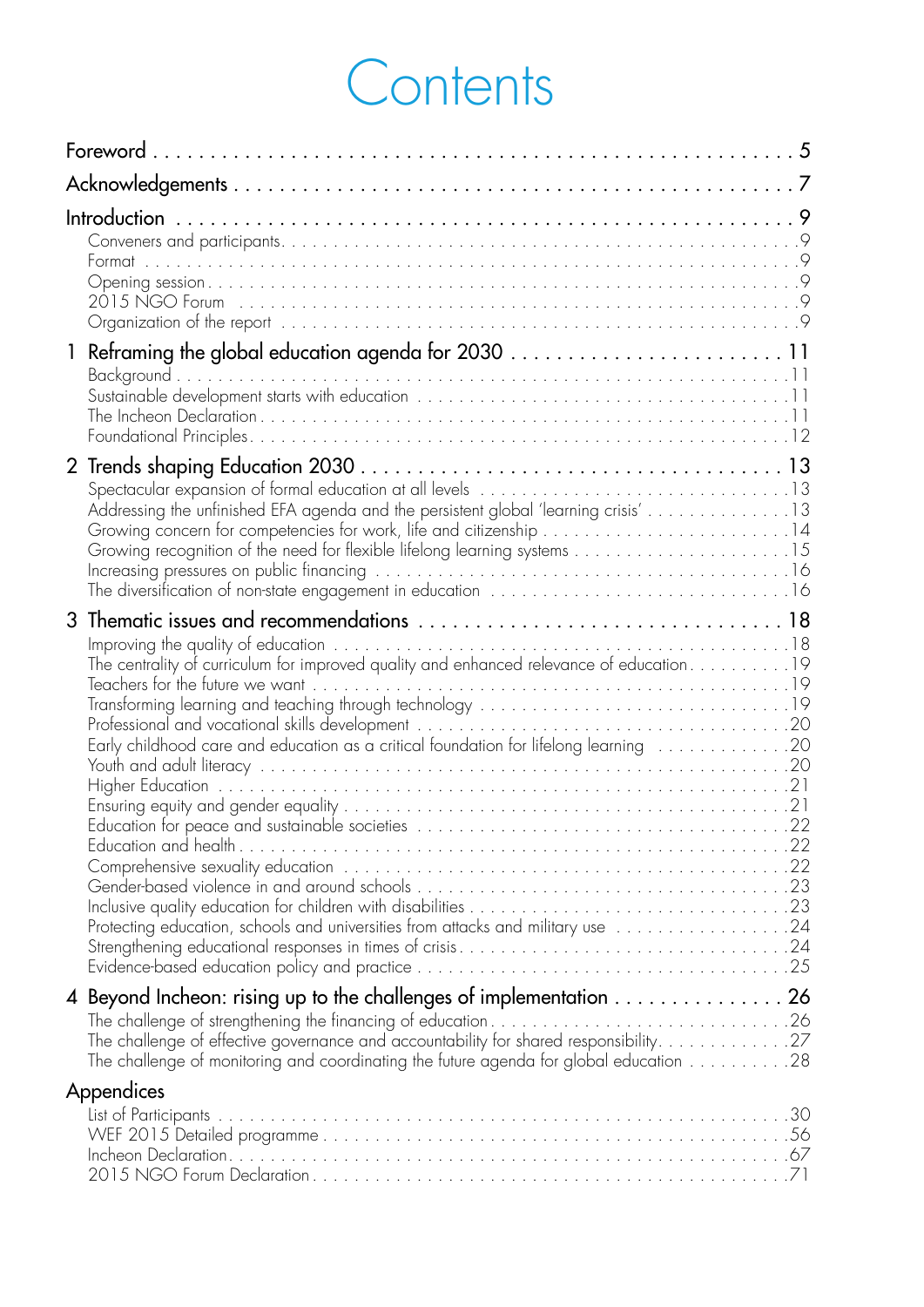# Foreword

<span id="page-4-0"></span>The World Education Forum that took place in Incheon, Republic of Korea, in May 2015 will remain a historic milestone on more than one count.

Held four months before the adoption of the 2030 Agenda for Sustainable Development at the United Nations, the Forum, co-organized by UNESCO, UNICEF, World Bank, UNFPA, UNDP and UN Women, affirmed that education is the most transformative force for building a better future for all children, young people and adults across the world.

This conviction brought together some 1,600 participants from 160 countries, including 120 Ministers of Education, the United Nations Secretary-General, the President of the Republic of Korea, heads of UN agencies, global education leaders and influential advocates from civil society, non-governmental organizations, donor agencies and the private sector.

Together, this dynamic and diverse international community rallied around a single and shared vision of inclusive and equitable quality education and lifelong learning for all.

Building on the legacy of Jomtien (Thailand) and Dakar (Senegal) and reasserting that education is a fundamental human right and a public good, the Forum charted a new course that is tailored to our times of rapid change and that commits to ensuring all children, young people and adults are empowered with the knowledge and skills they need to live in dignity and contribute to their societies as responsible global citizens.

This report reflects the spirit of Incheon - one of rich debate, experience-sharing, innovation and partnership, expressed through a wide range of sessions, encompassing key themes that must be addressed to drive progress. By adopting the Incheon Declaration, 'Education 2030: Towards Inclusive and equitable quality education and lifelong learning for all', Member States and the global community demonstrated their commitment to a single, renewed education agenda that is holistic, ambitious and inspirational, leaving no one behind. The goal is to realise everyone's right to education as a fundamental dimension of human, social and economic development.

Evidence shows there is no stronger, no more lasting, investment a country can make than educating its citizens. Education is the path to sustainability – to poverty alleviation, better health, environmental protection and gender equality. Every effort must be made to guarantee that the goal and targets are reached. The Education 2030 Framework for Action shows the way to implement, coordinate, finance and monitor the goal, in order to ensure inclusive and equitable quality education and lifelong learning opportunities for all.

We must all act upon it now, and together.

Tring Bourg

Irina Bokova Director-General of UNESCO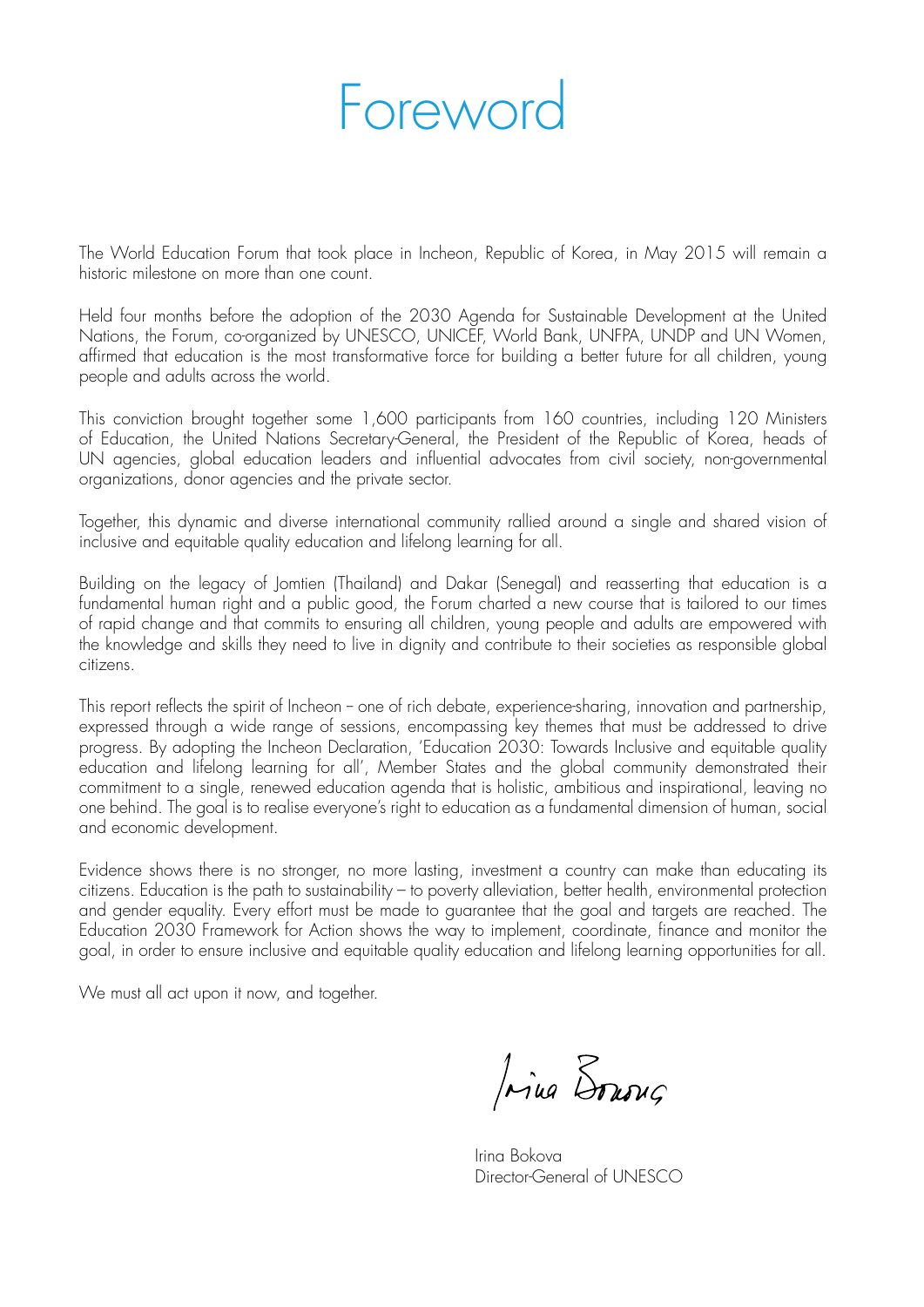# <span id="page-5-0"></span>Acknowledgements

I would like to thank all our Member States whose strong participation, with some 120 ministers among 1,600 participants attending to share views and ideas during three days, made the World Education Forum 2015 a milestone moment for global education in the last fifteen years. The level of support that the World Education Forum received clearly demonstrated the governments' resolve in taking forward the new education agenda.

I would like to extend my deepest thanks to the Government of the Republic of Korea in particular, for its generous support in hosting the event.

The scope and influence of the World Education Forum 2015 has been all-encompassing thanks to the coconvenors' joint efforts in organizing the event and committing to support the implementation of the Education 2030 agenda. UNESCO, UNICEF, UNFPA, UNDP, UN Women, UNHCR and the World Bank all came together to provide strategic and technical contributions over the past two years and during the Forum itself.

UNESCO's Education Sector, including colleagues from Headquarters, Regional Bureaux, Institutes and Field Offices, was fully mobilized for this remarkable event. Their deep commitment and hard work contributed to making the World Education Forum 2015 a success.

Finally, I would like to thank civil society, numerous intergovernmental organisations, the private sector, academia and all other World Education Forum 2015 participants whose active involvement was instrumental in making it a decisive, historic and far-reaching event.

Qian Tang, Ph.D. Assistant Director-General for Education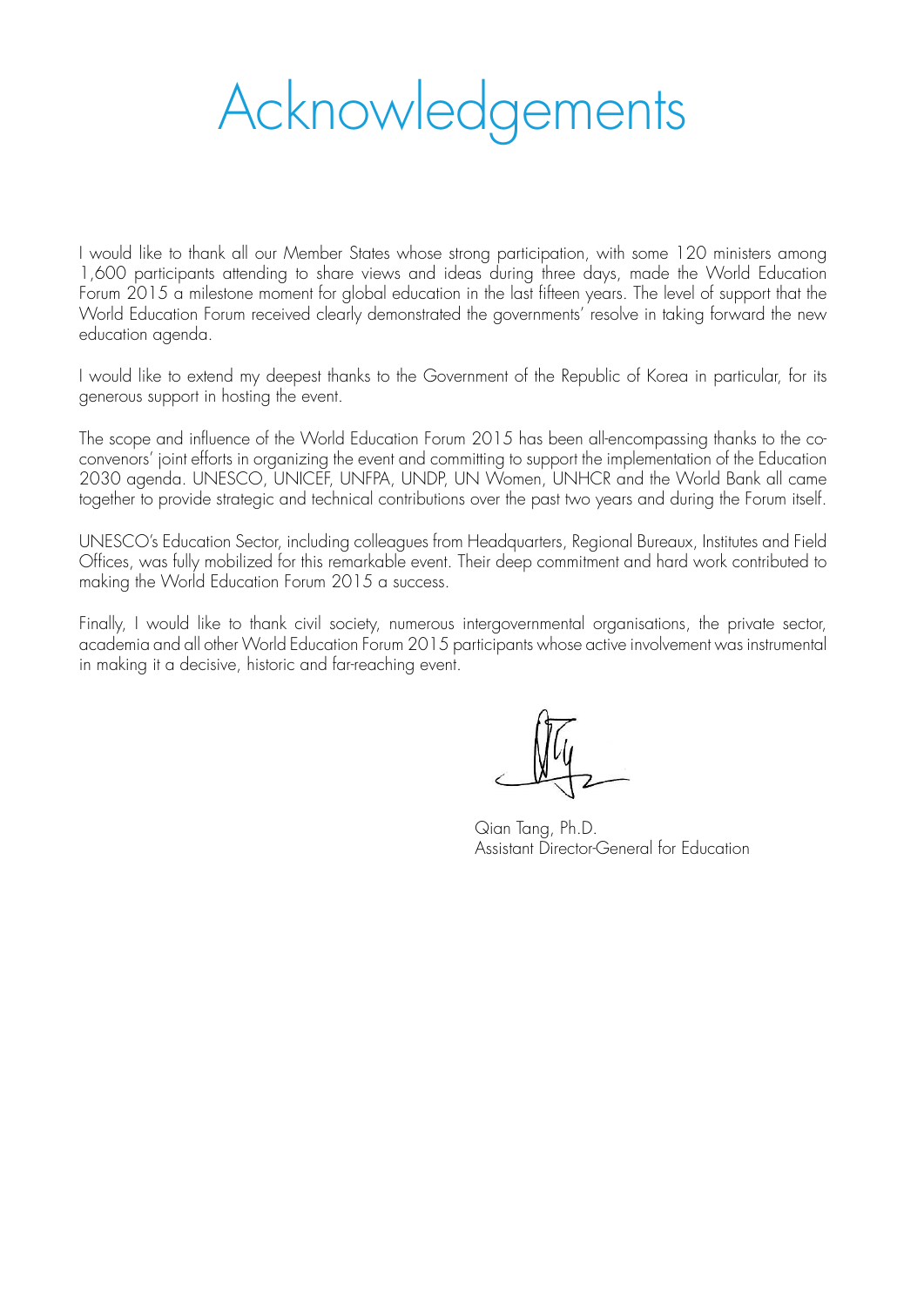# Introduction

# <span id="page-6-0"></span>This summary report is based on the proceedings of the World Education Forum organized at Incheon, Republic of Korea, from 19 to 22 May 2015.

## Conveners and participants

Convened by UNESCO, jointly with UNICEF, UN Women, UNDP, UNFPA, UNHCR and the World Bank and hosted by the Government of Korea, the World Education Forum (WEF) 2015 brought together some 1,600 participants including 120 Ministers of Education from 160 countries, UN agencies, international donor agencies, and Non-Governmental Organizations (see List of participants in Appendix 1).

## Format

The forum was a unique and historic opportunity to debate, share experiences, as well as showcase new ideas and innovative strategies on a range of themes and issues. This was done through a combination of four plenary sessions, six thematic debates, twenty parallel group sessions and some eighteen lunchtime side events (see Programme in Appendix 2).

## Opening session

The World Education Forum was opened by a series of prestigious speakers including Ms Park Geun-hye, President of the Republic of Korea, Mr Ban Ki-moon, Secretary-General of the United Nations, Ms Irina Bokova, Director-General of UNESCO, Mr Jim Yong Kim, President of the World Bank, Mr Anthony Lake, Executive Director of UNICEF, Ms Phumzile Mlambo-Ngcuka, Executive Director of UN Women, HH Sheikha Moza Bint Nasser, UNESCO Special Envoy for Basic and Higher Education, and Mr Kailash Satyarthi, Laureate of the 2014 Nobel Peace Prize.

## 2015 NGO Forum

The Forum itself was preceded by the 2015 NGO Forum (18-19 May 2015) which provided space for NGOs to meet among themselves and to agree on a collective civil society vision for education post-2015 as well as to reflect on strategies for civil society engagement in the processes needed to finalize and implement the post-2015 education agenda<sup>1</sup>. Participants at the NGO Forum included 238 accredited representatives of 149 national, regional and international non-governmental organizations and civil society organizations from all regions of the world, most of whom are members of UNESCO's Collective Consultation of NGOs on EFA (CCNGO/EFA), as well as 45 observers. Special efforts were made to ensure representation of youth perspectives from across the spectrum of the Education for All (EFA) agenda.

# Organization of the report

The first section of this report briefly sets the stage for the Forum at which the international education community adopted the Incheon Declaration 'Education 2030: Towards inclusive and equitable quality education and lifelong learning for all'. The following section provides an overview of some of the educational trends that constitute the backdrop to the WEF 2015 deliberations and the shaping of Education 2030. The third section provides a summary of thematic issues and recommendations arising from the multiple debates and discussions at the Forum. The last section outlines some of the main challenges relative to the implementation of the new ambitious universal education agenda for 2030. Highlights from the various debates, sessions and side events are included in boxes to further illustrate the analysis presented in the report.

<sup>1</sup> See 2015 NGO Forum for the list of objectives, expected outcomes and Final Declaration.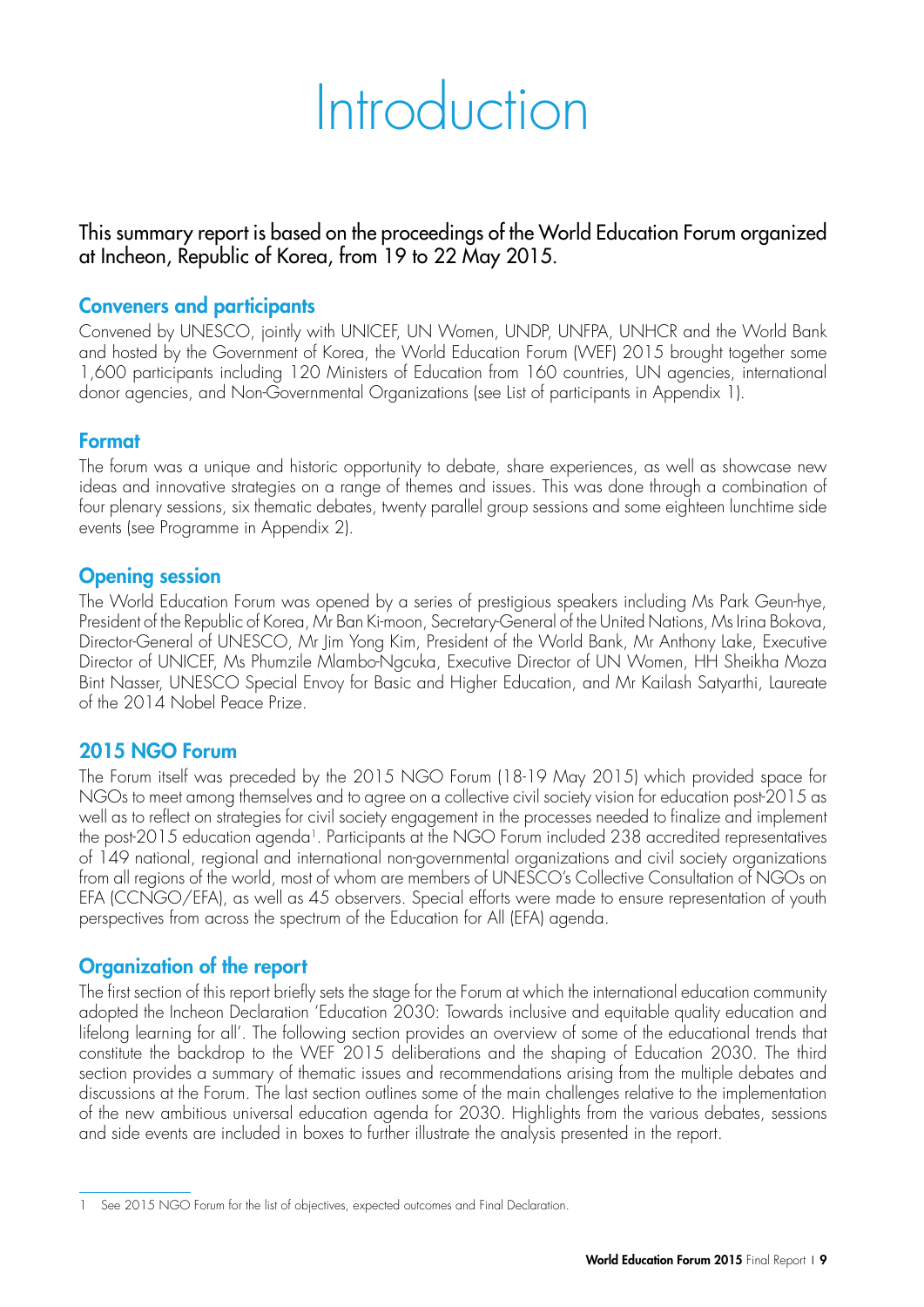# <span id="page-7-0"></span>Reframing the global education agenda for 2030

# Background

The World Education Forum (WEF) 2015 was a historic opportunity to reframe the global education agenda as the international community defined the Sustainable Development Goals (SDGs) for 2030. The global education agenda 2000-2015 was developed in reference to both the Millennium Development Goals and Education for All (EFA) frameworks. In April 2000, the participants at the World Education Forum in Dakar, Senegal, adopted the Dakar Framework for Action 'Education for All: Meeting our collective commitment'. The Dakar Framework reaffirmed the vision of the World Declaration on Education for All adopted ten years earlier in 1990 at Iomtien. Thailand. It committed to meeting the basic learning needs of all children, youth and adults by 2015 through six goals ranging from improving early childhood care and education and universalizing primary education, to reducing adult illiteracy, ensuring gender equality in education and improving the quality of education. In September 2000, world leaders came together at the United Nations in New York to adopt the UN Millennium Declaration, committing to reducing poverty and setting out a series of targets that became known as the Millennium Development Goals (MDGs). Inspired by the EFA goals, the MDGs included two targets related to universal primary education and to gender equality in education. Building on this heritage, WEF 2015 was a unique occasion to reshape the global education agenda within the comprehensive framework of the SDGs being defined for 2030.

# Sustainable development starts with education

Education is central to sustainable development and constitutes the pathway to a life of dignity for all. This was clearly reaffirmed during the WEF 2015 plenary session that examined the contribution of education to sustainable development.2 Sustainable development, it was argued, cannot be achieved

by technological solutions, political regulation or financial instruments alone. Achieving sustainable development is only truly possible through crosssectoral efforts that begin with education – not any type of education, but one that addresses the interdependence of environment, economy and society, and helps bring about the fundamental change of mindsets needed to trigger action for sustainable development. Recognizing the important role of education, the proposed SDGs reflect education both as a stand-alone goal *and*  as education-related targets under other SDGs. It was argued that since education has the potential to accelerate progress towards the achievement of *all* of the SDGs, it should be part of the strategies to achieve *each* of them. This is particularly true with regard to poverty reduction, health, and climate change. Indeed, education equips people with the competencies to increase their income and escape poverty (SDG 1). Educated people are better informed and able to access, understand and apply information about health, which helps to reduce diseases and contributes to better health outcomes (SDG 3). Education increases environmental awareness and concern, and equips people with the skills and values to change behaviour and find solutions to environmental challenges (SDGs 12-15). Participants at WEF 2015 called upon the international community to make the most of the full potential of education as a catalyst for sustainable development.

# The Incheon Declaration

Building on an assessment of the experience in realizing the goals and targets set out in the EFA and MDG frameworks adopted in 2000, the WEF confirmed the contours of the proposed future education agenda. This new agenda is outlined in the Incheon Declaration 'Education 2030: Towards inclusive and equitable quality education and lifelong learning for all' adopted at the conference (see text of the Incheon Declaration in Appendix 3). It reaffirms and supports SDG 4 on education to: 'Ensure inclusive and equitable quality education and promote lifelong learning opportunities for all'. The proposed education-related SDG and its constituent

<sup>2</sup> Plenary Session III: How does education contribute to sustainable development post-2015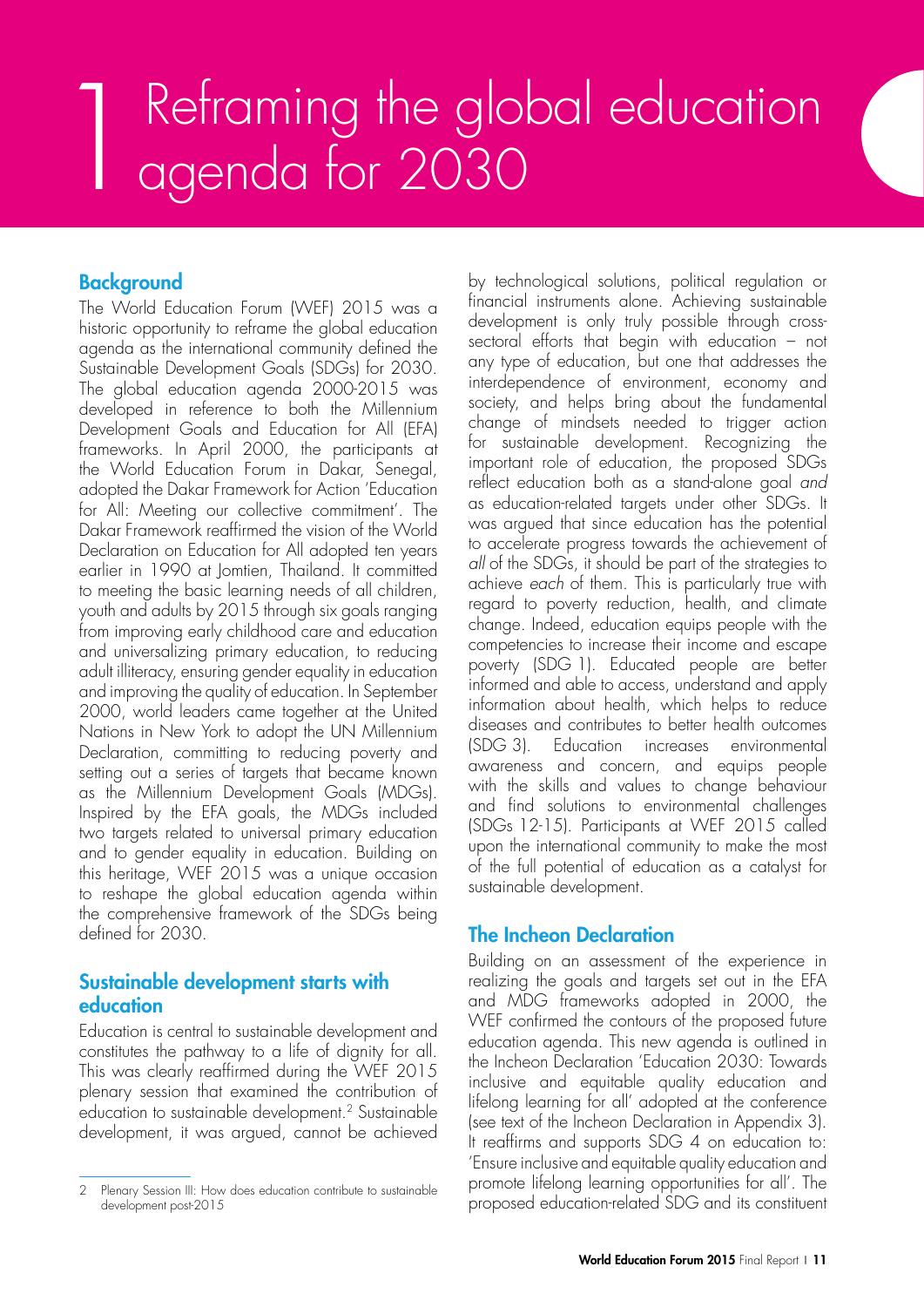<span id="page-8-0"></span>targets are further detailed in the draft Education 2030 Framework for Action. This framework also addresses gaps in the proposed SDG targets on education. Moreover, it proposes indicative strategy options for each target to support implementation. It further suggests coordinating, financing and monitoring processes and mechanisms. The Incheon Declaration is a progressive agenda for a universallyrelevant global education for 2030 which builds on gains made and proposes more ambitious targets while recognizing persistent challenges in equitable access to quality basic education.

Our vision is to transform lives through education, recognizing the important role of education as a main driver of development and in achieving the other proposed SDGs. We commit with a sense of urgency to a single, renewed education agenda that is holistic, ambitious and aspirational, leaving no one behind. This new vision is fully captured by the proposed SDG 4 *'Ensure inclusive and equitable quality education and promote lifelong learning opportunities for all'* and its corresponding targets. It is transformative and universal, attends to the 'unfinished business' of the EFA agenda and the education-related MDGs, and addresses global and national education challenges.

### Incheon Declaration, Article 5

The Declaration represents a collective commitment of the education community to implement the Education 2030 agenda. It inspires bold and innovative action. The Declaration also entrusts UNESCO to continue its mandated role to lead and coordinate the 2030 education agenda.

# Foundational Principles

The 2015 Incheon Declaration and the proposed Sustainable Development Goal 4 on Education for 2030 are grounded in long-established foundational principles. First and foremost among these is **education as a fundamental human right** enabling the realization of all other economic, social and cultural rights. The Incheon Declaration reaffirms 'the vision and political will reflected in numerous international and regional human rights treaties that stipulate the right to education and its interrelation with other human rights.<sup>'3</sup> This is particularly true for basic education which must be seen as the

building block for further learning, professional and vocational skills development and work, as well as for social, civic and political participation in a lifelong perspective.

The vision of Education 2030 also reaffirms that education is a public good. This implies that the state is the main duty bearer in protecting and fulfilling the right to education. It also stresses the collective dimension of education as a shared societal endeavour, implying an inclusive and participatory process of public policy formulation and implementation, with shared responsibility and commitment to solidarity at the local and global levels. Reaffirming this principle in the context of the multiplication and diversification of non-state actor involvement at all levels of education, it is essential to strengthen the role of the state in the regulation of educational processes and the protection of the fundamental right to education for all.

In short, the Education 2030 agenda:

…is inspired by a humanistic vision of education and development based on human rights and dignity; social justice; inclusion; protection; cultural, linguistic and ethnic diversity; and shared responsibility and accountability. We reaffirm that education is a public good, a fundamental human right and a basis for guaranteeing the realization of other rights. It is essential for peace, tolerance, human fulfilment and sustainable development.

Incheon Declaration, Article 5

<sup>3</sup> Incheon Declaration, Article 2.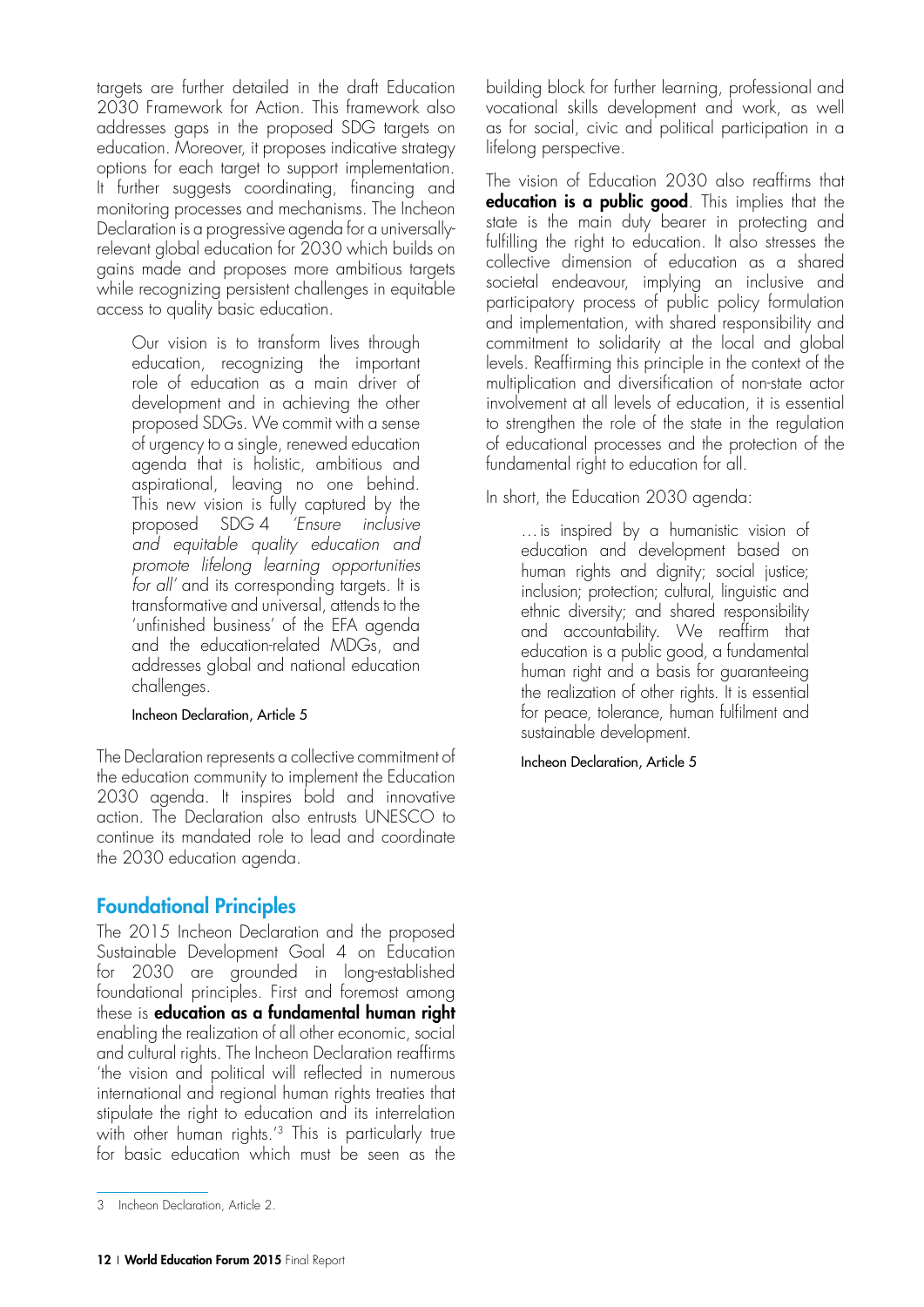# <span id="page-9-0"></span>2 Trends shaping Education 2030

Confirming the proposed contours of the Education 2030 agenda, the debates at WEF were informed by a review of progress made and lessons learned from monitoring international educational development over the past fifteen years at both global and national levels. The deliberations were also situated against the backdrop of persistent and emerging trends in education.

## Spectacular expansion of formal education at all levels

Across the world, there has been a remarkable and unprecedented expansion in access to education at all levels. Many Ministers shared the progress made in their countries during Plenary Session I and gave inspiring examples of national action. Globally, enrolment in pre-primary education has increased by nearly two-thirds since the turn of the century. The global net enrolment in primary school has risen to over 90 per cent, with spectacular progress in some countries. Improvements in net primary enrolments have reduced the number of out-of-school children and adolescents by almost half since 2000. Access to secondary education has also expanded over the past decade, with enrolment rising to almost 45 per cent in low-income countries, and to close to 75 per cent in middle-income countries. Globally, illiteracy rates fell by close to 25 per cent, and progress has been particularly notable among the age cohort that benefited from increased access to schooling. Global enrolment in higher education has doubled since 2000 with some 200 million students worldwide today, half of whom are women. Finally, there has been significant progress in narrowing the gender gap in education in the world since 2000, with a larger share of girls and women accessing different levels of formal education.

Experience since 2000 shows what can be done and there is much to celebrate. Significant progress has been made in ensuring the right to basic education, driven in part by the EFA and MDG frameworks. This progress has inspired the more ambitious targets proposed for the 2030 Education agenda that now aim to ensure pre-primary, primary

and secondary education for all and are reflected in the Incheon Declaration, which states that:

Motivated by our significant achievements in expanding access to education over the last 15 years, we will ensure the provision of 12 years of free, publicly funded, equitable quality primary and secondary education, of which at least nine years are compulsory, leading to relevant learning outcomes. We also encourage the provision of at least one year of free and compulsory quality preprimary education and that all children have access to quality early childhood development, care and education.

Incheon Declaration, Article 6

# Addressing the unfinished EFA agenda and the persistent global 'learning crisis'

However, despite this formidable expansion of access to formal education, the assessment of progress and achievements since 2000 provided by National EFA Reviews and the Global EFA Monitoring Report 2015 clearly indicate the large extent to which we have collectively failed to reach EFA goals or even the much narrower goal of universalizing primary education. Indeed, some 58 million children and 70 million adolescents worldwide are out of school, and an estimated 100 million children, or one in six children in low- and middle-income countries, drop out before completing primary education.

Moreover, education of poor quality all too often leads to insufficient levels of basic skills acquisition, even for those in school. Millions of children still leave school without basic skills. It is estimated that 130 million children are still not able to read, write or count adequately, even after at least four years in school. Finally, some 757 million adults, nearly two-thirds of whom are women, lack the literacy skills that would allow them to participate fully in twenty-first century society. The progressive acknowledgement of the alarming scale of the quality deficit in the global 'learning crisis' has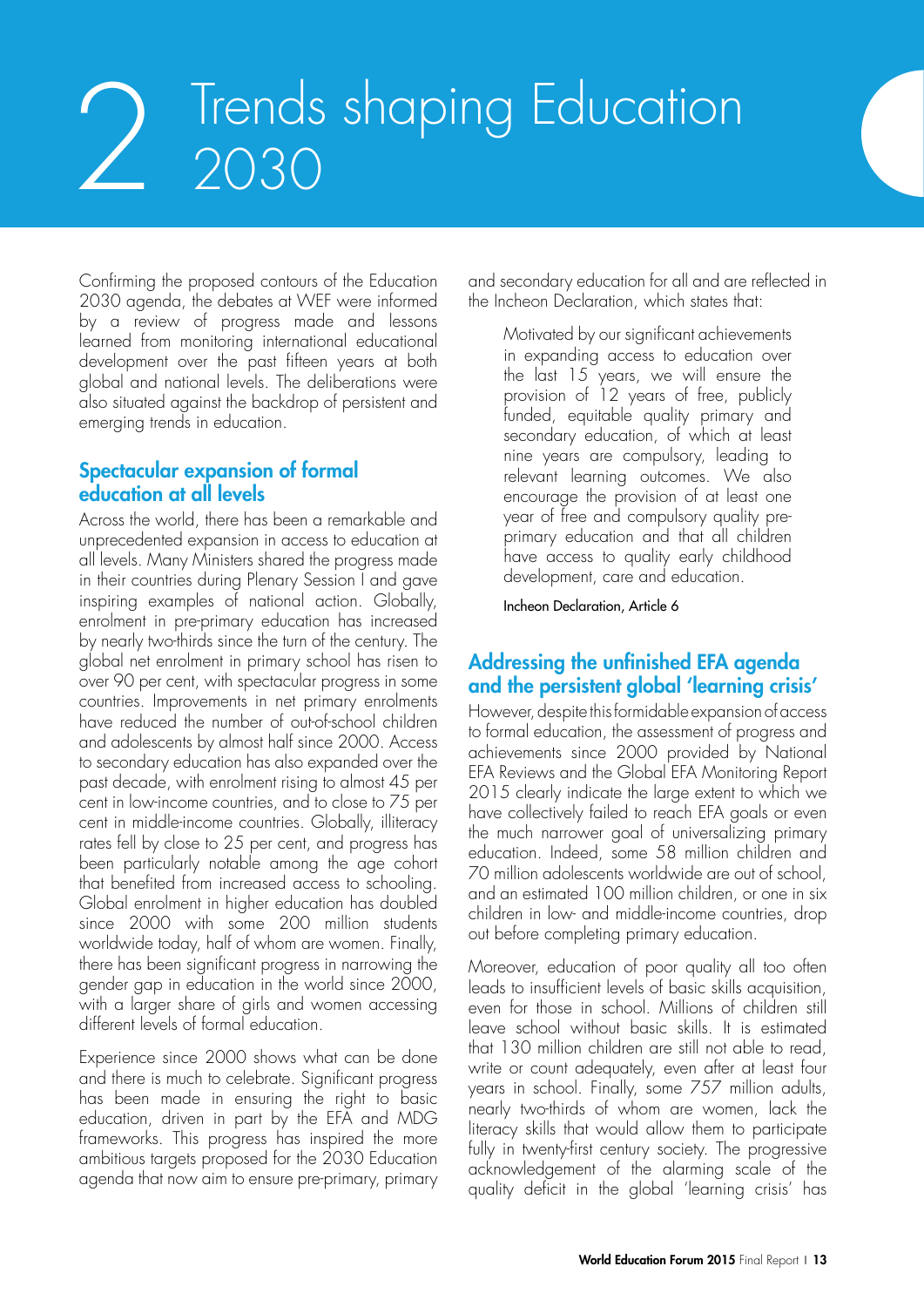<span id="page-10-0"></span>shifted the global conversation from a traditional focus on access to greater concern for the learning actually taking place.

Furthermore, inequality in education has also increased, with the poorest and most disadvantaged least likely to attend school and, when they do, to complete the primary cycle and acquire basic literacy and numeracy skills. Persistent and widening inequalities in access to basic education and learning outcomes remain both across and within countries – indeed, national averages in many countries mask striking inequalities in levels of educational attainment and outcomes. Traditional factors of marginalization in education, such as gender and urban/rural residence, continue to combine with income, socio-economic background, language, ethnicity, HIV and AIDS, age – particularly in the case of adolescent girls – and disability, to create 'mutually reinforcing disadvantages', particularly in low-income and conflict-affected countries.

As summed up by the comprehensive assessment of country progress towards the six EFA goals provided by the 2015 Global Monitoring Report (GMR) *Education for All 2000–2015: Achievements and Challenges:*

Overall, not even the target of universal primary education was reached, let alone the more ambitious EFA goals, and the most disadvantaged continued to be the last to benefit. But there have been achievements that should not be underestimated. The world will have advanced by 2015 beyond where it would have been if the trends of the 1990s had continued.

Bearing in mind these persistent patterns of inequality and exclusion, the most marginalized, disadvantaged and hardest to reach groups must be the priority focus of the Education 2030 agenda. This must necessarily include special attention for conflict-affected zones where a very high and growing proportion of out-of-school children and youth are living. But it also entails a concern for working children, learners with disabilities and other marginalized groups. Realizing our collective commitment to 'meet the basic learning needs of all children, youth and adults' is a necessary precondition for sustainable human and social development in the twenty-first century.

This concern with inclusion and equity is clearly reflected in the Incheon Declaration which states:

Inclusion and equity in and through education is the cornerstone of a transformative education agenda, and

we therefore commit to addressing all forms of exclusion and marginalization, disparities and inequalities in access, participation and learning outcomes. No education target should be considered met unless met by all. We therefore commit to making the necessary changes in education policies and focusing our efforts on the most disadvantaged, especially those with disabilities, to ensure that no one is left behind.

Incheon Declaration, Article 7

## Addressing the unfinished EFA agenda

- ➠ Great progress has been made since 2000, but we did not reach the Education for All goal. Only a third of countries have achieved all of the measurable EFA goals. Only just over half of countries reached universal primary enrolment.
- ➠ Both primary and lower secondary levels should be compulsory, with one pre-primary year. Realistic and sustainable financing mechanisms need to be developed to help meet costs.
- ➠ Policy-makers should identify skill levels to be acquired at each stage of education.
- ➠ Governments should ensure sufficient and language appropriate learning materials. A move should be made towards a learner-centred pedagogy and improved multi-lingual language policies.
- ➠ The quality, rigor and use of appropriate learning assessments should be enhanced.
- ➠ Measures to fill the trained teacher gap should be adopted.

*Source:* Highlights from 'Setting the stage' High-level panel debate, Tuesday 19 May 2015

# Growing concern for competencies for work, life and citizenship

A central function of education is to foster the skills and competencies that will enable learners to support themselves and their families, and contribute to the sustainable economic development of the communities in which they live. Decent work and entrepreneurship can be ensured through properlydesigned and organized education, including technical and vocational education and training that prepares learners for the labour markets of tomorrow.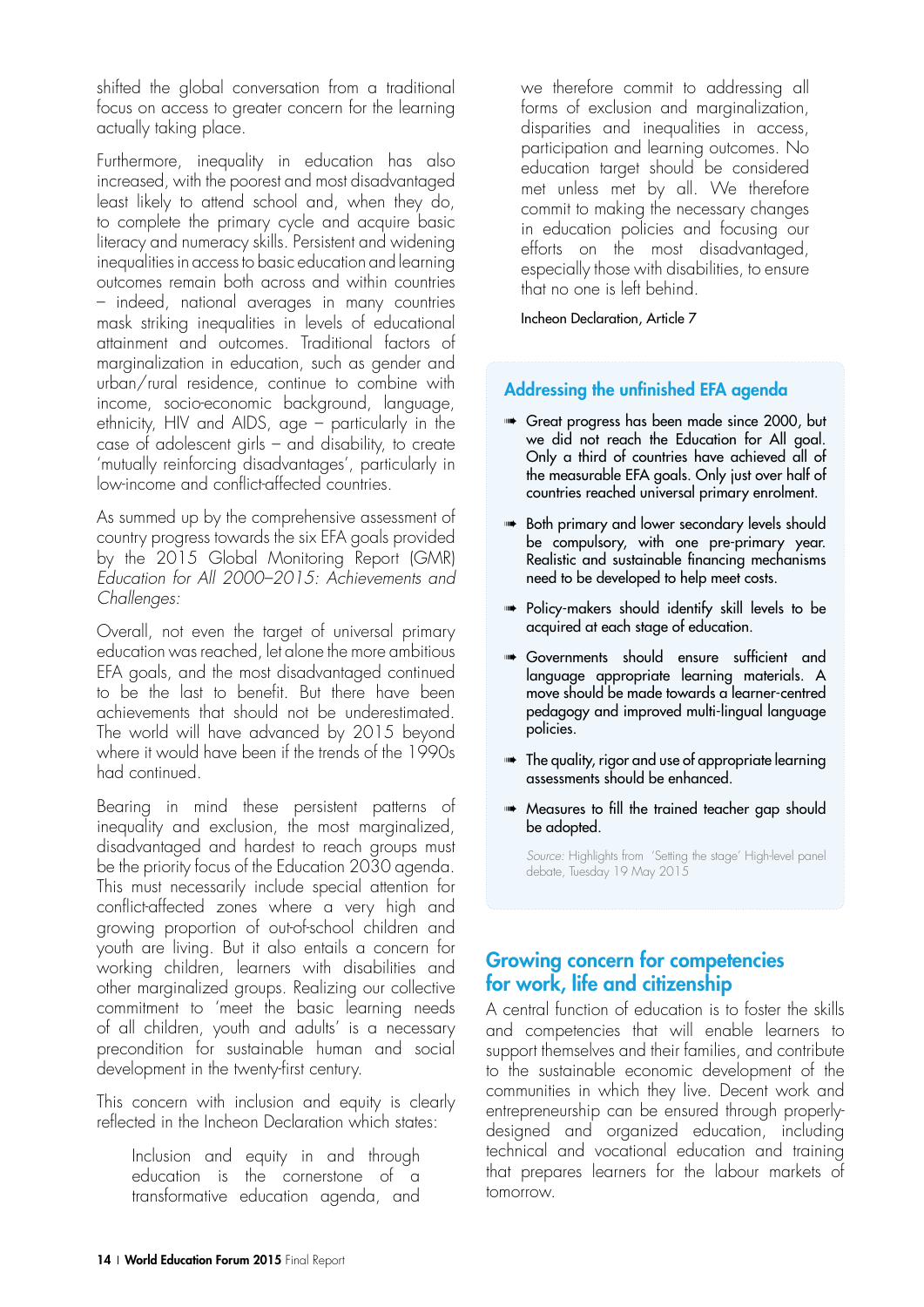<span id="page-11-0"></span>We recognize education as key to achieving full employment and poverty eradication.

### Incheon Declaration, Article 5

In a time of rapid technological development, demographic shifts and high unemployment, a narrow focus on job-specific skills reduces graduates' abilities to adapt to the fast-changing demands of employers. Greater emphasis must therefore be placed on developing – and recognizing through validation and accreditation mechanisms – transferable and soft skills that can be used across a range of occupational fields and promote learners' capacities to regularly update them through lifelong learning. The Education 2030 agenda also underlines the need to create more effective partnerships between education and training providers, employers and labour unions, in order to ensure that learning in formal, non-formal and informal settings is not isolated from the realities of the workplace.

In addition to ensuring effective acquisition of foundational and vocational skills, there is growing attention being paid to the relevance of learning when faced with the contemporary challenges of sustainable human and social development. Education must be both adaptive and transformative. For this to be the case there must be heightened attention paid to the relevance of curriculum content and methods. Learning must foster the critical competencies required for responsible and active citizenship. Enabling individuals and communities to adequately address contemporary challenges and establish the conditions for a better future for all must be an essential aim of education. This renewed attention to the purpose and relevance of learning for sustainable human and social development is one of the defining features of the 2030 Education agenda. It is reflected in the proposed target that aims to ensure that all learners acquire the competencies needed to promote sustainable human and social development through an understanding of and a sensitization to such issues as sustainable lifestyles, human rights and social justice, as well as identity in a plural and interconnected world.

Quality education fosters creativity and knowledge, and ensures the acquisition of the foundational skills of literacy and numeracy as well as analytical, problem-solving and other high-level cognitive, interpersonal and social skills. It also develops the skills, values and attitudes that enable citizens to lead

healthy and fulfilled lives, make informed decisions, and respond to local and global challenges through Education for Sustainable Development (ESD) and Global Citizenship Education (GCED). In this regard, we strongly support the implementation of the Global Action Programme on ESD launched at the UNESCO World Conference on ESD in Aichi-Nagoya in 2014. We also stress the importance of human rights education and training in order to achieve the post-2015 sustainable development agenda.

Incheon Declaration, Article 9

## Competencies for work, life and citizenship

- ➠ Skills for work have to be job-oriented, therefore a tripartite involvement of government, employers and employees organisations needs to be considered. 1
- ➠ Work-based learning is considered to be an important driver for improving skill-relevance to the labour market, attracting learners and reducing costs. Areas of policy action should include certification and recognition of workbased learning, career guidance and counselling or strengthening the school-to-work transition. 1
- ➠ Education for Sustainable Development (ESD) and Global Citizenship Education (GCED) are a crucial new transformative element in the global education agenda. They go beyond issues related to access to education and make education relevant today in light of global challenges. 2

*Sources:*

- 1 Highlights from 'Skills for work and entrepreneurship' parallel session, Wednesday 20 May 2015
- 2 Highlights from 'Educating and learning for peaceful and sustainable societies' parallel session, Wednesday 20 May 2015

# Growing recognition of the need for flexible lifelong learning systems

Technological development, the spectacular growth in internet connectivity and mobile penetration, and the expansion of the cyber world is radically transforming the methods, content and spaces of learning. The internet has transformed how people access information and knowledge, how they interact, and how they engage in social, civic and economic activities. The increased availability of, and access to, diverse sources of knowledge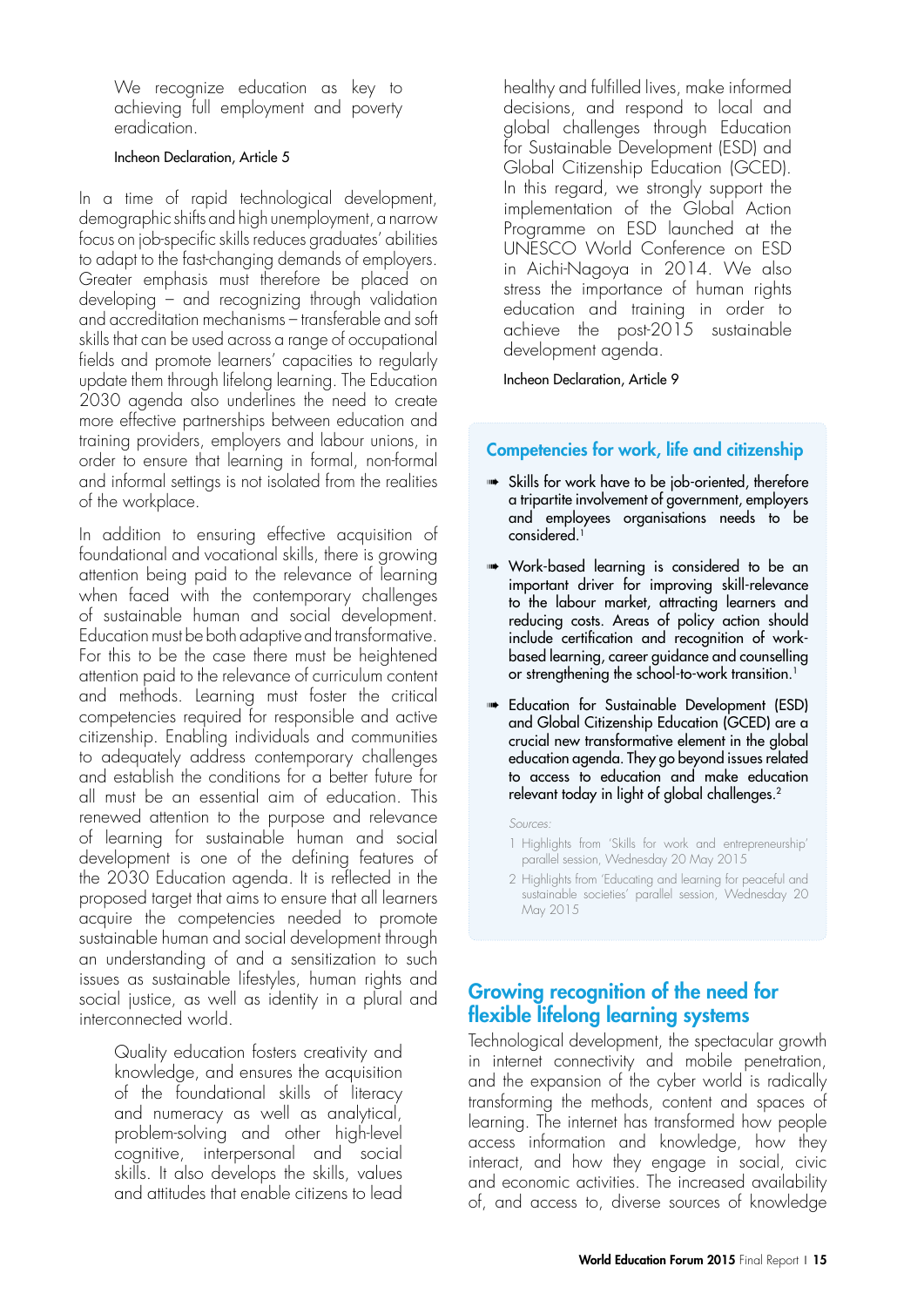<span id="page-12-0"></span>are expanding opportunities for learning, which may be less structured and more innovative. This transformation of the educational landscape has led to a growing recognition of the importance and relevance of learning taking place outside formal institutions. What we need is a more fluid approach to learning as a continuum. The diversity of learning settings and the blurring of boundaries between formal and non-formal education favour the idea of a network of learning spaces. Nonformal and informal learning spaces must better interact with and complement formal education and training institutions from early childhood throughout life. In order to operationalize open and flexible lifelong learning systems, we need effective systems for the recognition, validation and assessment of competencies acquired, regardless of the formal, non-formal or informal pathways through which they were acquired.

It is in this spirit that the proposed education goal 2030 is framed in terms of *lifelong learning for all*. Furthermore, the Incheon Declaration highlights the importance of lifelong learning opportunities:

We commit to promoting quality lifelong learning opportunities for all, in all settings and at all levels of education. This includes equitable and increased access to quality technical and vocational education and training and higher education and research, with due attention to quality assurance. In addition, the provision of flexible learning pathways, as well as the recognition, validation and accreditation of the knowledge, skills and competencies acquired through non-formal and informal education, is important. We further commit to ensuring that all youth and adults, especially girls and women, achieve relevant and recognized functional literacy and numeracy proficiency levels and acquire life skills, and that they are provided with adult learning, education and training opportunities. We are also committed to strengthening science, technology and innovation.

#### Incheon Declaration, Article 10

## Flexible lifelong learning systems

➠ Key elements for developing sustainable policies include high quality initial and lifelong learning; making learning everybody's business; effective links between learning and work; enabling workers to adapt learning to their lives; improving transparency; guiding and helping employers to make better use of workers' skills.

*Source:* Highlights from 'Expanding the vision: youth and adult literacy within a lifelong learning perspective' parallel session, Wednesday 20 May 2015

## Increasing pressures on public financing

The expansion of access to basic schooling over the past decade has led to a growing demand for secondary and tertiary education as well as for technical and vocational education and training. This growing demand has placed increasing pressure on public financing available for education. There is a consequent need to ensure more efficient use of limited resources and to promote greater accountability in the investment of public resources for education. Moreover, it is necessary to seek ways in which to supplement public education budgets through greater fiscal capacity, new partnerships with non-state actors, as well as through advocacy for increased official development assistance. The global Education 2030 agenda being proposed – with its ambition to expand access to quality education and training at all levels – will require higher levels of more secure and better-targeted funding. This will be a major challenge as many governments, particularly in low- and lower middleincome countries, are unlikely to be able to increase their public education budgets to the required levels. If we want to bridge this resource gap, things will have to be done differently. Developing effective systems of governance, performance monitoring and accountability involving multiple stakeholders at different levels can support a more transparent and rational allocation of resources and relieve the pressure on public education funding.

## The diversification of non-state engagement in education

While the state plays a central role in the provision of education, the scale of engagement of nonstate actors at all levels of education is growing and becoming more diversified. This is partly the result of growing demand for voice, participation and accountability in public affairs. But it is also in response to the need to relieve pressure on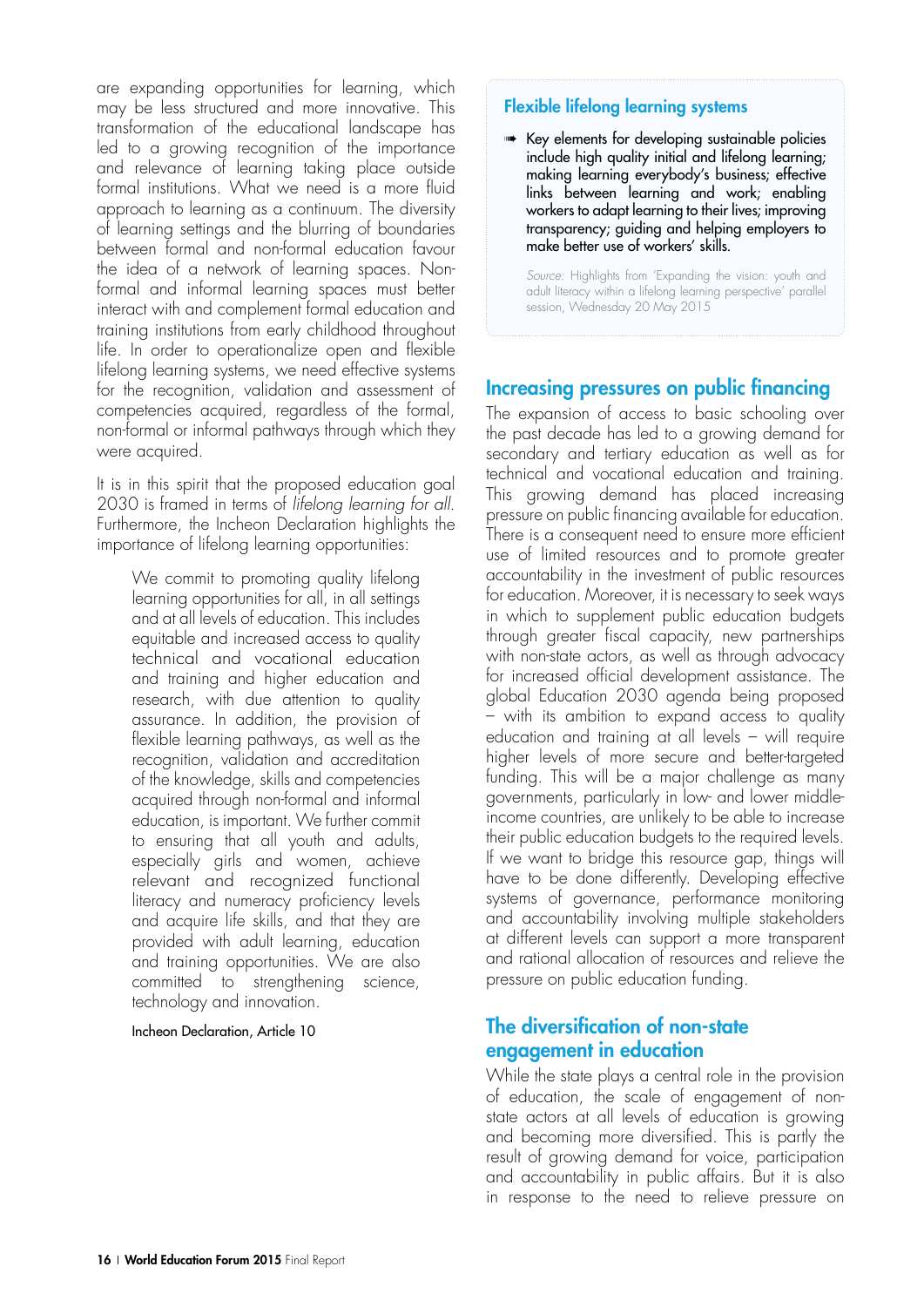public financing given the spectacular expansion of access to all levels of formal education witnessed worldwide over the past two decades. In addition, the dynamics of international cooperation have significantly changed in the past decade with a multiplication and diversification of development partners and a proliferation of non-governmental organizations, foundations, philanthropists and multilateral aid agencies and funds, as well as emerging donors introducing new patterns of South-South and triangular cooperation. The diversification of stakeholders in education at both national and global levels presents new challenges for the state in the coordination of partnerships within and across sectors, in the monitoring of education as a shared responsibility and in the regulation of education as a public good.

### Diversification of non-state engagement in education

- ➠ There have been significant changes in partnership in the education sector not only in terms of financing but also in relation to producing education outcomes. 1
- ➠ Brazil is an example of South-South cooperation with Portuguese-speaking countries. Among others, Brazil provides technical cooperation to Cape Verde in the field of teacher education for students with visual and hearing disability. 1
- ➠ More policy attention should be given to diversifying sources of funding, improving its efficiency and increasing accountability. Involving the private sector in funding, governance and management of training funds constitutes a first step. TVET institutions should be enabled to generate revenues and diversify services to meet the needs of different targets groups, enterprises and communities. 2
- ➠ Civil society organizations have the proven capacity to help broaden public awareness, initiate and undertake critical policy dialogue and evidence-based advocacy interventions, promote more transparent decision-making processes and undertake innovative education approaches, especially to reach the most marginalized groups. 3

*Sources:*

- 1 Highlights from 'Beyond aid: Transforming education systems through partnership' parallel session, Thursday 21 May 2015
- 2 Highlights from 'Skills for work and entrepreneurship' parallel session, Wednesday 20 May 2015
- 3 Highlights from 'The role of civil society in education' parallel session, Wednesday 20 May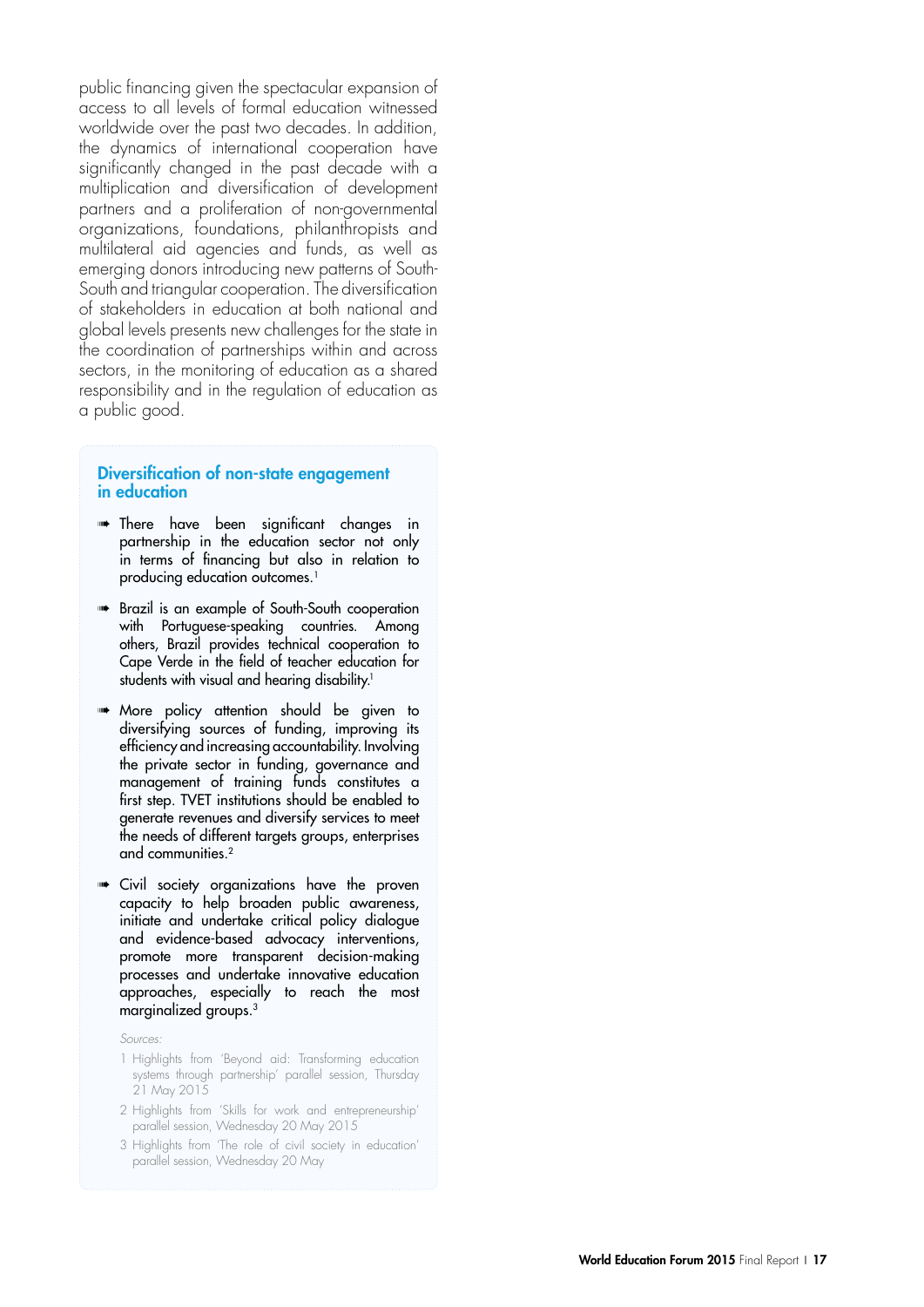# <span id="page-14-0"></span>3 Thematic issues and<br>recommendations recommendations

The World Education Forum 2015 provided a unique opportunity for global debate, sharing of knowledge, and showcased new ideas and innovative strategies on a range of themes and issues. This was achieved through a combination of four plenary sessions, six thematic debates, twenty parallel group sessions and some eighteen lunchtime side events (see Programme in Appendix 2). This section outlines the key ideas and recommendations from these various sessions.

## Improving the quality of education

Quality in education is a multi-dimensional and evolving concept that must be customized to local expectations and need. As such, there is no point in time when quality can be described as having been 'achieved'. Evolving definitions of quality must be both respectful of local and national circumstances, contexts and languages, and forward-looking in preparing for the world of tomorrow. Quality education must contribute to the personal fulfilment and happiness of learners as well as to individual and societal well-being. Quality education must be understood from the perspectives of multiple stakeholders – citizens, learners, teachers, parents and community. It is critical to engage in, and sustain, dialogue among the multiple stakeholders on the essential knowledge, skills, attitudes, and competencies required for success in life and society. Most importantly, the voices of learners and teachers must be heard and must inform policy dialogue on the quality of education.

In order to have a systemic vision of quality, it was argued we need a comprehensive understanding of assessment in education. Quality education should not be narrowly defined by those learning outcomes that are most easily measured. The complexity of the notion of quality in education systems cannot be captured through any single assessment tool. It is nevertheless true that learning assessments can play an important role in supporting the quest for improved quality of education, on condition that they are well designed to meet the expected outcomes of education at specific levels of the system and taking into account the context for learners. Emphasis should

be placed on continuous and formative assessments. Teachers must be clear about the purpose of such assessments so as to analyse and interpret the results in order to support learners' progress.

## Education quality

- ➠ Overcoming the 'learning crisis' and rising to the scale of the challenge of ensuring equitable quality primary and secondary education for all by 2030 requires mobilization of both knowledge and financial resources. 1
- ➠ We need a system-wide approach there is no 'silver bullet'. We need to assess the system performance in order to inform policy interventions in areas such as teacher preparation, curriculum, examinations, etc. Measuring learning outcomes is an essential component for the management and strengthening of education systems. This requires clearly defined minimum learning standards in order to monitor the results of educational processes. 1
- ➠ Quality is a global movement, a state of being and a socially determined concept that should be facilitated by inter-cultural sharing and dialogue. The concept of quality is progressive, temporal and continuously evolving with time and environment. 2
- ➠ Education must be 'fit for purpose' and customized to the national/local contexts. A systemic and holistic approach to educational reforms should be based on a series of core pillars: inclusion, equity and resources efficiency. 2

*Sources:*

- 1 Highlights from 'Quality primary and secondary education – An increased focus on learning' parallel session, Wednesday 20 May 2015
- 2 Highlights from 'Placing quality education at the centre of lifelong learning' parallel session, Wednesday 20 May 2015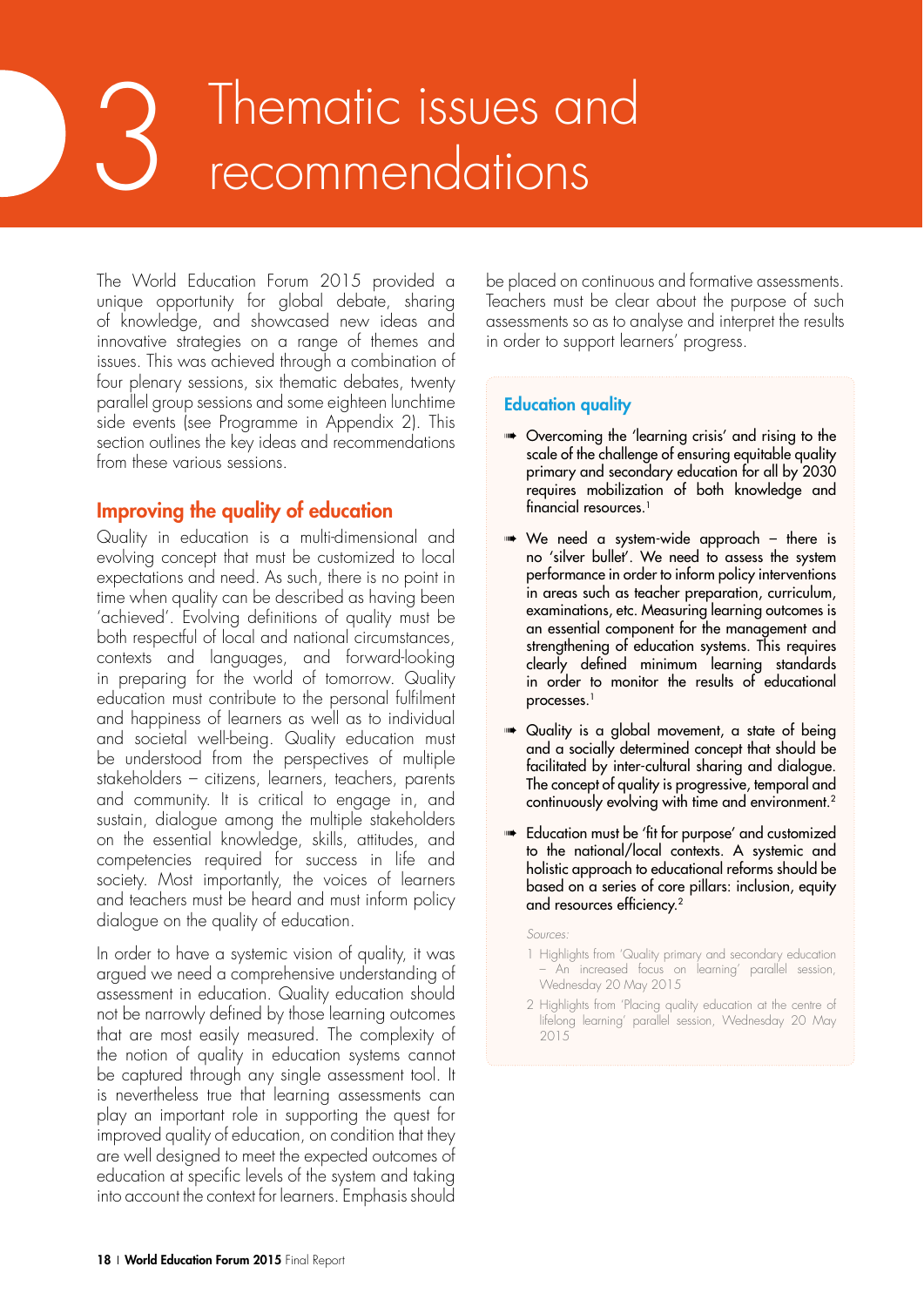## <span id="page-15-0"></span>The centrality of curriculum for improved quality and enhanced relevance of education

Curriculum should play a crucial role in the 2030 Education Agenda as a transformative force which steers learning processes and as an operational mechanism giving effect to national development aspirations and efforts. The curriculum must be part of the conversation about forging a systemic vision of quality education and the education system. The core functions of education and relevant curriculum issues are not necessarily captured by international standard exams. Curriculum-related issues should be central in national education and development policy dialogue. No curriculum change is possible without teacher engagement and professional development. There must also be a more productive interaction between curriculum development and assessment. Bearing in mind that the curriculum is a contested space involving a diversity of stakeholders, bringing in and responding to learners' perspectives and voices is of the highest priority. The curriculum should serve as the conduit to an equitable and truly inclusive society that celebrates diversity. It should facilitate equity and ensure personalized learning opportunities and experiences and be flexible to facilitate life-long learning.

# Teachers for the future we want

The proposed education 2030 target on teachers is framed as a means of implementation with a focus on increasing the supply of qualified teachers. While recognizing the magnitude of the global teacher shortage, such a target will not suffice to meet the quality challenge. It is imperative that governments ensure the development and implementation of inclusive and equitable policies and strategies accompanied with adequate resources, in consultation with other stakeholders, especially teachers and teacher organizations. Moreover, teacher organizations should continuously engage in policy dialogue with governments, with a view to improving the working conditions, welfare and professional status of teachers. Social dialogue must be institutionalized and guaranteed through legislation. In addition, teachers at all levels and in all types of education should be empowered through continuous professional development, including the appropriate use of technology, peer learning/ evaluation and clear career paths that bring financial and intellectual incentives, social recognition and professional autonomy. Teachers in conflict and emergency situations should be given particular attention and support with regards to their personal, psychosocial and professional needs. Finally, the

international community should provide technical and financial support as well as knowledge sharing opportunities to teacher stakeholders, including policy-makers, practitioners, teacher organizations and teachers, to ensure quality learning for all.

# Transforming learning and teaching through technology

Around the world, digital technologies are demonstrating their ability to empower educators in their mission of developing the next generation of lifelong learners, innovators, and responsible citizens in a globalized world. With an effective technology foundation and the right support, teachers can gain powerful tools to deepen, accelerate, and enhance student learning. Students can research, create, communicate, and collaborate in ways that better prepare them for the world, the workforce, or higher education. School systems can base critical planning decisions on a deep, evidence-based understanding of how to improve learning and teaching. Achieving the promise of technology, however, requires more than simply deploying devices. If initiatives focus too much on technology and not enough on usages that truly improve learning and teaching, the results will be disappointing. It is important to emphasize the need for a holistic model that starts from a vision of student success and addresses the broad range of elements needed to produce transformative change.

## Transforming learning and teaching through technology

- ➠ In the forthcoming years, technology will remain one of the most valuable sources of inspiration for innovation in education, but to fully exploit current and emerging opportunities, governments will need to empower teachers with sound pedagogical capacities and make sure that devices, contents and connectivity follow their needs.
- ➠ A pedagogy driven approach should be prioritized. Technology-supported innovations can only become relevant, meaningful and sustainable if they provide efficient and convenient solutions to real education needs.

*Source:* Highlights from 'Innovating through technology: Shaping the future of education' parallel session, Wednesday 20 May 2015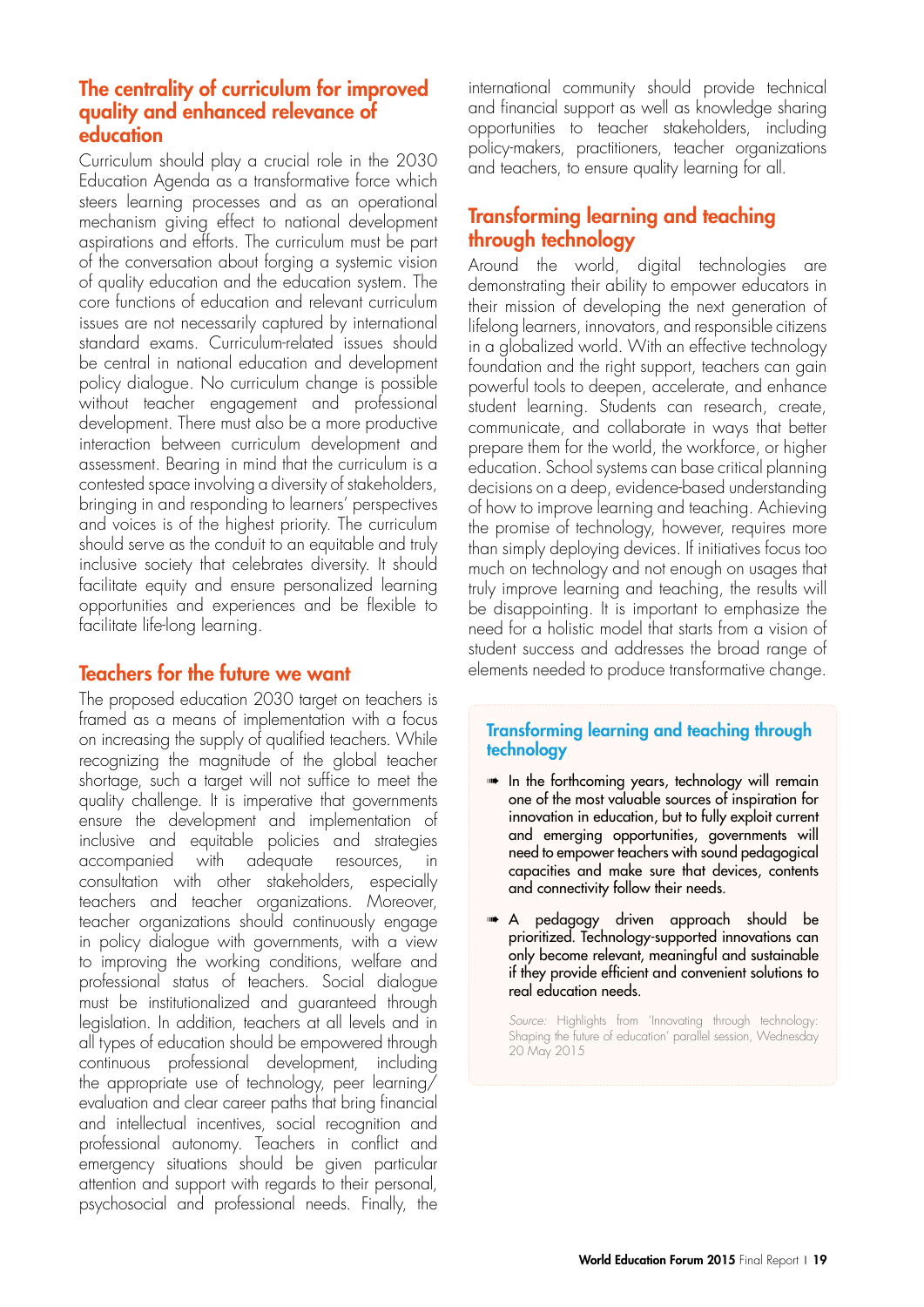# <span id="page-16-0"></span>Professional and vocational skills development

There is a need to overcome policy fragmentation and ensure that skills development policies are fully integrated within social, economic and environmental sustainability policies. A whole government approach to skills development policies is required which involves social partners. Skills for work have to be labour-oriented and consider tripartite involvement of government, employers and employees organizations. It is also essential to improve the image and attractiveness of technical and vocational education and training. Indeed, in many countries we observe a perception of Technical and Vocational Education and Training (TVET) as the least attractive education and training route. Education and training policies should reaffirm the pivotal role of TVET and act to raise its profile, its attractiveness and improve social perception. Qualifications Frameworks, articulations with tertiary education and better linkages with the world of work are important measures to improve attractiveness. Moreover, there is a need to increase and diversify funding of TVET. More policy attention should be given to diversifying sources of funding, improving efficiency of use of funding and increasing accountability. The first step towards this is to involve the private sector in funding, governance and management of training funds and other funding schemes. Beyond this, TVET institutions should be enabled to generate revenues and diversify services to different target groups, enterprises and communities. Finally, it is important to encourage work-based learning which is considered an important driver of improving relevance to the labour market, to attract learners and reduce costs. Areas for policy action include certifying and recognizing work-based learning, career guidance and counselling, and strengthening the school-to-work transition.

# Early childhood care and education as a critical foundation for lifelong learning

Learning begins at birth. Early Childhood Care and Education (ECCE) is the first and the most critical stage of lifelong learning and development because it is a period of rapid brain development and functioning. The cost of inaction during early childhood is high: fixing problems later is more expensive and less efficient. As such, ECCE should be the first of the ten targets of the global education and lifelong learning goal for 2030. In addition to investing early, countries must prioritize and target ECCE interventions towards the most marginalized and disadvantaged children, in order to turn the vicious cycle of disadvantage into a virtuous cycle of opportunities. ECCE is the great equalizer

affording every child a fair start to life. Moreover, experience has demonstrated that strong government commitment and investment can successfully implement integrated ECCE programmes at scale. In doing so, it is essential to invest in, and monitor, both access to such services and children's learning and development outcomes at individual and system levels. The concept of 'school readiness' associated with ECCE programmes has two sets of implications. First of all, it implies that children are ready for school in terms of physical, socio-emotional, cognitive and linguistic development. Beyond preparing children to participate and succeed in school, 'school readiness' also implies that families, schools and communities are prepared and supported to meet the diverse development and learning needs of young children.

## Early Childhood Care and Education

- ➠ Integrated ECCE programmes are successfully implemented in growing economies through strong government commitment and investment. Examples from South Africa and China demonstrated feasibility of ECCE programmes at scale.
- ➠ Invest for results: It is essential to invest in, and monitor, not only access to ECCE services but also children's learning and development outcomes at individual and system levels.

*Source:* Highlights from 'Early Childhood Care and Education: A critical investment for lifelong learning and development' parallel session, Wednesday 20 May 2015

# Youth and adult literacy

Literacy is about political, economic and social empowerment, the effective exercise of human rights and laying foundations for sustainable, inclusive and fair development. Despite these rationales, literacy has long been neglected in the international educational agenda and has been a weak link in the EFA movement, reflecting insufficient global, national and local political commitment. This neglect within the broader international education and development agenda also has to do with factors such as the lack of effective coordination mechanisms at local level, insufficient attention to mother-tongue literacy in programme design, and weak adaptation of programmes to changing life conditions. Literacy must now be seen as an enabler and facilitator of the 17 SDGs. In order to make the case for literacy, reliable data and evidence on impact are key to justifying greater political commitment and higher levels of investment. The development and measurement of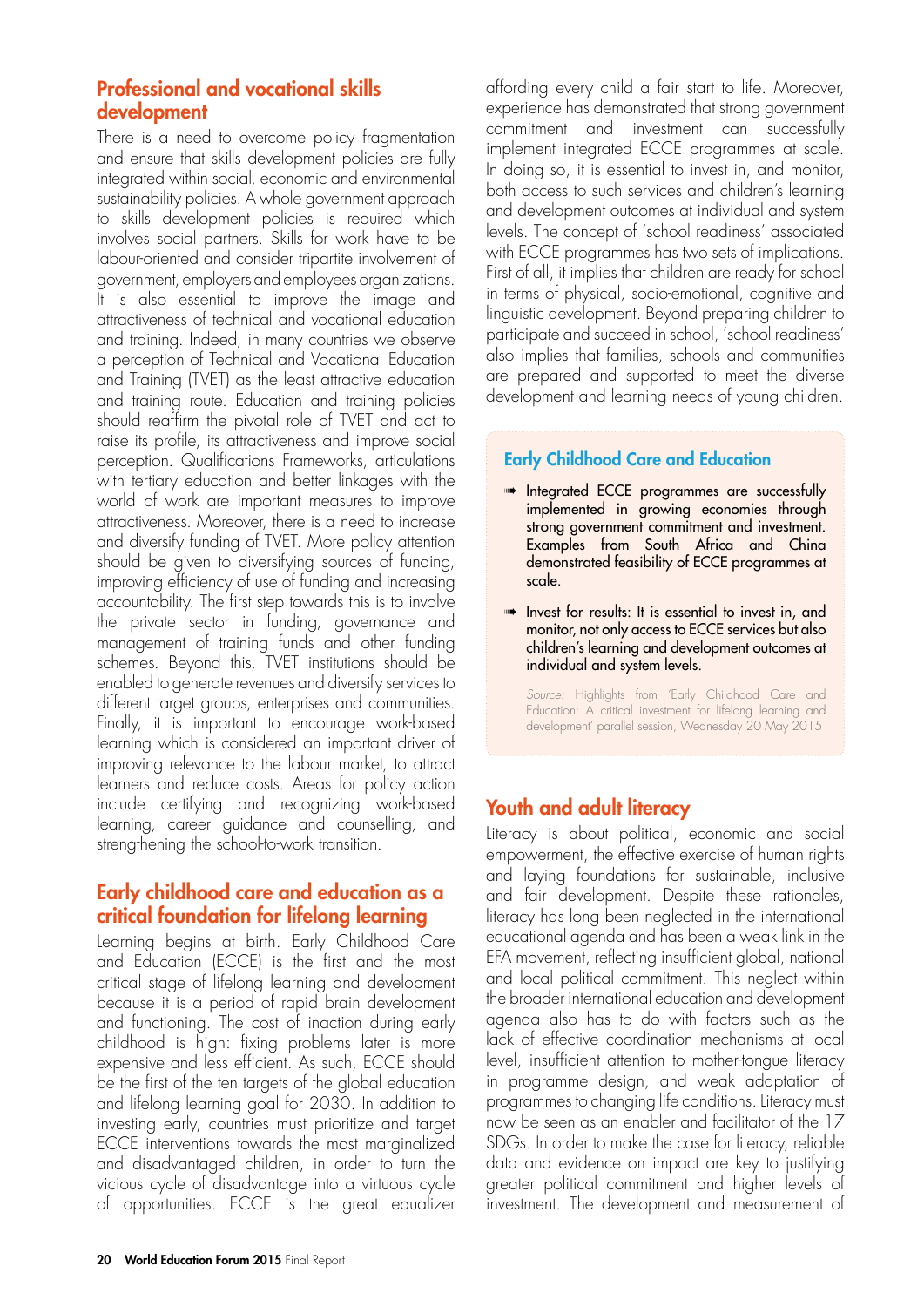<span id="page-17-0"></span>information processing and problem-solving skills that may support and strengthen labour productivity should be a central feature of effective mobilization strategies. Finally, participants noted that while the growing generational gap in average literacy skill levels reflects progress in access to basic education, it also leaves older generations in a more vulnerable situation that requires focused attention.

## Literacy within a lifelong learning perspective

➠ Learning can be promoted and become effective through diverse environments, pathways and settings, therefore the recognition of diverse ways of learning and their mainstreaming in the education system are crucial to strengthen literacy programmes, policies and strategies.

*Source:* Highlights from 'Expanding the vision: youth and adult literacy within a lifelong learning perspective' parallel session, Wednesday 20 May 2015

## Higher Education

Participants at WEF argued that access to quality higher education for all is a crucial component of a transformative global education and development agenda. They further argued that there can be no international division of labour in education and that quality higher education must be accessible to all and in all countries. A strong higher education community is important not only for its role in the preparation of a skilled workforce and the creation of knowledge, but also for its key role in strengthening quality education through teacher education. At the same time, participants acknowledged that current societal transformation calls for the structure and role of the university in society to be reinvented. While online and distance education is crucial to expanding access and enhancing equity in higher education, the retention of students and employability of graduates will need to be revisited. It was suggested that the development of a global convention for the recognition of qualifications in higher education may be necessary in the climate of increased human mobility, and would help to strengthen access to higher education for refugees and displaced people.

## New trends in Higher Education

- ➠ The internationalization of learning and research, and in particular student and academic mobility, requires particular attention to be paid to quality assurance and the cross-border recognition of qualifications.
- ➠ A global trend to note in the Higher Education sector is the diversification, in terms of providers, delivery modalities and funding sources.
- ➠ Greater attention is being paid to the employability of Higher Education graduates, and in particular youth. In addition to facilitating smooth transition from Higher Education to employment, the challenge is to foster skills that will enable graduates to participate actively in the labour market throughout their working lives.

*Source:* Highlights from 'Higher education – Preparing youth and adults for work and lifelong learning' parallel session, Wednesday 20 May 2015

## Ensuring equity and gender equality

Gender equality in education has often been reduced to gender parity in participation. The concept needs to be understood in a much broader sense and embedded in wider social, cultural and political realities. Education can be an equalizer and the sole mechanism that can contribute to halting the cycle of discrimination and inequality in wider society. There exists sufficient evidence on how best to address inequity in education. However, as education systems reflect wider societal power relations, education can only be an equalizer if there is political will and a deliberate attempt to address inequality. Doing so requires an integrated approach since inequities are not isolated phenomenon, but rather, intricately interrelated. Gender discrimination, in particular, intersects with poverty, ethnic and linguistic differences, disability and traditional attitudes. These combined factors of discrimination undermine the ability to exercise the right to education. The multiple aspects of inequity/discrimination therefore need to be addressed together. This integrated approach is necessary from local situation analysis to policy development, implementation and monitoring. Otherwise, it is the symptoms only that are being addressed. Addressing inequity and marginalized groups through education has to be institutionalized – it cannot be a matter of specific initiatives or projects. Teachers are a key to the solution.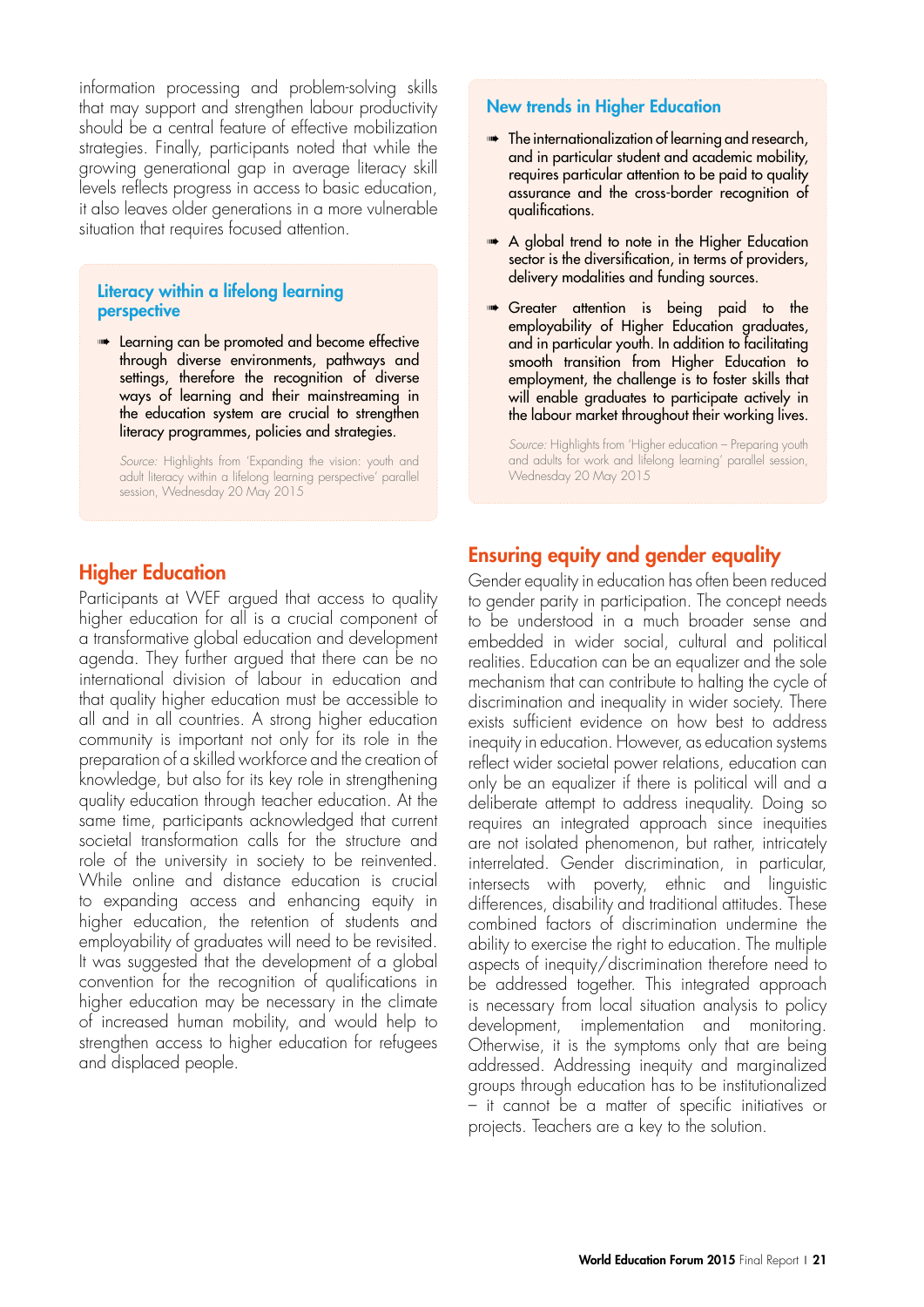## <span id="page-18-0"></span>Ensuring equity and gender equality in education

- ➠ Access is not enough An increase in girls' enrolment is not equality in education.
- ➠ Need for an integrated approach Like communities, teachers have to be involved in the development and implementation of education policies, curriculum, etc.

*Source:* Highlights from 'Ensuring equity and gender equality in education and training: perspectives from vulnerable populations' parallel session, Wednesday 20 May 2015

## Education for peace and sustainable societies

There is an urgent need to build peaceful and sustainable societies and to effect fundamental changes in how we coexist with each other and our planet. Education for Sustainable Development (ESD) and Global Citizenship Education (GCED) are crucial to this effort and represent a new transformative element in the global education agenda. They reflect a paradigm shift which goes beyond issues of access to ensure that learning content and methods are relevant in view of addressing global challenges. Such education must necessarily promote critical thinking that can challenge the status quo through action and engagement with the real world. While formal education holds great potential to reach all learners, education for the promotion of peace and sustainable societies cannot be confined to school environments alone. Learning in schools, in families and in the community has to be connected. In all learning settings, ICTs have great potential to strengthen education for peace and sustainable development, not only because they are conducive to the learner-centred pedagogies they promote, but also because they can open up classrooms to the world and facilitate global dialogue.

### Education for peace and sustainable societies

➠ ESD and GCED are about real-life action and engagement with the real world. They cannot be limited to the sole school environment since this type of learning takes place in schools, families and in the community. For this reason, multistakeholder cooperation plays a crucial role in the implementation of ESD and GCED.

*Sources:* Highlights from 'Educating and learning for peaceful and sustainable societies' parallel session, Wednesday 20 May 2015

## Education and health

There is a growing understanding of the interactions between education and health, as healthy learners learn better and better educated learners have the skills to be healthy. Education is one of the most powerful ways of improving people's health, a fact which was strongly affirmed during WEF 2015. It saves the lives of millions of people, especially mothers and children, helps prevent and contain disease, and is an essential element of efforts to reduce malnutrition. Educated people are better informed about diseases, take preventative measures, recognize signs of illness early and tend to use health care services more often.4 One of the main aims of education is to enable individuals to reach their full potential, and health is an essential pre-requisite of this. However, WEF delegates were reminded that an estimated 200 to 500 million school days<sup>5</sup> are lost to ill-health every year in low income countries. A number of preventable health conditions impact on education, for example malaria and worm infections can reduce enrolment and increase absenteeism, and hunger and anaemia can affect cognition and learning.<sup>6</sup> In addition to the physical impact of health conditions, a number of conditions are accompanied by psychosocial pressures (e.g. those experienced during puberty) which can lead to increases in anxiety and depression, in turn affecting education and leading to disengagement of learners. One of the targets of the proposed SDG 3 calls to 'ensure universal access to sexual and reproductive health care services, including for family planning, information and education, and the integration of reproductive health into national strategies and programmes'.

# Comprehensive sexuality education

A safe transition to adulthood requires knowledge and skills about sexuality, health and rights. All young people have the right to education about their health: this should be relevant to their lives, help them prepare for puberty and protect them from HIV and unintended pregnancy. In some regions of the world, only 40 per cent of young people have adequate knowledge about HIV, and one in five young women have started

<sup>4</sup> UNESCO (2014): EFA Global Monitoring Report. Teaching and Learning: Achieving quality for all*.* Paris, UNESCO.

<sup>5</sup> Bundy, D. (2011)*:* Rethinking school health: a key component of education for all. Washington D.C., The World Bank*.*

<sup>6</sup> SABER Working Paper Series. Number 3 (2012): What Matters most for School Health and School Feeding: A Framework Paper. DC, The World Bank*.*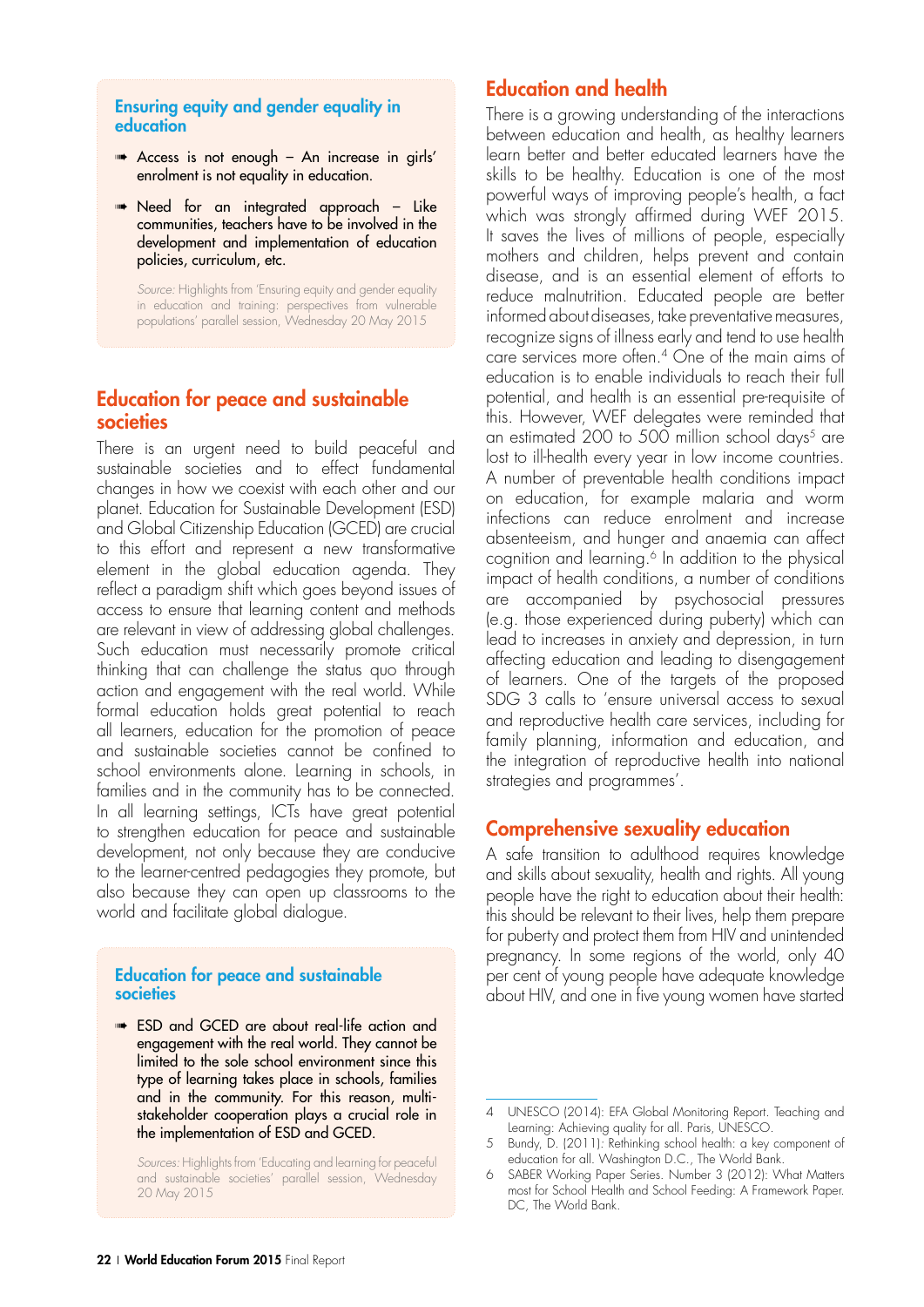<span id="page-19-0"></span>having children by the age of 17.7 Effective life-skills based sexuality education that includes cognitive skills, such as critical thinking and risk assessment; social skills, such as communication; and emotional skills, such as empathy, can help prevent HIV and other sexually transmitted infections, unintended pregnancy, and contribute towards gender equality, economic opportunities and sustainable development. Country presentations shared during WEF sessions underscored the fact that the ability to make healthy choices is not only dependent on knowledge, but is also influenced by the environment in which one lives and other factors such as gender, culture and socio-economic status. Education can provide a safe environment to learn the skills and knowledge which young people need to prepare themselves for adulthood, parenthood, global citizenship and the world of work and life in the twenty-first century.

# Gender-based violence in and around schools

School-related gender-based violence has recently emerged as a global concern harming an estimated 245 million children every year, and limiting the prospect of achieving gender equality in schools. It is both a violation of human rights and a major barrier to education, in particular for girls. It encompasses acts of sexual, physical and psychological violence occurring on the journey to, from and in school, and is perpetrated as a result of discriminatory gender norms and practices and unequal power dynamics, and underpinned by gender inequalities in wider society. While school-related gender-based violence may be expressed in different forms and committed by different actors, it is a global phenomenon requiring urgent action from all stakeholders and duty bearers, including multiple government departments, educators and education administrators, communities and children and young people themselves. Children's vulnerability to school-related genderbased violence can increase due to poorly enforced legislation, inadequate child protection policies and weak or non-existent reporting mechanisms. WEF participants recommended that countries should develop integrated, multi-sectoral national action plans to address school-related gender-based violence, and that education sector policies and plans should be gender responsive. They further noted that teachers and teacher unions must be engaged as part of the solution. Education systems must adopt

7 'Young People Today: Time to Act Now. *Why Adolescents and young people need comprehensive sexuality education and sexual and reproductive health services in Eastern and Southern Africa*'. UNESCO. 2013

a comprehensive approach: develop codes of conduct, apply sanctions when necessary, support teachers with appropriate training and professional status, ensure learning spaces are safe and gendersensitive, and create models of education for peace. Global partners should build awareness and collaboration, and leverage commitment to action, including investing in rigorous research to better understand the nature and scale of the problem.

# Inclusive quality education for children with disabilities

Although substantial progress has been made in expanding access to primary and secondary education over the past 15 years, in most low- and middle-income countries, children with disabilities are still less likely to go to school, more likely to drop out early, and less likely to learn key skills such as reading, writing and mathematics than those without disabilities. The lack of an overall system and teacher capacity to operationalize inclusive education, inaccessible schools and absence of learning materials, negative attitudes towards disability, lack of data and insufficient investment are critical bottlenecks which prevent children with disabilities from accessing inclusive education. The failure to provide inclusive education for learners with disabilities is striking, not only from the right to education perspective, but also from a human capital investment logic. Evidence indicates that the returns on investment in the education of persons with disabilities are two to three times higher than that of persons without disabilities. Though there are several obstacles to operationalize inclusive education in developing countries, there was a general agreement among participants that it was one of the main approaches which would enable the achievement of Goal 4 of the SDGs. Systematic investment in building teacher capacity, enhancing accessibility of schools (both physical and learning environment) and generating data and evidence on children with disabilities in inclusive education were pointed out as key to building an effective inclusive education system. Intersectoral collaboration (across various departments like health, education, transport, social services, social protection), implementation of the provisions of the Convention on the rights of persons with disabilities by governments, as well as participation of persons with disabilities and the community were also key to ensuring that children with disabilities access quality inclusive education.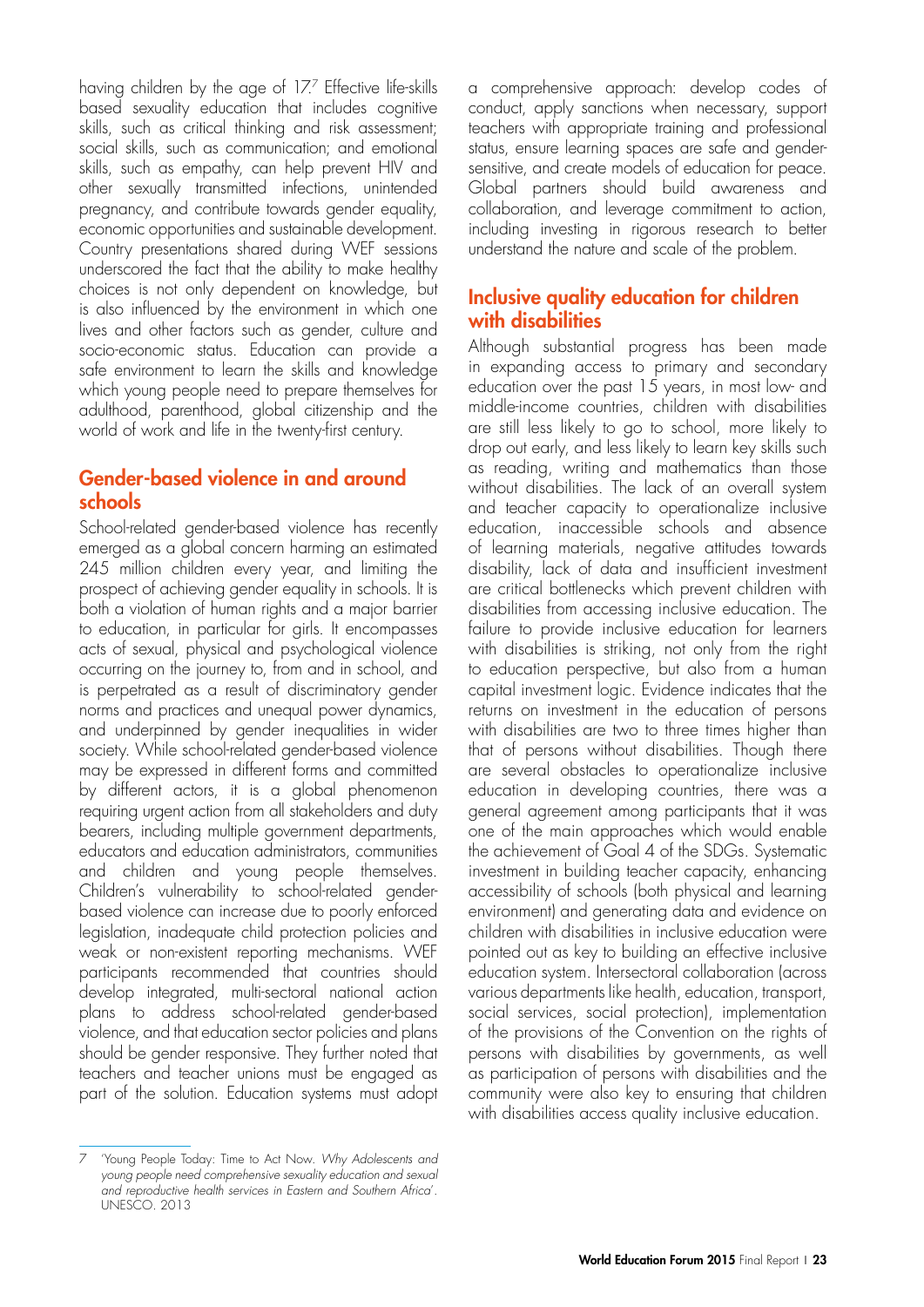### <span id="page-20-0"></span>Inclusive quality education

- ➠ Equity is at the centre of education and must be considered so for the SDGs.
- ➠ Efforts should be made not only on the supply side, but also on the demand side when it comes to ensuring that all learners get education.
- ➠ Better data and tracking of those missing out on education is essential to help focus efforts and to ensure that no one is left behind.
- ➠ Social media is a key tool for reaching those out of school.

*Source:* Highlights from 'Equity and inclusion – Leaving no one behind' parallel session, Wednesday 20 May 2015

## Protecting education, schools and universities from attacks and military use

The side-event discussed the grave long-term consequences that increasing conflict and attacks on education can have on individuals, families and communities. Girls are often directly targeted, and due to the risk this poses, parents are more hesitant to send their daughters to school, leaving them deprived of education. More frequently, armed forces turn classrooms into military bases during war. As a result of such attacks, lives are being lost, schools are closing down, teachers and students are too traumatized to attend school, and the quality of education is suffering. The panel recommended that states and the international community should embrace the Guidelines for Protecting Schools and Universities from Military Use during Armed Conflict, and work together around preventive and responsive mechanisms. The Oslo Conference on 28-29 May 2015 was highlighted as an important opportunity to get states to sign up to the Safe Schools Declaration, endorse the Guidelines and commit to taking practical action to prevent and respond to attacks. Participants further noted that intergovernmental efforts are needed to deal with the increase of radicalism and terrorism that threatens education, teachers and learners. Action to address these issues must focus on the root causes, and go hand in hand with strengthening democracy. Schools must be promoted as places of safety and non-violence, with environments conducive to learning. There is a need for a broader creation of a culture of peace, tolerance and respect, and for bringing this into schools and curriculum. The post-2015 framework must recognize the need to

address attacks on education and promote safe schools.

## Strengthening educational responses in times of crisis

Crises of ever increasing complexity and scale are severely impacting access to quality education for millions of children, adolescents and young people world-wide. Since education is fundamentally protective, it should not just be considered as a sector to be included in humanitarian response but rather as *the* response to displacement, conflict and disease. Faced with the devastating effects of crises, education must also be seen as a vehicle of transformation, capable both of mitigating the effects of crisis and ensuring rehabilitation in its wake. Participants at WEF argued that crisis-sensitive planning for education is urgently required if the 2030 targets are to be met. It was felt that a re-think was needed of the approach to education service delivery with system-wide preparation and response mechanisms for emergencies and crisis situations. Existing gaps in funding, data and coordination need to be overcome if educational programming in emergency and crisis situations are to be overcome. The lack of agreement on key principles for implementing and prioritising education among the diversity of local and international humanitarian and development actors involved, is a challenge. While technical standards for implementation do exist in the form of the INEE Minimum Standards, these do not always guide the coordination of overall response and flows of both human and financial resources. It is therefore necessary to create a 'common' or 'bridging' platform for education and crisis, which would identify, and act to address, blockages in aid architecture that cut across both global and country levels. Such a platform would require agreeing and operating under a common set of principles and setting out a common approach to data collection, assessment and education planning. It would also require the establishment of a global fund or finance facility for education in crisis.

## Education and crisis

➠ A 'common' or 'bridging' platform for education and crisis should be put in place to identify and address blockages in aid architecture that cut across both global and country levels.

*Source:* Highlights from 'Education and crisis: Toward strengthened response' side event, Wednesday 20 May 2015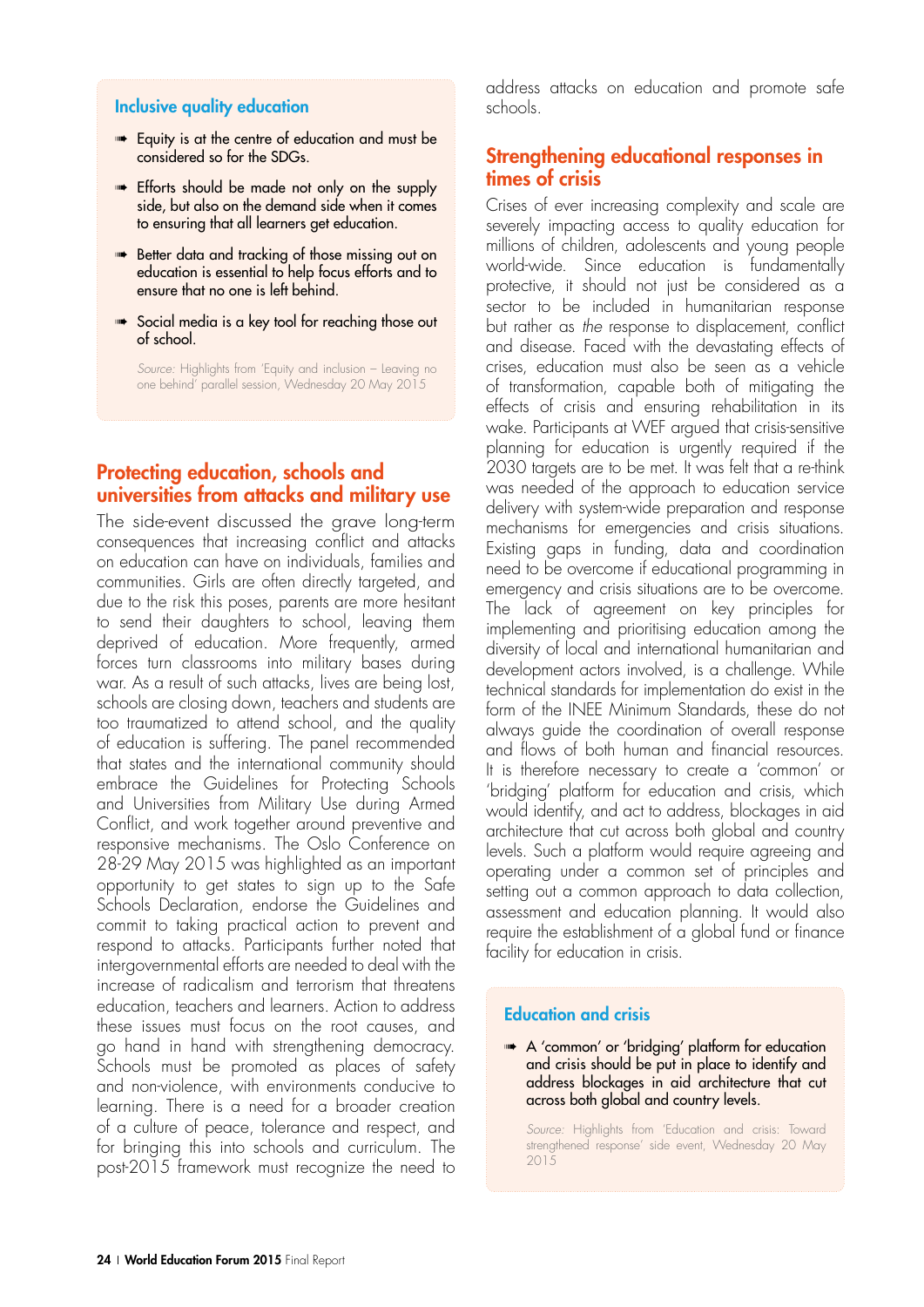# <span id="page-21-0"></span>Evidence-based education policy and practice

One of the clear messages emerging from the deliberations at WEF concerned the importance of research evidence for effective education policy and practice. It was argued that evidence was first and foremost essential for improving access, retention and quality of education. It was also argued that evidence can be used to provide more cost-effective provision of quality education. Given rising demands for education and increasing pressures on limited financial resources, evidence allows for smart and effective investment. Moreover, sound evidence can serve to advocate for greater political commitment and resource mobilization at both domestic and international levels. Evidence on the impact of education programmes in emergency contexts, for instance, can help strengthen rationales for life saving/protection benefits of education in emergencies and to advocate for a greater share of humanitarian assistance to be allocated to education. Finally, in terms of governance, evidence is essential as a tool for accountability, primarily for national education authorities vis-a-vis their domestic constituencies.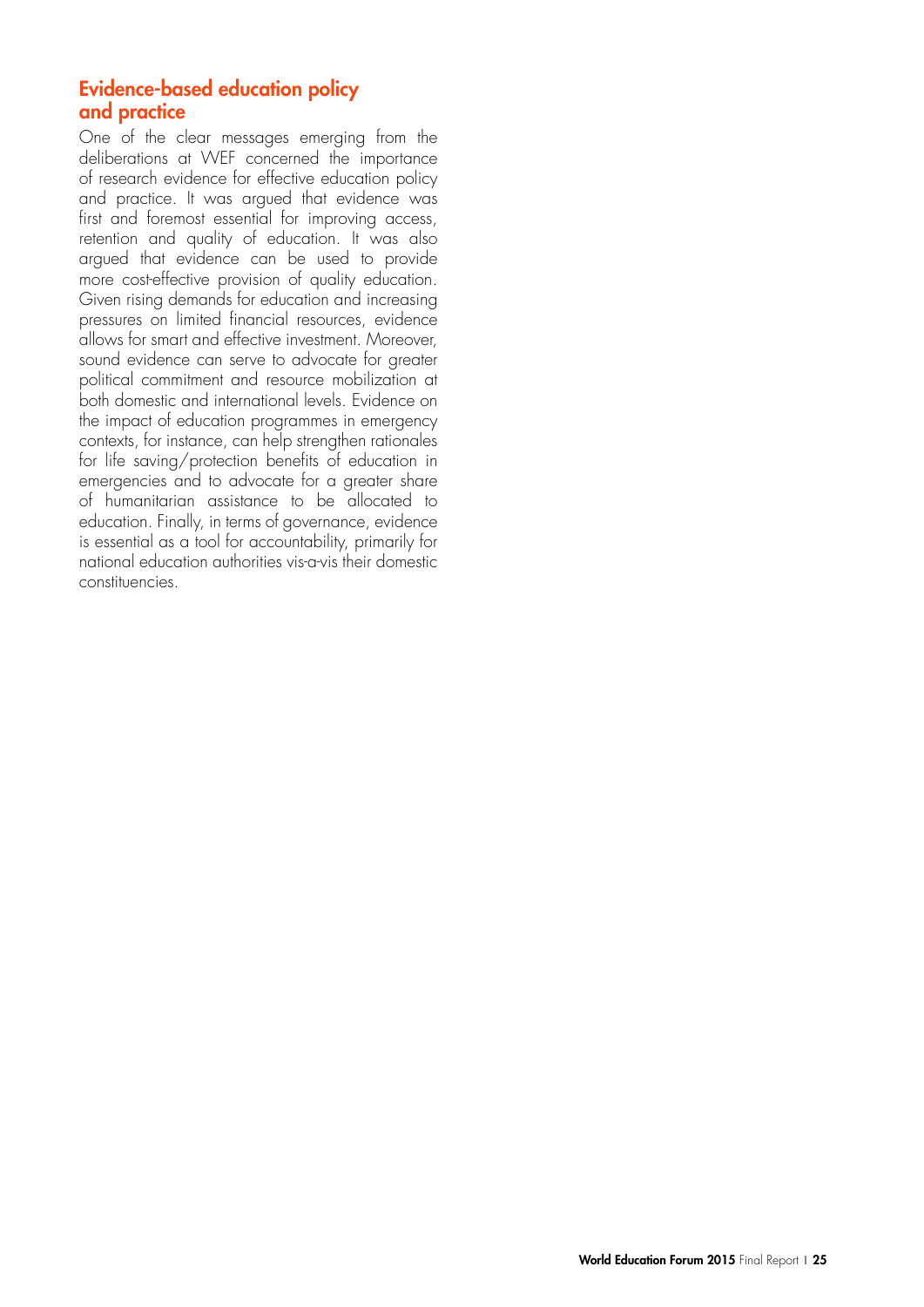# <span id="page-22-0"></span>4 Beyond Incheon: rising<br>up to the challenges of up to the challenges of implementation

One of the key lessons emerging over the past fifteen years is that, while technical solutions are important, political influence and traction are more so. Political commitment is essential for realizing the scale of reform and action required to achieve basic education for all at the national level. The Incheon Declaration reflects a strong international commitment to education and its centrality in the Sustainable Development agenda for 2030. Translating this ambitious political commitment into effective implementation of the Education 2030 agenda comprises three main sets of challenges that have to do with financing, governance and accountability, as well as with monitoring and coordination. These challenges are synthesized below based on the deliberations of WEF participants in the plenary debates and the range of parallel sessions.

## (i) The challenge of strengthening the financing of education

The broad and ambitious nature of the education SDG proposed for 2030 represents, first and foremost, an important challenge for financing. Ensuring greater equity and improving the quality of education will require far higher levels and more *effective* financing for education. WEF participants strongly argued that it will be necessary to unlock all potential resources for education, both international and national, both public and private.

Having said this, it was reaffirmed that education financing depends first and foremost on **domestic** public resources. Many governments have increased spending, but few have prioritized education in national budgets, and most fall short of allocating the recommended international benchmark of 20 percent of public expenditure needed to bridge funding gaps. Domestic public financing of education must be increased and improved. In addition to increasing the share of public resources allocated to education, public resources available for education can be increased by expanding the domestic tax base and opposing tax evasion. Over the next 15 years, development finance will depend first and foremost on domestic resource mobilization, but Official Development

Assistance (ODA) will continue to play an important role, particularly in those countries with substantial financing gaps and furthest from reaching the targets.

## Financing education

- ➠ On average, between 2000 and 2012, countries increased their spending on education, but this was mainly the result of more revenue, not of prioritization given to education. 1
- ➠ Aid to education fell by US\$1.3 billion between 2010 and 2012. 1
- ➠ For every child in low- and lower-middle income countries to benefit from an expanded basic education of good quality, the average annual cost will have to increase from \$100 to \$239 billion between 2015 and 2030. 1
- ➠ Even if governments spend close to 20 per cent of budget on education, there remains an annual financing gap of \$22 billion to be filled mostly by external sources, which requires aid to increase, four times. 1
- ➠ Currently, no finance target exists for education within the SDGs. 1
- ➠ There is an increasing need to find different approaches because some traditional vertical (donor-recipient) partnerships have not worked well. Other ways and types of financing need to be explored. 2
- ➠ Starting from the experience of the health sector in 2009, there is growing evidence that resultsbased financing works and is now applied in 32 countries with support from donors. The World Bank will double results-based financing to US\$5 billion in the next five years. 3

*Sources:*

- 1 Highlights from 'Setting the stage' high-level panel debate, Tuesday 19 May 2015
- 2 Highlights from 'Beyond aid: Transforming education systems through partnership', parallel session Thursday 21 May 2015
- 3 Highlights from 'Can financing for results help us achieve learning for all?' parallel session, Wednesday 20 May 2015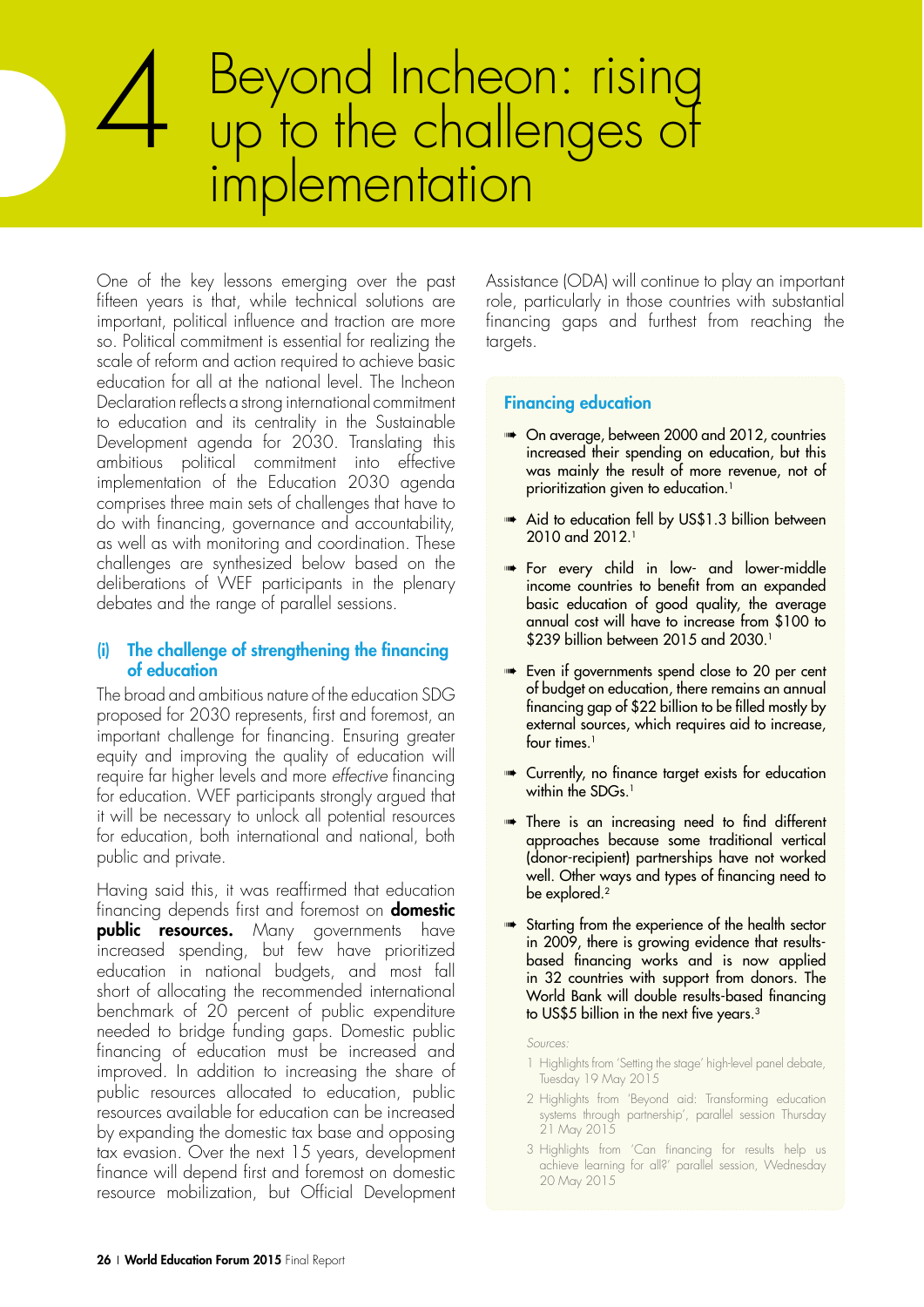<span id="page-23-0"></span>In addition to the central role of domestic public resources, expanding access to education of better quality will increasingly require the mobilization of external financing from various sources. While the bulk of costs will be borne by governments, the international community must step up, to sustain and increase **aid to education** – especially in lower- and lower-middle income countries where needs are greatest. This has not always been the case. Indeed, following an initial boost in aid budgets after 2000, many donors have reduced aid to education since 2010 and have not sufficiently prioritized those countries most in need. This is particularly true for conflict-affected countries that account for some 34 million of out-of-school children and adolescents. The cost of providing education for these children and adolescents has recently been estimated at some 2.3 billion US dollars or ten times the current level of humanitarian aid to education.8 Repeated calls were heard at WEF for the creation of a global fund on education building on the experience of the Global Partnership for Education. However, it was also noted that historical and cultural ties continue to play a role in determining where countries decide to share lessons and provide mutual support. South-South cooperation is essential and needs to be encouraged.

Rising to the ambition of the broad Education 2030 agenda will also require seeking **innovative modalities of financing**, including unlocking the potential of private investment to supplement public funding. Countries have diverse financing models that may be considered to be innovative, in particular economic, social and political, and institutional contexts. Financing for results is considered to be one of these innovative modalities. This includes such modalities as performance-based contracts, school-based management and disbursement linked to indicators. It is argued that the production and use of data inherent to the approach enhances transparency and accountability by increasing pressure to deliver on what was promised, all of which leads to better alignment of donors behind programmes. The fact that financing for results can help demonstrate results is deemed to be particularly important for the education sector when competing for resources with other sectors, in particular that of health where it is often much easier to show investment results. It is true that while the health sector has achieved success in mobilizing private finance, a large funding gap remains in the education

8 EFA GMR Policy Paper No 21 (June 2015). 'Humanitarian Aid for Education: Why it matters and why more is needed.' See also EFA GMR Policy Paper No 18 Updated July 2015). 'Pricing the Right to Education: The costs of reaching the new targets by 2030.'

sector. Incentivizing financing for education can be challenging as education outcomes are generational and can be hard to measure.

## (ii) The challenge of effective governance and accountability for shared responsibility

While the primary responsibility of providing education lies with governments, **partnerships** with diverse stakeholders are needed. Non-state partners such as civil society organizations, foundations, academia, and business are all key actors which have a stake in education outcomes. It is increasingly accepted by many that business can contribute core assets – including but not limited to funding  $-$  to support governments and other partners to provide learning opportunities for all. By combining resources and expertise, the impact of education investments can be maximized.

Yet, WEF participants also underlined that some education partners feel uneasy and fearful about the motives behind business investment in education. The rapidly developing trend of privatization and marketization of education is seen by many as a threat to the universal right to education. The expansion of profit-making and 'business' activities and initiatives in education, and for teaching and learning more specifically, may adversely affect equity in education and social justice more broadly. It is argued that evidence does not necessarily support the view that public-private partnerships and low-fee private schools are effective means of addressing education system challenges. On the contrary, opponents of business engagement in education claim that existing evidence demonstrates that privatisation undermines the principle of education as a fundamental human right.

Better communication between diverse education stakeholders, including private business, can improve the climate of trust, enhancing the potential for more effective and sustainable interventions. Multi-stakeholder forums such as the WEF – which bring together government, civil society, academia, donors and business – provide valuable platforms for such dialogue at the global level. Private sector contributions can be strengthened by increasing the share of education in Corporate Social Responsibility (CSR) initiatives, which currently stands only at 13 per cent. There is an increasing need to do things differently, working in new and different ways as partners, targeting the underlying causes of poverty and moving towards wider-reaching progressive economic, social and political change.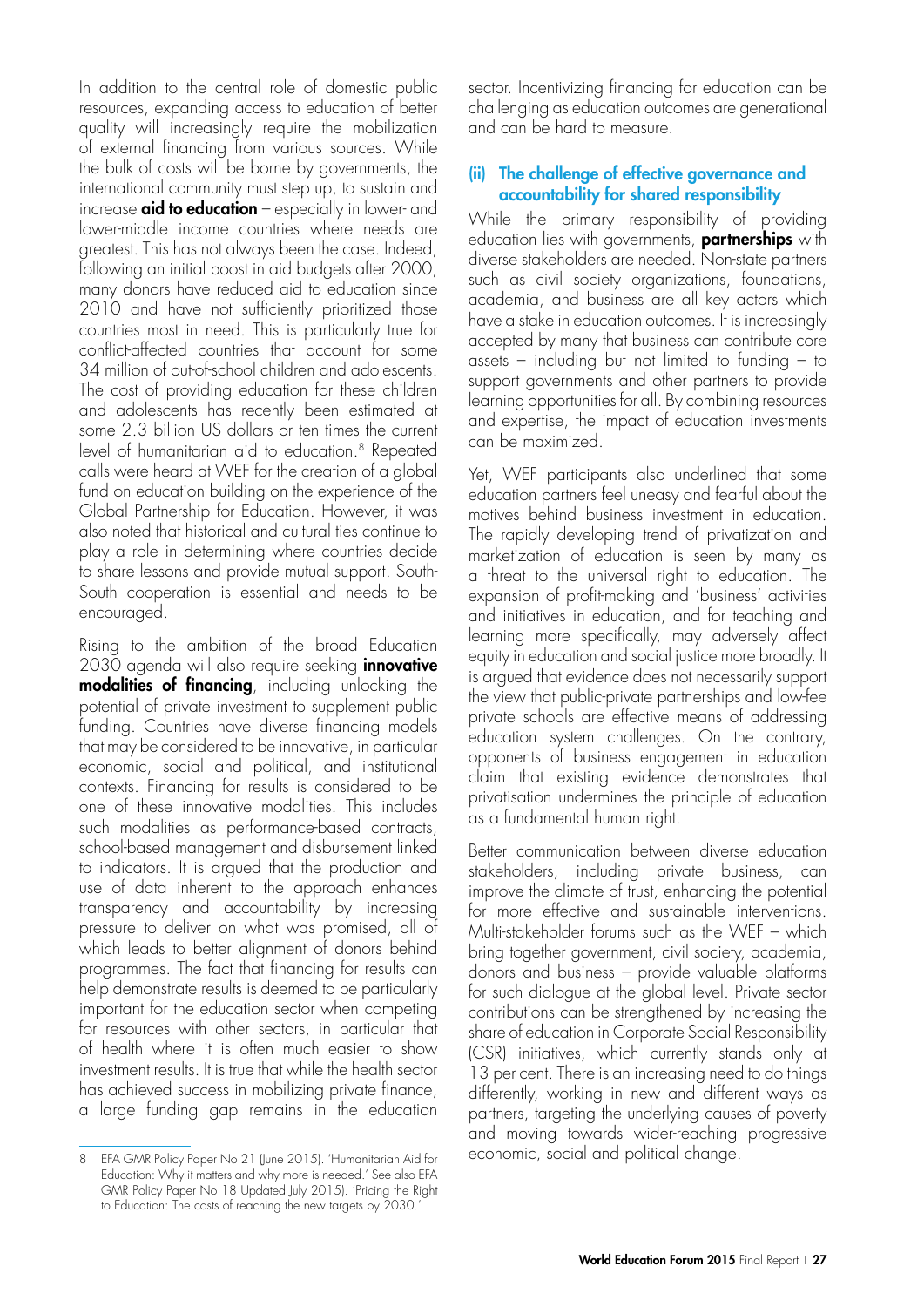<span id="page-24-0"></span>Good and **effective governance,** it was agreed, will thus be the key to successful engagement of these diverse stakeholders in the delivery of education beyond 2015. Effective governance must be ensured through the participation of all stakeholders at multiple levels through transparent consultative processes. This may require establishing regulatory and collaborative governance frameworks to ensure that the diverse actors, especially non-public/private sector providers of education and international organizations, contribute towards the national vision for education, are aligned with public policies and complement government efforts to efficiently use limited resources. The private/non-public sector should not replace governments' responsibilities to ensure free quality education for all.

Trust, inclusivity and mutual accountability at all levels are central to effective partnership. It is also critical to ensure effective, systematic and transparent access to information concerning education by all stakeholders, especially teachers, parents and students, for their meaningful participation in the process of effective governance. Effective governance involving multiple stakeholders at multiple levels requires the establishment of clear accountability mechanisms according to the stakeholder concerned. Such mechanisms should include the two aspects of accountability in education, consequential accountability and professional accountability, to develop a quality and equitable education systems. It also requires a strengthening of the role of the state in regulating and monitoring education.

## (iii) The challenge of monitoring and coordinating the future agenda for global education

The expansion of the global education agenda requires a broader monitoring framework than has been the case during the EFA period, including data collection, analysis and dissemination, both for effective system management and for stakeholder accountability. The draft Framework for Action included the proposal of the Technical Advisory Group on post-2015 education indicators and outlined the steps for finalizing this proposal by November 2015. The main components of this proposal and the principles behind its recommendations were presented in a parallel session on indicators that opened the floor for a discussion on priorities and challenges.

The session also provided an opportunity to present big ideas that will help unify the approach to some of the key monitoring challenges. These included steps towards: (i) a common learning metric, which will help provide comparable cross-country evidence not only on how many children and youth complete school, but also on how many achieve expected learning standards; (ii) an inter-agency group to disaggregate survey-based education indicators and provide comparable measures of education inequality; and (iii) an approach to national education accounts that will give a comprehensive picture of expenditure by governments, donors and households.

Agreeing on a monitoring framework is only the first step towards implementing it and acting on its findings. The parallel session on global and regional coordination and monitoring mechanisms provided several insights on the challenges faced in implementing an agenda which is both different in modality as well as in content.

At the global level, monitoring progress in the education sector will be part of the global architecture under the SDGs. This will involve both cross-sector apex institutions, such as the High Level Political Forum and its associated followup and review mechanisms, but also established thematic mechanisms, such as the Global Education Monitoring Report.

These mechanisms should address complex challenges of monitoring a broader set of targets in education, including the monitoring of a greater number of educational levels with diverse modalities of provision, as well as broad notions linked to the relevance of learning content. Collaboration within and across sectors will therefore be key, particularly so as the central role of education is emphasized for achieving results in all other Sustainable Development Goals. While internationally comparable data are key to global monitoring, one of the main challenges for countries lies in the need to strengthen the capacity of national and local systems to collect, analyze, and use both quantitative and qualitative data. Support is needed to build capacity in lowincome countries.

In addition to capacity-building, the United Nations has a special collective responsibility for coordination of the post-2015 agenda at the global level under the close supervision and guidance of its Member States. The convening agencies are committed to collectively supporting countries in implementing Education 2030. The challenge to build a strong global coordination mechanism to effectively support the implementation of a very ambitious agenda was entrusted to UNESCO.

The issue of balance between global, regional and national/local aspirations remains a question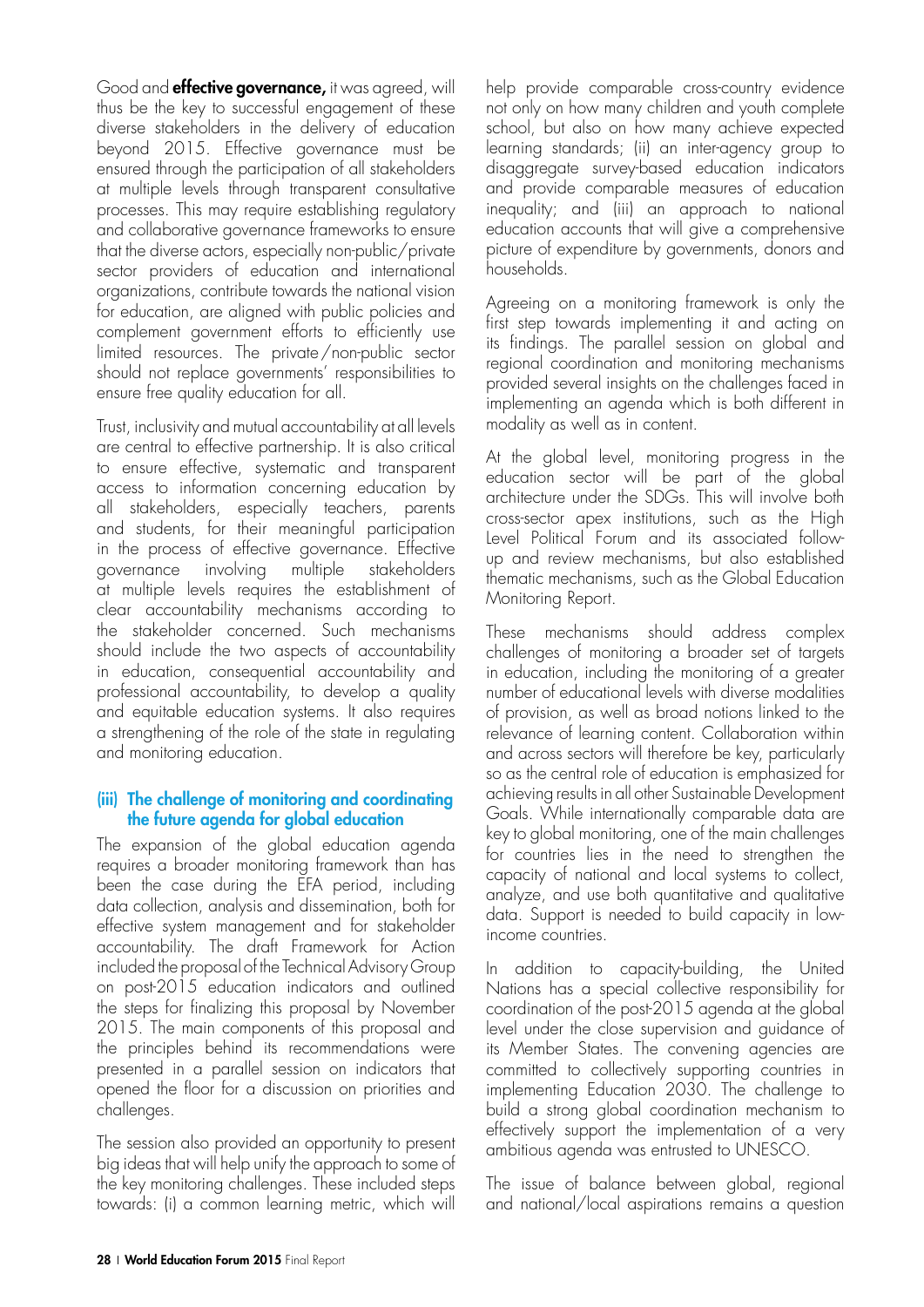and has implications for both monitoring and coordination. It is important, in this respect, to re-emphasize the importance of using existing mechanisms for coordination and monitoring at different levels – global, regional and national. There is a need to give voice to, and learn from, regional monitoring mechanisms. In doing so, it is essential to ensure greater coherence through more systemic and simplified approaches that avoid additional layers of reporting. There is a consequent need for the harmonization of frameworks at different levels, in particular at regional and national levels – ensuring that integrated inter-sectoral frameworks are in place. There is also a need for engagement with the non-state sector through public/private partnerships, as well as with other public sectors beyond education such as finance, social affairs etc. The process should allow for sector dialogue involving different stakeholders and ensure linkages between coordination, monitoring and policy development.

While evidence is increasingly used in education programming and policy, it is still used insufficiently. Recent years have seen improvements in the breadth and quality of education data, and evidence is helping to better understand where, why, and how students are learning, as well as the relevance of what they learn. An increasing number of countries are undertaking national large-scale assessments or taking part in regional and international assessments and using the results to inform their education policy discussions and decisions. Arguably, however, more evidence is required about education systems and the complexities surrounding their effectiveness. It is therefore important to improve the understanding of education systems through diagnostic exercises and research grounded in country realities.

Implementation of the global Education 2030 agenda must entail a stronger focus on the country level – on country-driven processes and mechanisms for review and follow up. There should, consequently, be room for adjustment of targets at the country level. The Framework for Action for Education 2030 should be seen as a methodology rather than a prescriptive set of implementation strategies. The objective of the Education 2030 agenda, together with its proposed Framework for Action, is to enable countries to have a contextualized strategy, based on their national priorities, opportunities for resource mobilization and local challenges, and to attain the global benchmarks in an incremental manner. The Education 2030 agenda is universal in that it provides benchmarks for all countries, whether in the global North or the global South, while recognizing the diversity of local development contexts.

## Global and regional coordination and monitoring mechanisms

- ➠ Experience of regional coordination and monitoring mechanisms were shared and discussed during the session, including examples from the African Union's education, science and technology coordination and monitoring structure, the EFA coordination structure in Latin America and the Caribbean (PRELAC), the EFA coordination structure in Asia and the Pacific based on policy reviews, as well as the European Union open mechanism for coordination as applied in education and its two main strategies, the strategy for jobs and growth 2020 and the strategy for education and training 2020.
- ➠ The main example of a global thematic monitoring mechanism serving the international education community has been the EFA Global Monitoring Report, which will continue as the Global Education Monitoring Report with a renewed mandate.
- ➠ At the global level, the High Level Political Forum, the main UN platform on sustainable development, is where cross-sectoral issues will be clustered for review every four years under the auspices of the General Assembly, and every year under the auspices of the Economic and Social Council.

*Source:* Highlights from 'Global and regional coordination and monitoring mechanisms' parallel session, Thursday 21 May 2015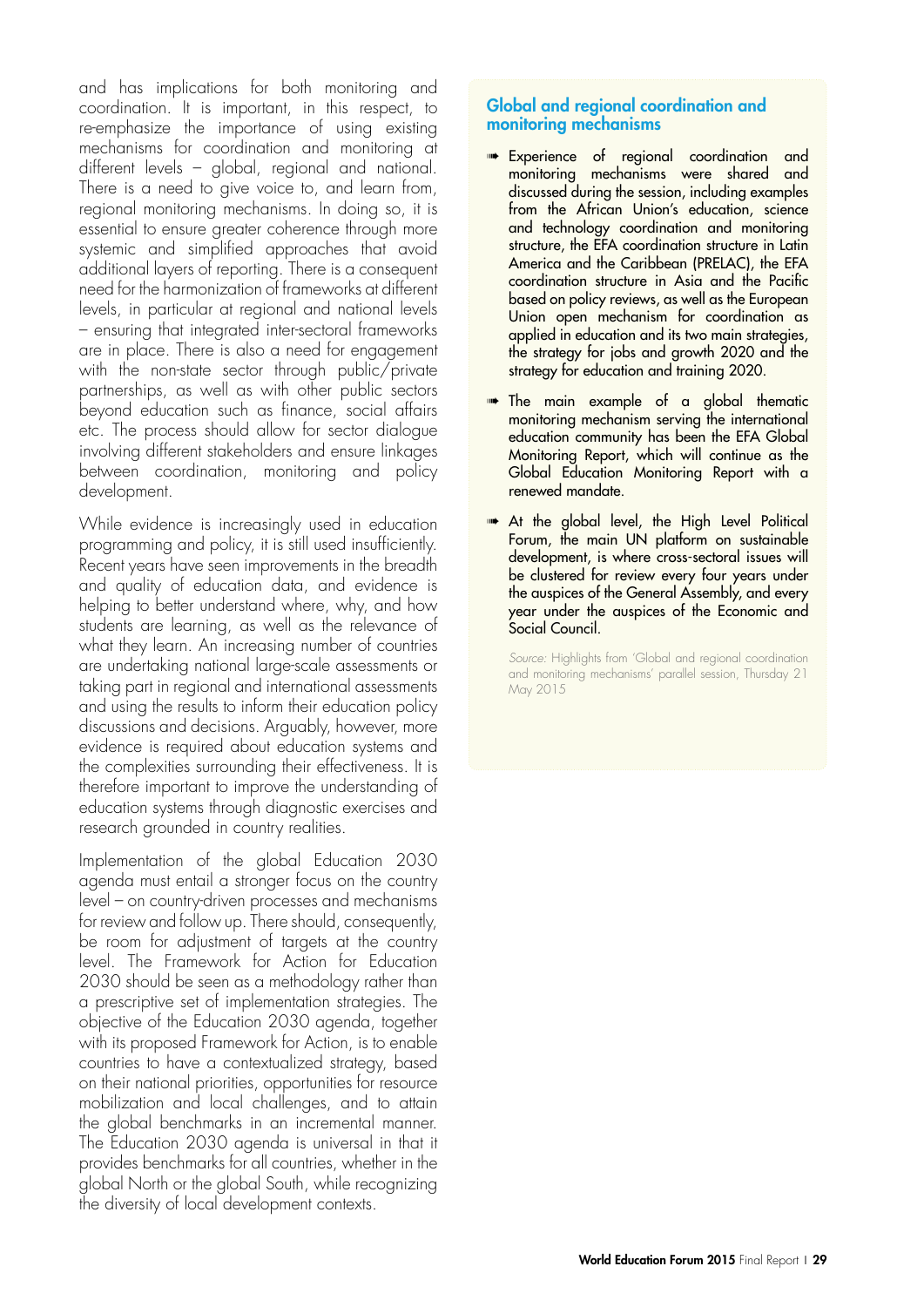# <span id="page-26-0"></span>World Education Forum 2015

# Incheon, Republic of Korea 19-21 May 2015

# List of Participants / Liste des Participants

### MEMBER STATES/ ÉTATS MEMBRES

#### **Afghanistan**

H.E. Mr HANIF BALKHI Assadullah *Minister of Education*

H.E. Mr SAYEB Mohammad Saleem *Ambassador, Embassy of Afghanistan to the Republic of Korea*

Mr ARIAN Abdul Wassay *Director General, Planning and Evaluation Department, Ministry of Education*

Mr HABIBYAR Mohammad Shakir *M&R Senior Specialist and Assistant to the Minister*

#### Algeria/Algérie

S.Exc. M. EL AMINE DERRAGUI Mohamed

*Ambassadeur d'Algérie en République de Corée*

M. HEDOUAS Abdelmadjid *Chef de Cabinet*

M. MESSEGUEM Nedjadi *Inspecteur général du MEN*

Mme NADJEM Adlane *Chargée du Protocole*

M. SAHTOUT Ahcene *Attaché des Affaires étrangères, Ambassade d'Algérie en République de Corée*

#### Angola

S.Exc. Mme MARTINS Maria Augusta da Silva

*Secrétaire d'État chargée de l'Enseignement supérieur et de l'Innovation*

S.Exc. M. MALUNGO Albino *Ambassadeur de l'Angola en République de Corée*

S.Exc. M. DIEKUMPUNA SITA NSADISI José *Ambassadeur, Délégué permanent de* 

*l'Angola auprès de l' UNESCO*

#### M. FULA Afonso Dala Coxi

*Directeur général de l'Institut national de l'évaluation, accréditation et reconnaissance des études du ministère de l'Enseignement supérieur* 

M. CAFUQUENA João Cristovão Diogo *Directeur national de l'Enseignement général au ministère de l'Éducation*

Mme FIGUEIREDO Irène Cristina Neto de *Directrice du Bureau d'Études Planifications et Statistiques au ministère de l'Éducation*

M. DOMINGOS Francisco *Consultant et point focal de l'EPT au ministère de l'Éducation*

M. MBEMBA Valeriano Valodia *Conseiller à la Délégation permanente de l'Angola auprès de l'UNESCO*

M. DA CONCEICAO Adolfo *Premier secrétaire à l'Ambassade de l'Angola en République de Corée*

M. MANUEL José Carlos *Attaché de presse à l'Ambassade de l'Angola en République de Corée*

M. HAN Hun Joo *Interprète officiel de l'Ambassade de l'Angola en République de Corée*

Mr MANUEL Antonio Canoa *Officiel*

#### Antigua and Barbuda/Antigua-et-Barbuda

Hon. BROWNE Michael S. *Minister of Education*

Ms BROWNE Clare *Ag. Director of Education*

Ms GREEENAWAY Rosa *Ag. Permanent Secretary*

Dr. GEORGE-BENFIELD Patricia *Education Officer Research*

Argentina/Argentine Mr PERCZYK Jaime *Secretario de Educación*

H.E. Mr ROBALLO Jorge Alberto *Embajador*

Mr URQUIZA Pablo *Jefe de Gabinete del ministro*

Ms BURTON Juliana *Secretaria Adjunta de la CONAPLU*

Mr LACUNZA Juan Ignacio *Segundo Secretario*

#### Armenia/Arménie

Mr STEPANYAN Robert *Head of Development Programs and Monitoring Department Ministry of Education and Science* 

Australia/Australie

Mr TINNING Chris *Minister Counsellor*

Ms ELLERTON Louise *Senior Policy Officer*

Mr FOGARTY Richard *Counsellor*

Ms GRAVES Sue *Director*

Austria/Autriche

Ms KATZENSTEINER Irene *Head of Unit for UNESCO Affairs*

Mr WINTERSTEINER Werner *Professor/Head of 'Centre of Peace Research and Peace Education'*

Azerbaijan/Azerbaïdjan H.E. Mr JABBAROV Mikayil *Minister of Education*

H.E. Mr TEYMUROV Ramzi *Ambassador of the Republic of Azerbaijan to the Republic of Korea*

Mr ISMAYILOV Seymur *Advisor to the Minister*

Mr RZAYEV Fariz *Director of International Cooperation Department*

Mr AMRULLAYEV Emin *Deputy Director of Education Development Programs Department*

Mr JUMAYEV Farrukh *First Secretary*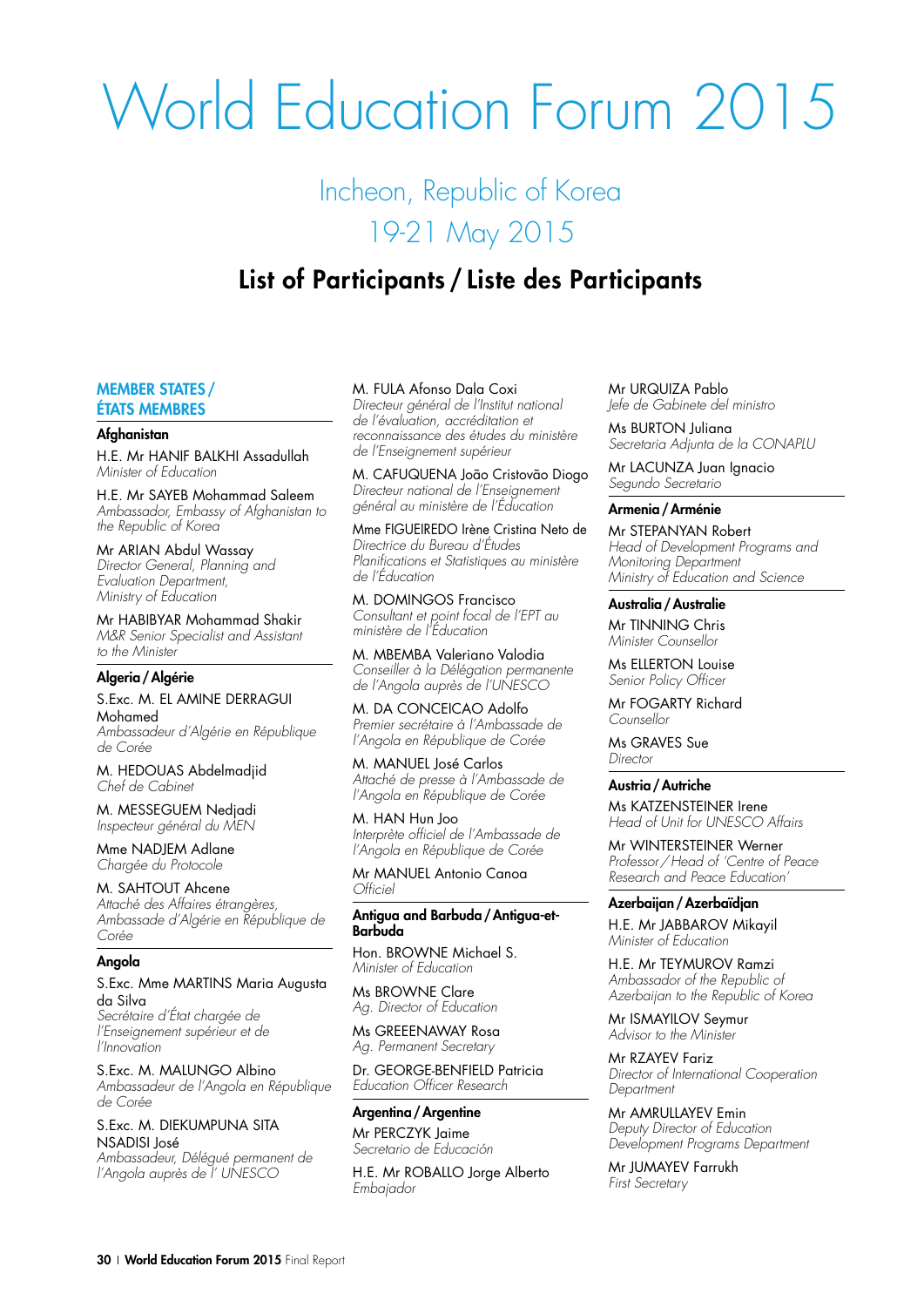#### Bahamas

The Hon. FITZGERALD Jerome Kennedy *Minister of Education, Science and Technology*

Mr TAYLOR Marcellus C. *Deputy Director of Education (Planning)*

#### Bahrain/Bahreïn

H.E. Dr. AL NOAIMI Majeed Bin Ali *Minister of Education*

Ms AL-KHATER Nawal Ebrahim *Assistant Under Secretary for Planning and Information*

Ms ALDOSERI Dhawaa Naser *First Media Specialist*

Mr MATTAR Fahad *Teacher*

Mr ABDULRAHIM Talal *Senior Planning Management Specialist*

Ms SHEHAB Fatema *Head of Educational Planning*

**Banaladesh** H.E. Mr NAHID Nurul Islam *Minister of Education*

Mr KHAN Nazrul Islam *Secretary*

Mr KHAN Nazrul Islam *Joint-Secretary at Ministry of Primary and Mass Education*

Mr HOSSAIN Monjur *Secretary at BCNU*

Ms CHOWDURY Rasheda Khatoon *Executive Director at Campaign for Popular Education*

Mr AHMED Manzoor *Professor Emeritus and Senior Adviser*

Dr KAMAL Abuhena Mostafa *Additional Director General*

Mr ALAM Khandaker Masudul *Chargé d'affaires Embassy of Bangladesh, Republic of Korea*

#### Barbados/Barbade

Mr RUDDER Roderick *Senior Education Officer*

Belgium/Belgique

S.Exc. M. BONTEMPS François *Ambassadeur*

M. BARTHÉLÉMY Dominique *Directeur général Ministère de la Fédération Wallonie-Bruxelles*

M. GILLIARD Étienne *Directeur, Relations extérieures Ministère de la Fédération Wallonie-Bruxelles*

M. PREUD'HOMME Laurent *Attaché d'Ambassade*

Benin/Bénin M. ADJEVI Coleman Christophe *Secrétaire général du Ministère*

S.Exc. M. CHABI OROU Bio Jean *Ambassadeur, Délégué permanent du Bénin auprès de l'UNESCO*

M. OYAH N'dah Marcel *Secrétaire général Commission nationale du Bénin pour l'UNESCO*

M. MIGAN Gilbert G. *Conseiller technique du Ministre*

#### Bhutan/Bouthan

H.E. Mr DUKPA Mingbo *Minister of Education*

Mr YESHEY Karma *Director General, Dept. of School Education*

#### Bolivia/Bolivie

Excmo. Sr. D. AGUILAR GOMEZ Roberto Ivan *Ministro de Educación*

Ms POSTIGO DE SPADA Susana Mabel *Directora de Relaciones Internacionales*

Ms MAMANI ESPEJO Pamela Inés *Segundo Secretario*

#### Botswana

Mr GOYA Moiseraele Master *Assistant Minister of Education and Skills Development*

Ms MODIMAKWANE Dineo Bosa *Programme Officer*

Ms MOILWA Kholeka

Ms SOMOLEKAE Gloria *Candidate for Executive Board*

Brazil/Brésil H.E. Mr JANINE RIBEIRO Renato *Minister of Education*

Mr PALACIOS DA CUNHA E MELO Manuel Fernandes *Secretary of Basic Education*

Mr DODWORTH MAGNAVITA DE CARVALHO Alexey *Advisor to the Minister*

Mr SOARES José Francisco *President of INEP*

Ms DAMASCENO FERREIRA SCHLEICHER Aline *Head of International Affairs Office*

Ms RODRIGUES REPULHO Cleuza *Chairwoman, Municipal Education Managers Union-Undime*

Ms SOARES DA SILVA Rossieli *Secretary of Education for Amazonas State, representative for the Consed*

Mr CARA Daniel *Coordinator, National Campaign People's Right to Education- CNDE*

Ms E SILVA BETTEGA FILIZOLA Paula Rezende *Press Advisor, Ministry of Education*

H.E. Ms ZUGAIB Eliana

*Ambassador, Permanent Delegate to UNESCO*

Mr MENDES MARZANO Fabio *Minister-Counsellor to UNESCO*

Ms CARVALHO Almerinda Augusta de Freitas *Head of the Division for Education Affairs of the Ministry of External Relations*

Mr VIEIRA Ronaldo Lima *First-Secretary to UNESCO*

Brunei Darussalam/Brunéi Darussalam

Mr RAHMAN Junaidi *Permanent Secretary*

Mr MAHMOOD Abdul Kalid *Head of International Affairs Unit*

Ms CHEK Marina *Senior special duties officer*

#### Bulgaria/Bulgarie

H.E. Mr ANDONOV Petar *Ambassador of Bulgaria to the Republic of Korea*

Mr PANOV Panko *Deputy head of Mission*

#### Burkina Faso

S.Exc. M. COULIBALY Samadou *Ministre de l'Éducation nationale et de l'Alphabétisation*

M. OUATTARA Francis Paul *Directeur général des études statistiques*

M. DEMBELE Samuel *Président du conseil d'administration de la Coalition nationale pour l'éducation pour tous*

M. HIEN Lucien *Directeur du développement de l'éducation préscolaire*

M. BOUDO Athanase *Directeur des Études et des Statistiques sectorielles*

M. KABORE Ibrahim *Secrétaire permanent du Programme de développement stratégique*

#### Cabo Verde

S.Exc. Mme PINTO Fernanda Maria de Brito Leitao *Ministre de l'Éducation et des Sports*

Mme SILVA SANTOS Margarida

Maria *Directrice nationale*

M. MORENO BRITO Pedro *Directeur général*

Cambodia/Cambodge H.E. Dr HANG Chuon Naron *Minister of Education, Youth and Sport*

H.E Dr NATH Bunroeun *Secretary of State*

Mr LIM Sothea *Director of Department of Planning*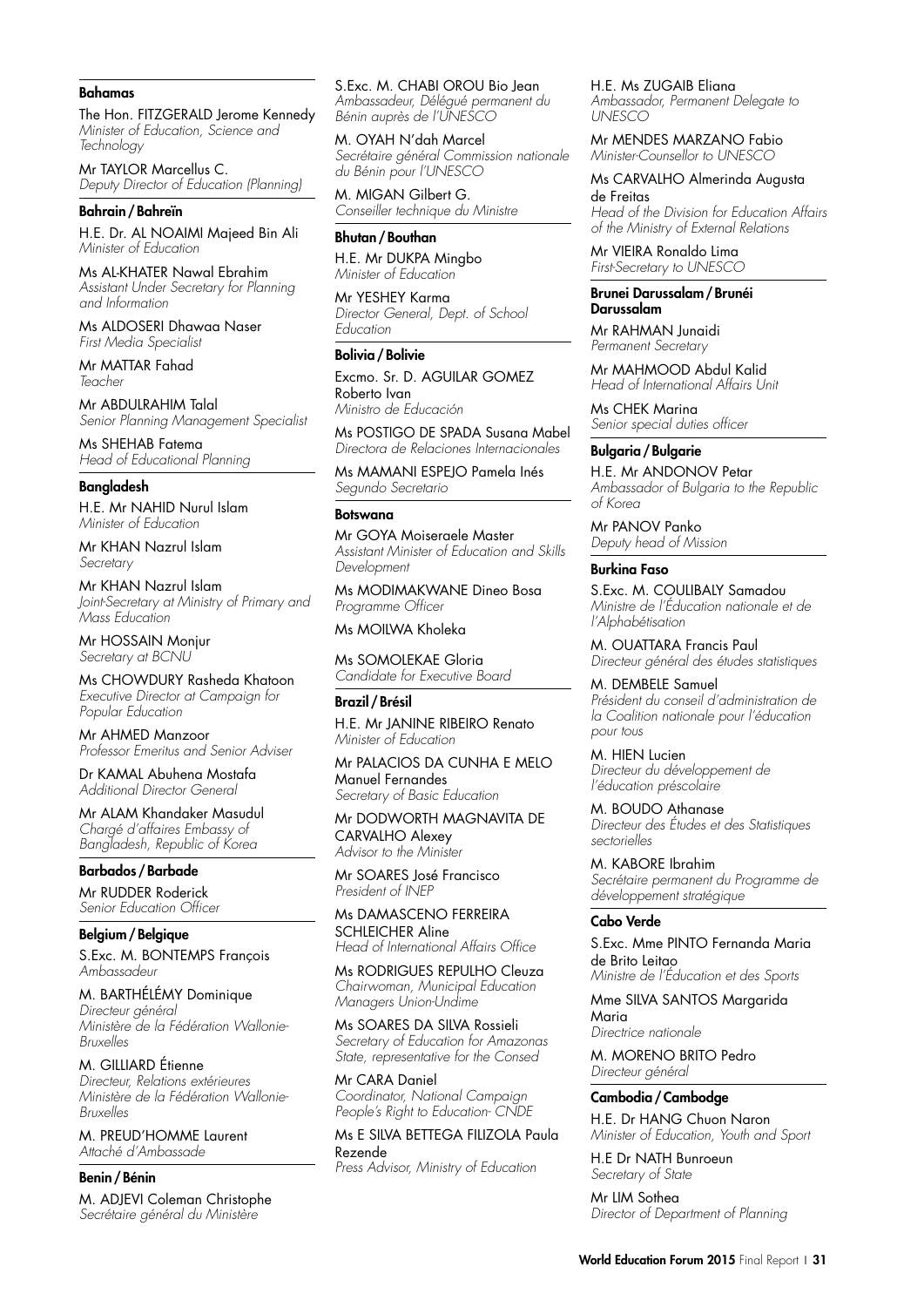Mr TEP Phyorith

*Deputy Director of Department of Finance*

Mr LAY Vutha *Non-Formal Educational Coordinator, NGO Education Partnership (NEP)*

Ms LEMAISTRE Anne *UNESCO Representative and Chair of the Education Sector Working Group*

#### Cameroon/Cameroun

S. Exc. Mme YOUSSOUF Hadidja Alim *Ministre de l'Éducation de base*

M. SALLY Maraiga *Point focal COMEDA/ADEA*

M. MVOGO Michel *Coordonnateur national EPT*

M. FOUDA Simon Pierre *Correspondant national CONFEMEN*

#### Canada

H.E. Mr WALSH Eric *Ambassador of Canada to the Republic of Korea*

H.E. Mr JACKMAN Clyde *Minister of Advanced Education and Skills, Newfoundland and Labrador*

H.E. Ms DOOLING Geneviève *Deputy Minister, Department of Advanced Education and Skills, Newfoundland and Labrador*

Ms MANCA-MANGOFF Antonella *Coordinator, Council of Ministers of Education, CMEC*

Ms SHOULDICE Julie *Director, Education, Child Protection and Gender Equality Division (MGS), Foreign Affairs, Trade and Development* 

Mr LEVASSEUR Dominique *Senior Programme Officer Permanent Delegation of Canada to UNESCO*

Central African Republic/ République centrafricaine

S. Exc. M. AGUIMATE Elois *Ministre de l'Éducation nationale et de l'Enseignement technique*

Mme KOYT-DEBALLE Georgette Florence *Secrétaire générale Commission nationale centrafricaine pour l'UNESCO*

M. NGOAKA Clément *Directeur général des Enseignements*

M. GUEZEWANE PIKI Jonas *Coordonateur du Secrétariat Technique Permanent EPT*

Mme BEHOROU Amélie Jeannine *Directrice des Affaires financières*

M. RAMADAN Noël *Secrétaire général du Syndicat des enseignants*

Mme SERVICE Marie Annick *Vice-présidente de l'Organisation des femmes de Centrafique*

### Chad/Tchad

M. KOKO Abderamane *Conseiller technique à l'éducation*

M. BAHAR Abdelkerim Adoum *Secrétaire général*

M. DABOULAYE Djimoudjebaye *Secrétaire général*

M. NGAKOUTOU Timothée *Premier Conseiller Délégation permanente du Tchad auprès de l'UNESCO*

#### Chile/Chili

Mr MUNOZ Gonzalo *Jefe de la Division de Educación General de MINEDUC*

Ms TELLEZ Claudia *Secretaria Ejecutiva Adjunta Commission Nacional UNESCO*

Ms ARADENA Paulina *Asesora MINEDUC*

Ms ARRATIA Alejandra *Asesora MINEDUC*

#### China/Chine

H.E. Mr HAO Ping *Vice-Minister of Education, President of the UNESCO General Conference*

Mr DU Yue *Secretary-General, Chinese National Commission for UNESCO*

Mr WANG Dinghua *Director General, Department of Basic Education I, Ministry of Education*

Mr ZHAN Tao *Director General, Education Management Information Centre, Ministry of Education*

Mr HAN Min *Deputy Director-General of the National Centre for Education Development Research, Ministry of Education*

Ms YU Xiaoping *Director of Education Division, Chinese National Commission for UNESCO*

Mr SHEN Yubiao *Deputy Director of Division, General Office of the Ministry of Education*

Mr LI Kejian *Associate Professor, Zhejiang Normal University*

Ms CHEN Xuefeng *Expert*

Ms ZONG Huawei *Programme Officer, Chinese National Commission for UNESCO*

#### Colombia/Colombie

H.E. Mr PINILLA Tito *Ambassador of Colombia to the Republic of Korea*

Ms MUNOZ Paola

*Chief of International Affairs Office, Ministry of Education*

Ms FIGUEROA Maria *Adviser*

#### **Congo**

M. MIALOUNDAMA Fidele *Conseiller à l'Alphabétisation et à la Réforme*

M. MALONGA Albert *Conseiller administratif et juridique*

M. NGOULOU Boniface *Conseiller aux Finances, chargé de la coordination des budgets et projets*

Cook Islands/Îles Cook

Hon. BROWN Mark *Minister of Finance and Economic Management*

Ms TOWNSEND Gail *Executive Director Education Commissioner, National Commission for UNESCO* 

#### Costa Rica

Excma. Sra. Da. MORA ESCALANTE Sonia Marta *Ministra de Educación Publica*

Côte d'Ivoire

S.Exc. Mme CAMARA Kandia *Ministre de l'Éducation nationale*

S.Exc. M. BILE Sylvestre Kouassi *Ambassadeur de Côte d'Ivoire en République de Corée*

Mme OUATARRA Maman *Directeur de l'Alphabétisation et de l'ENF*

#### Cuba

Excma. Sra. Da. PINERO ALONSO Cira

*Viceministra Primera de Educación*

Ms DE ARMAS GARCIA Mercedes *Ministra Consejera*

Cyprus/Chypre Dr KASOULLIDES Andreas *Head of Cyprus Minister of Education and Culture Office*

Dr ZACHARIOU Aravella *General Coordinator of Environmental Education and Education for Sustainable Development Unit*

#### Czech Republic/République tchèque

S. Exc. M. HUSAK Tomas *Ambassadeur de la République tchèque en République de Corée*

Mme CHALOUPKOVA Jana *Conseillère*

#### Denmark/Danemark

H.E. Ms FEINBERG Nathalia *Ambassador, Head of Department*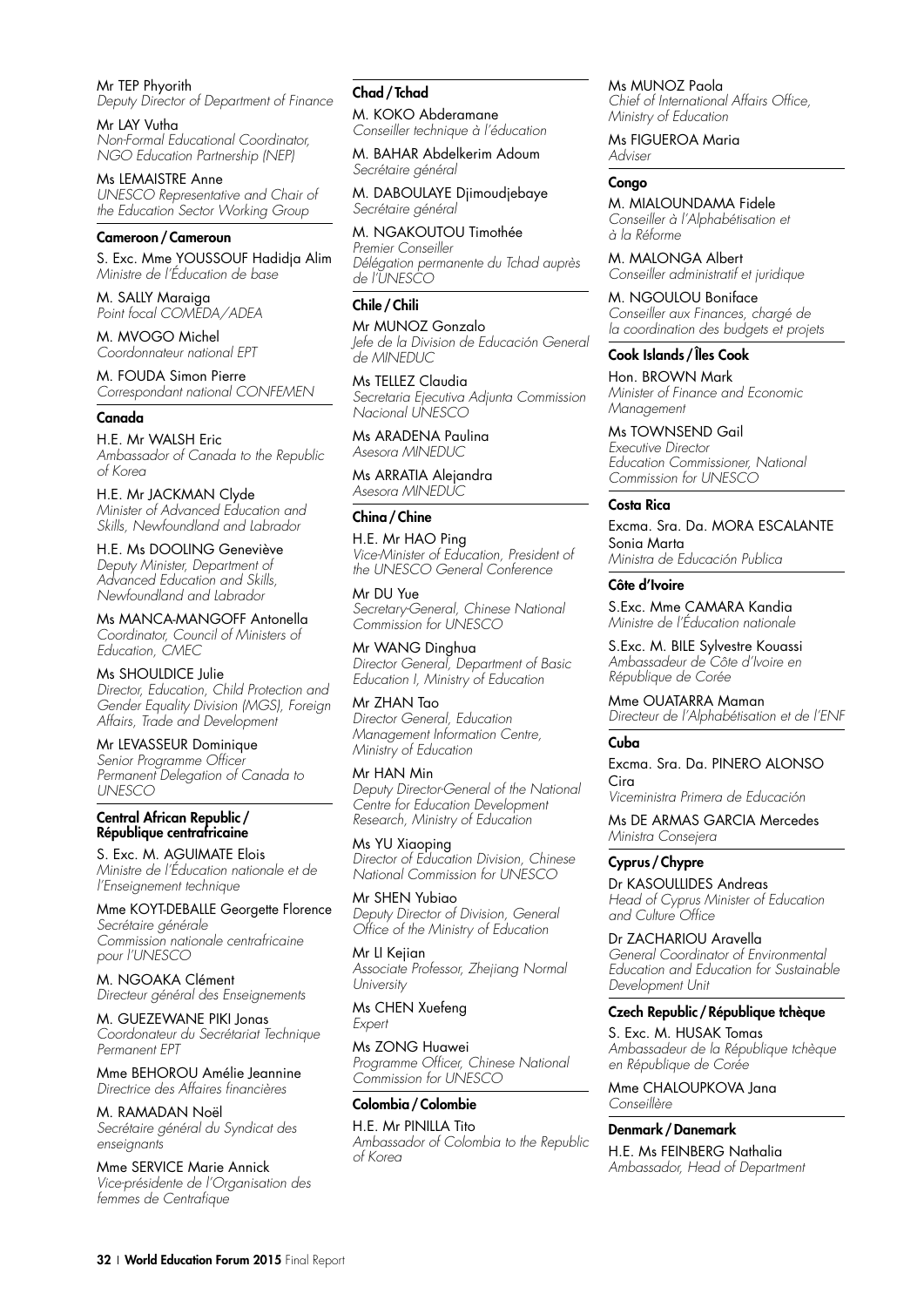Mr GRAFF Bent *Senior Adviser, Minister Counsellor*

Mr DALSGAARD Jens *Chief Advisor Secretary-General of the Danish National Commission for UNESCO*

#### Democratic Republic of the Congo/ République démocratique du Congo

S.Exc. M. MWANGU FAMBA Maker *Ministre de l'Enseignement primaire et secondaire*

M. MUKADI TSANGALA Jovin *Conseiller du Ministre*

#### M. MANDA Kizabi

*Délégué permanent adjoint, Délégation permanente de la République démocratique du Congo auprès de l'UNESCO*

M. MBUYAMBA Jean-Paul *Chargé de Mission*

M. KITA Masandi

*Conseiller technique du Premier ministre*

#### **Diibouti**

M. ADEN Aroum Omar *Secrétaire général*

M. MAHYOUB Mohamed Abdallah *Conseiller technique du ministre*

#### Dominica/Dominique

Hon. SAINT-JEAN Peter *Minister of Education*

#### Dominican Republic/République dominicaine

Excma. Sra. Da. MELO DE CARDONA Ligia Amada *Ministra de Educación*

Excmo. Sr. MATOS DE LA ROSA Luis Enrique *Viceministro*

Excmo. Sr. GONZALEZ Rafael Antonio *Viceministro*

Mr CARDONA MELO Jose Amado *Traductor acompañante*

Mr LOZADA Juan Luis *Assistant du Ministre de l'Éducation supérieure*

S.Exc. Ms PICHARDO POLANCO Grezia Fiordaliza *Ambassadeur de la République dominicaine en République de Corée* 

Ecuador/Équateur Excmo. Sr. Don ESPINOSA ANDRADE Augusto Xavier *Ministro de Educación*

Ms HASSAN Alia *Directora de Cooperación Internacional*

Ms MOREIRA Maria Elena *Deputy Permanent Delegate of Ecuador to UNESCO*

Mr RODRIGUEZ Ivan Dario *Asesor de despacho - MINEDUC* Mr ICAZA Jorge *Deputy Chief of Mission, Consul General*

Mr QUINONES Isis *Knowledge Transfer and Technology Analyst*

Mr LOACHAMIN Felipe *Intern*

## Egypt/Égypte

H.E. Dr AMR Mohamed Sameh *Ambassador and Permanent Representative of Egypt to UNESCO President of UNESCO's Executive Board*

Dr. ABD EL WAHAB GHONEIM Salah

El Din *Professor of Educational Planning*

Prof. RAGHEB Mohammed Abdul-Salam Mohammed *Senior International Education Reform Expert*

#### El Salvador

Excmo. Sr. CASTANEDA MONTERROSA Francisco Humberto *Viceministro de Educación*

Ms RODRIGUEZ ORTIZ Nelly Guadalupe *Gerente de cooperación externa*

#### Equatorial Guinea/Guinée équatoriale

Excmo. Sr. Don NDONG Jesus Engonga *Ministro Delegado de Educación y Ciencia*

Excmo. Sr. Don EBANG ANGUESOMO Mariano Ebang *Delegado Permanente*

Mr BIVINI MANGUE Santiago *Secretario General Comisión Nacional para la UNESCO*

Mr OBAMA ABEM Robustiano-Nculu *Coordinador Adjunto E.P.T.*

## Eritrea/Érythrée

Mr NAIB Musa Hussein *Director General of General Education*

Mr MARE Alem Habte *Director of Information and Communications Technology*

Mr FOTO Hailu Asfaha *Director of Research and Statistics*

#### Estonia/Estonie

Mr LAIDMETS Mart *Deputy Secretary General for General and Vocational Education*

Ms KAARLOP-NANI Hanna-Liis *Coodinator of Education Programmes*

Ethiopia/Éthiopie H.E. Mr OMER Fuad Ibrahim *State Minister of Education*

Mr GIZAW Afework Kassu *Professor*

### Fiji/Fidji

Hon. Dr REDDY Mahendra *Minister of Education*

Mr FUA Seu'ula *Director of Institute of Education*

Finland/Finlande Ms PALOJARVI Jaana *Director for International Relations*

Mr KARAKOSKI Jussi *Senior Education Adviser*

Mr KALENIUS Aleksi *Counsellor, Permanent Delegation of Finland to the OECD and UNESCO*

Ms VOLMARI Kristiina *Senior Adviser National Board of Education*

Mr LAPPALAINEN Rilli *Secretary General-Kehys – The Finnish NGDO Platform to the EU*

H.E. Mr HEIMONEN Matti *Ambassador of Finland*

Ms SAILA Melissa *Deputy Head of Mission-Embassy of Finland*

Ms KORHONEN Heini *Second Secretary -Embassy of Finland to the Republic of Korea*

#### France

S. Exc. Mme GIRARDIN Annick *Secrétaire d'État au Développement et à la Francophonie*

M. PARENT Martin *Conseiller de la Secrétaire d'État*

Mme GAZAGNE Fanny *Chargée de mission Éducation et Développement*

Mme PROST Nadine *Chargée de mission pour la Francophonie et l'UNESCO (DREIC)*

Mme TEHIO Valérie *Responsable adjointe de la division Éducation-Formation-Emploi*

Mme ROBINE Florence *Directrice générale de l'Enseignement Scolaire (DGESCO)*

Mme SUSINI Anna-Livia *Chef du département des Affaires Européennes et internationales (DGESCO)*

Mme COUPEZ Carole *Déléguée aux actions d'éducation à la solidarité – Solidarité laïque*

M. ASSOULINE Daniel *Directeur du Centre International d'Études Pédagogiques (CIEP)*

S.Exc. M. PASQUIER Jérôme *Ambassadeur de France en République de Corée* 

M. OLLIVIER Daniel *Directeur de l'Institut français, Conseiller de coopération et d'action culturelle*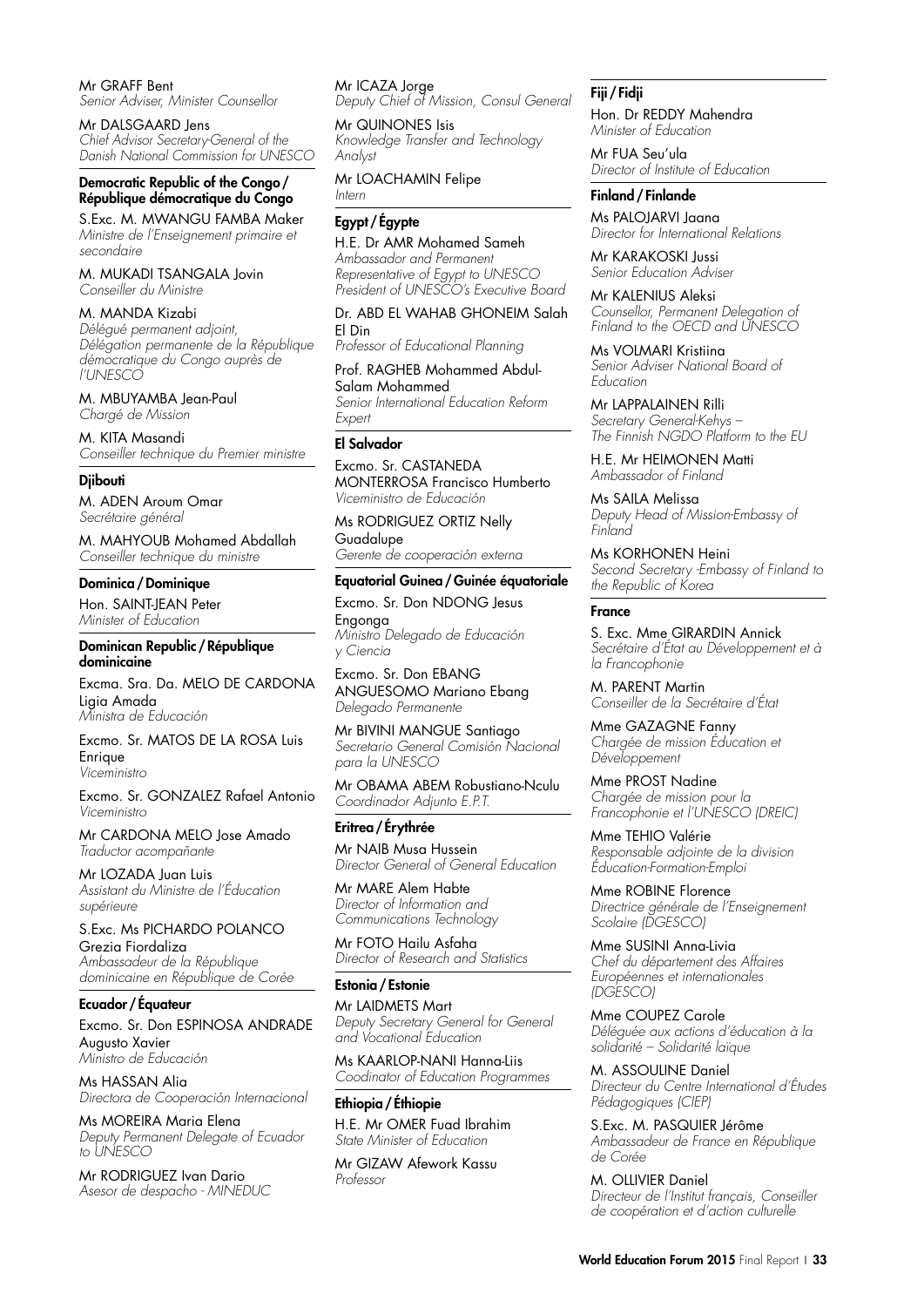M. BELOT Luc *Député, Membre du Parlement*

M. SANSON Eric *Conseiller Politique, Ambassade de France en République de Corée*

M. PANNIER Arnaud *Attaché de coopération pour le francais*

#### Gabon

S.Exc. M. NSIE EDANG Calixte Isidore *Ministre délégué chargé de l'Enseignement technique et professionnel*

M. TINDY-POATY Juste Joris *Secrétaire général de la Commission nationale du Gabon pour l'UNESCO*

M. NGABA Luc *Conseiller*

M. MOMBO Sylvestre *Directeur de l'Enseignement professionnel*

M. MBIGUINAULT MENDANE Rops *Aide de camp*

#### Gambia/Gambie

H.E. Ms FAYE Fatou Lamine *Minister of Basic and Secondary Education*

Mr SANNEH Momodou *Secretary General, National Commission of Gambia for UNESCO*

Mr SISAWO Ebrima *Deputy Permanent Secretary, National Commission of Gambia for UNESCO*

Mr SENGHOR Ousmane *Principal Programme Officer for Education*

Mr GAYE Siyat *Ag. National Coordinator EFAnet*

Mr TOURAY Momodu Katim *Deputy Permanent Secretary*

Mr TOURAY Yusupha *Director of Planning, Budgeting and Policies*

Mr SONKO JILENG Maja F. *Executive Chairman for Sonko Jileng*

Germany/Allemagne H.E. Mr MAFAEL Rolf *Ambassador to the Republic Korea*

Prof. Dr. WULF Christoph *Vice-President, German National Commission for UNESCO*

Mr LINDENTHAL Roland *Chief of Division, Education and the digital world, German Federal Ministry for Economic Cooperation and Development*

Dr HOLLANDER Michael *Project Leader Sector Programme Education GIZ*

#### Dr RYBERG Birgitta

*Head of Division IVB – European and Multilateral Co-operation, Standing Conference of the Ministers of Education and Cultural Affairs of the Länder* 

Mr AHRENS Michael *Counsellor, German Embassy*

Ms JESAITIS Maren *Global Campaign for Education Germany*

Mr DIEBEL Erfan *German Federal Ministry for Economic Cooperation and Development*

Ms KOSTLER Alice *German Federal Ministry for Economic Cooperation and Development*

#### Ghana

H.E. Ms OPOKU-AGYEMAN Naana Jane *Minister of Education*

Mr COBBINAH Enoch

*Chief Director*

Mr WELLINGTON Riche-Mike *AG. Secretary-General*

Mr ANKOMAH Yaw *Director of the Institute of Educational Planning*

Mr MAABOBR KOR Jacob *Director General Education Service*

H.E. Ms Elizabeth NICOL *Ambassador of Ghana to the Republic of Korea*

Mr. AMPRATWUM Peprah *Minister Councellor*

Mr EWUSU MENSAH Ato Kumanu *First Secretary/Consular*

#### Greece/Grèce

H.E. Mr SOURVANOS Dionisios *Ambassador of the Hellenic Republic to the Republic of Korea*

Mr PENTARVANI Stavroula *Deputy Head of Mission, Greek Embassy to the Republic of Korea* 

Guinea/Guinée M. DIAKITÉ Abdoulaye *Secrétaire général*

M. BÉRÉTÉ Harouna *Conseiller à l'éducation*

M. YOULA Famo *Directeur des TIC*

M. DIALLO Mamadou Saliou *Directeur général Institut supérieur de formation à distance*

M BAYO Mohamed Lamine *Directeur général Institut supérieur des sciences de* 

# *l'éducation*

Guinea-Bissau/Guinée-Bissau

M. DJASSI Mamadu Saliu *Directeur général de planification et évaluation de l'éducation*

M. INDEQUE Geraldo

*Directeur général de l'Enseignement*

Mme DA SILVA BARBOSA Maria de Fatima

*Directrice générale de l'Institut national du developpement de l'éducation*

M. GUERRERO Horas *Consultant ADPP*

#### Haiti/Haïti

S.Exc. M. MANIGAT Nesmy *Ministre de l'Éducation nationale*

Mme. LHÉRISSON LAMOTHE Farah-**Martine** 

*Conseillère du Ministre*

M. LEVELT Joseph-Charles *Conseiller du Ministre*

M. MERISIER Georges *Consultant*

Mme GEORGES Magalie *Secrétaire Général a.i*

M. DUVAL Frantz *Journaliste*

#### Honduras

Ms MUNOZ TABORA Hilda Mercedes *Secretaria Permanente de la Comisión Hondurena por UNESCO*

Ms MENJIVAR VIDES Gloria Udelfa *Directoria General de Servicios Estudiantiles*

Hungary/Hongrie

Dr. MARUZSA Zoltan *Deputy Minister of State for Higher Education*

#### India/Inde

H.E. Ms ZUBIN IRANI Smriti *Minister of Human Resource Development*

Ms SARUP Vrinda *Secretary, Department of School Education and Literacy*

H.E. Ms KAMBOJ Ruchira *Ambassador, Permanent Delegate to UNESCO*

Ms S.PACHOURI Suparna *Director, Department of School, Education and Literacy*

Mr RANJAN Rakesh *Joint Secretary (ICC), Ministry of Human Resource Development* 

#### Indonesia/Indonésie

H.E. Mr BASWEDAN Anies *Minister of Education and Culture*

Ms YULAELAWATI Ella

*Deputy Director General of Early Childhood, Non Formal and Informal Education, Ministry of Education and Culture*

Ms RACHMAN Arief *Executive Chairman, Indonesian National Commission for UNESCO*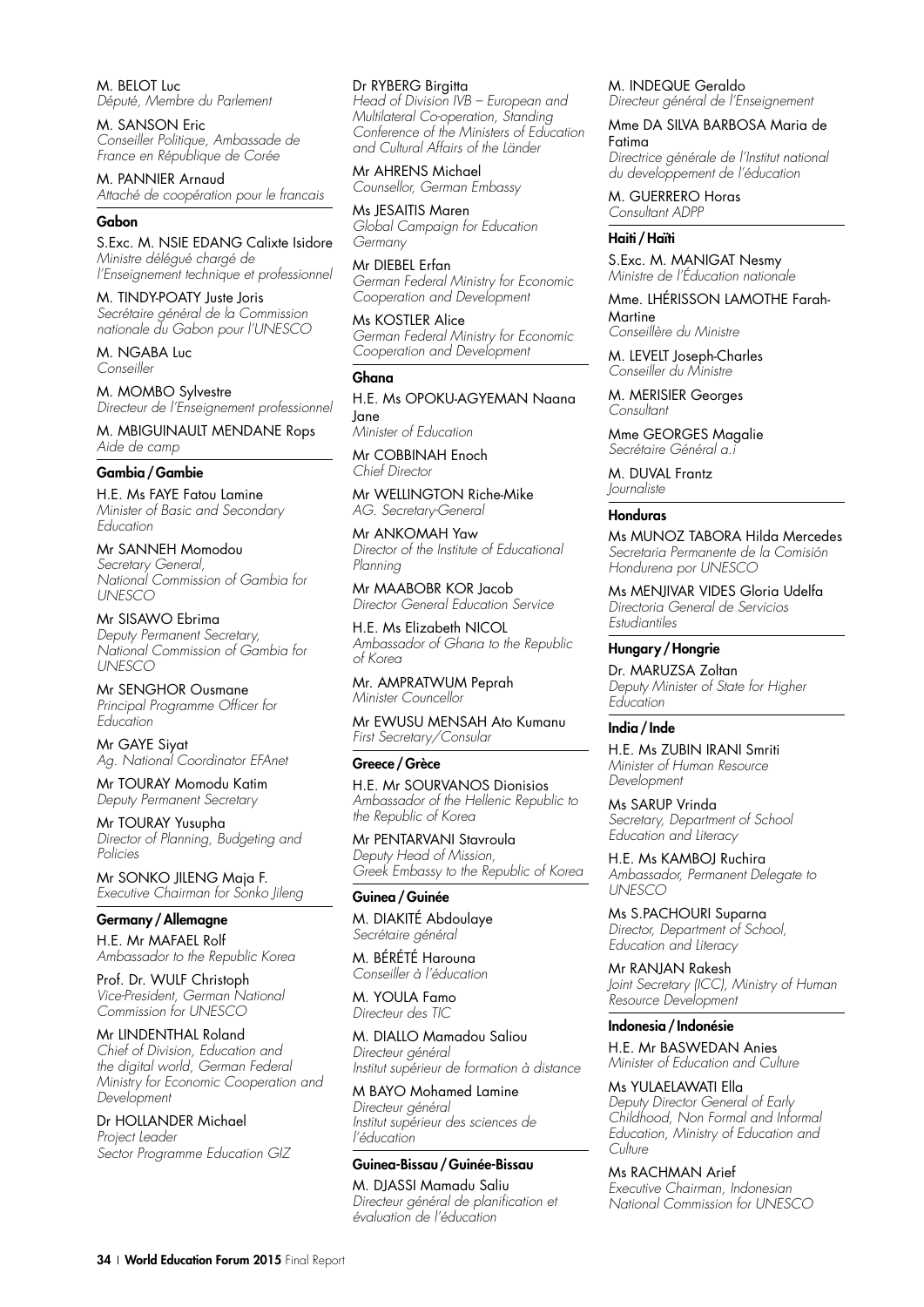H.E. Mr SOELAIMAN Fauzi

*Ambassador/ Alternate Permanent Delegate*

Ms GASIM Hasnah *National Coordinator of ASPnet of Indonesia*

Ms ROMPIS Veronica *Second Secretary*

Mr SETA Ananto Kusuma *Bureau of Planning and International Cooperation, Ministry of Education and Culture*

Mr NIZAM Nizam *Director Center for Educational Assessment, Ministry of Education and Culture*

Ms PANTJASTUTI Sri Renani *Director*

Mr PRAPTONO Praptono *Head of Sub-directorate*

Mr ADITYA Kreshna *Special Staff Office of the Minister of Education and Culture*

Mr AMIN Mustaghfirin *Director*

Mr AKBAR Winner Jihad *Head of TVE Programme Division, DTVE, MONE*

Mr SIMANGUNSONG junus *Head of Curriculum Division, DTVE, MONE*

Mr WARTANTO Wartanto *Director*

Mr SURYANA Cecep *Secretary*

Mr AFRIZAL Afrizal *Assistant of the Minister*

Mr AMIYANTO Nurhadi *Head of the Educational Office*

Iran (Islamic Republic of)/Iran (République islamique d')

H.E. Dr. FANI Aliasghar *Minister of Education*

H.E. Mr BABALOO Khalilollah *Vice Minister of Education for International Affairs*

H.E. Mr DEYMEHVAR Mohammad *Deputy Minister of Education for Primary Education*

H.E. Mr TAHERIAN Hassan *Iranian Ambassador to the Republic of Korea*

Mr FAYAZI Abdolvahid *Member of Parliament*

Ms SHIMOHAMMADI Zahra *School Principal and the Minister's Spouse*

Mr HAJILARI Ali *Senior Expert, Ministry of Foreign Affairs* Mr HOSSEINI Seyed Javad *D.G, Provincial Department of Education of Khorasan Razavi*

Mr JAFAR Amir Hossein *Expert, Minister's Office*

Mr SOLTANAHMADI Kazem *Cultural attaché, Iranian Embassy to the Republic of Korea*

#### Iraq

H.E. Mr ABDULLA Pshtiwan *Minister of Education*

#### Mr BAKZADA Amanj

*Minister's office manager* Ms AL-LAMI Jameelah

*Director*

#### Ireland/Irlande

H.E. Ms O'DONOGHUE Aingeal *Ambassador of Ireland to the Republic of Korea*

Mr TICHELMANN Thomas *Assistant Principal Officer Department of Foreign Affairs and Trade*

#### Japan/Japon

H.E. Mr MAEKAWA Kihei *Deputy Minister of Education, Culture, Sports, Science and Technology*

Mr TAMURA Masami *Director, Global Issues Cooperation Division, Ministry of Foreign Affairs*

Mr SATO Yoshiaki *Director for Overseas Cooperation, International Affairs Division, Ministry of Education, Culture, Sports, Science and Technology*

Mr MOTOMURA Hiroaki Deputy *Director, International Affairs Division, Ministry of Education, Culture, Sports, Science and Technology*

Mr NODA Akihiko

*Assistant Director-General for International Affairs, Ministry of Education, Culture, Sports, Science and Technology*

Ms YOSHIHASHI Asuka *Economic Development Researcher, Global Issues Cooperation Division, Ministry of Foreign Affairs*

Mr YOSHIDA Kazuhiro *Professor at Hiroshima University*

Mr ISHIHARA Shinichi *Deputy Director General, Human Development Department, Japan International Cooperation Agency* 

Mr TANAKA Shinichiro *Senior Advisor (Education), Japan International Cooperation Agency*

Mr SHINODA Satoshi *First Secretary, Embassy of Japan to the Republic of Korea*

#### Jordan/Jordanie

H.E. Mr AL NAHAR Omar *Ambassador of Jordan to the Republic of Korea*

Mr MASALMEH Emad *Deputy at Embassy of Jordan to the Republic of Korea*

Dr AL-SHARA'H Nayel *Dean of the Faculty of Educational Sciences*

#### Kenya

H.E. Prof. KAIMENYI Jacob *Minister of Education, Science and Technology*

H.E. Mr GELLO Mohamed *Ambassador of Kenya to the Republic of Korea*

H.E. Mr GODIA George *Ambassador and Permanent Delegate, Permanent Delegation of Kenya to UNESCO*

Mr KIPSANG Belio *Principal Secretary*

Mr KIMINZA Onesmus *Ag. Director Policy*

Ms EKIRAPA Martha *EFA Desk Officer*

Ms NJOKA Evangeline *Secretary General National Commission of Kenya tor UNESCO*

Mr SOO Victor *Senior Research Assistant, Permanent Delegation of Kenya to UNESCO*

Mr ARAIGUA Francis *Personal Assistant to Cabinet Secretary*

Hon. Ms CHEGE Sabina Wanjiru *Member of Parliament (MP), Chair of Education Committee of National Assembly*

#### Hon. Mr. MAKENGA Richard Katemi

*Member of Parliament (MP), Chair of Education Committee of National Assembly*

Hon.Dr CHEBET Susan *Member of Parliament (MP), Chair of Education Committee of National Assembly*

Mr MOHAMED Jimale *Secretariat, Education Committee of National Assembly*

Dr MWIRIA Kilemi *Education Adviser to the Presidency*

Ms AYISI Guadencia *Embassy of Kenya to the Republic of Korea*

#### Kiribati

Hon Ms TEKANENE Maere *Minister of Education*

Mr TOKATAAM Timoa *Deputy Secretary*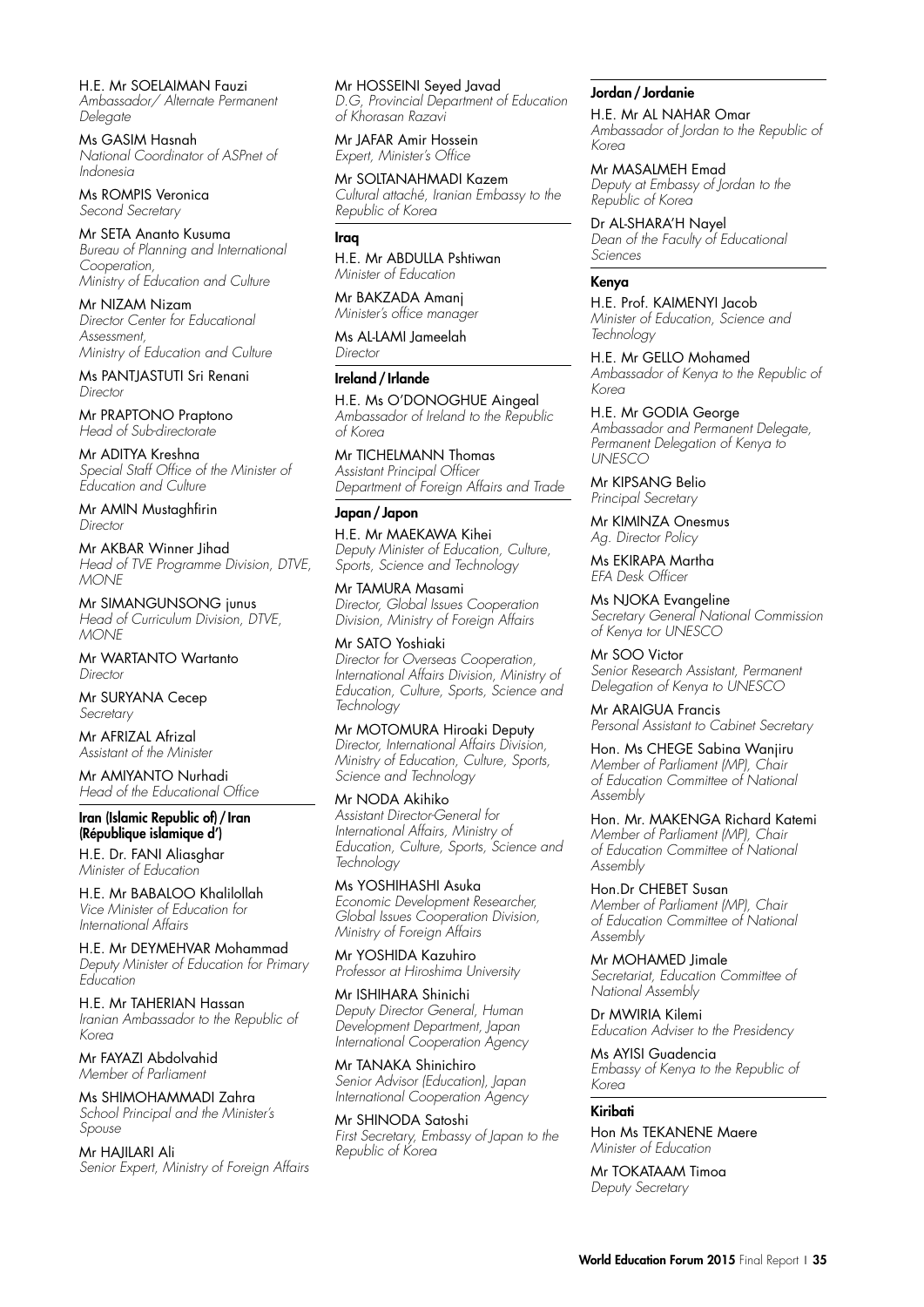## Mr TAAWETIAT Ebatoki

*Senior Education Officer*

Ms TIOTI Eustelle *Executive Assistant*

Kuwait/Koweït H.E. Dr AL ESSA Bader *Minister of Education & Higher Education*

Dr AL ZAABI Ali *Chairman of Sociology and Social Work Department*

Dr AL SEDERAWI Mana'a *Research Scientist KISR*

Dr AL THAFEERI Wadha *Senior Statistical Specialist/Head of Educational Development Unit*

Ms AL QALLAF Athari *Administrative Coordinator*

Mr Al AWADHI Anwar *Director of Education and Administrative Office of the Minister*

#### Kyrgyzstan/Kirghizistan

H.E. Ms OTUNBAYEVA Roza *Former President of the Kyrgyz Republic Bishkek*

H.E. Mr CHOTONOV Duishonkul *Ambassador of Kyrgyzstan to the Republic of Korea*

Mr MAMADALIEV Melis *Counsellor, Kyrgyzstan Republic Embassy to the Republic of Korea*

#### Lao People's Democratic Republic/République démocratique populaire lao

H.E. Ms LACHANTHABOUNE Sengdeuane *Deputy Minister of Education and Sports*

Mr MASOUVAHN Somboun *Secretary General*

Mr DIDARAVONG Somkhanh *Deputy Director-General*

Latvia/Lettonie H.E. Ms PAPULE Evija *State Secretary for Education and Science*

Ms MOLNIKA Baiba *Secretary General, National Commission for UNESCO*

Lebanon/Liban

M. YARAK Fadi *General Director*

M. EL JAMAL Mohammad *Head of Beirut Regional Office*

Mme KHOURY Sonia *Director of Orientation and Counselling*

#### Lesotho

Hon. Dr PHAMOTSE Mahali *Honourable Minister of Education and Training*

Mr MAJARA Ratsiu *Chief Education Officer* Ms MONTSI Palesa Lilly *Secretary General*

#### Liberia/Libéria

H.E. Mr NIMELY Anthony *Deputy Minister of Planning, Research and Development*

Mr COLEMAN Albert *Policy Advisor*

### Lithuania/Lituanie

Ms STRUMSKIENE Jurga *Director of International Cooperation and European Integration Department*

Mr NUMGAUDIS Dainius *Chancellor of the Ministry of Education and Science*

## Macao, China/Macao, Chine

Mr WONG Kin Mou *Head of Department Education and Youth Affairs Bureau of Macao (DSEJ)*

Mr VONG Iat Hang *Head of Division Education and Youth Affairs Bureau of Macao (DSEJ)*

Mr TANG Wai Keong *Functional Chief Education and Youth Affairs Bureau of Macao (DSEJ)*

Mr WONG Kin Leung *Senior Officer Education and Youth Affairs Bureau of Macao (DSEJ)*

#### Madagascar

S.Exc. M. ANDRIANIAINA Paul Rabary *Ministre de l'Éducation nationale*

S.Exc. Mme RASOAZANANERA Monique

*Ministre de l'Enseignement supérieur*

Mme RABOANARY Ranarison Hanta *Secrétaire Générale de la Commission nationale de Madagascar pour l'UNESCO*

Mme RATSIMISETRA Felamboahangy *Directrice du Patrimoine foncier et des Infrastructures Ministère de l'Éducation nationale*

Mme RANDRIANARISON Hamintsoa Prisca *Directeur de l'Encadrement et de l'Inspection pédagogique de l'Enseignement secondaire*

M. RAVELONJANAHARY Arthur

Mananjaona *Directeur de l'Éducation préscolaire et de l'Alphabétisation*

M. RAHERIVOLOLONA Yves Dafy *Directeur des Affaires administratives et financieres*

#### Malawi

Mr CHIMUZU BANDA Thokozile *Principal Secretary for Basic and Secondary Education*

Mr MUGHANDIRA Wathando *Principal Economist*

Mr MULERA David *Assistant Executive Secretary*

#### Malaysia/Malaisie

Rt. Hon. MOHD YASSIN Muhyiddin *Deputy Prime Minister, Minister of Education*

Mr ABDUL RASHID Raslan Haniff *Special Officer to the Minister of Education*

Dr MOHAMAD YUSOF Khair *Director General of Education*

Dr MD. NOOR Amir *Director General, Department of College*

Mr SULAIMAN Nazri *Director, Educational Planning and Research Division (Higher Education)*

Dr TENGKU ABDULLAH Azian *Director, Educational Planning and Research Division (School Section)*

#### **Maldives**

H.E. Mr NAZEER Abdulla *Minister of State for Education*

Ms NAMZA Aminath *Head of foreign Relations*

#### Mali

S.Exc. M. TALL Mountaga *Ministre de l'Enseignement superieur et de la recherche scientifique*

M. DOUMBIA Baba Diabe *Conseiller Technique*

Mme TOURE Sangare Coumba *Secrétaire Générale de la Commission nationale pour l'UNESCO*

#### Marshall Islands/Îles Marshall

Hon. Dr HEINE Hilda C. *Minister of Education*

Ms HOSIA Kanchi *Acting Commissioner RMI Public Schools System*

Ms KONOU Evelyn *High School Principal RMI Public Schools System*

#### Mauritania/Mauritanie

Mme BA Fatimata *Directrice de Cabinet du Ministre de l'Éducation Nationale*

M. DIALLO Harouna *Chargé de mission*

Mme CHEIKH Oumou Seleme *Directrice des S.P.C*

M. SIDINE Abderrahmane *Directeur des Ressources pedagogiques et Didactiques*

#### Mauritius/Maurice

Hon. Dr DOOKUN-LUCHOOMUN Leela Devi *Minister of Education and Human* 

*Resources,Tertiary Education and Scientific Research*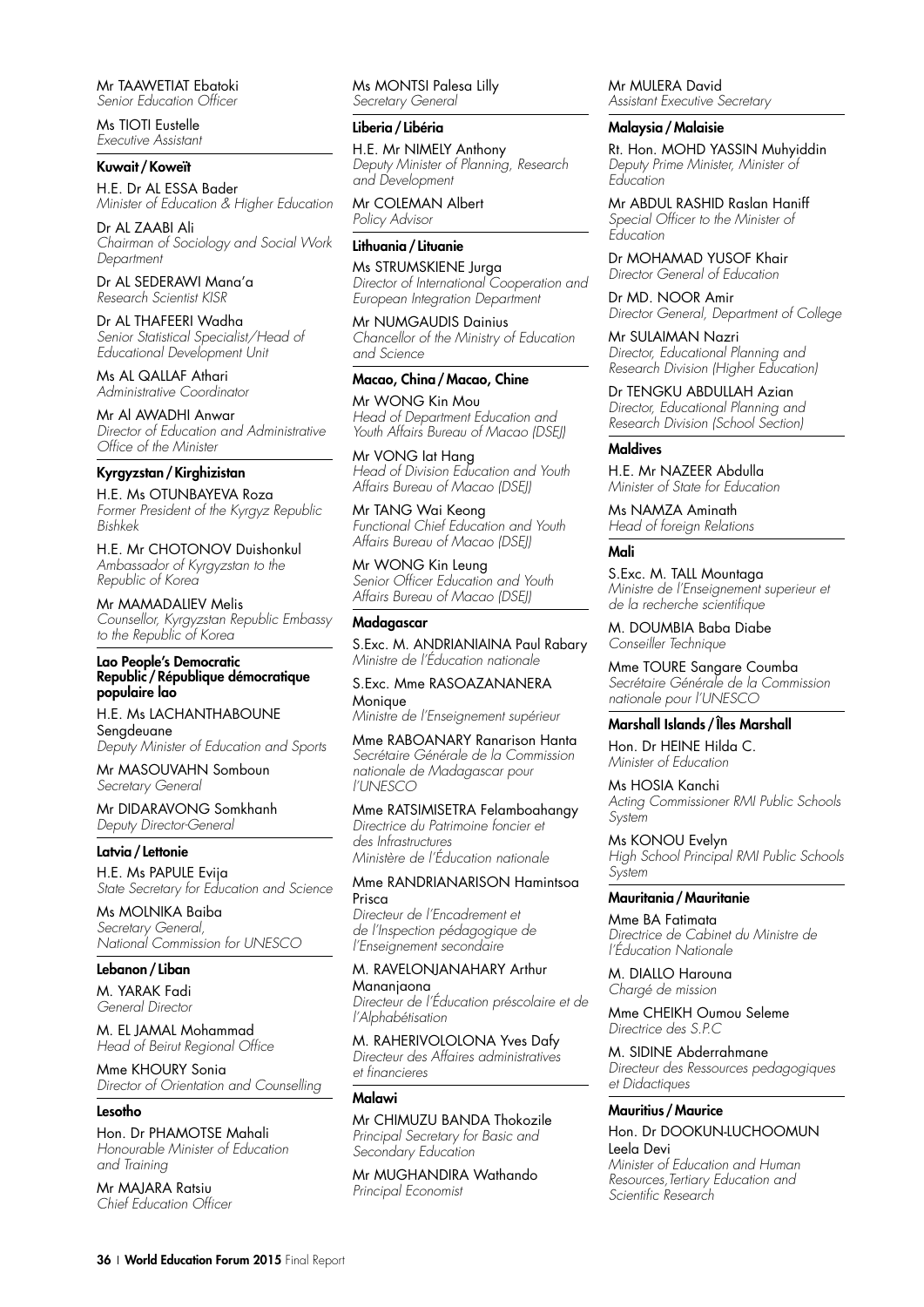#### Mr RAMLUGUN Ram Prakash *Supervising Officer*

Dr TAHER Amode Khan *Chief Technical Officer*

#### Mexico/Mexique

H.E. Mr TUIRAN GUTIERREZ Rodolfo *Viceministro de Educación Media Superior*

## Ms FRANCO REZA Susana

*Consejera, Encargada del Sector Cultura y del Sector Educación*

H.E. Mr MUÑOZ LEDO Porfirio **Thierry** *Embajador, Representante Permanente*

H.E. Mr BERNAL RODRIGUEZ José Luis

*Embajador de México en la República de Corea*

Mr HERNANDEZ FRANCO Daniel *Coordinador Sectorial de Monitoreo y Desarrollo*

Mr DIAZ DE LA TORRE Juan *President of Labor Teacher Union*

Mr FRANCO HERNANDEZ Luz Mireya *Sindicato Nacional de Trabajadores de la Educación*

Ms GOMEZ BANDA María Olivia *Asesora del Consejo General Sindical*

#### Micronesia (Federated States of)/ Micronésie (États fédérés de)

Mr VILLAZON Joseph *Director Pohnpei Department of Education*

Dr WAGUK Tulensru *Director Kosrae Department of Education*

Mr PARREN Vincent *Acting Director Yap Department of Education*

Mr ENLET Graceful *Acting Director Chuuk Department of Education*

Mr WEITAL Weison *Data Management Specialist*

### Mongolia/Mongolie

H.E Mr YADMAA Tumurbaatar *Vice-Minister of Education*

Mr YADAV Chitralekha *Director of Strategic Policy*

Mr KHUJUU Tamir *Director of Academic Affairs*

Mr GANBOLD Azzaya *Director Education Evaluation Center*

Mr ENKHTAIVAN Enkhpurev *Director of Institute of Education*

Mr BAATARTSOL Enkhbayar *Officer, External Cooperation Division*

#### Ms CHULTEMJAMTS Enkhbayar

H.E. Mr BAASANJAV Ganbold *Ambassador of Mongolia to the Republic of Korea*

#### Morocco/Maroc

S.Exc. M. CHRAIBI Mohammed *Ambassador of Morocco to the Republic of Korea*

M. RHAZOUI Lhoucine *Deputy Head of Mission of the Moroccan Embassy to the Republic of Korea*

M. LAMAAKEL Rachid *Chef de Division de Suivi des Plans de scolarisation*

## Mozambique

H.E. Mr FERRAO Luis *Minister of Education and Human Development*

H.E. Mr HUGO Leda *Vice-Minister of Science and Technology and Higher Education*

Mr REGO Manuel *Director of Planning and Cooperation*

Ms BILA Elia *Secretary General*

Mr MAGANLAL Kauxique *Minister Advisor*

Myanmar H.E. Dr Ms YEE Khine San *Minister of Education*

Dr Mr MYE Khin *Director-General of Myanmar Education Research Bureau*

Ms SOE Lwin Lwin *Secretary General*

Dr Mr AUNG Min *Pro-Rector of Applied Geology Department*

Namibia/Namibie H.E. Ms HANSE-HIMARWA Katrina *Minister of Education, Arts and Culture*

H.E. Ms HITETE Frieda Nangula *Ambassador*

Mr VAN KENT Alfred *Deputy Permanent Secretary*

Mr SHIVUTE Mocks *Executive Director*

Ms AMUKANA Hileni Mushisheni *Chief Inspector of Education*

Mr NGATJIZEKO Beans *Director, Adult Education Life Long Learning*

Mr APRIL Roderick *Director, Adult Education Life Long Learning*

Mr AMPORO Samuel Felix *First Secretary*

#### Nauru

The Hon. SCOTTY Chairmaine *Minister for Education/Home Affairs/ Land Management*

Mr TAUMEA Rozalio *Principal of Nauru College*

Nepal/Népal H.E. Ms YADAV Chitralekha *Minister of Education*

Mr SHARMA Deepak *Under Secretary, Ministry of Education*

Dr YADAV Srikrishna *Member, Nepal National Commission*

Mr RAJA RAM Bartaula *Counselor, Embassy of Nepal to the Republic of Korea*

Mr RIMAL Dilli Ram *Director general*

Dr. SINHA Kamleshwar Kumar *Deputy Secretary General, Nepal National Commission for UNESCO*

Netherlands/Pays-Bas Mr SIEBES Ronald *Head Education and Research Division*

New Zealand/Nouvelle-Zélande

H.E. Mrs FEARNLEY Clare *Ambassador of New Zealand to the Republic of Korea*

Ms LEE Onnuri *Education Counsellor*

**Nicaragua** Mr DE CASTILLA Miguel *Ministro Asesor del Presidente en Educación y Cultura*

H.E. ARNESTO José Ramon *Ambassador of Nicaragua to the Republic of Korea*

#### Niger

S.Exc. Mme ELHADJ IBRAHIM Ali Mariam

*Ministre de l'Enseignement Primaire*

M. IDI Manou *Secrétaire général des Enseignements Professionnel et Technique*

M. YACOUBA Ahmed *Directeur de l'Enseignement Supérieur Public*

M. NAMATA Issa *Secrétaire exécutif de la Commission nationale pour l'UNESCO*

M. GALY Abdoulkader *Directeur général, Institut de formation en alphabétisation et éducation*

M. MALAM MOUSSA Laouali *Conseiller technique*

M. ILLIASS Alhousseini *President Coalition ASO-EPT-Niger*

#### Nigeria

H.E. Ms KATAGUM Mariam Yalwaji *Ambassador/Permanent Delegate Permanent Delegation of Nigeria to UNESCO*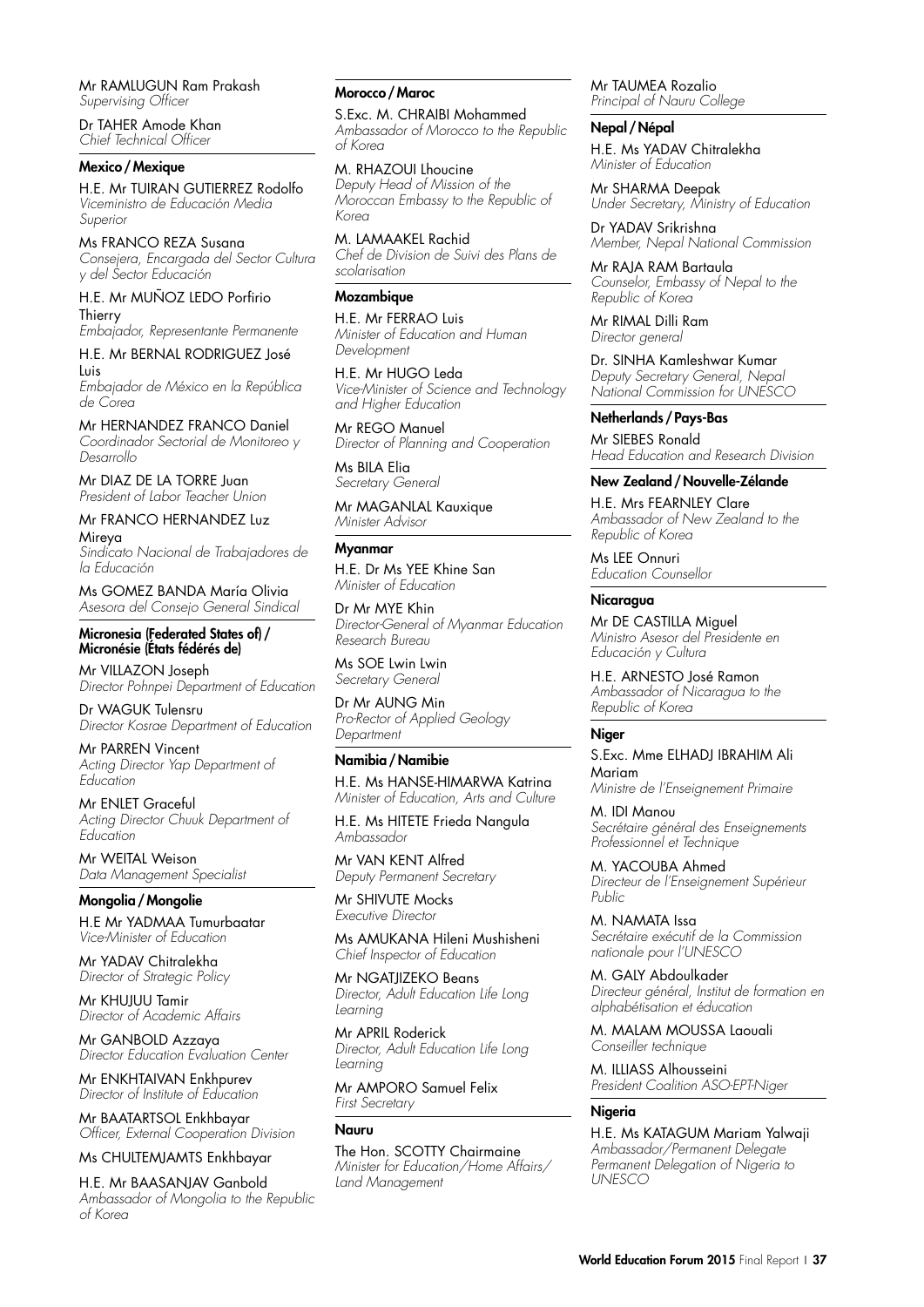Ms OMOTOWA Elizabeth E.

*Director, Department of Planning, Research and Development*

Dr. DIKKO Suleiman *Executive Secretary Universal Basic Education Commission, Nigeria*

Mr KEHINDE Ayotunde Adewale *Senior Counselor*

*Permanent Delegation of Nigeria to UNESCO*

Prof. ADERINOYE Rashid *Executive Secretary, National Mass Education Commission, Nigeria*

Mr MAIYAKI Christopher J. *Director, Special Duties, National Universities Comission, Nigeria*

Mr EBIPADOR John-Anthony *Embassy of Nigeria to the Republic of Korea*

#### Niue/Nioué

Ms JACOBSEN O'Love *High Commissioner to New Zealand*

Ms MORRIS-TAFATU Cherie *Assistant Director at Ministry of Social Services*

#### Norway/Norvège

H.E. Mr HAUGSTAD Bjorn *State Secretary for Education and Research, Ministry of Education and Research*

H.E. Mr BRAUTASET Tarald O. *Special Representative for Education, Ministry of Foreign Affairs*

Mr HEDER Eivind *Director General Ministry of Foreign Affairs*

Mr VEDELER Dankert *Deputy Director General Ministry of Foreign Affairs*

Mr BALL Thomas Lid *Senior Advisor Ministry of Foreign Affairs*

Ms ULVERUD Gry Hoeg *Deputy Permanent Delegate to UNESCO*

Ms DAMHAUG Marianne *Embassy of Norway to the Republic of Korea*

Mr SEIM Olav *Director Ministry of Foreign Affairs*

Ms FOSEN Gerd Hanne *Senior Adviser NORAD*

#### **Oman**

H.E. Ms Al MOOSA Samira *Permanent Delegate of Oman, Permanent Delegation of Oman to UNESCO*

H.E.Mr AL HARTY Mohamed *Ambassador of Oman to the Republic of Korea*

Mr AL YAQOUBI Mohamed

*Secretary General, Omani National Commission for Education, Culture and Science*

Mr AL HARTY Bader *Director, Department of Education – Omani National Commission*

Palestine H.E. Ms SHAKHSHEER Khawla *Minister of Education and Higher Education*

Ms FAHROUD Nidaa' *Advisor of Minister of Higer Education*

#### Pakistan

H.E. Mr BALIGH-UR-REHMAN Muhammad *Minister of State for Education*

Dr. BAKHSH MALIK Allah *Additional Secretary*

Mr AHMAD Ashfaq *Director to Minister for Education*

Mr FARID Adnan *Member of the Provincial Assembly*

#### Panama

Excmo. Sr. STAFF Carlos *Viceministro de Educación*

Ms PINZON Liza *Director of International Cooperation and National Commission of Panama for UNESCO*

Mr ESBRI Miguel Angel *Executive Secretary for Economic Affairs and Competitiveness*

Ms BUSTAMANTE DE AVILES Migdalia *Dean, Education Department, University of Panama*

Mr LAU CORTES Enrique *Director, University Planning and Evaluation, University of Panama*

Ms ATHANASADIS Athenas *Congresswoman*

Mr RIOS Juan Miguel *Asamblea de Diputados de Panama (Congressman)*

Mr DE LA CRUZ Octavio *Secretario de Competitividad y Logistica*

Mrs GARCES Gina *Professor, Director of Evaluation*

#### Paraguay

Excma. Sra. Da. LAFUENTE Marta *Ministra de Educación y Cultura*

Ms WEISS DE BOGARIN Andrea *Directora General de Relaciones Internacionales y Enlaces Interinstitucionales*

H.E. Ms GARCIA Perla *Embajador de Paraguay en la Republica de Corea*

#### Peru/Pérou

Excmo. Sr. SAAVEDRA CHANDUVI Jaime *Minister of Education*

H.E. Mr RODRIGUEZ CUADROS Jose Manuel *Ambassador, Permanent Delegation of* 

*Peru to UNESCO*

H.E. Mr POMAREDA MONTENEGRO Jaime Antonio *Ambassador of Peru to the Republic of Korea*

Mr VALENCIA-DONGO QUINTANILLA Felipe *Advisor*

Mr CASTAÑEDA GARAYCOCHEA Eduardo Fernando *Conseiller auprès de l'Ambassade du Pérou en Corée*

**Philippines** Mr MATEO Jesus L. *Assistant Secretary*

Mr UY Elvin Ivan *Assistant Secretary, Department of Education*

Mr MARQUEZ Jerome Arnold Janssen *Executive Director at Catholic Mission Foundation, Inc.*

Mr WALPOLE Pedro *Executive Director Apu Palamguwan Cultural Education Center*

Ms BINUYA Pilar Melizza Presina T. *Desk Officer Office of United Nations and International Organizations*

Ms MIRALAO Virginia A. *Secretary General, National Commission for UNESCO*

Mr UBAC Rex Jr *Programme Officer for Education*

Rev. Mr BEN BELTRAN Benigno *Program Coordinator International Theatre Institute*

Ms BARRIENTOS Lindsay A. *Deputy Executive Director*

Ms JETOMO Ruby Chandra J. *Executive Assistant*

Poland/Pologne

H.E. Mr MAJKA Krzysztof *Ambassador of Poland to the Republic of Korea*

Ms WASIEWSKA Joanna *Second Secretary*

## **Qatar**

H.E. Dr. AL-HAMMADI Mohamed *Minister of Education and Higher Education*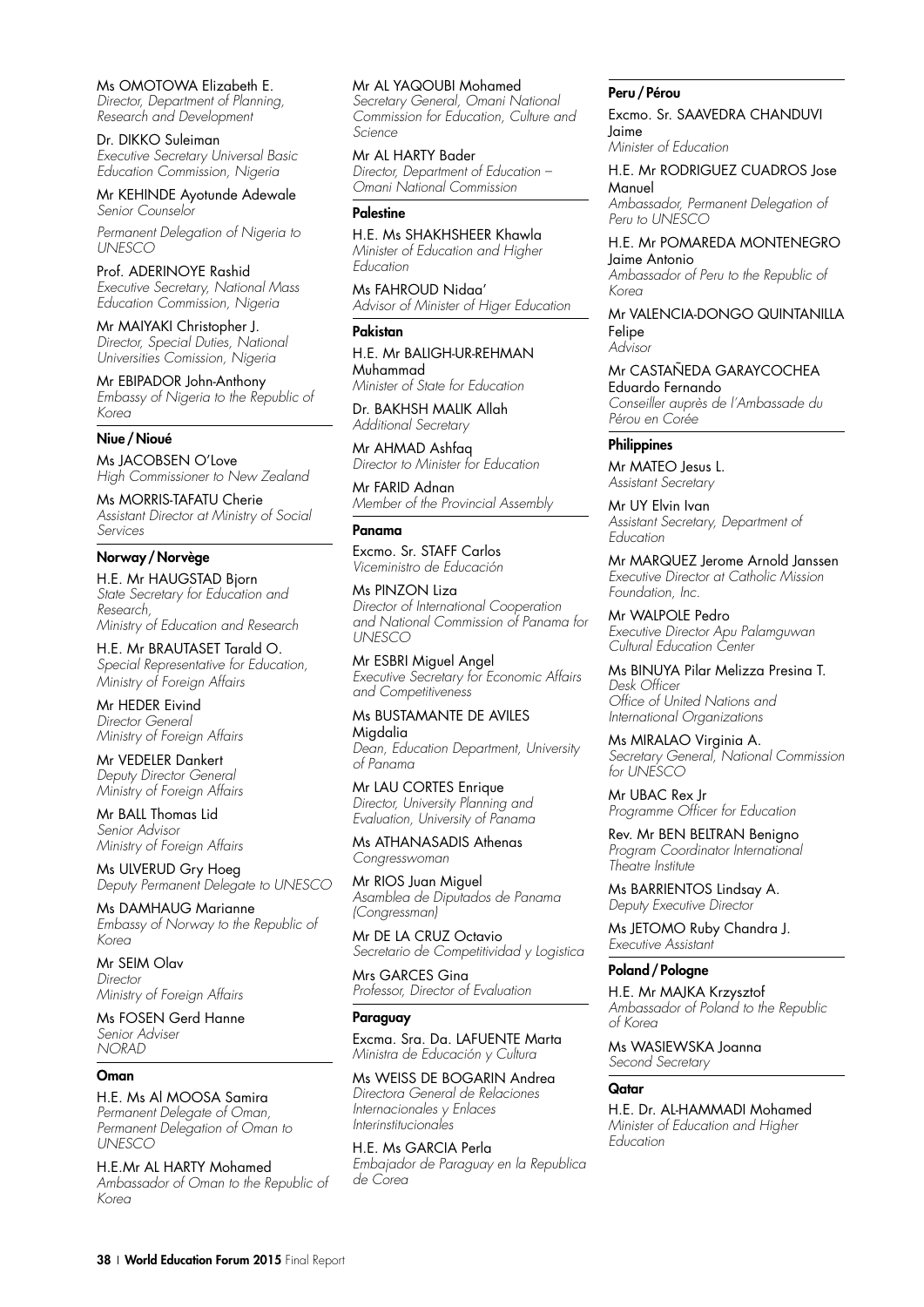Dr. AL-SULAITI Hamda *Secretary General of Qatari National Committee for Education, Culture and Science*

Ms AL-MOHANNADI Maryam *Policies Analysis Specialist*

Mr AL-DEHAIMI Mohamed Abdulla *Embassy of State of Qatar to the Republic of Korea*

Mr AL-MOFTAH Jassim Moftah *2nd Secretary at Embassy of State of Qatar to the Republic of Korea*

Ms AL-OBAIDAN Aina *Administrative Consultant*

Mr MARAFI Ali *Assistant Director of International Education Affairs*

Mr AL-MAZROEI khalil *1st Public Relations Officer*

Mr ALBUHADDOUD Ali *Assistant Director of the Office of the Minister for Public Relations*

#### Republic of Moldova/République de Moldova

H.E. Mr GROSU Igor *Deputy Minister of Education*

Republic of Korea/République de Corée

H.E. Ms PARK Geun-hye *President of the Republic of Korea*

H.E. Mr HWANG Woo-Yea *Deputy Prime Minister of the Republic of Korea and Minister of Education*

H.E. Mr YUN Byung-se *Minister of Foreign Affairs*

H.E. Ms KIM Heejung *Minister of Gender Equality and Family*

Mr PARK Namchun *Parliamentarian*

Mr PARK Changsik *Parliamentarian*

Mr SEO Yong Gyo *Parliamentarian*

Mr SHIN Hakyong *Parliamentarian*

Mr YOUN Kwansuk *Parliamentarian*

Mr YUN Jae Ok *Parliamentarian*

H.E. Mr GIM Chaechun *Vice Minister, Ministry of Education*

Mr YOO Jeong-bok *Mayor, Incheon Metropolitian city*

Mr NO Kyung Soo *Chair, Incheon Metropolitan City Council*

Mr CHO Heeyeon *Superintendent, Seoul Metropolitan Office of Education*

Mr WOO Tongki *Superintendent, Daegu Metropolitan Office of Education*

Mr LEE Cheongyeon *Superintendent, Incheon Metropolition city office of Education*

Mr JANG Hui-Guk *Superintendent, Gwangju Metropolitan Office of Education*

Mr KIM Bok-Man *Superintendent, Ulsan Metropolitan Office of Education*

Mr CHANG Manchai *Superintendent, Jeonllanamdo Office of Education*

Mr LEE Young-Woo *Superintendent, Gyeongsangbuk-do Office of Education*

Mr JO Myung-woo *Vice Mayor for Administrative Affairs, Incheon Metropolitan city*

Mr KIM Kwanbok *Deputy Minister, Office of Planning and Coordination, Ministry of Education*

Mr KIM Dongwon *Deputy Minister, School Policy Office* 

Mr HAN Suksu *Deputy Minister, University Policy Office*

Mr PARK Baeg Bum *Vice Superintendent, Seoul Metropolitan Office of Education* 

Mr PARK Yoong Soo *Vice Superintendent, Incheon Metropolitan Office of Education* 

H.E. Mr LEE Byung-hyun *Ambassador and Permanent Delegate, of the Republic of Korea to UNESCO*

Mr KIM Yonghi *Secretary General, National Election Commission*

Mr KEE Younghwa *President, National Institute for Lifelong Education*

Mr WOO Namhee *President, Korea Institute of Child Care and Education*

Mr BAEK Sun Geun *President, Korean Educational Development Institute*

Mr LEE Yong-Soon *President, Korea Research Institute for Vocational Education & Training*

Mr LIM Sungbin *President, Korea Education and Research Information Service*

Mr KIM Yongsoo *President, Korea Institute for Curriculum and Evaluation*

Mr KIM Young-mok *President, Korea International Cooperation Agency (KOICA)* Mr CHOI Yongdeok *President, Incheon Metropolitan City Council*

Mr KWAK Byong-Sun *Chairman, Korea Student Aid Foundation*

Mr KIM Seung-hwan *President, Korea Foundation for the Advancement of Science & Creativity*

Mr JI Yongteak *Saeul Foundation of Culture*

Mr Ki Oh Jeong *Professor, Korea National University of Education*

Mr HONG Eun-Pyo *Professor, Sangmyung University*

Mr JIN Dongseop *President, Korean Educational Research Association*

Mr IHM Chonsun *President, Korea Higher Education Association*

Mr MIN Dongseok *Secretary-General, National Commission of Korea for UNESCO*

Mr KIM Young-gil *Chairman, The United Nations Academic Impact Korea*

Mr KIM Steve J (Sung Jin KIM) *CEO, i-KAIST*

Mr CHOI Yu Kang *CEO, Dream Touch for All*

Mr KIM Si-Ho *General Manager, Korea Electric Power Corporation*

Mr SUN Seung Gi *General Manager, NongHyup Financial Group*

Ms Minkyoung KIM *Head Teacher, Incheon Cheongryang Elementary School*

Mr KWAK Byoungnam *Teacher, Yeongdong Elementary School*

Mr HWANG Hyokyung *Teacher, Haksan Girl's Middle School*

Ms KIM Hyekyoung *Teacher, Incheon International High School*

Ms SHIN Young Ok *Teacher, Seoul Shinyongsan Elementary School*

Mr BU Gu-Wuck *Chairman, Korean Council for University Education*

Mr LEE Seung Woo *Chairman, Korea Council for University College Education*

Mr CHOI Hyunkyoo *Chairman, Korea Association of Private School Foundation*

Ms LEE Gil Ya *President, Gachon University*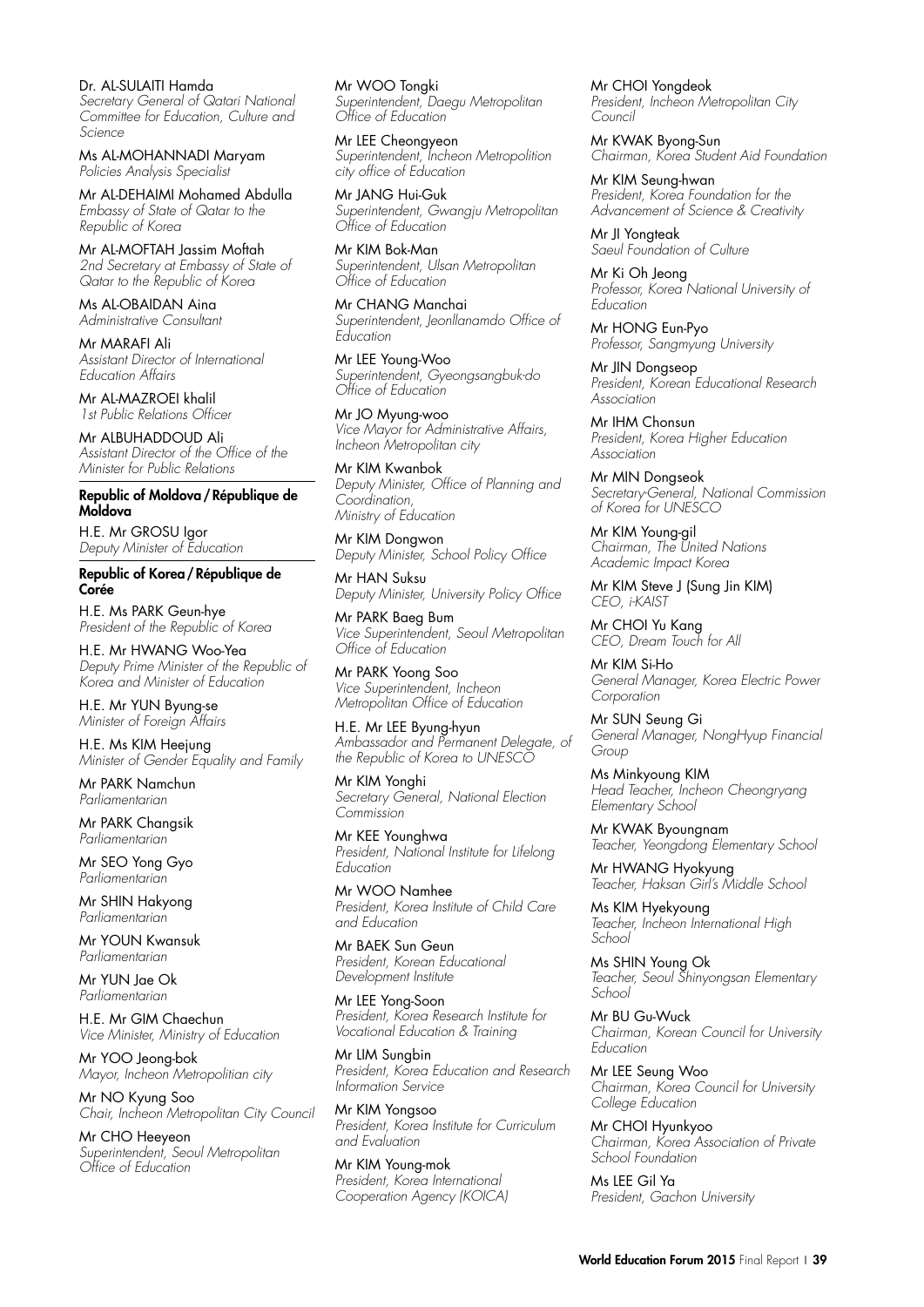Mr Lee Jaihee

*President, Gyeongin National University of Education*

Mr CHOI Sung-eul *President, Incheon National University*

Mr LEE Gi Woo *President, Incheon JEI University*

Ms CHOE Soonja *President, Inha University*

Mr KIM In Chul *President, Hankuk University of Foreign Studies*

Mr YEOM Jaeho *President, Korea University*

Mr KIM Young Do *President, Dong-Eui Institute of Technology*

Mr KIM Kiseok *Professor, Seoul National University*

Mr KIM Youngok *Professor, Chonnam National University*

Mr KIM Daehyun *Professor, Pusan National University*

Mr KANG Sungbo *Professor, Korea University*

Mr KIM Boo Yuel *Professor, KDI School*

Mr CHUNG Bong Gun *Professor, Seoul National University*

Mr KWAK Jae-sung *Professor, Kyung Hee University*

#### Romania/Roumanie

H.E. Mr CÎMPEANU Sorin Mihai *Minister of Education and Scientific Research*

H.E. Mr PARASCHIV Gigel *Secretary of State for Higher Education*

H.E. Ms PREOTEASA Liliana *Undersecretary of State for School Education*

Ms DOBRE Paraschiva *Director for International Relations and European Affairs*

Ms ȚIU Veronica *Personal adviser to the Minister*

#### Russian Federation/Fédération de Russie

H.E. Ms TRETYAK Natalia *First Deputy Minister of Education and Science*

Mr BILALITDINOV Amir *Deputy Secretary-General National Commission of the Russian Federation for UNESCO, Ministry of Foreign Affairs*

Mr ZHELEZOV Boris *Deputy Director of the International Department of the Ministry of Education and Science*

#### Ms GAVERDOVSKAYA Ksenia

*Expert in Education, National Commission of the Russian Federation for UNESCO, Ministry of Foreign Affairs*

Mr FILIPPOV Vladimir *Rector Peoples' Friendship University of Russia*

Rwanda H.E. Prof. LWAKABAMBA Silas *Minister of Education*

H.E. Ms ISUMBIGABO Emma-Francoise

*Ambassador of Rwanda to the Republic of Korea*

Ms MUKARIYANGA Solange *Director General of Education Planning*

Mr MUVUNYI Emmanuel *Deputy Director General in Charge of Examination and Accreditation*

Dr. BAGUMA Abdallah *Ag. Director of Academic Quality*

Mr GASANA Janvier Ismael *Director General of Rwanda Education Board*

Mr UWIZEYE Michael *First Secretary*

Ms CHUN Hae Keyung *Executive Assistant to the Ambassador*

#### Saint Kitts and Nevis/Saint-Kitts-et-Nevis

The Hon RICHARDS Shawn K. *Deputy Prime Minister and Minister of Education, Youth, Sports and Culture*

H.E. Mr DOYLE David *Permanent Delegate to UNESCO*

Saint-Lucia/Sainte-Lucie The Hon Mr LEWIS Robert *Minister of Education, HRD and Labour*

Ms BRATHWAITE Esther *Permanent Secretary*

Mr EDWARD Marcus *Chief Education Officer*

#### Samoa

H.E. Ms MAGELE Magele Mauiliu *Minister of Education, Sports & Culture*

Mr AIAFI Tanielu *Chief Executive Officer*

#### Sao Tome and Principe/Sao Tomé-et-Principe

S.Exc. Mr DA SILVA E SOUSA DAIO **Olinto** *Ministre de l'Éducation, Culture et Science*

Mme VERA CRUZ Ana Maria *Coordinatrice de l'Éducation pour Tous*

M. FREITAS SOARES DOS RAMOS Fernando *Cooperation*

#### Mme BARROS DOS SANTOS VARELA Ana Maria

*Directrice de l'Éducation de base*

#### Saudi Arabia/Arabie saoudite

H.E. Mr ALBARRAK Abdul Alrahman *Deputy Minister for Education*

H.E. Dr ALDREES Ziad *Ambassador, Permanent Delegate to UNESCO*

Mr ALGHAMEDI Mohammad *UNESCO representative*

Mr ALGHAMDI Gharmallah *Secretary General for National Committee*

Dr AL-ALMAEY Ali *Director General of Planning & Policy*

Dr ALOSAIMI Mansour *Educational Consultant, Delegation of Saudi Arabia*

Mr ALSUKER Foziah *Director General of Adult Education*

Mr ALDEBAS Husah *Director General of Early Childhood Education*

Dr ALGHAYADH Rashid *Deputy of Minister for Planning and Development*

Mr ALMUTAIRI Fahad *Chargé d'Affaires*

Mr ALGAFFIS Khaled *Second Secretary*

Senegal/Sénégal S.Exc. M. THIAM Serigne Mbaye *Ministre de l'Éducation Nationale*

S.Exc. M. TOURE Youssou *Secrétaire d'État à l'Alphabétisation*

S.Exc. Mme GUEYE Mame Fatim *Deleguée Permanent auprès de l'UNESCO*

S.Exc. M. NDIAYE Mamadou *Ambassadeur en République de Corée*

M. DIOUF Djibril N'diaye *Directeur de la Planification et de la Réforme de l'Éducation*

M. NDOYE Moussa *Premier Conseiller de l'Ambassade du Sénégal en République de Corée*

Serbia/Serbie H.E. Mr VERBIC Srdjan *Minister of Education ,Science and Technological Development*

Ms MILANOVIC Mirjana *Head of Group for Adult Education*

#### Seychelles

Ms DELCY Merida *Principal Secretary-Early Childhood, Primary and Secondary Schools*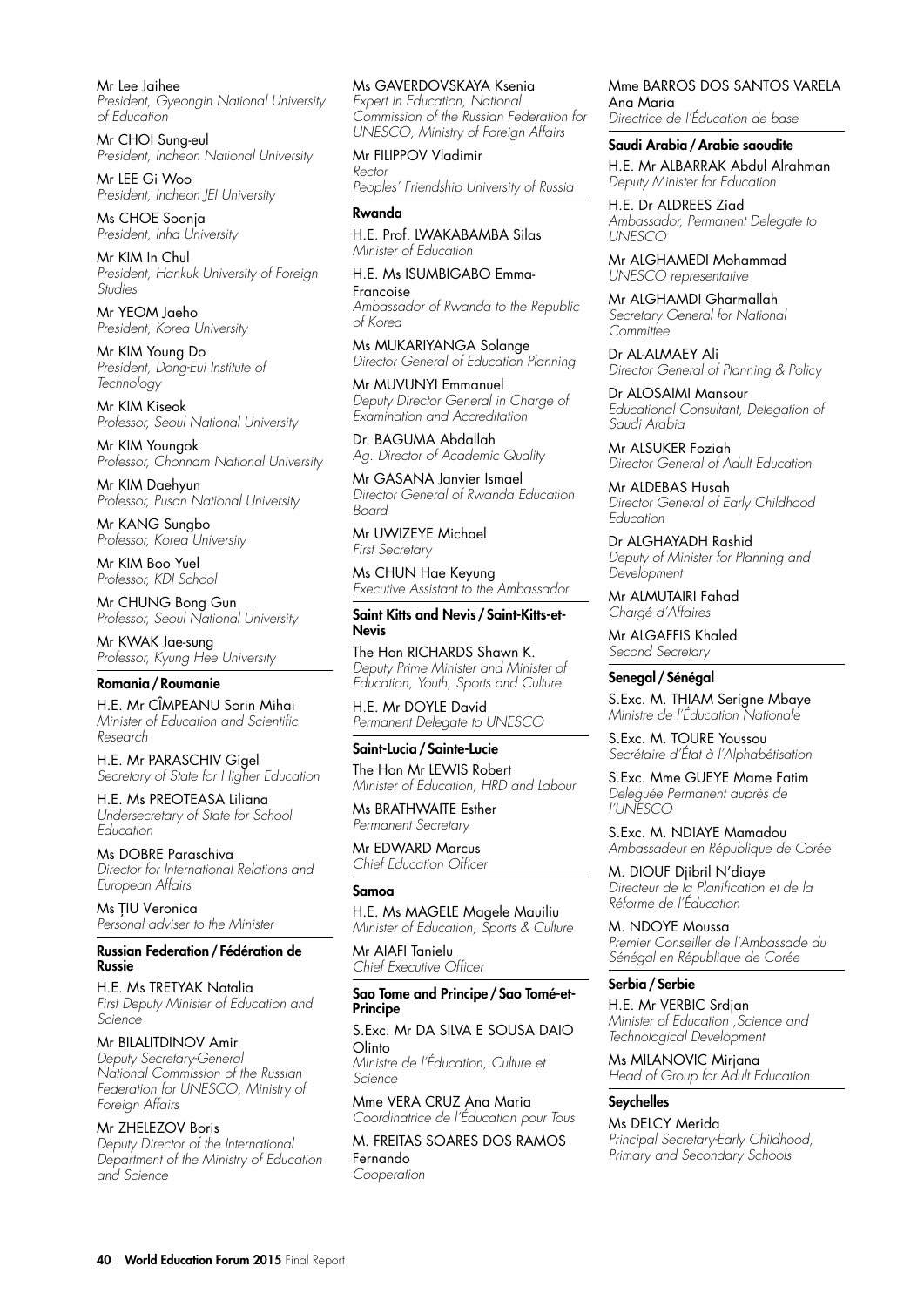#### Ms DE COMMARMOND Odile

*Director General, Centre for Curriculum/Assessment/Teacher Support*

#### Sierra Leone

H.E. Dr BAH Minkailu *Minister of Education, Science and Technology*

#### Singapore/Singapour

Ms YU Stella *Senior Officer, International Relations*

#### Slovakia / Slovaquie

H.E. Mr LAJCIAK Milan *Ambassador of Slovakia to the Republic of Korea*

Mr Maxian Robert *Deputy Head of Mission of Embassy to the Republic of Korea*

#### Solomon Islands/Îles Salomon

Hon. Dr SIKUA Derek *Minister of Education / Chair SI National Commission for UNESCO*

Dr RODIE Franco *Permanent Secretary SI National Commission for UNESCO*

Ms BAKOLO Christina Victoria *Victoria Secretary SI National Commission for UNESCO*

Ms NASI Constance Havi *Undersecretary National Education Services*

Hon. Mr GIRO Nestor *Member of Parliament*

Mr FAKANI Silas *Logistics and Liaison Officer*

# South Africa/Afrique du Sud

H.E. Mr NZIMANDE Bonginkosi Emmanuel

*Minister of Higher Education and Training*

H.E. Mr SURTY Mohamed Enver *Deputy Minister, MP*

Mr PAMPALLIS John *Minister's Special Advisor*

Ms VUKUZA-LINDA Nolitha *Higher Education and Training Representative to UNECSO (Attaché)*

Mr JEPPIE Ghaleeb *Chief Director-International Relations*

Ms MNCWABE Sibongile *Acting Chief of Staff*

Ms NARSEE Hersheela *Director for Research Coordination Monitoring and evaluation*

Mr MACIKAMA Mvuyisi *Chief Director for National Skills Funds*

Mr ZUNGU Richard *Director for Security Management*

Ms VAN WYK Carmen Charmaine *Deputy Director, Parliamentary Officer* Mr MOLEPO Legohu George *Education, Communication Sector Coordinator National Commission*

#### South Sudan/Soudan du Sud

H.E. Dr YOH John *Minister of Education*

Mr LOTYAM Michael *Under Secretary General Education Services, Ministry of Education*

Mr DENG Bol *Undersecretary Higher Education, Ministry of Education*

Mr STEVEN George *Director, Ministry of Education*

Mr WIW Stephen *Executive director, Ministry of Education*

H.E. Dr DENG Francis *Ambassador, Permanent Representative to the UN*

H.E. Mr AKON Andrew *Ambassador, Permanent Representative to UNESCO*

H.E. MALUAL Akuei *Ambassador, Permanent Representative to AU*

#### Spain/Espagne

Mr GUTIÉRREZ SOTO Francisco *Jefe de Educación (Ministerio de Asuntos Exteriores y de Cooperación)*

Ms RODRIGUEZ ARTEAGA Carmen *Jefe de servicio educación*

## Sri Lanka

Mr PREMATHIAKE Hemantha Udayakumara *Additional Secretary of Education Quality Development*

Ms WITHANAGE Badra Padmakanthi *Director of Education*

Ms WIJAYASINGHE Samaramannage Lalani Dhammika Kumari *Secretary General, National Commission of Sri Lanka for UNESCO*

Mr HEWAVITHANA Tissa *Commissioner General*

H.E. Ms WIJEARTNE Tissa *Ambassador*

Ms KUMARASIRI Theshantha *First Secretary*

Ms OH Song *Interpreter*

#### Sudan/Soudan

H.E. Ms ABDELRAZIG Souad *Minister of Education*

H.E. Mr WALI Nasreleldin *Ambassador, Permanent Delegate*

Mr NOUREDDIN Abdulgadir *Secretary General, National Commission of Sudan for UNESCO*

Mr ABDELHADI Mohammed Elbashir *Professor*

Mr ElJAZOULY Hamid *Undersecretary, Deputy permanent Delegate*

Mr BADRI Atifa *Education for all Coordinator*

Mr ABDELBAGI Azari *Undersecretary*

Mr ELHAG Omer *Ministry of Finance*

H.E. Mr HAYDOOB Elraih *Ambassador of Sudan to the Republic of Korea*

H.E. Mr ABDELAAL Mohamed *Ambassador*

Mr ELDEI ALI Mohamed *Councellor*

Mr BAYOUME Ahmed *Councellor*

#### Swaziland

Hon. Mr MAGALULA Phineas *Minister of Education and Training*

Mr MTSHALI-DLAMINI Sibongile *Director of Education*

Ms ZUNGU Hazel *Secretary General*

Mr SHONGWE Nonhlanhla *Senior Planning officer/EFA Coordinator*

#### Sweden/Suède

Mr MAGNUSSON Per *Deputy Director National Commission of Sweden for UNESCO*

H.E. Mr DANIELSSON Lars Gunnar *Swedish Ambassador to the Republic of Korea*

Mr ARVIDSSON HYVING Stellan *Senior Policy Specialist*

Ms BACKTEMAN Linda Anna Kristina *Counsellor*

Switzerland/Suisse Mme NICOD Chantal *Chef Division Afrique de l'Ouest DDC*

M. HAUSER Benedikt *Chef suppléant Projets Internationaux en Formation*

Mme LIECHTHI Valérie *Conseillère Politique en Éducation*

Mme BRUNING Marie *Chargée de Programme en Éducation*

Mme BLANK Léa *Coordinatrice de Programmes*

M. AKKARI Abdeljalil *Membre Commission Suisse pour l'UNESCO*

M. SCHLAFLI André *Membre du Comité Réseau Suisse Education et Coopération Internationale*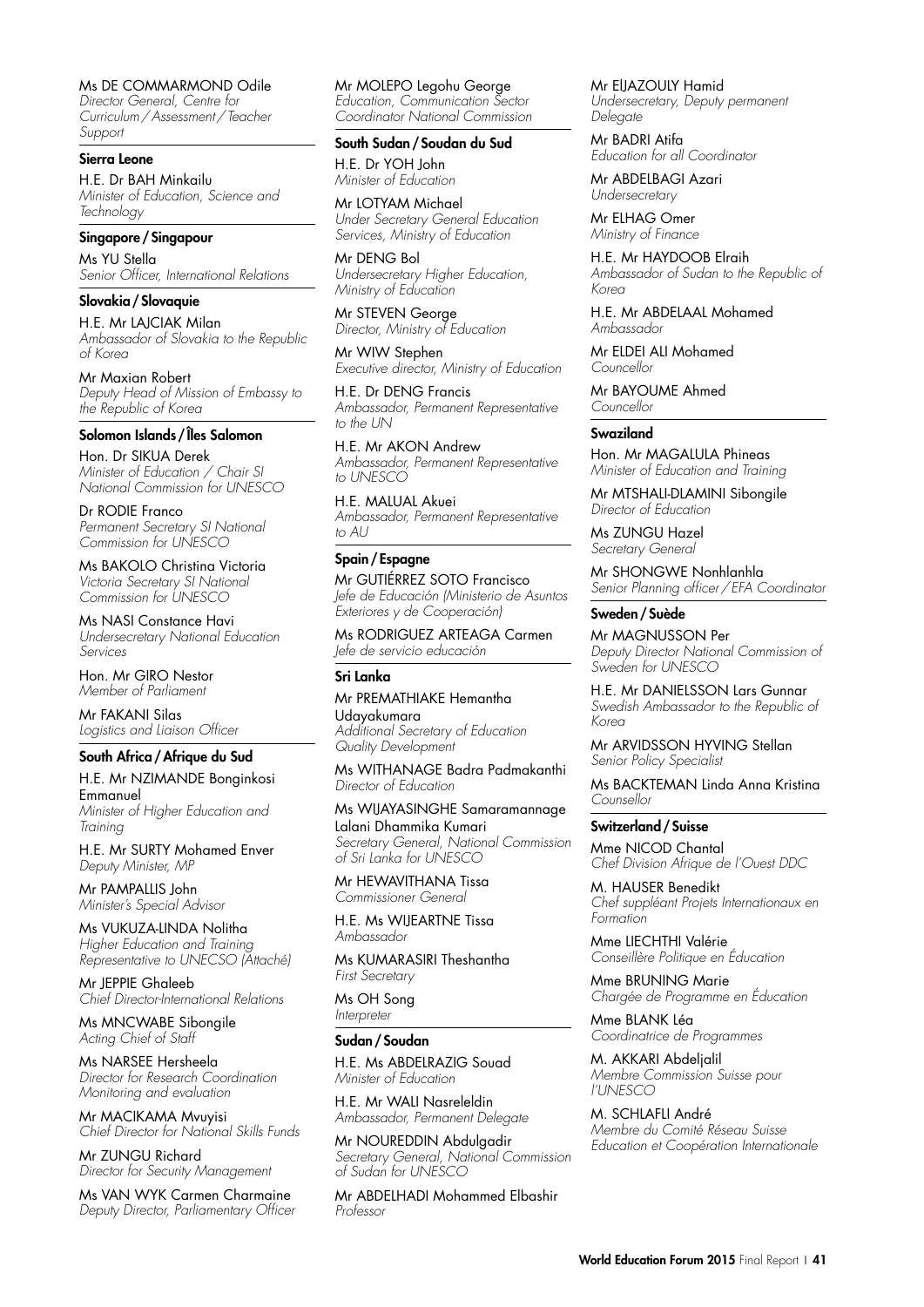Tajikistan/Tadjikistan

H.E. Mr MIRBOBOYEV Rakhmatullo *First deputy Minister of Education*

Thailand/Thaïlande Ms TATIYAKAVEE Kamjorn *Permanent Secretary*

Ms AMATAVIVAT Duriya *Director, Bureau of International Cooperation*

Ms NAMFA Benjalug *Special Expert in Learning Process Development*

Mrs PONGUDOM Ratchanin *Foreign Relations Officer*

Mr OWATCHAIYAPONG Nongnuch *Policy and Planning Analyst*

Mrs WONGPRASONG Thantida *International Affairs Officer*

Mr KOCHASENA Prapanrat *Program Coordinator*

Ms SUWANSIRI Wongduan *Educational Officer*

Ms WONGPRAMOTE Ruangrat *Director, Foreign Cooperation Policy Bureau*

Ms KRITSADAJINDARUNG Patcharapan *Educator, Professional level*

The former Yugoslav Republic of Macedonia/ex-République yougoslave de Macédoine

Mr TUSHI Bardhyl *State Advisor for Ministry of Education*

Ms DUKOVSKA-ATOV Olga *Advisor at the Ministry of Education and Science*

#### Timor-Leste

H.E Mr XIMENES Abel *Vice-Minister of Education*

Mr SALEM Albano *General Director of Secondary and Technical-Vocational Education*

Mr RAIMUNDO David *Advisor for the Vice-Minister of Education*

Mr MARQUES RICARDO Francisco *Journalist*

Ms SANTOS Elda *Chargé d'Affaires*

#### Togo

S.Exc. M. BROOHM Octave Nicoué K.

*Ministre de l'Enseignement Supérieur et de la Recherche*

S.Exc. M. MAGANAWE Yao Florent *Ministre des Enseignements Primaire et Secondaire*

M. AGBOH Koffi Michel *Administrateur Civil à la Commission Nationale*

M. KUDJO Ayayi A. *Secrétaire Général*

Mme GAMETI Ama Dzifa *Directrice de Cabinet*

Tonga Mr TAUNISILA Ponepate *Deputy Chief Executive Officer (Quality Assurance) & National EFA Coordinator*

Tunisia/Tunisie S.Exc. M. ALI NAFTI Mohamed *Ambassador of Tunisia to the Republic of Korea*

Mme BEN ZOUBAIER Rouissi *First Secretary, Embassy of Tunisia to the Republic of Korea*

Turkey/Turquie Mr YEDIYILDIZ Yusuf Ziya *Director General*

Prof. BOYACI Adnan *President of the Education Committee UNESCO*

#### Tuvalu

The Hon Mr MAANI Fauoa *Minister of Education, Youth and Sports*

Mr IONA Talavai *Permanent Secretary & Chief Executive Officer*

Ms TALOKA Katalina Pasiale *Director of Education*

Mr TINILAU Tofiga *Program Officer, Tuvalu National Commission for UNESCO*

#### Uganda/Ouganda

H.E. Ms ALUPO EPEL Jessica Rose *Minister of Education, Science, Technology and Sports*

Ms OMARE OKURUT Augustine *Secretary General, National Commission of Uganda for UNESCO*

Mr DHATEMWA Arnold Godfrey *Commissioner Education Planning and policy Analysis, Ministry of Education*

Mr WAMANI BAGAMBA Godfrey *Personal assistant, Ministry of Education*

Ms AGOI Rosie *Assistant Secretary General, National Commission*

Ms NSEREKO NANSASI Magaret *Commissioner, Teacher Instructor, Education Training*

Ms BIRUNGI MAYANJA Teopista *Deputy Director of Education Services*

Mr KWEMARA NGABO William *Vice Chairperson of Education and Sports Committee, Parliament of Uganda*

United Arab Emirates/Émirats arabes unis

H.E. AL HAMMADI Hussain Ibrahim *Minister of Education*

H.E. AL KOOS Amal *Under Secretary Assistant, Secretary General, National Commission of United Arab Emirates for UNESCO*

H.E. AL DHAHERI Hamad *Executive Director Abu Dhabi Education Council*

Ms AL MUTAIWEI Mahra *Regional Center for Education Planning*

H.E. ALNEAIMI Abdulla Mussabah *Educational Advisor*

Mr TAMIM Mohammad *Manager, Ministry of Education*

Ms ALHULA Alya *Supervisor Science Laboratory*

Dr. AL SHAMSI Abdullatif *Vice-chancellor, Higher College of Technology*

Mr BAMADHAF Saif *Chief Technology Officer*

Dr. ODHABI Hamad *Executive Dean*

Mr AL MANSOORI Ali *Director of External relations*

#### United Kingdom of Great Britain and Northern Ireland/Royaume-Uni de Grande-Bretagne et d'Irlande du Nord

Ms FRENCH Anna *Head, Education Policy Team, DFID*

Mr BARNETT Ed *Education Adviser, Education Policy Team, DFID*

Dr HINTON Rachel *Head, Education Research Team, DFID*

Dr SAVAGE Laura *Education Adviser, Education Research Team, DFID*

Mr BROWN Donal *Director and Head, Global Funds Department, DFID*

Ms SARCH Terri *Deputy Head, Global Funds Department, DFID*

Ms WOOD Grace *Deputy Programme Manager, Global Funds Department, DFID*

H.E Mr HAY Charles *Ambassador to the Republic of Korea*

#### United Republic of Tanzania/ République-Unie de Tanzanie

H.E. Dr. KAWAMBWA Shukuru *Minister for Education and Vocational Training*

Prof. MCHOME Sifuni E. *Permanent Secretary*

Mr SAGINI Jumanne A. *Permanent Secretary*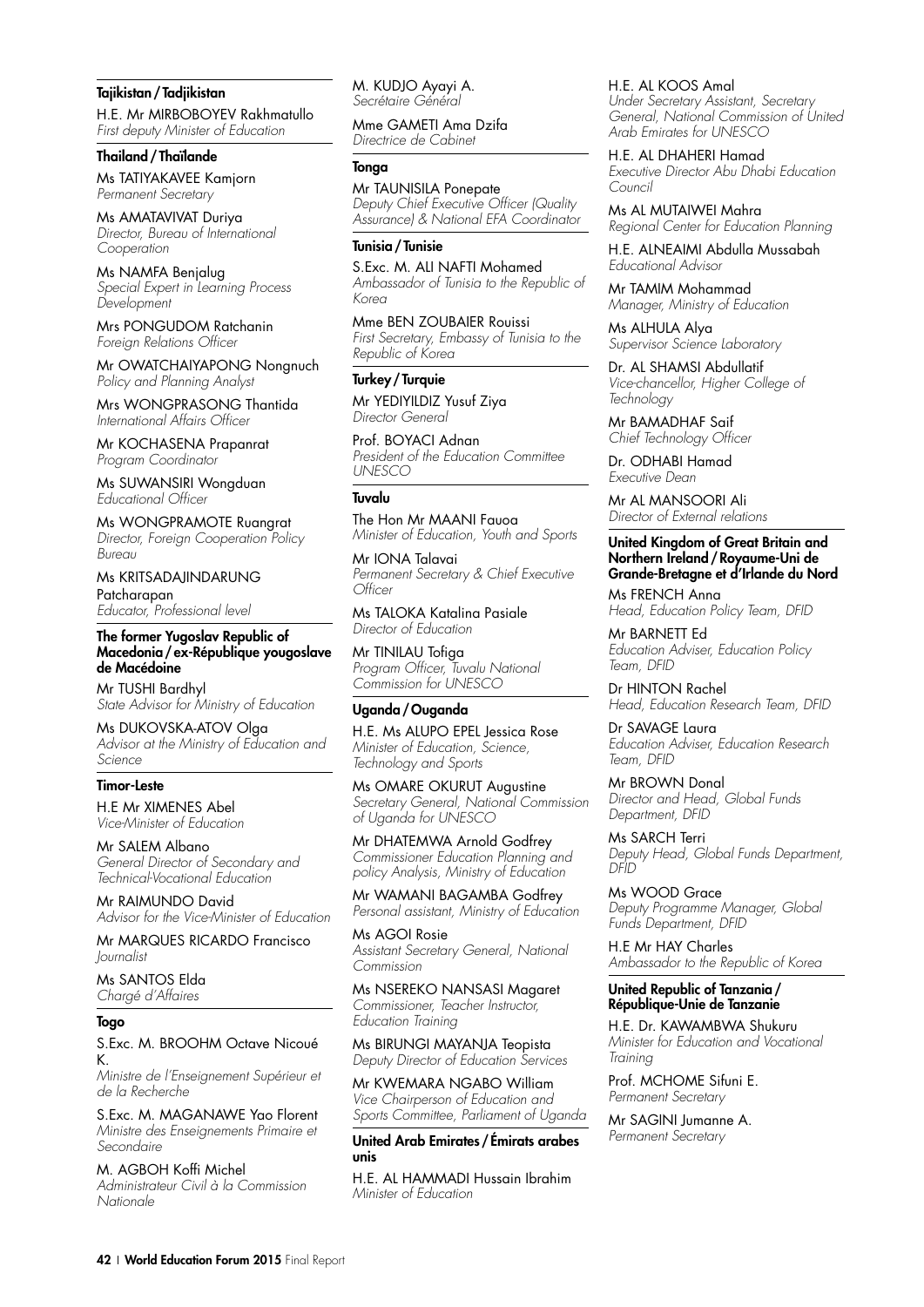#### Mr ABDULLAH Abdullah Mzee

*Deputy Permanent Secretary of the Ministry of Education and Vocational Training Zanzibar*

Ms BHALALUSESA Eustella *Commissioner for Education*

Prof. MGAYA Yunus *Executive Secretary, Tanzania Commission for Universities*

Dr. NKWERA Primus *Executive Secretary, National Council for Technical Education*

Mr NYATEGA Georges *Executive Director of Higher Education Loans Board*

Mr ISRAEL-KILASI Alfred *Private Secretary to the Minister*

Mr LAURENT Joel Deogratius *Director of Tanzania Education Authority*

Mr MHANDHO Martin Samwel *Assistant to Permanent Secretary*

Mr MLIGO Pius Laurent *Senior Education Officer*

#### United States of America/États-Unis d'Amérique

Ms MCLAUGHLIN Maureen *Director International Affairs, Office of the Secretary*

Ms BLONDER Lisa *Senior Education Officer – Co-Chair U.S. Post-2015 Working Group*

Mr NORTH Charles *Deputy Assistant Administrator USAID*

Ms DE MARCKEN Natasha *Director of Education USAID*

Ms BENDER Penelope *Senior Technical Officer USAID*

Mr LEONARD JR. Joe *Assistant Secretary for Civil Rights*

Ms SEMAAN Jillian *Senior Advisor*

Ms KEARNEY Emily *Education Officer Research*

Ms VAVARKA Christine *Team Lead , Co-chair U.S Post-2015 Working Group*

Mr COLLINS Patrick *Senior Education Advisor USAID*

Ms HAWLEY Margaret *Embassy Cultural Attaché*

Ms KIM Su Nam *Director of American Center Korea (ACK), U.S. Embassy to the Republic of Korea*

Ms LEE Jin Young *Public Affairs staff, U.S. Embassy to the Republic of Korea*

Ms HONG Suyean *Public Affairs staff, U.S. Embassy to the Republic of Korea*

#### Uruguay

H.E. Mr FILGUEIRA Fernando *Vice-Minister of Education and Culture*

Uzbekistan/Ouzbékistan

Mr YULDASHEV Maksudjan *Rector (Head) of the Central Institute*

#### Venezuela (Bolivarian Republic of)/Venezuela (République bolivarienne du)

Excmo. Sr. GONZALEZ Humberto *Viceministro de Educación Media*

Sr. BONIITA MOLINA Luis Francisco *Presidente Sociedad Venezolana de Educación Comparada*

Sr. PENALVER Luis *Director General de Desarrollo Académico del Ministerio del Poder Popular*

#### Viet Nam

H.E. Mr NGUYEN Vinh Hien *Vice Minister of Education and Training*

Mr LE Trong Hung *Deputy Director General, Department of Science, Technology and Environment*

Mr TRAN Huong Ly *Officer at Department of International Cooperation*

Mr NGUYEN Thi Bao Lan *Education Team Officer Vietnam National Commission for UNESCO*

Yemen/Yémen H.E. Dr. AL-HAMEDI Abdullah Abdo Saeed *Vice-Minister of Education*

#### Zambia/Zambie

Hon. Mr MABUMBA David *Deputy Minister of Education*

Mr MGEMEZULU Owen *Director, Planning and Information*

Ms CHILONGA Nondo *Chief Programmes Officer National Commission of Zambia for UNESCO*

Mr MUTALE Lancelot *Principal Planning Officer*

Mr CHILUFYA James *Chief Curriculum Specialist*

Mrs MANYONGA Grace B. *Executive Director Zanec*

Ms MWALE Elly *Director Peri-urban & Rural Women Entrepreneurship Development*

Mr MAKALA Andrew *Director Public & Internal Relations*

Mr BUBALA Newman *Secretary-General of the Zambia National Union of Teachers (ZNUT)*

#### Zimbabwe

H.E. Mr MUCHINGURI Oppah Charm Zvipange *Minister of Higher and Tertiary Education, Science and Technology Development*

H.E. Mr DOKORA Lazarus *Minister of Primary and Secondary Education*

Ms UTETE-MASANGO Sylvia Janet *Permanent Secretary*

Mr SISIMAYI Rogers *Principal Director*

Mr MARUME Sebastain *Director*

Mr MAPURANGA Machivenyika

Tobias *Permanent Secretary*

Mr MUTINHIMA George *Minister's Aide*

#### Saint-Siege

S.Exc. Mgr. PADILLA Osvaldo *Nonce apostolique en Corée*

Rév. Père CHOI JUN-GUI Michael *Professeur de Pédagogie à l'Université catholique d'Incheon*

# INTERNATIONAL

## INTERGOVERNMENTAL ORGANISATIONS/ **ORGANISATIONS** INTERNATIONALES

INTERGOUVERNEMENTALES

#### United Nations/Nations Unies

Mr BAN Ki-moon *UN Secretary General*

Ms MOHAMMED Amina J. *UN Secretary General's Special Advisor on Post-2015 Development Planning*

H.E. Mr OH Joon *Permanent Representative of the Republic of Korea to the United Nations*

Mr SACHS Jeffrey *Director, Earth Institute, Columbia University and Special Advisor to the UN Secretary-General*

#### UN AGENCIES/INSTITUTIONS DES NATIONS UNIES

United Nations Educational, Scientific and Cultural Organization/Organisation des Nations Unies pour l'éducation, la science et la culture (UNESCO)

Ms BOKOVA Irina *Director-General*

Mr TANG Qian *Assistant Director-General for Education*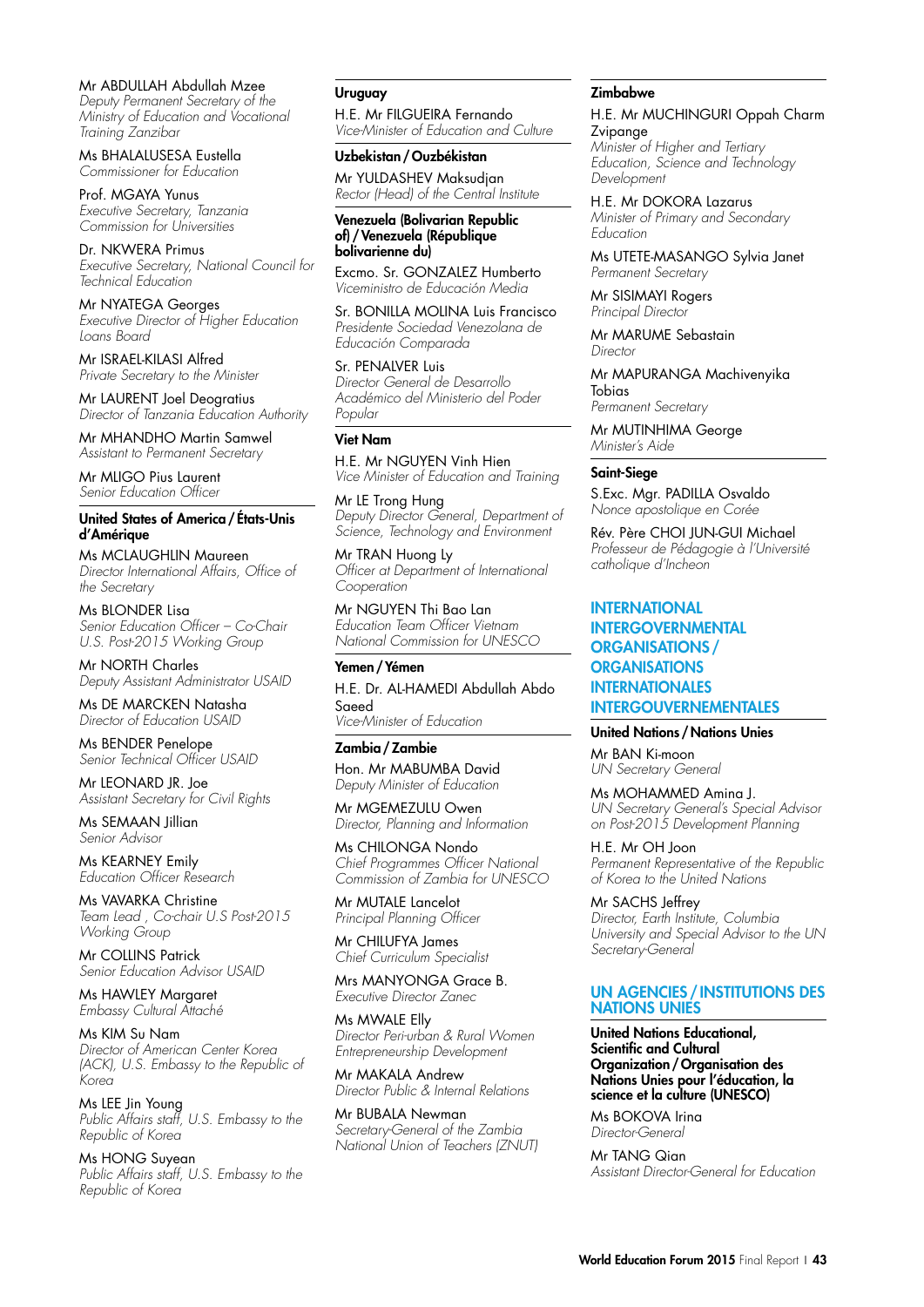Ms NDONG JATTA Ann Therese *Director, UNESCO Dakar Office*

Mr KIM Gwang Jo *Director, UNESCO Bangkok Office*

Mr SEQUEIRA Jorge *Director, UNESCO Santiago Office*

Mr AL HAMMAMI Hamed *Director, UNESCO Beirut Office*

Mr ATCHOARENA David *Director, Division for Policies and Lifelong Learning Systems*

Ms CHOI Soo *Director, Division for Teaching, Learning and Content*

Mr BENAVOT Aaron *Director, Education for All Global Monitoring Report*

Mr CARLSEN Arne *Director, UNESCO Institute for Lifelong Learning*

Ms GRANT LEWIS Suzanne *Director, UNESCO International Institute for Educational Planning*

Ms MAROPE Mmantsetsa *Director, UNESCO International Bureau of Education*

Ms MONTOYA Silvia *Director, UNESCO Institute for Statistics*

Ms CORAT Saniye Gülser *Director, Division for Gender Equality*

Mr FORD Neil *Director, Division of Public Information*

Mr AOYAGI Shigeru *Director, UNESCO New Delhi Office*

Mr DJELID Mohamed *Director, UNESCO Nairobi Office*

Mr FONTANI Paolo *Director, UNESCO Kabul Office*

Ms MULLER-MARIN Katherine *Director, UNESCO Hanoi Office*

Mr MUNOZ Lucien *Director, UNESCO Brasilia Office*

Mr ADUBRA Edem *Head of the Secretariat, International Task Force on Teachers for Education for All*

Mr CASTLE Chris *Chief of the Section for Health and Global Citizenship Education*

Mr CHAKROUN Borhene *Chief of the Technical and Vocational Education and Training Section*

Mr FRANCESC Pedro *Chief of the Education Policy Section*

Ms HAYASHIKAWA Maki *Chief of the Section of Learning and Teachers*

Mr LEICHT Alexander *Chief of the Section of Education for Sustainable Development*

Mr MOTIVANS Albert *Chief of section, UNESCO Institute for Statistics*

Mr ANTONINIS Manos *Programme specialist, Education for All Global Monitoring Report*

Mr KATAYAMA Hiromichi *Project Officer, Secretariat of the International Task Force on Teachers for Education for All*

Mr OPERTTI Renato *Programme specialist, UNESCO International Bureau of Education*

Ms UMAYAHARA Mami *Programme specialist, UNESCO Bangkok Office*

Mr RETNASINGAM Shantha *Chief of section, Bureau for Strategic Planning*

Ms GUTTMAN Cynthia *Liaison Officer, Office of the Director-General*

Ms OTERO GOMES Maria *Programme specialist, UNESCO Brasilia Office*

## United Nations Population Fund (UNFPA)/ Fonds des Nations Unies pour la population (UNFPA)

Ms KAIDBEY Mona *Deputy Director, Technical Division*

Mr ERKEN Arthur *Director Division for Communication and Strategic Partnership*

Mr CABALLERO Esteban *Deputy Director, UNFPA Latin America and Caribbean Regional Office*

Mr MAERIEN Jozef *UNFPA Representative, Rwanda*

Mr WRIGHT Eddie *Communication Officer*

Ms SAUVARIN Josephine *Adolescent and Youth Advisor, UNFPA Asia and Pacific Regional Office*

Mr ZHUKOV Ilya *Technical Analyst Young People/Key Population HIV/AIDS Branch*

Ms ANYANGO ODOUR Maureen *African Peace Ambassadors Tanzania*

Ms CHANG Yu Jin *Rice University*

Ms LEE Kristi *New York University*

Ms CHO MoonSun *Yonsei University*

Ms WOO Seung Yeon *Yonsei University*

United Nations Children's Fund (UNICEF)/ Fonds des Nations Unies pour l'enfance

Mr LAKE Anthony *Executive Director*

Ms GUPTA Geeta Rao *Deputy Executive Director*

Ms BOURNE Josephine *Associate Director of Education NYHQ*

Ms BRITTO Pia *Senior Adviser Early Childhood Development NYHQ*

Mr MITRA Gopal *Programme Specialist- Children with Disabilities*

Mr KUMAR DEBNATH Kalyan *Assistant*

Ms VOJVODA Rudina *Communication Specialist, Public Advocacy NYHQ*

Ms JOBSON Elissa *Consultant, Media Section NYHQ*

Ms STRECKER Morgan *Education Specialist, Education Section NYHQ*

Ms BENDER Lisa *Education Specialist, Education Section*

Ms MILLAR Branwen *Division of Communication Public Advocacy, Education and Gender Equality*

Mr KIM Sae-Ryo *Public Partnership Specialist*

Mr HIRABAYASHI Chris *Director, PPD, Tokyo*

Mr KIM Taehyun *Consultant, PPD Tokyo*

Ms LEE Sang-Mi *Donor Relations Specialist, PPD, Republic of Korea*

Ms O'SULLIVAN Margo *Chief of Education, China*

Mr ACKERS Jim *Regional Adviser Education, Bangkok*

Mr BENAVIDES Francisco *Regional Adviser Education, Panama*

Ms BLOMME Amy *Programme Officer, Education Section*

Mr DEBNATH Kalyan *Assistant*

Mr SINGH KOHLI Rabjyot *St. Mary's School*

Mr SINGH KOHLI Amarjit *Kirpal Motors*

Ms GODEFA Hanna *Unicef Youth Ambassador*

Mr GODEFA Asegahagn *Accompanying parent*

United Nations Entity for Gender Equality and the Empowerment of Women (UN Women) / Entité des Nations Unies pour l'égalité des sexes et l'autonomisation des femmes (ONU Femmes)

Ms MLAMBO-NGCUKA Phumzile *Executive Director*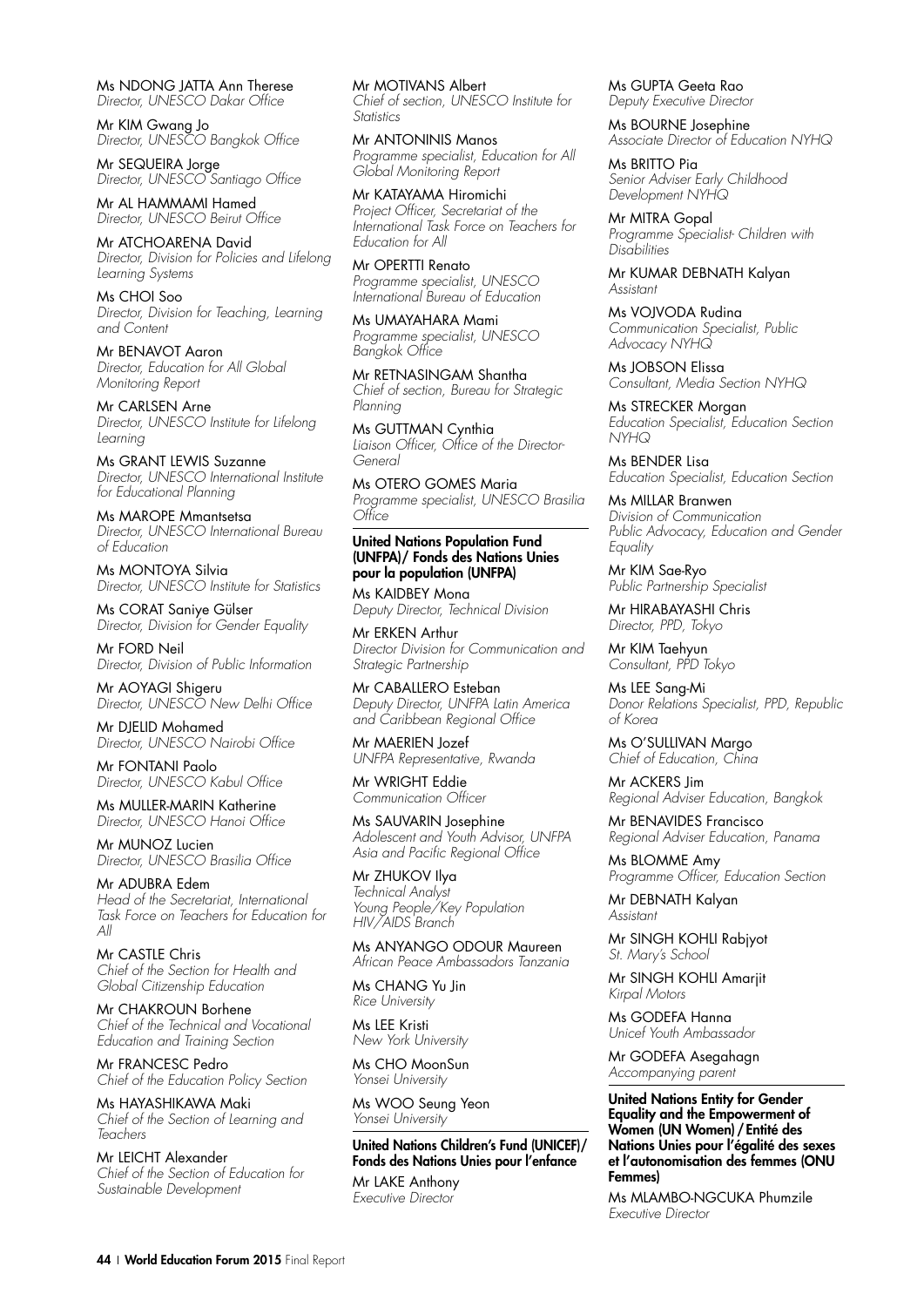Mr GLEMAREC Yannick

*Assistant Secretary-General/Deputy Executive Director*

Ms STEPHENS Patience *Director/Special Adviser on Education*

Ms OLESEN Marianne *Adviser to the Executive Director on the Post-2015 Agenda and Education*

Ms JOHN Marie-Elena *Special Assistant to the Executive Director*

Ms DAS Mitushi *Senior Partnerships Specialist*

#### World Bank/Banque mondiale

Dr KIM Jim Yong *President*

Mr HANSEN Keith *Vice President* 

Ms COSTIN Claudia *Senior Director*

Mr DAR Amit *Director* 

Mr BENVENISTE Luis *Practice Manager*

Ms GRIGERA Veronica *Sr. Education Officer*

Ms WATSA Kavita *Senior Communications Officer*

Ms ELICANO Anne *Online Communications Officer*

Ms REYNOLDS Carolyn *Communications Advisor*

Ms CROSS Jessica *Junior Professional*

Ms LEE Jessica *Education Specialist*

Mr CHOI Jung-Hwan *KM Officer*

Mr ROGERS Halsey *Lead Economist*

Mr PATRINOS Harry *Practice Manager*

Mr BASHIR Sajitha *Practice Manager*

Mr AEDO Cristian *Practice Manager*

Mr MATERU Peter *Practice Manager*

Ms EL-KOGALI Safaa *Practice Manager*

Ms MSUYA Joyce *Special Representative, Republic of Korea*

Ms MIWA Keiko *Practice Manager*

Ms NAYAR Reema *Practice Manager*

#### UN High Commissioner for Refugees (UNHCR)/Haut Commissariat des Nations Unies pour les réfugiés (HCR)

Mr TURK Volker *Assistant High Commissioner*

Mr ENDRES Daniel *Director, Division of External Relations*

Mr HEBECKER Dirk *Representative, Republic of Korea*

Ms SHEEHY Ita *Senior Education Advisor*

Ms GOMEZ Sonia *Education Specialist*

Ms CHEON Hye Jung *UNHCR Republic of Korea*

Ms CHO Moon Kyoung *UNHCR Republic of Korea*

Ms STRECKER Jacqueline *Learn Lab Coordinator, UNHCR Innovation*

Ms AKINYI Christine Margaret *Youth ambassador*

Ms MUGOGWA SHIRWATZO Julie *Youth ambassador/Windle Trust Kenya*

Mr LYNCH James *UNHCR Regional Representative, Bangkok*

Mr JANG Heesu *UNHCR Republic of Korea*

#### International Labour Organization (ILO)/Organisation internationale du Travail (OIT)

Mr NISHIMOTO Tomoko *Assistant Director-General and Regional Director for Asia and the Pacific*

Ms VAN LEUR Alette *Director, Sectoral Policies Department*

Mr LIANG Oliver *Sectoral specialist for education, media and culture*

Ms WIWAATCHANON Chanitda *Regional Librarian and Head of Knowledge Management Team in Bangkok*

## World Food Programme (WFP)/ Programme alimentaire mondial (PAM)

Mr YANGA Thomas *Director ADD*

Ms KAARIA Wanja *Deputy Director ADD*

Mr THIRY Benoit *Country Director Niger*

Mr LIM Hyoung-Joon *Head of WFP Korea office*

Ms KOBOLAR Constance *Programme Advisor Dakar*

Ms ISSIAKA Nafiou *Programm officer Niger*

#### Food and Agriculture organization of the United Nations (FAO)/Organisation des Nations Unies pour l'alimentation et l'agriculture

Dr KONOMA Hiroyuki *Assistant Director-General and Regional Representative*

#### World Tourism Organization (UNWTO)/Organisation mondiale du tourisme (OMT)

Mr DHO Young-Shim *Special Advisor to the UNWTO Secretary-General and Chairperson of the ST-EP Foundation*

#### United Nations Environment Programme (UNEP)/ Programme des Nations Unies pour l'environnement

Mr PRADHAN Mahesh *Chief Environmental Education and Training Unit*

#### United Nations International Strategy for Disaster Reduction (UNISDR)/ Stratégie internationale de prevention des catastrophes des Nations Unies

Mr BHATI Sanjaya *Head of Office, UNISDR Office in the Republic of Korea*

#### UN Global Compact Office/Bureau du Pacte mondial des Nations Unies

Mr KELL Georg *Executive Director*

Ms CHUNG Da Woon *Head, Industry Engagement*

Ms KIMURA Naoko *Relationship Manager*

#### OTHER INTERNATIONAL ORGANIZATIONS/

# AUTRES ORGANISATIONS INTERNATIONALES

Global Partnership for Education (GPE)/Partenariat mondial pour l'éducation

Ms GILLARD Julia *Chairperson*

Ms ALBRIGHT Alice *Chief Executive Officer*

Ms MUNDY Karen *Chief Technical Officer*

Mr BERNARD Jean-Marc *Deputy Chief Technical Officer*

Ms FOCAS-LICHT Margarita *Education Specialist*

Ms HENFRY Sally-Anne *Special Assistant to the Board Chair*

Mr TAPP Charles *Partnerships and External Relations Manager*

Ms BEECHING Sarah *Strategic Policy Consultant*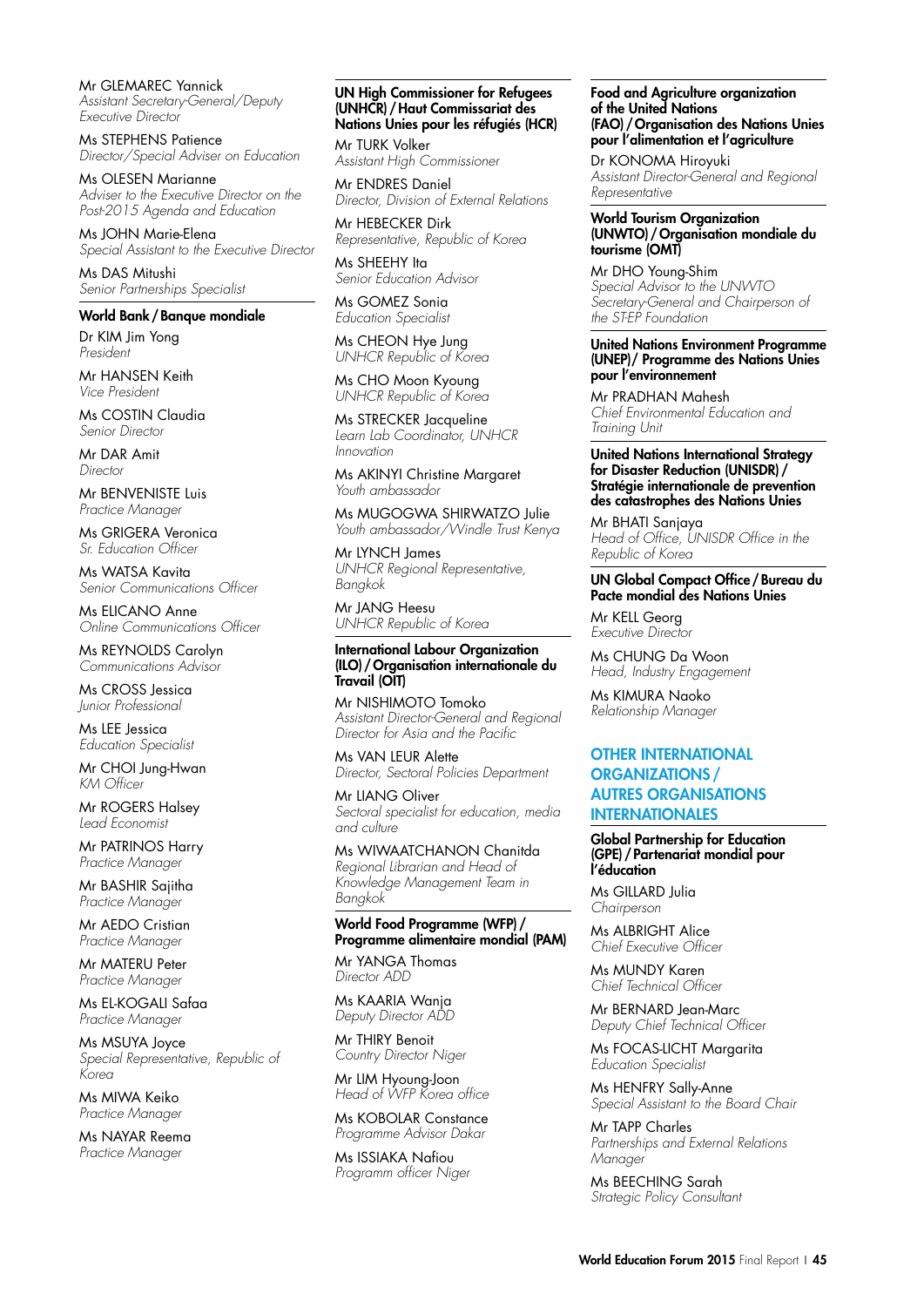Ms SCHROH Karen *Senior Donor Relations Specialist*

Ms GOLDEN April *Donor Relations Officer*

Ms BARTON Livia *Communications/Social media*

Mr ANDERSEN Jesper *Education in conflict and crisis*

#### Organisation for Economic Co-operation and Development (OECD)/Organisation de Coopération et de Développement économiques (OCDE)

Mr SCHLEICHER Andreas *Director, Directorate for Education and Skills*

Ms FORDHAM Elizabeth *Senior Adviser Global Relations*

Mr WARD Michael *Senior Policy Analyst*

Ms CHUNG Ji Eun *Analyst, Skills Beyond Schools*

#### Commonwealth Secretariat

Mr KAZMI Nasir *Education Adviser*

#### Commonwealth of Learning

Ms KANWAR Asha *President*

#### Organisation internationale de la Francophonie (OIF)

Mme JEAN Michaëlle *Secrétaire générale de la Francophonie*

M. MABIALA Ma-Umba *Directeur de l'Éducation et de la Jeunesse*

*Conseillère personnelle de la Secrétaire générale de la Francophonie* 

Mme DELACROIX Audrey *Conseillère personnelle de la Secrétaire générale de la Francophonie*

Mme TILMAN Julie *Chargée de mission Presse et Communication auprès de la Secrétaire générale de la Francophonie*

M. DIENG Papa-Youga *Spécialiste de programme, Coordonnateur d'IFADEM, Direction de l'Éducation et de la Jeunesse*

M. CONSTANTIN Paul *Attaché de programme IFADEM, Direction de l'Éducation et de la Jeunesse*

## **REGIONAL** INTERGOVERNMENTAL ORGANISATIONS/ **ORGANISATIONS** INTERGOUVERNEMENTALES RÉGIONALES

#### AFRICA/AFRIQUE

#### Association for the Development of Education in Africa (ADEA)/Association pour le Développement de l'Éducation en Afrique

Ms DIBBA-WADDA Oley *Executive Secretary*

Mr BODO Shem *Education Management Specialist*

#### Conference of Ministers of Education of French-speaking countries (CONFEMEN)/La Conférence des ministres de l'Éducation des États et gouvernements de la Francophonie

M. BOUREIMA KI Jacques *Secrétaire général*

#### African Union (AU)/Union africaine (UA)

H.E. Dr IKOUNGA Martial De-Paul *Commissioner for Human Resources, Science and Technology*

Mme NJENGA Beatrice *Head of Education Division*

Mme BILAMPASSI MOUTSATSI Claudette Chancelle Marie-Paule *Special Assistant to the Commissioner*

#### African Development Bank (AfDB)/Banque africaine de développement (BAD)

Mr PORGO Etienne Judicael *Acting Manager,Education and Science Technology division,Human Development*

Mr TAKEI Keiko *Senior Education Economist*

Mr ENDO Mamoru *Principal External Relations and Communication Officer*

Ms CHOI Yuna *Senior External Relations and Communications Officer*

#### ARAB REGION/

RÉGION ARABE

#### Arab League Educational, Cultural and Scientific Organization / Organisation arabe pour l'éducation, la culture et les sciences (ALECSO)

H.E. Dr HAMED MOHAREB Abdullah *Director General*

Dr JEMNI Mohmed *Director of the Department of Information and Communications Technology*

#### Arab Bureau of Education for the Gulf States (ABEGS)/Bureau arabe de l'éducation pour les états du golfe

H.E. Dr AL KARNI Ali Ali bin Abdul Khaliq

*Director General*

Mr AL-JOUFI Abdulsalam *Counselor*

#### League of Arab States/Ligue des États Arabes

Ms EL TOULOUNY Magda *Director of Education and Security Research Department*

Mr AIAD Noah *Officer in Charge of International Relations*

#### ASIA – PACIFIC/ASIE – PACIFIQUE

#### Southeast Asian Ministers of Education Organization (SEAMEO)/Organisation des ministres de l'Éducation de l'Asie du Sud-Est

Mr PRIOWIRJANTO Gatot Hari *Director of SEAMEO Secretariat*

Ms PUNYAIN Kanchulee *Programme Officer*

#### Asian Development Bank (ADB)/Banque asiatique de développement

Mr SARVI Jouko *Practice Leader for Education*

Mr JAGANNATHAN Shanti *Senior Education Specialist, Sustainable Development and Climate Change Department*

#### United Nations Economic and Social Commission for Asia and the Pacific (UNESCAP)/ Commission économique et sociale pour l'Asie et le Pacifique (CESAP)

Mr ANDERSSON Patrik *Chief,Social Integration Section,Social Development Division*

#### Secretariat of the Pacific Community (SPC)/ Secrétariat général de la Communauté du Pacifique

Dr BELISLE Michelle *Director Educational Quality and Assessment Program*

Mr PONTIFEX Scott *Education specialist*

#### Pacific Islands Forum Secretariat (PIFS)/ Secrétariat des Îles du Pacifique

Mr JITOKO Filipe *Social policy Adviser*

#### LATIN AMERICA/AMÉRIQUE LATINE

Organization of American States (OAS)/Organisation des Etats américains (OEA)

Ms VILELA Adriana *Education Specialist*

Mme DYCKMANS-ROZINSKI Annie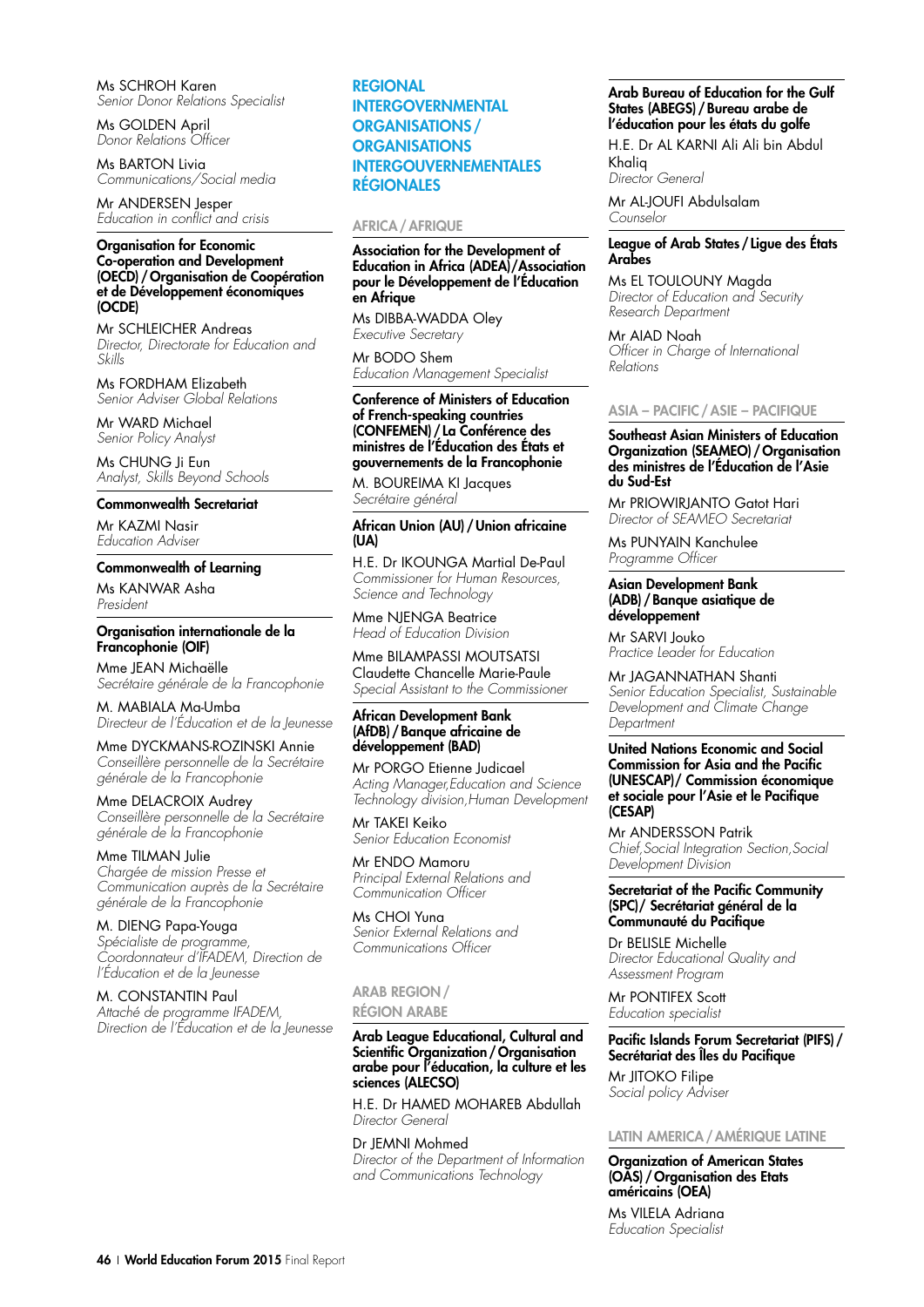Centro de Cooperación Regional para la Educación de Adultos en América Latina y el Caribe (CREFAL)/Centre de coopération régionale pour l'enseignement des adultes en Amérique latine et aux Caraïbes

Mtra GARCIA Mercedes Calderón *Directora General*

Mr CORAL GARCIA Emilio *Director de Cooperacion y Relaciones Interinstitucionales*

#### EUROPE

# European Union/Union européenne

H.E. Mr KOZLOWSKI Tomasz *Ambassador, Head of the Delegation of the European Union to the Republic of Korea*

Ms KARJALAINEN Marja *Head of the Education Sector, European Commission*

Ms LORENZO Veronique *Head of Unit, Health and Education, European Commission*

Mr POUPEAU Vincent Guillaume *Counsellor at the Delegation of the European Union to the Republic of Korea*

#### Council of Europe (CoE)/ Conseil de l'Europe

Mr QIRIAZI Villano *Head of the Education Policy Division*

# NETWORKS/RÉSEAUX

#### Global Education First Initiative (GEFI)/ Initiative mondiale pour l'éducation avant tout

Mr BAH Chernor *Youth Advocacy Group Member*

Mr VILLAMERO Rolando *Youth Advocacy Group Member*

Ms SALUJA Sumaya *Youth Advocacy Group Member*

Mr IUNIIAN Gaoshan *Youth Advocacy Group Member*

Ms SUSARENCO Anna *Youth Advocacy Group Member*

Ms DELMAS Cara *Youth Advocacy Group Communication Coordinator*

#### Global Coalition to Protect Education from Attack (GCPEA)/ Coalition mondiale pour la protection de l'éducation contre les attaques

Ms NIJHOWNE Diya *Director*

Inter-Agency Network for Education in Emergencies (INEE)/ Réseau Inter-Agences pour l'éducation en situations d'urgence

Mr BROOKS Dean L. *Director*

Ms FRASER Lindsey *Administration Officer*

Ms PACIFICO Arianna *Coordinator for Minimum Standards and Network Tools*

#### International Task Force for Teachers/ L'Équipe spéciale internationale sur les Enseignants pour l'EPT

Mr NILSON Bente *Steering Committee Co-Chair*

Ms AWASES Adelheid *Steering Committee Co-Chair*

# National Federation of UNESCO Associations in Japan

(NFUAJ)/Fédération nationale des associations UNESCO du Japon (FNAUJ)

Mr NOGUCHI Noboru *Director General*

Mr SHISHIDO Ryoko *Deputy Secretary General/Director of Education and Culture Department*

#### United Nations Girls' Education Initiative (UNGEI)/Initiative des Nations Unies pour l'éducation des filles

Ms FYLES Nora *Head of UNGEI Secretariat*

## NON-GOVERNMENTAL ORGANISATIONS/ **ORGANISATIONS** NON GOUVERNEMENTALES

#### All-Africa Students' Union (AASU)/Union panafricaine des étudiants

Mr AMOU Edem *Secretary for Finance and Administration*

Agencia Ciudadana por la Educación Costa Rica Ms GONZALEZ CHACON Nora

*Presidenta*

# Action Aid

Mr ARCHER David *Head of Programme Development*

Mr MUNTASIM Tanvir *International Policy Manager, Education*

Ms DJITRINOU Victorine *International Programme Manager, Education*

## 'All For Education' National Civil Society Coalition of Mongolia

Mr BATHUYAG Batjargal *Board Member*

Ms DONDOGDULAM Tungalag *National Coordinator*

#### Aide et Action International

M. DU CREST Xavier *Directeur international de la Communication & de l'Influence* M. AFFO ADJIMON Koffi *Directeur Régional Afrique*

#### International Montessori Association/Association internationale **Montessori**

Ms BARRES Victoria *AMI Representative to UNESCO*

Ms PEIFER Maureen *Archivist*

#### Africa Network Campaign on Education For All/Réseau africain de la campagne pour l'EPT

Mr NSAPATO Limbani Eliya *Regional Coordinator*

Ms AKPO Solange Koumbon *Capacity Building Manager*

Mr WARUKU Boaz *Programme Manager*

#### Arab Network for Civic Education/ Réseau arabe pour l'éducation civique

Ms YOUNES Fotouh *Executive Director*

#### Arab Network for Literacy and Adult Education / Réseau arabe d'alphabétisation et d'éducation des adultes

Ms ELSAMALOUTY Ekbal *Secretary General*

Ms BARKI Aicha *President*

#### Arab Resource Collective

Ms AOUDE Lara *Regional ECD Coordinator*

#### Asia-Pacific Regional Network for Early Childhood/Réseau régional Asie-Pacifique pour la petite enfance (ARNEC

Mr SHAEFFER Sheldon *Director*

Ms FRIESENDORF Silke *Communications Manager*

#### Coalition nigérienne des associations, syndicats et ONG de la campagne EPT au Niger

M. ILLIASS Alhousseini *Président*

#### Asia South Pacific Association for Basic and Adult Education/Bureau de l'Asie et du Pacifique Sud de l'éducation des adultes (ASPBAE)

Ms ALMAZAN KHAN Maria Lourdes *Secretary General*

Mr GUEVARA Jose Roberto *President*

Ms KAMIJO Naomi *Executive Council Member for East Asia*

#### Ms DABU Helen *Deputy Regional Coordinator, CSEF Regional Secretariat*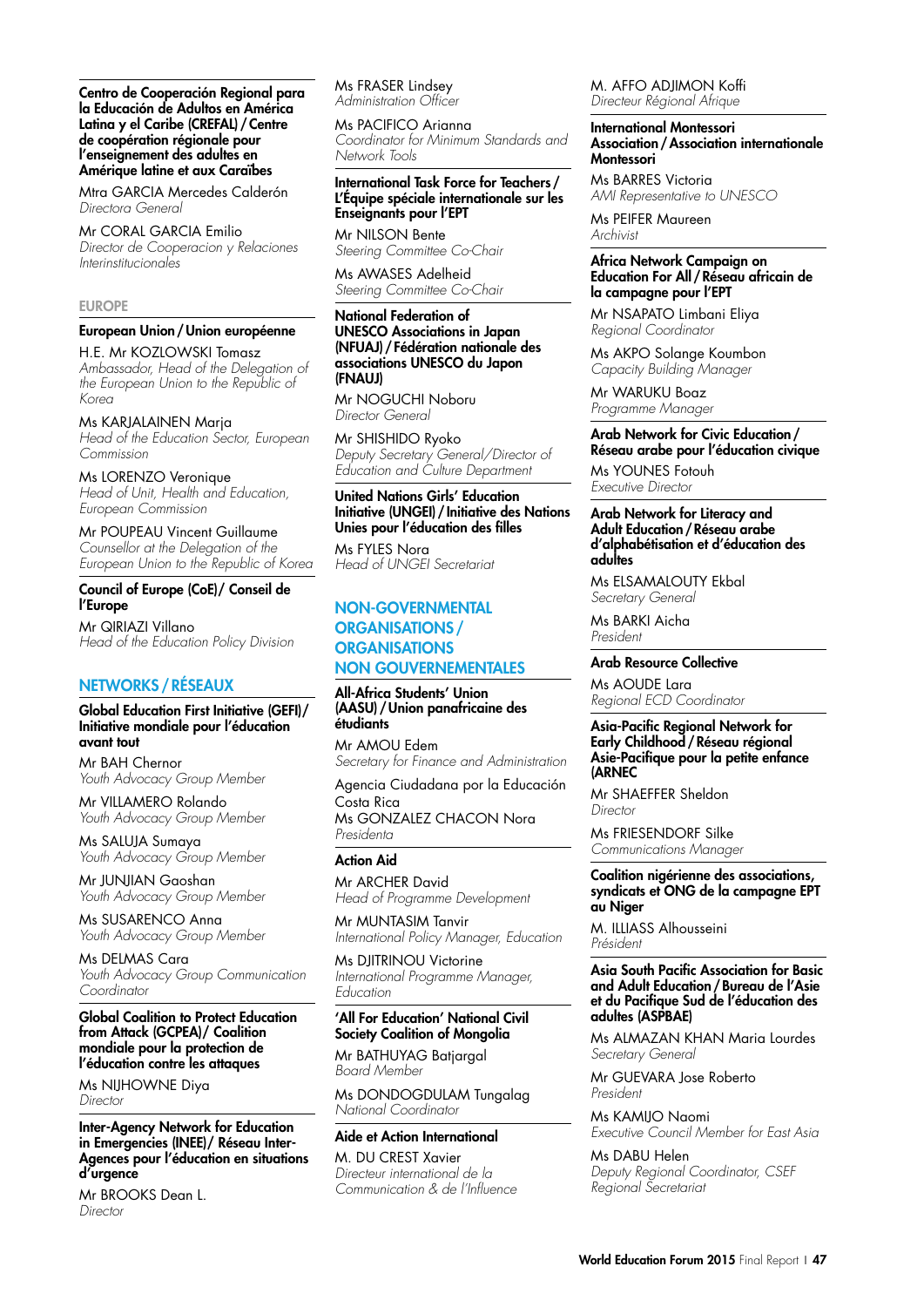#### International Movement ATD Fourth World/ATD Quart Monde International

Mr TRAN Quyen *Head of International Policy and Advocacy*

#### Basic Education Network – Ethiopia

Mr MEKONNEN ZENEBE Alebachew *Executive Director*

#### **Betterworld**

Mr YOM Jinsu *President*

#### **BRAC**

Mr ISLAM Safiqul *Director, BRAC Education Programme*

#### Bunyad Foundation

Ms ATTIQ-UR-RAHMAN Shaheen *Vice Chairperson*

#### Campaña Argentina por el Derecho a la Educación

Mr ESTIGARRIBIA Maximiliano *Responsable de Relaciones Internacionales*

#### Campaign for Popular Education

Ms CHOUDHURY Rasheda K. *Executive Director*

Mr HOQUE K M Enamul *Deputy Director*

Mr AHMED Manzoor *Professor Emeritus, BRAC University*

#### Care USA

Mr KUONQUI Christopher *Advocacy Advisor*

#### Campaña Boliviana por el Derecho a la Educación

Mr ARUQUIPA PEREZ David Victor *Director Ejecutivo*

#### Coalición Colombiana por el Derecho a la Educación

Mr MUNOZ CARDENAS Hernando *Miembro del Comité Directivo*

#### Consejo de Educación Popular de America Latina

Mr CABRERA ROMERO Francisco Ricardo

*Coordinador del Grupo de Incidencia en Políticas Educativas*

#### Mr COLINDRES Ma-Luschka Jean-Louis *Miembro*

Coalition for Educational Development Mr DASANAYAKA MUDIYANSELAGE Dissanayake

*National Coordinator*

#### Cameroon Education For All Network

Ms ETOBE Marie-Noëlle Pauline Edith *Vice-présidente*

# Colectivo de Educación Para Todos y Todas de guatemala

Mr CRISTALES RAMIREZ Víctor Armando *Coordinador General*

#### Latin American Campaign for the Right to Education

Ms ROCHA Yadira *Member Representative*

Ms MARIA DEL CARMEN Ayes *Miembro del Comité Directivo*

Ms GIANNECCHINI Laura *Program Advisor*

Ms MODE Giovanna *Coordinadora de Comunicación y Movilización*

Campanha Nacional pelo Direito à Educação

Mr CARA Daniel Tojeira *General Coordinator*

Ms GIUDICISSI REHDER Maria Celia *Project Coordinator*

#### Coalition Nationale pour L'Éducation Pour Tous du Burkina Faso

Mr DEMBELE Samuel *Président du conseil d'administration*

Mr TRAORE Tahirou *Coordonnateur National*

Coalition Nationale Togolaise pour l'Éducation Pour Tous Ms AMAÏ-LOOKY Adjoua Nakolé *Membre du Conseil d'Administration*

#### Coalition for Education Solomon Islands

Mr KAKAI Paul *National Coordinator*

#### Coalition Nationale pour l'EPT en République Démocratique du Congo

Mr TSHIMBALANGA KASANJI Jacques *Coordonnateur National*

#### Coalition des Organisations en Synergie pour la Défense de l'Éducation Publique

Mr MBOW Cheikh *Coordonnateur National*

Mr NDOYE Mamadou *Expert orientation stratégique*

#### Campaña Peruana por el Derecho a la Educación

Ms ZUNIGA CASTILLO Madeleine *Coordinadora Nacional*

#### Civil Society Action Coalition on Education For All

Ms OSUJI Chioma *Policy Advisor, National Coordinator*

#### Contrato Social por la Educación en el Ecuador

Ms VITERI Cecilia *Coordinadora de gestion institucional*

#### Dhaka Ahsania Mission

Mr KAZI Rafiqul Alam *President*

#### DVV International

Mr GARTENSCHLAEGER Uwe *Regional Director for South and Southeast Asia*

Mr HINZEN Heribert *Senior Policy Advisor*

#### Education International

Ms HOPGOOD Susan *President*

Mr EDWARDS David *Deputy General Secretary*

Mr SINYOLO Dennis *Senior Coordinator*

Mr BERRIEL PESSI Jefferson *Coordinator*

Civil Society Network for Education INC.

Mr DELA TORRE Edicio *President*

#### Ecumenical Popular Education Program

Ms WAKIL Elsy *Attache to the Secretary-General*

European Students' Union Mr GROENNE Viktor *Human Rights and Solidarity Coordinator*

European Youth Forum Mr BOJANIC Dejan *Board Member*

Forum pour l'Action et le Développement de l'Éducation Djibouti

Mr AHMED MOHAMED Said *Président*

Forum for African Women **Educationalists** 

Ms DIALLO Aïcha Bah *Executive Committee member*

Ms DOROBA Hendrina Chalwe *Executive Director*

Ms MUHWEZI Martha *Senior Programme Coordinating Officer*

Mr KAFULANDI James *FAWE Youth Representative*

#### Federación Internacional Fé y Alegria

Ms RODRIGUEZ DONATE Lucia *Coordinadora Ejecutiva Program Accion Publica*

Mr GUTIERREZ B. Silvio *Director Ejecutivo, Fé y Alegria Nicaragua*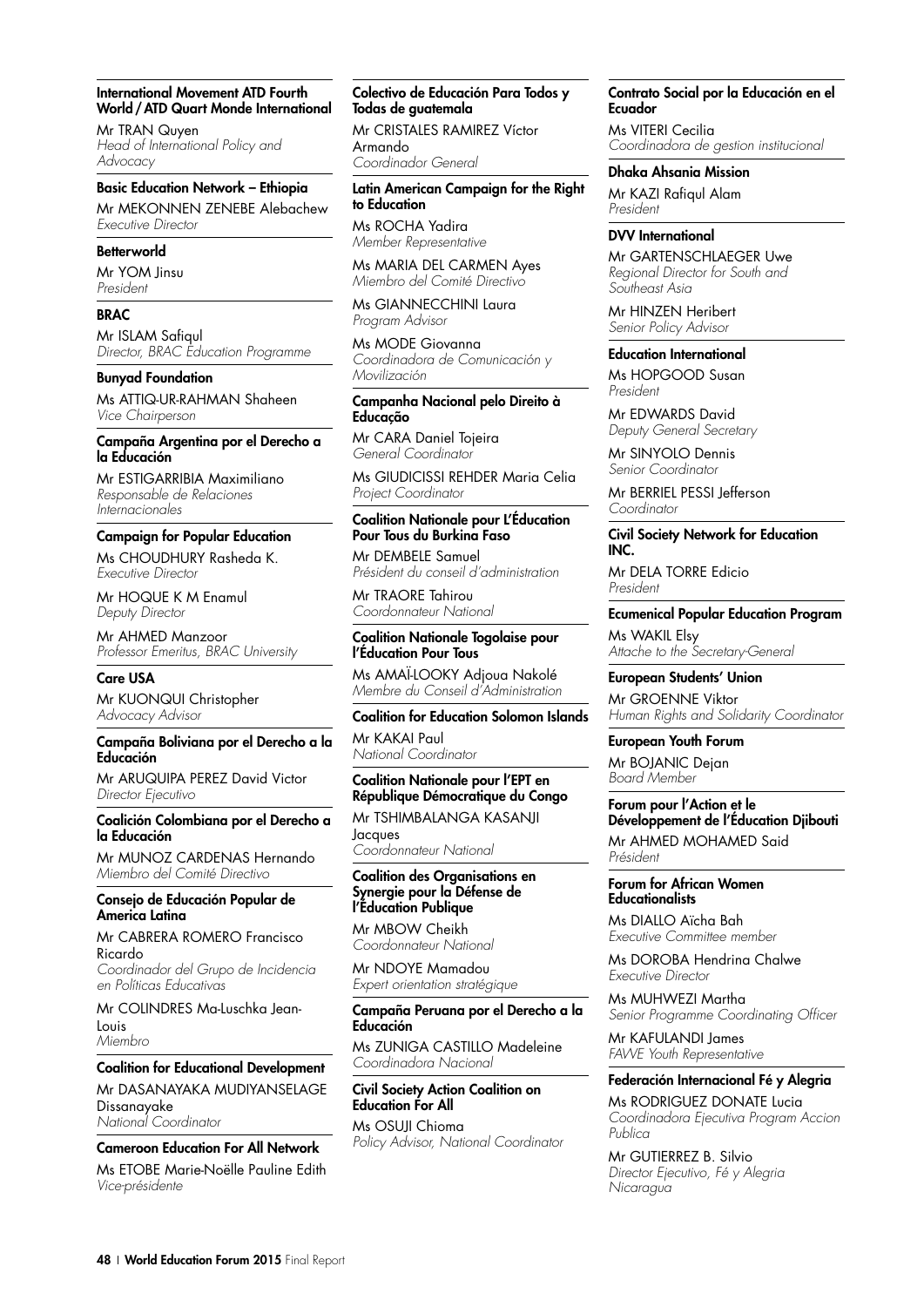Mr WHALPOLE Pedro *Executive Director of APC*

## Foro De Educación y Desarrollo Humano de la Iniciativa por Nicaragua

Mr MENDOZA VASQUEZ Jorge Alberto *Director Ejecutivo*

#### Foundation For Environmental Education

Mr NADESON Thiagarajan *Director on Board of Directors*

## Forum for Education NGOS in Uganda

Mr MWESIGYE Frederick *National Coordinator*

#### Secondary Students' Federation of Ecuador

Mr CHILUISA Mauricio *President*

#### International Federation of Training Centres for the Promotion of Progressive Education

Ms CHEBBI Sonia *Déléguée permanente*

#### World Federation of Teachers' Unions

Ms KHANAM Mahfuza *President*

Mr BALLA Vijay Kumar *Vice President*

Mr TEWARI Virainder Kumar *General Secretary*

Mr JAHANGIR Mohammed *Secretary*

## Foro por el Derecho a la Educación

Mr GONZALEZ Juan *Integrante del Comité Ejecutivo*

#### Foro Socioeducativo

Ms PEPEN Magda *Coordinadora Técnica*

#### Foro por el Derecho a la Educación en el Paraguay Mr KRUG Fernando *Coordinador Técnico*

#### Global Campaign for Education

Ms CROSO Camilla *President*

Ms FOUILHOUX Monique *Chairperson*

Ms PEARCE Caroline *Global Coordinator*

Ms MOWE Kjersti *Networks and Learning Manager*

Mr GRAGERT Ed *Executive Director, GCE-US*

#### Global March Against Child Labour

Mr SATYARTHI Kailash *President Nobel Peace Prize Laureate 2014* Ms GUPTA Purva *Policy Advocacy Officer*

#### Good Neighbors

Ms YOON Boae *Team Manager, nternational Development Division*

Groupe Pivot Éducation de Base

Mr KONE Nouhoum *Membre du bureau national*

#### Graduate Women International Ms CASTLE Danièle *Executive Director*

Hawaa Al-Mostakbel Society for Family

and Environmental Development Ms HUSSEIN Soad *Executive Manager*

# Humana People to People

Ms GUERRERO HORAS Olga *European Partnerships Coordinator*

## International Association of Universities

Mr DZULKIFLI Abdul Razak *President*

Ms TURMAINE Isabelle *Director, Information, Projects and Services*

#### IBIS

Ms GUDMANDSEN Helle *Head of Education Campaign*

#### International Council for Adult **Education**

Mr TUCKETT Alan *President*

Ms POPOVIC Katarina *Secretary General*

Ms CUERVO Maria Graciela *Policy Officer*

## International Council for Open and Distance Education

Mr TAIT Alan *Member of Executive Committee*

Mr TITLESTAD Gard *Secretary General*

#### Incidencia Civil En la Educación Ms ALONSO FELIX Silvia *Coordinadora General*

International Council on Education for Teaching Mr O'MEARA James *President*

International Council For Health, Physical Education, Recreation, Sport and Dance

Mr YANG Dong Ja *Honorory President (Immediate Past President)*

Ms LUNQUIST Karen *Executive Assistant*

## International Association for the Evaluation of Educational Achievement

Mr HASTEDT Dirk *Executive Director*

Ms KORSNAKOVA Paulína *Director of the IEA Secretariat*

## International Federation of Medical Students' Associations

Ms LEE Soyong *Active Member (KMSA-Korea)*

#### Japan NGO Network for Education

Mr MIYAKE Takafumi *Secretary General*

Mr YUMOTO Hiroyuki *Member*

#### Kabataan Kontra Kahirapan Youth Against Poverty – Philippines

Ms SORIANO Cecilia *National Adviser*

#### Korea Civil Society Forum on International Development Cooperation

Ms HAN Boyeon *Program Coordinator*

#### Alliance of AETA Indigenous People of **Zambales**

Ms DOYANAN Carol *Youth Leader*

#### Movimento de Educação para Todos, **Mozambiaue**

Mr SIVE Reinaldo Jorge *Board Chairperson*

#### Matualeoo Environment Trust INC.

Mr LOVEGROVE Bernie *Long time associate*

Mr FORBES Orlando *Advisor*

# Migrant Forum in Asia

Mr RAYA Rene Abdon Mariano *Member*

#### Peace Education Project MOMO Ms MOON A-Young

*Representative*

Mothers' School Society Ms DWEIKAT Nadia *Director*

National Coalition for Education India Mr SINGH Rampal *General Secretary*

National Campaign for Education-Nepal

Mr GAIRE Ram *Program Manager*

# NGO Education Partnership Cambodia

Mr CHIN Chanveasna *Executive Director*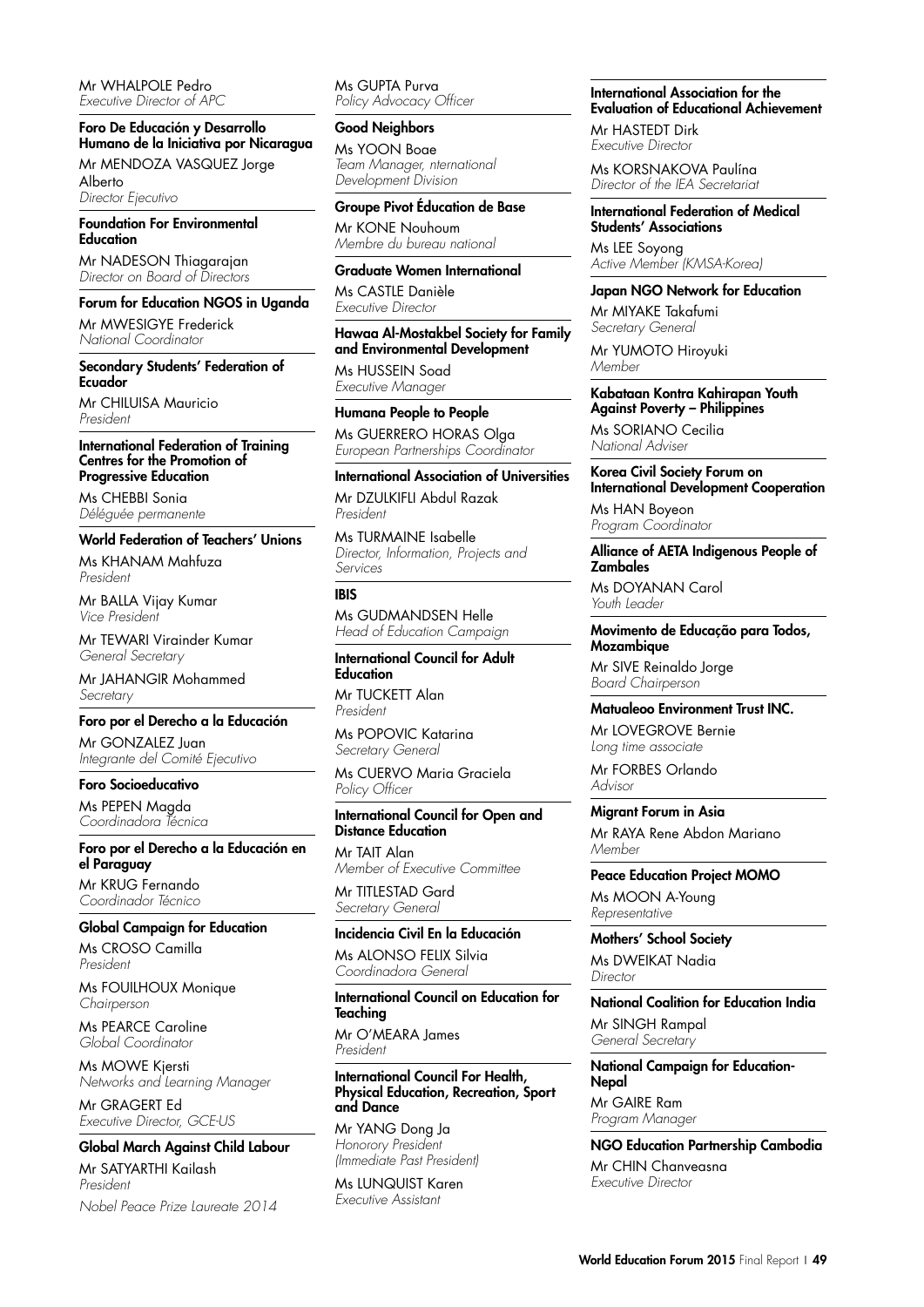Mr PICH Nipun *Campaign and Advocacy Coordinator*

#### Network of Education Policy Centers

Ms JURKO Svetlana *Executive Director*

#### Network for Education Watch Indonesia

Mr WAIDL Abdul *National Coordinator*

#### National Federation of UNESCO Associations in Japan

Mr NOGUCHI Noboru *Director General*

Ms SHISHIDO Ryoko *Senior Staff in charge of CLC project*

#### Network Waitangi OtautahI

Mr VAIOLETI Timote *Delegate*

#### Catholic International Education Office

Mr RICHARD Philippe *Représentant Permanent au sein de l'UNESCO et des Nations unies à Genève*

#### World Organization for Early Childhood Education

Ms PRAMLING-SAMUELSSON Ingrid *Representative of OMEP at the ECOSOC*

Ms KOONG Maggie *World President*

Ms PARK Eunhye *Regional Vice President for Asia Pacific*

Ms SHIN Eunsoo *Research Secretary, Korean National Committee of OMEP*

# OXFAM International

Mr XAVIER Deepak *Essential Services Lead Specialist*

Ms FUERST Barbara *Policy Advisor*

#### Pakistan Coalition for Education

Ms ZEHRA Kaneez *National Coordinator*

Papua New Guinea Education Advocacy Network

Ms KARE Priscilla Opa *National Coordinator*

#### PLAN International

Mr MUNOZ Vernor *Global Education Advisor*

Ms NESTEL Yona *Senior Education Advisor*

Ms JOHNSON Ashley *Advocacy Manager, Because I am a Girl*

Mr VINK Adam *Youth Advocacy Officer*

Ms ZAHRA Hijab *Youth Delegate, Pakistan* Ms ARSHAD Zara *Youth Delegate, Pakistan*

Ms ALFONSO Rosielen *Youth Delegate, Philippines*

Ms DULNUAN Ghene *Youth Delegate, Philippines*

#### Réseau Suisse Éducation et Coopération **Internationale** Mr SCHLAEFLI André

*Membre du Comité*

#### Re-Shaping Development Institute

Ms HONG Moon Suk *Director, Development Policy & Research Office*

Red de Educación Popular entre Mujeres

Ms ARANA SAENZ Imelda *Consejo Directivo*

Ms CECILIA Lazarte *Aliada*

Reagrupación por la Educación para Todos y Todas de Haití

Mr THELUSMOND William *Coordinador General*

# Results Educational Fund

Mr BAKER Tony *Education for All Campaign Manager*

Ms GROSSMAN Allison *Senior Legislative Associate*

#### Religions for Peace

Ms NAKAMURA Eno *Member*

Ms SHIROYA Naoko *Member*

#### Réseau Mauritanien pour l'Éducation Pour Tous

Ms SIDIBE Hawa *Présidente*

#### Save the Children International

Ms WANG Tove *CEO, Save the Children Norway*

Mr SKINNER David *Director, Education Global Initiative*

Mr DOBLE Robert *Education Policy Advisor (Post-2015)*

#### Sudanese Coalition for Education for All

Mr ABASS Mubarak *President*

Mr ELSHAFE Nagi *Secretary-General*

#### SIL International

Mr PERSON Kirk *Director, External Affairs, Mainland Southeast Asia*

Mr KOSONEN Kimmo *Senior Consultant in Multilingual Education*

#### Tamer Institute for Community **Education**

Ms QUBBAJ Renad *General Director*

#### Teacher Creativity Center

Mr SABBAH Refaat *Director General*

Ms ABU HUSSEIN Intesar *Human Rights Program Director*

#### Thinking Classroom Foundation

Mr LWIN Thein *Chairperson*

Ms TSAI Hawng *Director*

#### Teach For All INC.

Ms MOLERO ROMEN Anna *Senior Director, Government & Multilateral Partnerships*

Mr RATO Miguel *Senior Director, Communications and Strategic Initiatives*

#### Tanzania Education Network

Ms BONIVENTURA MABUBU Godfrey *Program Manager-Research and Policy Analysis*

Timor Leste Coalition for Education

Mr DE JESUS Jose *National Secretary*

#### Universal Esperanto Association

Mr LEE Jungkee *Board Member*

Mr LEE Young-koo *President of the Korean Esperanto Association*

Mr PARK Yongsung *President of Korean Esperanto Teachers Association*

#### Vietnam Coalition for Education For All

Ms VU THI Thanh Hoa *Board Member*

Vanuatu Education Policy Advocacy **Coalition** 

Mr NATUKA Yama *Chairman*

Ms PAKOA Anne *National Coordinator*

#### Voluntary Service Overseas

Mr SHRESTHA Purna Kumar *Global Education Adviser*

Women Thrive Worldwide Ms SCHROEDER Noel *Manager, Education Policy*

Women And Society association

Ms NEGM Seham *Chairperson*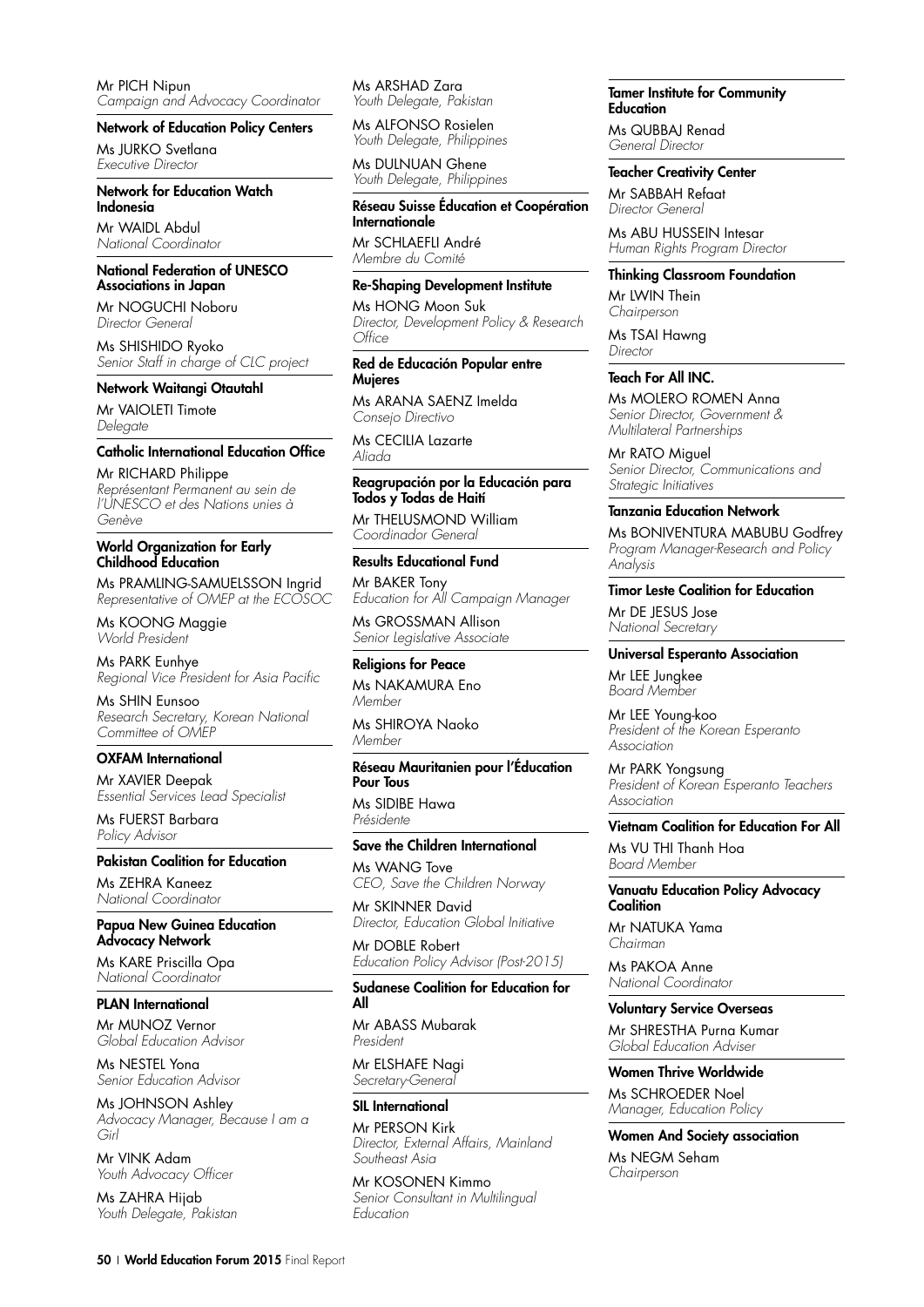#### World Council of Comparative **Education Societies**

Mr TORRES Carlos *President*

#### World Vision Korea

Ms JUNG Sinae *Senior Officer, International Ministry Division Advocacy Team*

#### Yayasan Aulia

Ms HUMAEROH Sifa *Volunteer Educator*

#### Zambia National Education Coalition

Ms MANYONGA Grace *Executive Director*

Ms SIAKASASSA MWALE Elly *Chairperson*

## PRIVATE SECTOR/ SECTEUR PRIVÉ

COMPANIES/ ENTREPRISES

CJ Corporation Ms MIN Heekyung Jo *Executive Vice President*

Elsevier Mr CHI Youngsuk *Chairman*

#### Intel

Ms ROTH Martina *Director, Global Strategy ,Research and Policy*

Mr SONAK Anshul *Education Innovation initiatives in Asia*

Mr AL-SCHAMMA Sam *Education Business Director Asia*

Ms LEE Alicia *Korea CAG Program Specialist, Intel Korea*

Ms LENTO Eileen *Professor*

Ms PARIKH Jyoti *Intel Education Advocacy Manager*

Mr KIM John *President, GET21*

Ms DOSHI Raju *Intel Education Advocacy Manager*

Mr LEE Jay *Korea Corporate Affairs Manager*

GEMS Education Mr POTA Vikas *Group Director of Corporate Affairs*

Mr BOXSER Marc *Global Director*

Google Ms JAYAKUMAR Vaishnavi *Regional Analyst, Public Policy & Government Relations at Google*

#### LEGO Education

Mr KRAGH Jacob *President*

Mr TURNIPSEED Stephan *Executive Director of Strategic Partnerships*

Mr BAPTISTA Brian *Executive Director, Global Public Affairs*

Ms D'AMICO Giulia *Head of Partnerships, Global Public Affairs*

Mr NYMARK Kevin McCarthy *Project Manager Assistant, Global Public Affairs*

Mr OH Sung Taek *Marketing Manager, LEGO Education Korea*

Mr PARK Kyoung-Sook *Sr. Territory Manager, LEGO Education Korea*

Ms MIN Sun Hee *Curriculum Development Manager, LEGO Education Korea*

Mr JANG Jae Young *Ass. Sales Manager, LEGO Education Korea*

Mr WIDGER Rob *Global master trainer*

Ms CHOI Jang Mi *Sr. Consumer Service Advisor, LEGO Education Korea*

#### Michel Lafon Education

Mr LAFON Clement *Service International*

## **Microsoft**

Mr THOMSON Bruce *Director of Education for the Asia region*

Pearson

Ms MINICK-SCOKALO Tamara *President of Growth Markets*

Ms BRUJIS Rachel *Chief of Staff, Education Division*

Project-Everyone/World's Largest Lesson/Vivace

Ms BELLWOOD Alison *Programme Director*

Ms O'HAGAN Mary *Executive producer*

Ms MCKEOWN Carina *PR manager*

Ms GOMEZ-DURAN Jessica *Head of Asia hub*

Ms LAURIE Emily *Senior Associate*

Ms HAYLOR Eloise *Programme Assistant*

Mr TREWHELLA Thomas *Junior producer*

#### Western Union Foundation

Mr Gaston Patrick *President*

FOUNDATIONS/ **FONDATIONS** 

#### Bernard van Leer Foundation (BvLF)

Mr DIGAL Sudhir *Programme Coordinator*

Ms MOHANTY Priyadarsini *Programme Coordinator*

Chabad Lubavitch Rabbi BERKOWITZ Abraham *Director*

Children's Investment Funds Foundation (CIFF)

Mr COLENSO Peter *Executive Director, Education*

Dubai Cares Mr AL GURG Tariq *Chief Executive Officer*

Ms NIETO Ana *Senior Technical Manager*

#### Education Above All (EAA) Foundation

Mr BARBOSA Marcio *CEO*

Mr AL-SULAITI Fahad *Deputy CEO*

Ms PIGOZZI Mary Joy *Director (Educate a Child)*

Ms BRYNER Karen *Acting Senior Technical Manager*

Mr CACICH Micheal *Senior Education Specialist*

Ms AL-MISNAD Mariam *Director, EAA Outreach*

Mr DE PINHEIRO Leonardo *Director, EAA Strategy, Policy and Research*

Mr REKA Armend *Partnership Manager*

Ms AL-ATTIYAH AlAnood *International Affairs Officer*

Mr AL-EMADI Ali *Youth Advocacy Program Member*

Ms AL-THANI Amna *Youth Advocacy Program Member*

#### Global Education & Leadership **Foundation**

Mr KHEMKA Shiv *Executive Chairman*

#### Hamdan Award Foundation

Dr AL-SUWAIDI Khalifa *General Coordinator of the Jury of the UNESCO-Hamdan bin Rashid Al-Maktoum Prize*

Ms BAHLOOQ Khawla *Director of Educational Excellence*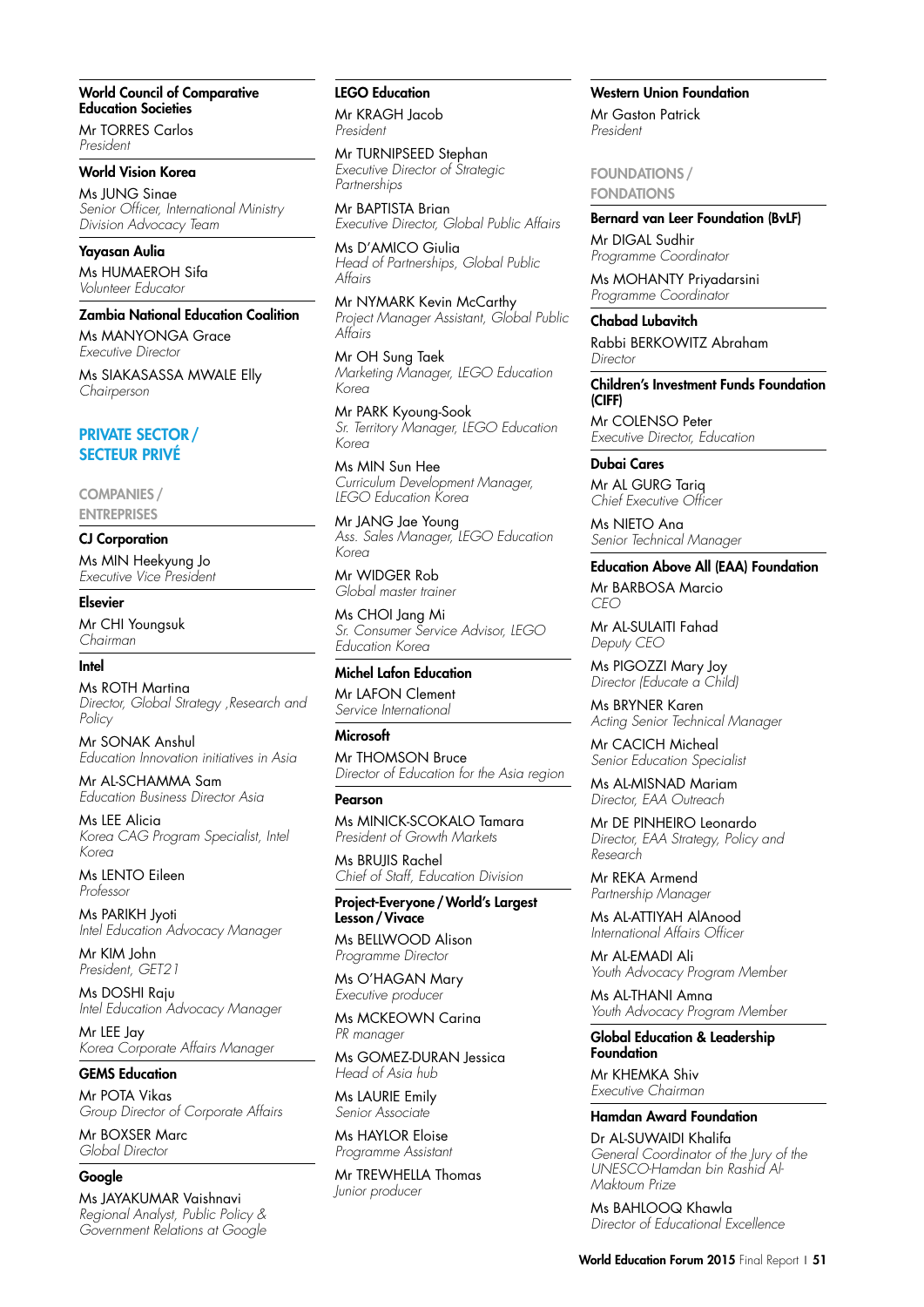Ms ALSHEHHI Maryam *Head of Competitions and Adjudication Section*

Ms SAHRAWI Amna *International Competitions Administrator*

Ms ALHASHEMI Fatma *Head of Assessment and Design Section*

IDP Foundation Ms PRITZKER Irene D. *President*

Ms ROHNER Allison *Executive Director,IDP Rising Schools Program*

#### LEGO Foundation

Ms RASMUSSEN Hanne Elisabeth *Chief Executive Officer*

Mr MACKLE Edward *External Engagement Manager*

Mr BOLLINGTON Andrew *Global Head of Research and Learning*

Malala Fund

Ms LEI Philippa *Director of Policy and Advocacy*

Open Society Foundation (OSF) Mr MCLEAN Hugh

*Director, Partnerships*

Mr SHORE Luke *Project Officer*

#### Qatar Foundation

H.H. BINT NASSER Moza *H.H. Sheikha of Qatar, UNESCO's Special Envoy for Basic and Higher Education*

Mr AL KHULAIFI Alnowar *Executive Director of chairperson's office*

Ms AL TAMIMI Maha *Administration director*

Ms AL HAIL Laila *Events manager*

Ms FAKHROO Aisha *Policy analyst*

Ms O'ROURKE Jacqueline *Advisor*

Ms AL ROMAIHI Fay *Research Analyst*

# Queen Rania Foundation

Mr PALMER Robert *Director*

The William and Flora Hewlett Foundation

Ms SCHEID Pat *Program Officer, Global Development and Population*

Foundation for Environmental Education, Denmark

Mr THIAGARAJAN Nadeson *FEE Board of Directors Member & head of education at WWF Malaysia*

Mr SCHAFFER Daniel *CEO*

## INSTITUTES, ACADEMIA, EXPERTS/INSTITUTS, UNIVERSITAIRES, EXPERTS

Asia-Pacific Center of Education for International Understanding (APCEIU) Mr CHUNG Utak

*Director*

Mr KIM Jong-Hun *Head, Office of Planning and Administration*

Mr EOM Jeongmin *Chief, Research and Development Team*

Mr LEE Yangsook *Chief, Education and Training Team*

Ms CHUNG Kyung Hwa (Anna) *Chief, External Relations Team*

#### Asia-Pacific Cultural Centre for UNESCO (ACCU)

Ms SHINDO Yumi *Director, Education Cooperation Department*

Ms SAITO Miki *Programme Specialist, Education Cooperation Department*

Ms MATSUO Naoko *Programme Specialist, Education Cooperation Department*

Ms SHIBAO Tomoko *Director, Education Cooperation Department*

#### Brookings Institution

Dr WINTHROP Rebecca *Director, Center for Universal Education*

Ms GROB-ZAKHARY Randa *Fellow*

Ms STEER Liesbet *Fellow, Global Economy and Development, Center for Universal Education*

#### International Research and Training Centre for Rural Education (INRULED)

Prof. ZHOU Zuoyu *Vice-president Beijing Institute*

Prof. WANG Li *Deputy Director INRULED*

#### KAICIID Dialogue Centre

Ms TUNA Agnes *Head of Partnerships*

*Department of Programmes KAICIID*

#### Network for International Policies and Cooperation in Education and Training (NORRAG)

Mr CARTON Michel *Executive Director*

Mr MONKS Joost *Managing Director of Norrag*

Mr KING Kenneth *Professor Emeritus, University of Edinburgh & President*

#### Overseas Development Institute (ODI)

Ms NICOLAI Susan *Research Fellow*

Population Council Ms BUNTING Julia *President*

Ms PSAKI Stephanie *Associate, International Girls' Education*

Regional Center for Educational Planning RCEP-UNESCO

Ms HILAL AL MUTAIWEI Mahra *Director*

Regional Centre for Quality and **Excellence** 

Dr ZAMAN Husam *Director*

Results for Development Institute

Mr BURNETT Nicholas *Managing Director*

Ms JAMIESON EBERHARDT Molly *Senior Program Officer*

Sustainable Development Solutions Network

Mr SCHMIDT-TRAUB Guido *Executive Director*

Ms BAHADUR Chandrika *Director for Education Initiatives*

Ms BULGER Claire *Director, Special Projects and Special Assistant*

#### UNESCO Centre of Catalonia

Mr VALLEROY I SOBIRA Eduard *Chairman*

Mr MENDES Valtencir *Head of International Projects*

#### World Federation of United Nations Associations (WFUNA)

Mr GOLMOHAMMADI Bonian *Secretary-General*

Ms CHOI Andrea Yoo Sun *Partnerships and Education Officer*

Individual experts Ms AHMAD Maimuna Nasreen

*Founder and CEO Teach For Bangladesh*

Dr AL AWAR Mansoor *Chancellor, Governing Board of UNESCO IITE*

*Hamdan Bin Mohammed Smart University*

Mr BAKKE Joakim *Expert Seconded to UNESCO*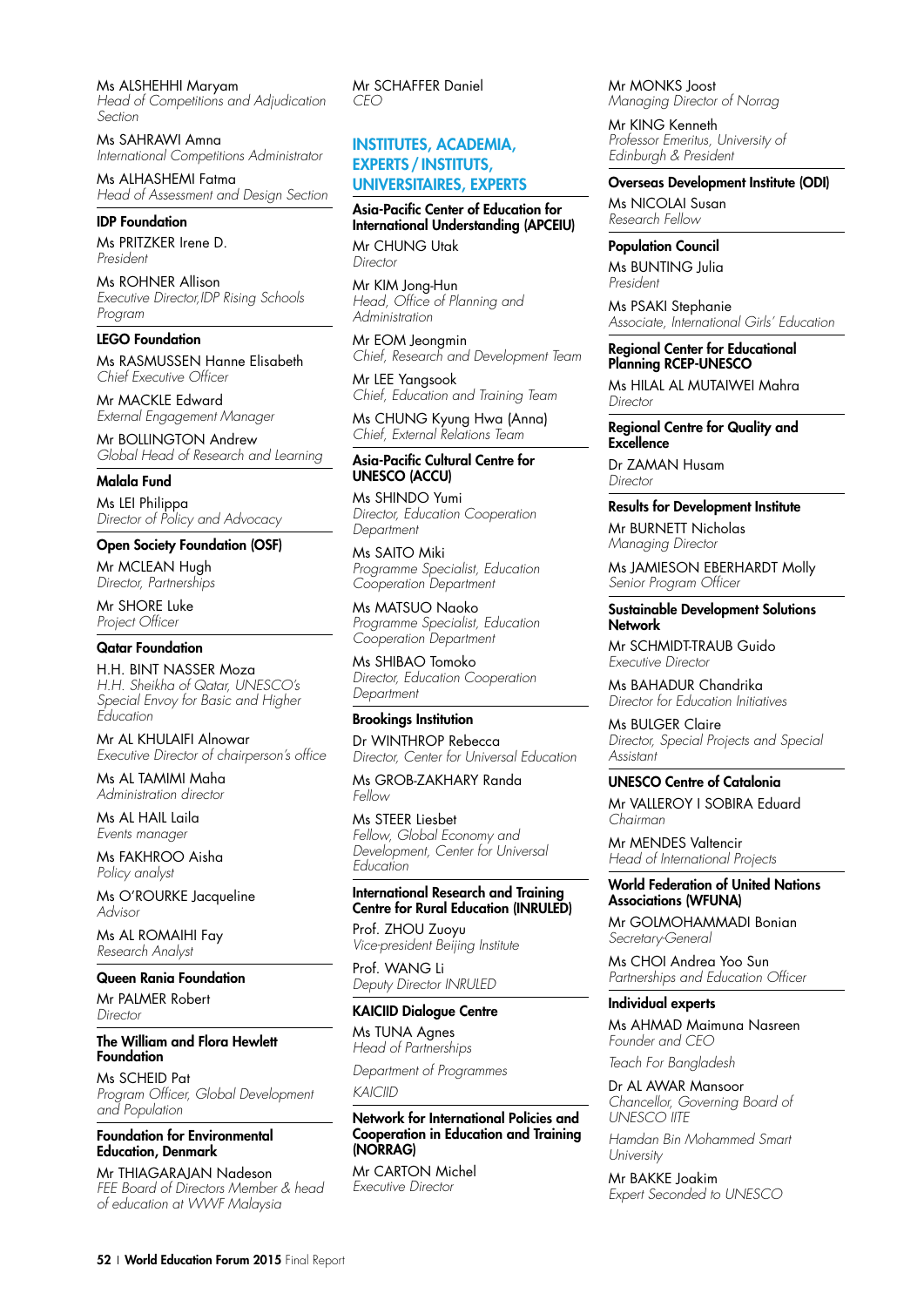Prof BRAY Mark *UNESCO Chair in Comparative Education*

*University of Hong Kong*

Mr BYLL-CATARIA Ahlin *International Consultant in Education and Development*

*Institute for Global Environmental Strategies*

Mr DIDHAM Robert *Senior Coordinator for Capacity Development, Education & Knowledge Management*

*Institute for Global Environmental Strategies*

Ms GORDON Dorothy K. *Director General*

*Ghana-India Kofi Annan Centre of Excellence in ICT*

Ms GUIDOTE-ALVAREZ Cecile *Founding Artistic Director, UNESCO Artists for Peace*

*The Earthsavers DREAMS Ensemble*

Mr HECKMAN James *Professor of Economics at the University of Chicago, a Nobel Memorial Prize winner*

*University of Chicago*

Prof HOPKINS Charles *UNESCO Chair in Reorienting Teacher Education towards Sustainability*

*York University*

Mr JAKOBSSON Thorvald *Director The Goals*

Ms JAMIL Baela *Director Programs Idara-e-Taleem-o-Aagahi (ITA)*

Ms JOHN Laura *Australian Youth Representative to the UN*

Ms KADER Sally *Representative of the U.S Federation for Middle East Peace, and President of the United Federation for Peace and Development (UFPD)*

Prof LEWIN Keith *Professor of Education*

Ms LOCKHEED Marlaine *Researcher Princeton University*

Ms LOTZ-SISTIKA Heila *Professor Rhodes University*

Dr MAGRAB Phyllis R. *UNESCO Chair on "Achieving the Promise of EFA: Gender, Disability, and Literacy" Georgetown University School of Medicine*

Mr MALOMBE Joyce *Program Officer Wellsprings Advisors*

Ms MASOOD Noorulain *Chief Executive Officer Teach For Pakistan*

Mr MCKENZIE David *Journalist CNN*

Mr MENTEN Alexis *Executive Director, Education Asia Society*

Ms MESERVE Jeanne *Director of training The Communications Center*

Ms MORRISON Sandy *Associate Professor Waikato University*

Mr MORRISSEY Jerome *Chief Executive Officer Global e-School and Communities Initiative (GeSCI)*

Mr MUGO John *Director of Data and Voice Twaweza East Africa*

Mr OBEEGADOO Steven *Former Minister of Education Mauritius Institute for Global Environmental Strategies*

Ms OGBUIGWE Akpezi *Executive Chair*

*Anpez Centre for Environment and Development*

Ms PARK SunYu *International Educator & English Language Learner Specialist University of Columbia*

Dr PETERSON Samiha *Professor American University of Cairo*

Mr RAH Seung Yun *Chief Executive Officer Oratio*

Ms RATHNER Martina *International Event Oversight Services External Evaluation Team*

Ms ROSE Pauline *Director, International Initiatives University of Cambridge*

Mr SALAZAR SALAME Héctor *Executive Director Poverty Action Lab*

Mr SAYED Yusuf *Reader in International Education University of Sussex*

Ms SENIOR Paulette *CEO*

*YWCA Canada* Mr SHARMA Pramod

*Senior Specialist Centre for Environment Education, India*

Mr SHECHTMAN Dan *Professor of Materials Science at the Technion, a Nobel prize laureate in Chemistry Technion – Israel Institute of Technology* Mr SHEPPARD Bede *Deputy Director, Children's Rights Division Human Rights Watch*

Mr SINGH Kishore *United Nations Special Rapporteur on the Right to Education*

Ms SOLSTAD Helga Margrethe *Researcher, Sem school teacher*

Mr TARSILLA Michele *International Event Oversight Services External Evaluation Team*

Mr TOMON Amadou *Expert Drafting committee member*

Dr TORRES Carlos *Professor Social Sciences and Comparative Education Director UCLA*

Mr VAVRUS Frances *Professor, Associate Chair, and Director of Graduate Studies University of Minnesota*

Mr VERGER Antoni *Researcher and lecturer at the Department of Sociology*

*Universidad Autonoma de Barcelona*

Mr WAGNER Dan *UNESCO Chair in Learning and Literacy Professor of Education, and Director University of Pensylvannia*

Dr WILLIAMS James *UNESCO Chair on International Education for Development The George Washington University*

## OTHER PARTICIPANTS/ AUTRES PARTICIPANTS

ACCOMPANYING DISTINGUISHED GUESTS/ **ACCOMPAGNANTS** DES INVITÉS DE MARQUE

With Mr SATYARTHI, Nobel Peace Prize Ms GUPTA Purva *Policy Advocacy Officer*

With Ms MOHAMMED, UN Secretary General's Special Advisor on Post-2015 Development Planning

Ms VERNAT Fleur *Policy Advisor*

#### With H.H. Sheikha BINT NASSER Moza, UNESCO's Special Envoy for Basic and Higher Education

Mr AL HILAL Mohammed *Protocol Officer*

Mr AL MAADHADI Ali *Protocol*

Ms AL HEJAZI Buthaina *Senior Media Relations Officer*

Ms AL MANNAI Mai *Social Media Officer*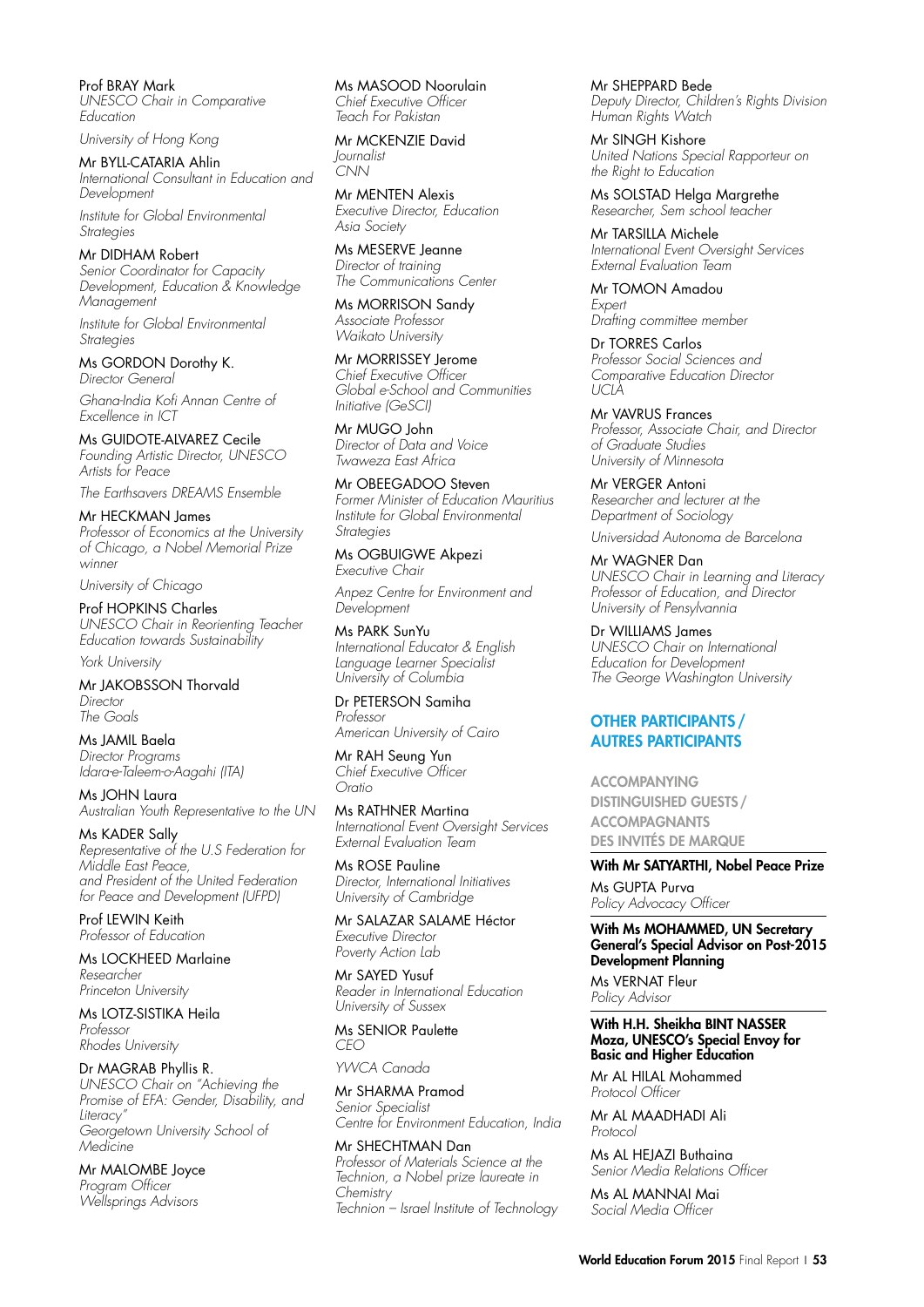Ms DUNN Melanie *Communications Editor*

Mr AL MOSALMANI Yousef *Video Editor*

Mr AL SAAD Masoud *Cameraman*

Mr AL BAKER Abdulrahman *Official Photographer*

With Mr SACHS, Director, Earth Institute, Columbia University and Special Advisor to the UN Secretary-General

Ms ERHLICH SACHS Sonia *Earth Institute, Columbia University*

#### With Mr BAN Ki-moon, UN Secretary General

Mr KIM Won-soo *Senior Adviser to the Secretary-General*

Mr JENCA Miroslav *Senior Adviser to the Secretary-General*

Mr DUJARRIC Stephane *Spokesperson*

Mr CHUNG Rae Kwon *Principal Officer, Climate Change Support Team*

Mr KILAPARTI Ramakrishna *Head of ESCAP-East and North East Asia*

Mr CHANG Wook-jin *Special Assistant to the Secretary-General*

Ms BARAHONA POSADA Alexandra *Political Affairs Officer, EOSG and Trip Coordinator*

Ms JIJI Jessica *Speechwriter, EOSG*

Mr KIM Hyun *Political Affairs Officer, DPA (Note-taker)*

Ms BAN Soon-taek *Spouse* 

#### With H.E. Mr AMR, UNESCO's Chairperson of the Executive Board

Mr RUSSEL-RIVOALLAN Frederic *Personal Assistant to the UNESCO's Chairperson of the Executive Board*

#### With PLAN youth participants

Ms YOUSAF Humera *Chaperone*

Ms SANTOS Paulene *Chaperone*

TEACHING PROFESSION/ CORPS ENSEIGNANT

Ms TEPE Marlis *Expert*

Ms NAPOE Assibi *Education International Region Africa*

Ms BALA SINGH Shashi *Education International Asia-Pacific* Mr SINGH Govind *Education International Asia-Pacific*

Mr NATH Sagar *Education International Asia-Pacific*

Mr GAVRIELATOS Angelo *Australian Education Union*

Ms CASTRO Francisca *Alliance of Concerned Teachers*

Mr SOSSION Wilson *Kenya National Union of Teachers*

Ms DA SILVA Fatima *Confederaçao Nacional dos Trabalhadores em Educação*

Mr OK Anh Yang *The Korean Federation of teacher's associations*

Mr YASKY Hugo *Confederación de Trabajadores de la Educación de la República Argentina*

Ms HALLETT DA SILVA Cassandra *Canadian Teachers' Federation-Fédération Canadienne des Enseignants et des enseignantes*

Mr GAVRIELATOS Angelo *Australian Education Union*

Ms SAKHO-DANSOKHO Marieme *Syndicat des Professeurs du Sénégal*

Mr YASKY Hugo *Confederación de Trabajadores de la Educación de la República Argentina*

Mr BYUN Sung-ho *Korean Teachers Union*

Mr ROBINSON David *Canadian Association of University Teachers*

Mr DAWSON Graham *NASUWT - The Teachers' Union*

Ms ROSYIDI Unifah *Teachers' Association of the Republic of Indonesia*

Dr SULISTIYO M *Teachers' Association of the Republic of Indonesia*

Mr HABAHBEH Khaled *General Union of Workers in Teaching*

Mr JOERGENSEN Lasse Bjerg *Danish National Federation of Early Childhood and Youth Education*

Ms KOFFMAN Maury *National Education Association*

Mr DIAZ DE LA TORRE Juan *Sindicato Nacional de Trabajadores de la Educación*

Ms MARLET Dominique *EdCrisis blog*

Ms SCHULZ Helena *Worlds of Education*

YOUTH REPORTERS/ RAPPORTEURS JEUNESSE

Ms LEE Ji Yoon Ms YANG Yelin

## REPUBLIC OF KOREA WEF 2015 HOST SECRETARIAT, MINISTRY OF EDUCATION/ SECRÉTARIAT DU WEF 2015 DE LA RÉPUBLIQUE DE CORÉE, MINISTÈRE DE L'ÉDUCATION

Mr KIM Young-gon *Secretary-General*

Mr PARK Youngkyu *Protocol Special Advisor*

H.E. Mr LEE Taero *Ambassador*

Mr OH Dongil *Minister-Counsellor*

Ms LEE Yunehong *Director*

Ms YUH Heeseung *Director*

Mr LIM Yongbin *Director*

Ms YOON Junghyun *Deputy Director*

Ms KIM Nahyun *Deputy Director*

Mr SHIN Dongjin *Deputy Director*

Ms GIL Inyoung *Deputy Director*

Mr KIM Jinhong *Deputy Director*

Ms CHO Suyeon *Deputy Director*

Ms IM Hyojin *Deputy Director*

Ms HWANG Sojeong *Deputy Director*

Ms YUN Ji hyo *Deputy Director*

Mr HAN Seongtae *Deputy Director*

Ms KIM Kayi *Deputy Director*

Mr BAEK Bong hyun *Deputy Director*

Mr KWON Hyugho *Educational Supervisor*

Mr KANG Jeongku *Assistant Director*

Mr JO Seungsu *Assistant Director*

Ms HONG Geumjunsg *Assistant Director*

Ms LEE Hyewon *Assistant Director*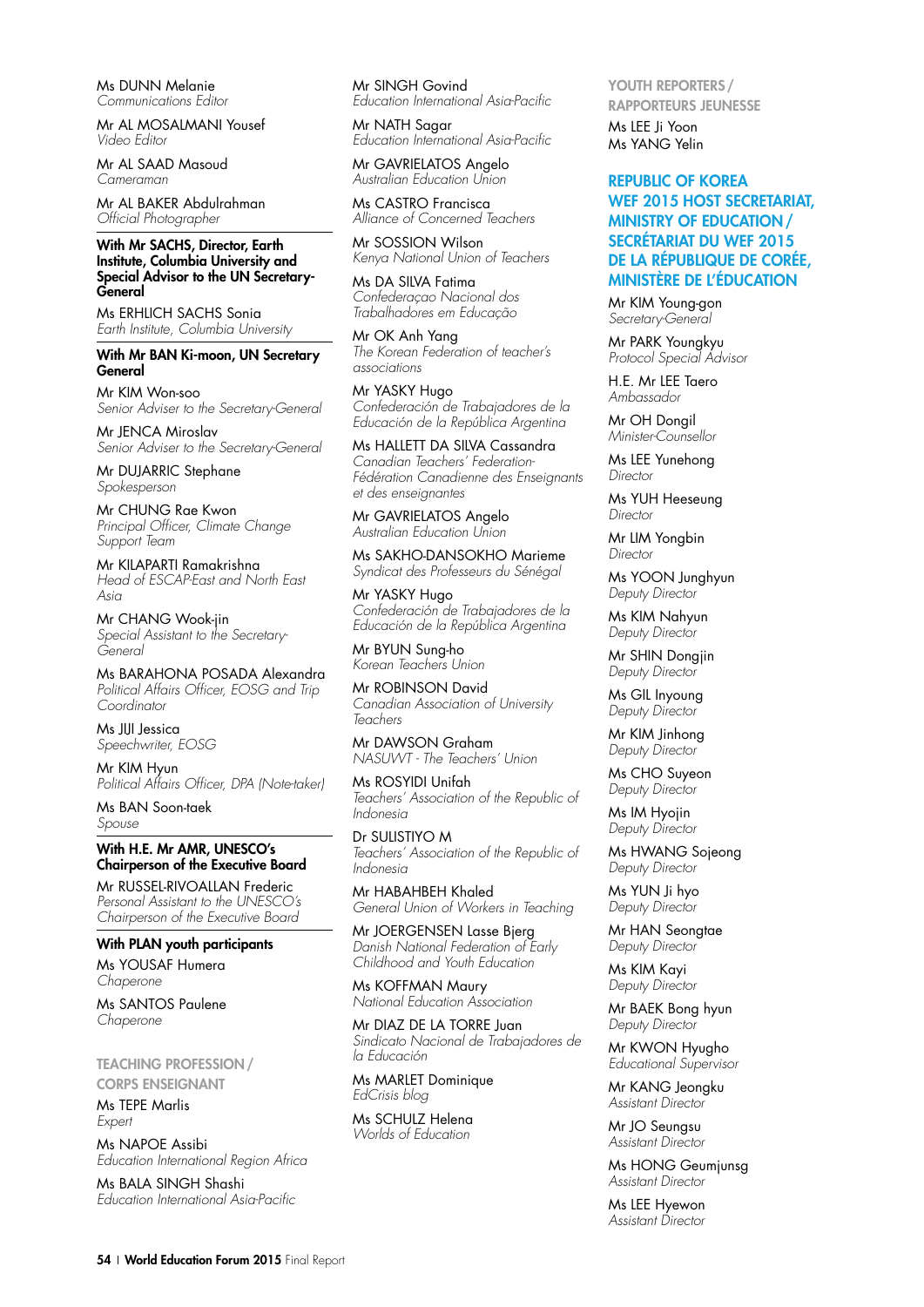Mr JEONG Wansun *Assistant Director*

Mr SOH Kijoon *Researcher*

Ms LIM Kyungho *Researcher*

Ms SHIN Deborah *Editor*

Ms KIM Shineui *Intern*

## UNESCO WEF 2015 SECRETARIAT/ SECRÉTARIAT UNESCO DU FORUM MONDIAL SUR L'ÉDUCATION 2015

Mr NAIDOO Jordan *Director, EFA and Global Agenda Coordination Team*

Ms DETZEL Sabine *Programme specialist, EFA and Global Agenda Coordination Team*

Ms SACHS-ISRAEL Margarete *Programme specialist, EFA and Global Agenda Coordination Team*

Ms GILLET Astrid *Chief, Programme, Monitoring and Coordination Unit, Executive Office, Education Sector*

Ms RUPRECHT Lydia *Programme Specialist and Team Leader, Section for Health and Global Citizenship Education*

Mr TAWIL Sobhi *Senior Programme specialist, EFA and Global Agenda Coordination Team*

Ms MCOMISH Elspeth *Executive Coordinator, Office of the Assistant Director-General for Education*

Ms LE THU Huong *Programme specialist, EFA and Global Agenda Coordination Team*

Ms KIVEKAS Heidi *Project Officer, EFA and Global Agenda Coordination Team*

Mr ECK Matthias *Project Officer, EFA and Global Agenda Coordination Team*

Ms LONCAREVIC Melika *Programme specialist, EFA and Global Agenda Coordination Team*

Ms JUNG Sang Eun *Associate Expert, EFA and Global Agenda Coordination Team*

Ms KIM Min Jeong *Head, GEFI Secretariat, UNESCO Liaison Office in New York*

Ms ZULFIQAR Salma *Chief a.i., Knowledge Management Services*

Ms TOIGO Patricia *Programme specialist, Knowledge Management Services*

Ms ALHABSHI Aida *Documentalist, EFA and Global Agenda Coordination Team*

Ms DRAME Kadidia *Assistant, EFA and Global Agenda Coordination Team*

Ms LIM-DAJCZMAN Jennifer *Assistant, Office of the Assistant Director-General for Education*

Ms BILBAO Loreto *Assistant, UNESCO Santiago Office*

MS ABDUL LATIF Rana *Assistant, UNESCO Beirut Office*

Ms THIOUNN Catherine *Main Assistant, Secretariat of the President of the General Conference* 

Mr PERRY Alain *Team leader, Conference Services*

Ms MARTINEZ GARCIA Almudena *Conference Services*

Ms MITRY Susan *Conference Services*

Ms KIM Jeehyeon *Assistant Programme Specialist, Asia-Pacific Centre of Education for International Understanding*

Ms KIM Hyojeong *Assistant Programme Specialist, Asia-Pacific Centre of Education for International Understanding*

Mr BANTA JR Rigoberto. *Assistant Programme Specialist, Asia-Pacific Centre of Education for International Understanding*

Ms LEE Yeon-Woo *Assistant Programme Specialist, Asia-Pacific Centre of Education for International Understanding*

Mr KIM Hyun *Assistant Programme Specialist, Asia-Pacific Centre of Education for International Understanding*

Ms LEE Guk-Hee *Assistant Programme Specialist, Asia-Pacific Centre of Education for International Understanding*

Ms LEE Saerom *Assistant Programme Specialist, Asia-Pacific Centre of Education for International Understanding*

Ms KIM Min-Ji *Assistant Programme Specialist, Asia-Pacific Centre of Education for International Understanding*

INTERPRETERS/ INTERPRÈTES

Ms BRET Chantal *Team leader, Interpreters*

Ms ABDEL ALIM Amira Mr AHN Chihyun Mr AMARI Jaâfar Mr AMELLER Carlos

Ms AZAB Lama Ms BAE Soojin Mr BEN CHAIRA Aissam Mr BENBRAHAM Salim Ms BENSON Shan Mr BLACK James Ms BONNET Juliette Ms BOU RAAD Rana Ms BOURY Marjorie Mr BURDIEL PEREZ Juan Maria Ms CAILLERIE Florence Mr CARBONE Tyrone Ms CHATELLE Dominique Ms CHO Sarah Eunha Ms CHO Sunhee Ms CHOI Seungmin Ms CORAJOUD Chantal Ms DAVIS Meegan Ms DOMINGUEZ Paloma Ms FERNANDEZ Maria Pilar Ms FREEMAN Ann Isabel Ms GALY Cecile Mr GONZALEZ SALA Ernesto Ms GWAK Sora Mr HOLTEMANN-YOUNG Derek Mr JAGGERS Stéphane Mr JEAN-CHARLES Daniel Mr KABA Marc Hussein Ms KIM Hyuno Mr KRISHNAN Raghu Ms LAFUENTE VAN DERS LUIS Judith Ms LEE Ej Ms LEE Inna Ms LEE Yuhee Ms LIM Soonjung Ms MARTIN BRETONES Eva Ms MORAN Amaya Ms NICHOLSON Heidi Mr OBAME NDONG Godrics Yann Serges Ms OUBARI Jihad Julie Ms OUDRAOGO Léa Ms PAK Sarah Ms PARK Sujung Crystal Ms PURI Punam Ms PYOUN Rena Heywon Ms QUIGLEY Patricia Mr REES Philip Ms REZK Alshaimaa Ms RIVARD Lara Ms SADABA-HERRERO Naia Ms SEGUELA Isabelle Ms SUNU Kyungmi Ms SUTHERLAND Pascale Ms THALER Amalia Mr UNGAR Daniel Ms VICTORIN Christine Mr VISCOVI Marc Mr ZIMMERMANN Kamal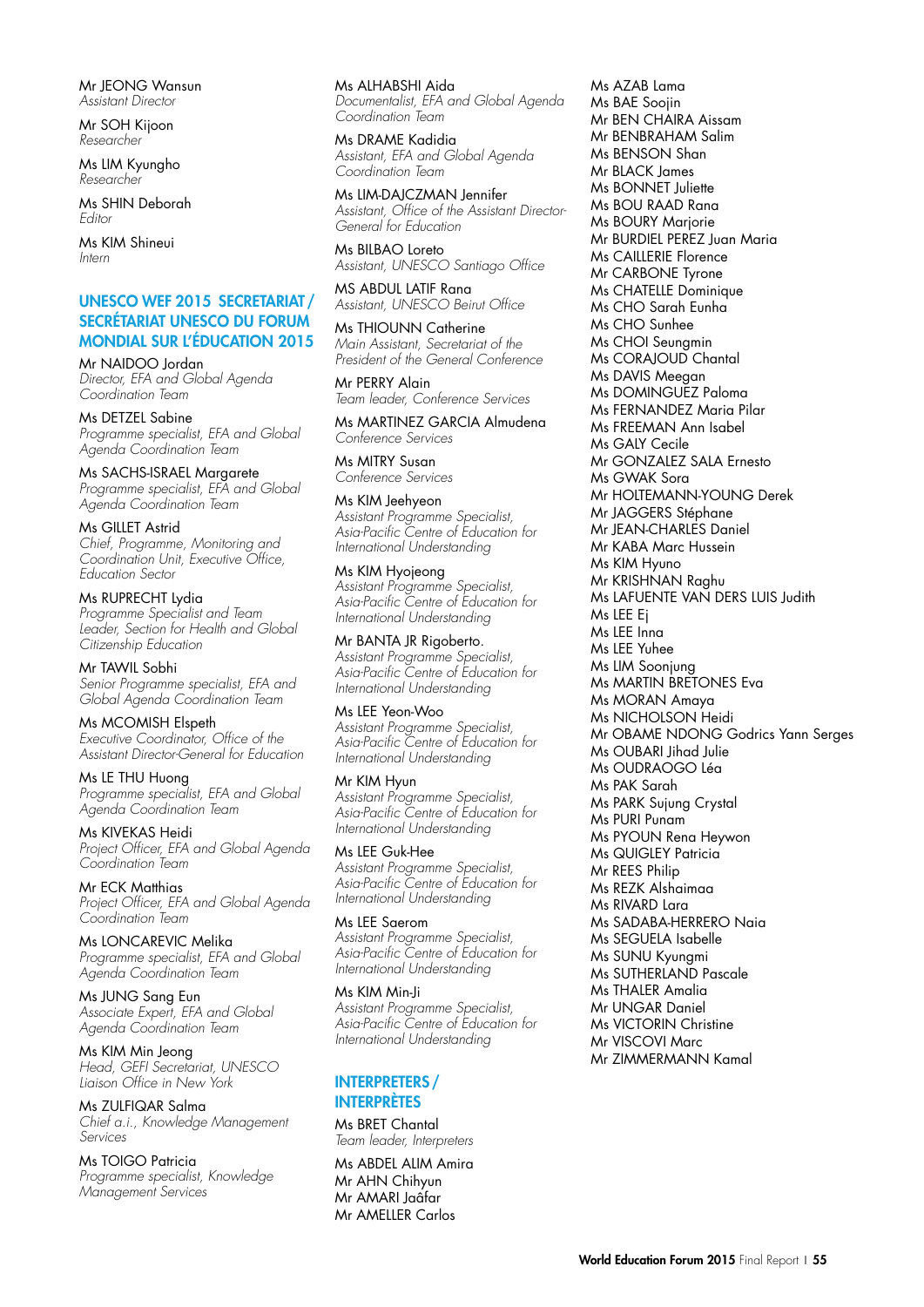# WEF 2015 Detailed programme

# Day 1 – Tuesday 19 May 2015

# 14.30-16.00 Opening Ceremony

# Speakers

Ms Irina Bokova, Director-General, UNESCO Ms Park Geun-hye, President of the Republic of Korea Mr Ban Ki-moon, United Nations Secretary-General Mr Jim Yong Kim, President, World Bank Group Mr Anthony Lake, Executive Director, UNICEF Ms Phumzile Mlambo-Ngcuka, Executive Director, UN Women Mr Kailash Satyarthi, Laureate of the 2014 Nobel Peace Prize H.H. Sheikha Mozah Bint Nasser of Qatar, UNESCO Special Envoy for Basic and Higher Education

# 16.30-18.00 High-level panel debate: 'Setting the stage'

Presentation by Mr Aaron Benavot, Director, EFA Global Monitoring Report, UNESCO

This session stimulated a debate on the future of education, drawing on the findings of the independent EFA Global Monitoring Report 2015, the regional analyses of some 120 National EFA 2015 Reviews and the publication *'Rethinking Education: Towards a global common good?'*

# Day 2 – Wednesday 20 May 2015

# 09.00-10.30 Plenary Session 1

# Education 2030 – Proposed Agenda and Framework for Action

Moderator: Mr Ahlin Byll-Cataria, former Executive Secretary, Association for the Development of Education in Africa

Presentation by Mr Qian Tang, Assistant Director-General for Education, UNESCO

This session discussed the overall 2030 education agenda and Framework for Action, and the draft WEF 2015 Declaration.

# 11.00-12.30 Thematic Debates

These six parallel thematic debates generated discussions around six cross-cutting issues to deepen understanding of the thinking underlying Sustainable Development Goal 4 on education.

# Thematic debate 1. Equity and inclusion – Leaving no one behind (organized by UNICEF)

Chair: Mr Anthony Lake, Executive Director, UNICEF

Education is one of the most wide-reaching and beneficial development investments. Yet the optimism that characterized early progress – build more schools and they will come – has not reached the poorest children, those living in conflict situations, refugees, internally displaced people, or children facing discrimination based on location, gender, disability or ethnic minority status. This thematic debate focused on the major challenges and opportunities to inform a robust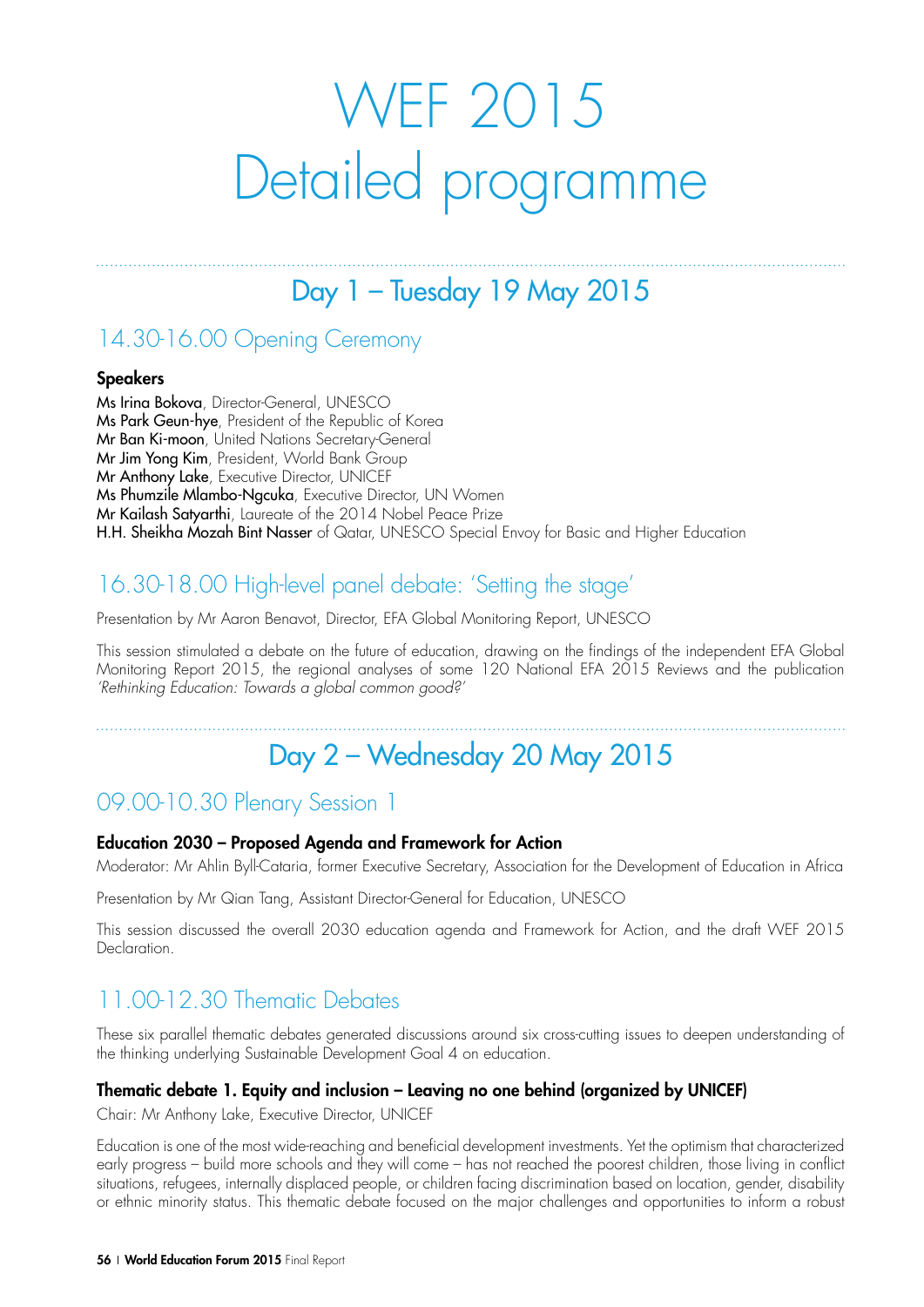inclusive social agenda. The objective was to convene an evidence-based debate on equity in education; equip policy and decision-makers with tools to advocate for equity and inclusion; and encourage governments to identify and target resources for the groups being left furthest behind. The session was organized around two moderated panel discussions combining speakers from various fields including Ministers of Education, UN representatives, economists, academics and civil society organizations.

# Thematic debate 2. Education in conflict and crisis (organized by UNHCR)

Chair: Mr Daniel Endres, Director, Division of External Relations, UNHCR

This session addressed the question of how we ensure access to education for children and young people in crisisaffected situations in the 2030 agenda. Invited speakers outlined how conflict and crisis have hampered progress towards realizing the Education for All goals and the way forward to mitigate the impact of crisis on achievement of the 2030 education targets. Highlighting key challenges, good practices and lessons learned, the discussion focused on the need for crisis-sensitive planning, partnerships and financing in the 2030 agenda era to ensure that every child in crisis-affected situations has access to safe, quality education.

# Thematic debate 3. Can financing for results help us achieve learning for all? (organized by the World Bank Group)

Chair: Mr Keith Hansen, Vice-President, World Bank Group

This thematic debate highlighted the critical role of financing in the achievement of the education goal to ensure inclusive equitable, quality education and lifelong learning for all. This thematic debate: (i) provided an overview of current education financing and the challenges associated with financing the 2030 education agenda; (ii) underscored the need for more equitable, efficient and innovative financing in education; (iii) highlighted the experiences through country cases and share recommended strategies to improve the results of both domestic and international education investments. Panelists discussed issues related to education financing and strategies that have successfully led to more and better education services and results, especially for the most marginalized.

# Thematic debate 4. Achieving gender equality in education and empowering women and girls: looking ahead and planning together (organized by UN Women)

Chair: Ms Phumzile Mlambo-Ngcuka, Executive Director, UN Women

Despite decades of promoting education for all, gender equality in education remains an elusive and incomplete agenda. Women and girls have not benefited equally from education and training. Even when they have access to education, girls face many interrelated and intersecting challenges that prevent them from reaching their full potential. Today's challenges remain despite firm and strong global commitments to address the education of girls and women as a priority. This thematic debate looked forward to a cross-sectoral approach to tackling these challenges in an effort to achieve the proposed SDG4 (Education), while also enhancing the empowerment of women and girls as foreseen in the proposed SDG5 (Achieving gender equality and empowering women and girls). Lessons were drawn, as applicable, from the implementation of earlier intergovernmental commitments and frameworks, including Education for All, the Beijing Platform for Action and the MDGs.

# Thematic debate 5. Placing quality education at the centre of lifelong learning (organized by UNESCO)

Chair: Mr David Edwards, Deputy General Secretary, Education International

More children are in school than ever before, but what are they learning? The 2014 GMR estimates that 250 million children do not know the basics, whether or not they had schooling, and that 200 million young people leave schools without the skills they need to thrive. There is growing consensus that focus needs to be placed on the quality of education in the 2030 education agenda. Yet views differ regarding the nature and determinants of a 'good quality education', as well on the most effective policy levers for enhancing knowledge and skills acquisition. This session examined key strategies to advance the quality of education and improve learning outcomes, including through addressing the shortage of teachers and their qualifications, curricular relevance, the availability of learning materials, and learning processes and environments. It also looked at how quality education can best be measured and monitored.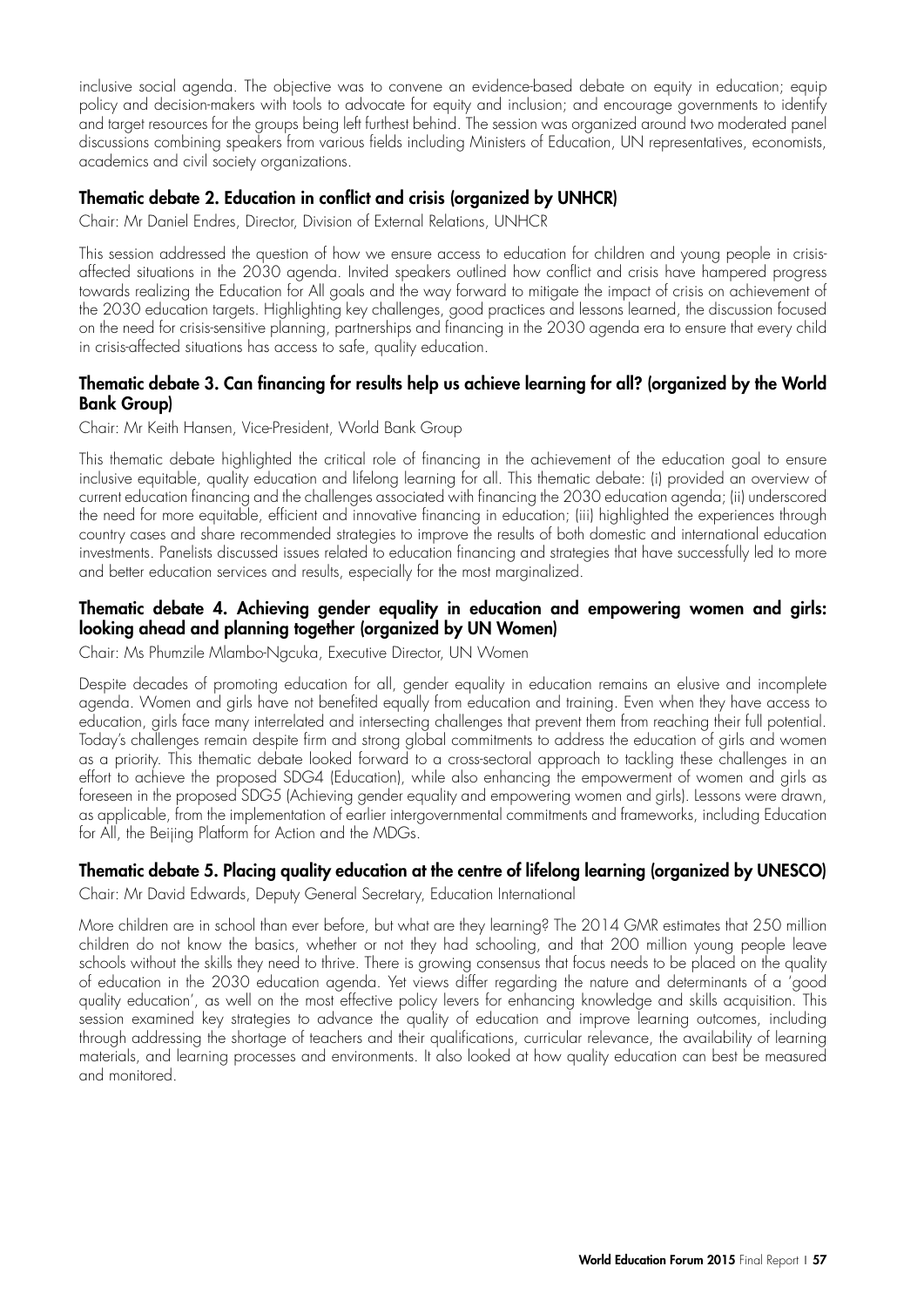# Thematic debate 6. Innovating through technology: shaping the future of education (organized by UNESCO)

Chair: Ms Dorothy Gordon, Chair of the Governing Board, UNESCO International Institute for Capacity Building in Africa

Education has been slow to embrace innovations and technologies that have improved other sectors such as health and entertainment. Schooling today looks strikingly similar to schooling provided 50 years ago. Yet at a moment when there are as many internet-connected devices on the planet as there are people, few doubt that technology is likely to disrupt traditional models of learning. For many observers, the question is not whether technological innovation will change education, but when and how. What should governments do to ensure that technology enhances pedagogy, meets the needs of students and teachers, and improves educational outcomes? This session examined strategies to make education systems more effective through technology, paying close attention to principles that should guide this process. It sought to reconcile tension between competing claims about the utility and value of technology, and determine how education systems can better identify, incubate and scale up innovative ideas.

# 12.30-14.30 Lunchtime side-events

# 14.30-16.00 Parallel Group Sessions I

# Discussing the global targets

These 10 parallel group sessions discussed the global targets of the 2030 education agenda and education-related targets of other SDGs. Specific focus was given to key policy measures, strategies and priority actions that are proposed in the Framework for Action to support their implementation and formulate recommendations.

# Parallel session 1. Quality primary and secondary education – an increased focus on learning

Chair: Ms Claudia Costin, Senior Director, World Bank Group

This session addressed the target to ensure that all girls and boys complete free, equitable and quality primary and secondary education leading to relevant and effective learning outcomes. A focus on learning and equity was at the forefront of the discussion, which brought to light the challenges and opportunities surrounding how education systems can provide all children with quality basic education that will enable them to learn the skills necessary to succeed in life and work. Panelists shared knowledge and experience in this area, highlighting in particular strategies and priority areas that help ensure this education target is achievable.

# Parallel session 2. Early childhood care and education – a critical investment for lifelong learning and development

Chair: Ms Pia Rebello Britto, Senior Advisor, Early Childhood Development, UNICEF

Early Childhood Development, the first stage of lifelong learning, is the great equalizer. Young children and families who have access to quality care, nutrition, protection and education are not only more likely to beat the odds of disadvantage but also contribute to societal and economic development. Therefore, equitable and early investment in quality early childhood care and education (ECCE) programmes is required to achieve results in children's development and learning. The aim of this session was to increase global commitment to investing in this target by outlining the investment rationales for ECCE, sharing and discussing effective strategies for addressing and monitoring the equity, quality, holistic approach and outcomes of ECCE services and programmes. The session was organized around a moderated discussion among panel experts from various fields including Ministers of Education, UN representatives, economists, academics and civil society organizations.

# Parallel session 3. Higher education – preparing youth and adults for work and lifelong learning

Chair: Mr David Atchoarena, Director, UNESCO

At no time in history has it been more important to invest in higher education. Demand for access to tertiary programmes has surged, fueled by unprecedented numbers of secondary school graduates and the greatly increased need for trained teachers generated by global efforts to achieve the Education for All goals. At the same time, a rapidlychanging labour market is placing new demands on higher education as an important component of lifelong learning pathways, while societies are increasingly relying on research and innovation carried out by tertiary institutions. This session considered how societies can accommodate growing demand for higher education in the post-2015 era, promote internationalization, design funding systems that foster quality and equity, and strengthen the contribution of higher education institutions to graduates' employment and job creation.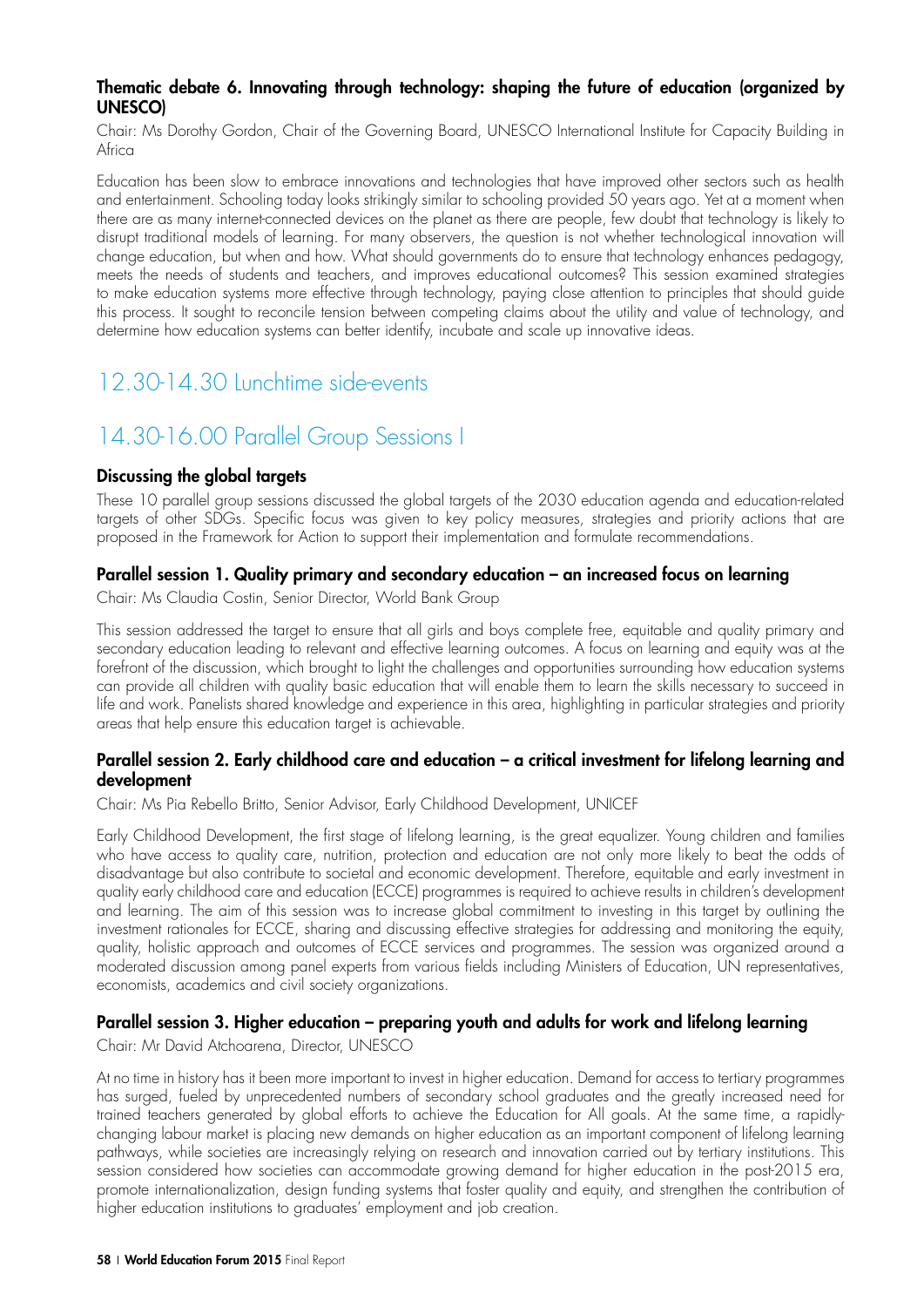# Parallel session 4. Skills for work and entrepreneurship

Chair: Mr Hamed Al Hammami, Director, UNESCO

Skills development will be an important feature of the 2030 education agenda, while at the same time being deeply embedded in the broader global development agenda. Yet challenges such as lack of TVET policy coordination and coherence, weak governance structures, skills gaps and the low relevance of vocational qualifications are impeding TVET's contribution to sustainable development. Addressing this requires shifting TVET from a supply-driven mode to one that is impelled by the demands of the world of work and individuals. In addition to work-specific skills, attention must be paid to entrepreneurship, problem solving, 'learning to learn', and other high-level cognitive and interpersonal skills that are essential for decent work and lifelong learning. This session considered how governments can promote systemic reforms, including through strengthening links with the private sector and other stakeholders outside the TVET sector; improve the relevance of qualifications; and increase and diversify funding for skills development.

# Parallel session 5. Ensuring equity and gender equality in education and training: perspectives from vulnerable populations

Chair: Mr Yannick Glemarec, Deputy Executive Director, UN Women

Despite progress made towards achieving the Education for All goals, disadvantaged and marginalized groups, including people with disabilities, indigenous peoples, those from poorer socio-economic backgrounds and rural dwellers, often fare badly. Women and girls from these groups face additional, multiple and intersecting forms of discrimination with respect to their education. For marginalized populations, access to education is often not assured, even if it is free; the right to education of quality is often not recognized; and the quality of education provided is poor, affecting learning outcomes and overall empowerment. This session discussed strategies to enable all children and adults, regardless of status, to realize their right to education. It drew on the perspectives of vulnerable and marginalized groups, with a view to outlining a set of recommendations to guide the holistic pursuit of the proposed equity target of SDG4.

# Parallel session 6. Expanding the vision: youth and adult literacy within a lifelong learning perspective

Chair: Ms Ann-Therese Ndong-Jatta, Director, UNESCO

Worldwide, some 781 million adults [as of May 2015], of whom two-thirds are women, are reported to be unable to read and write. Low literacy skills are a concern globally, including in middle and high income countries; indeed, since 2000, only a quarter of countries have reduced their adult illiteracy rates by 50%. Moreover, in many cases the need for learners to acquire literacy and numeracy proficiency levels that are equivalent to basic education and set the foundation for lifelong learning is not recognized. This session discussed key strategies to enhance access to quality and innovative literacy learning opportunities, strengthen long-term and dependable investment in literacy, and deepen multi-stakeholder partnerships and decentralized participatory action through a network of learning cities, communities and families.

# Parallel session 7. Educating and learning for peaceful and sustainable societies

Chair: Ms Soo-Hyang Choi, Director, UNESCO

In today's rapidly changing and interconnected world, learners are required to develop a comprehensive understanding of local, national and global challenges, with skills and attitudes to assume active roles, both locally and globally, to face and to resolve these challenges. To meet this demand, education systems as a whole need to be supported or even re-oriented. The Global Education First Initiative has marked a significant step forward in this direction by considering global citizenship as one of its three priorities, and the UN General Assembly has acknowledged the Global Action Programme on Education for Sustainable Development. Against this background, this session sought to engage participants in a lively discussion on how global citizenship education and education for sustainable development can be effectively integrated in education systems in order to help improve the relevance of education in our contemporary world and its capacity to contribute to achieving sustainable development.

# Parallel session 8. Teachers for the world we want – agenda for policy, practice and research

Chair: Mr Jorge Sequeira, Director, UNESCO

Realizing the right to quality education means ensuring that every learner is taught by a qualified, motivated and professionally supported teacher. However, education quality is currently undermined by teacher shortages and the inequitable distribution of qualified teachers within and across countries. It is therefore essential to attract and support the best students to become teachers, while retaining them in the profession with continuous professional development and appropriate working conditions. In so doing, effective and continuous dialogue among policy-makers, teachers and researchers is critical. This session engaged participants in an interactive discussion addressing: the state-of-the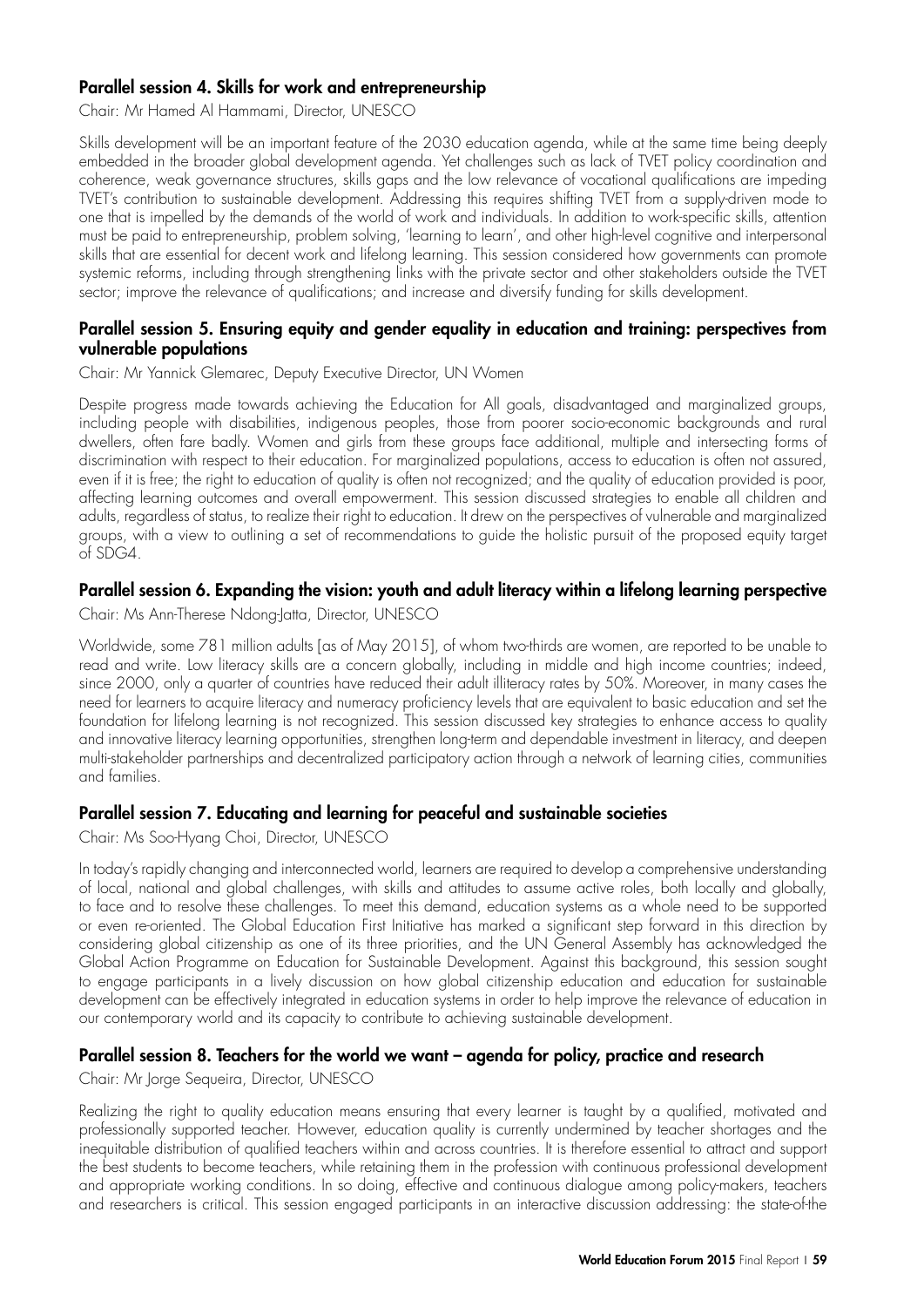art and trends in teacher education, including heightened expectations on teachers and the multiple challenges they continue to face in and out of the classroom; and key strategies for effective teacher policy reform, including social dialogue.

# Parallel session 9. Healthy bodies, bright minds: health, HIV and sexuality education

Chair: Ms Julia Bunting, President, Population Council

Healthy learners learn better, and better educated learners have the knowledge and skills to be healthy. Strengthening the links between these two fundamental domains of human well-being is a critical approach to achieving sustainable development. Education serves as a 'social vaccine' against infectious disease, such as HIV. Effective life-skills based sexuality education that includes cognitive skills, such as critical thinking and risk assessment; social skills, such as communication; and emotional skills, such as empathy, can help prevent HIV and unintended pregnancy and contribute towards gender equality, economic opportunities and sustainable development, while building on basic skills and capacitating learners to answer the big questions of the day. This session helped delegates to understand the role of sexuality education in improving health and gender equality, and highlighted the interrelationship between health and education and the impact on EFA and the broader SDG agenda, including proposed Goal 3 on Health.

# Parallel session 10. Framing and developing indicators to measure progress for the 2030 education targets

Chair: Ms Silvia Montoya, Director, UNESCO Institute for Statistics

This session presented the recommendations of the Technical Advisory Group on Post-2015 Education Indicators, which underscore the urgent need for the education community to address new issues and measurement challenges, especially in relation to education quality and equity, as part of the new development agenda. It considered strategies for: assessing learning across and within different national contexts, including the need to enhance national capacities to develop, implement, analyze and use assessments; identifying indicators to measure progress in reducing inequalities across all of the education targets; and new approaches to collecting more comprehensive data on the different sources and uses of funding for education and training.

# 16.30-18.00 Plenary Session 2

## Education drives development – the example of the Republic of Korea

Welcoming remarks by Mr Woo-Yea Hwang, Deputy Prime Minister and Minister of Education, the Republic of Korea – Presentation by Mr Sun-Geun Baek, President, Korean Educational Development Institute

Chair: Mr Jeffrey Sachs, Special Advisor to the United Nations Secretary-General on the Millennium Development Goals

This session discussed the central role of education in national development, focusing on the Republic of Korea's experience in and through educational development. It reviewed educational strategies and policy options to address current and upcoming challenges.

# Day 3 – Thursday 21 May 2015

# 09.00-10.30 Parallel Group Sessions II

What does it take to implement the 2030 education agenda?

These 10 parallel sessions discussed implementation processes and mechanisms needed to realize the future agenda and make recommendations in view of the adoption of the Framework for Action.

# Parallel session 1. Global and regional coordination and monitoring mechanisms

Chair: Mr David Atchoarena, Director, UNESCO

The success of Education 2030 depends on effective national, regional and global action. This will require robust mechanisms for coordination and monitoring at all levels. These mechanisms should be based on the principles of inclusiveness, participation and transparency, and build on existing mechanisms. This session focused on the regional and global levels to support country-driven actions and highlighted progress and outstanding challenges in monitoring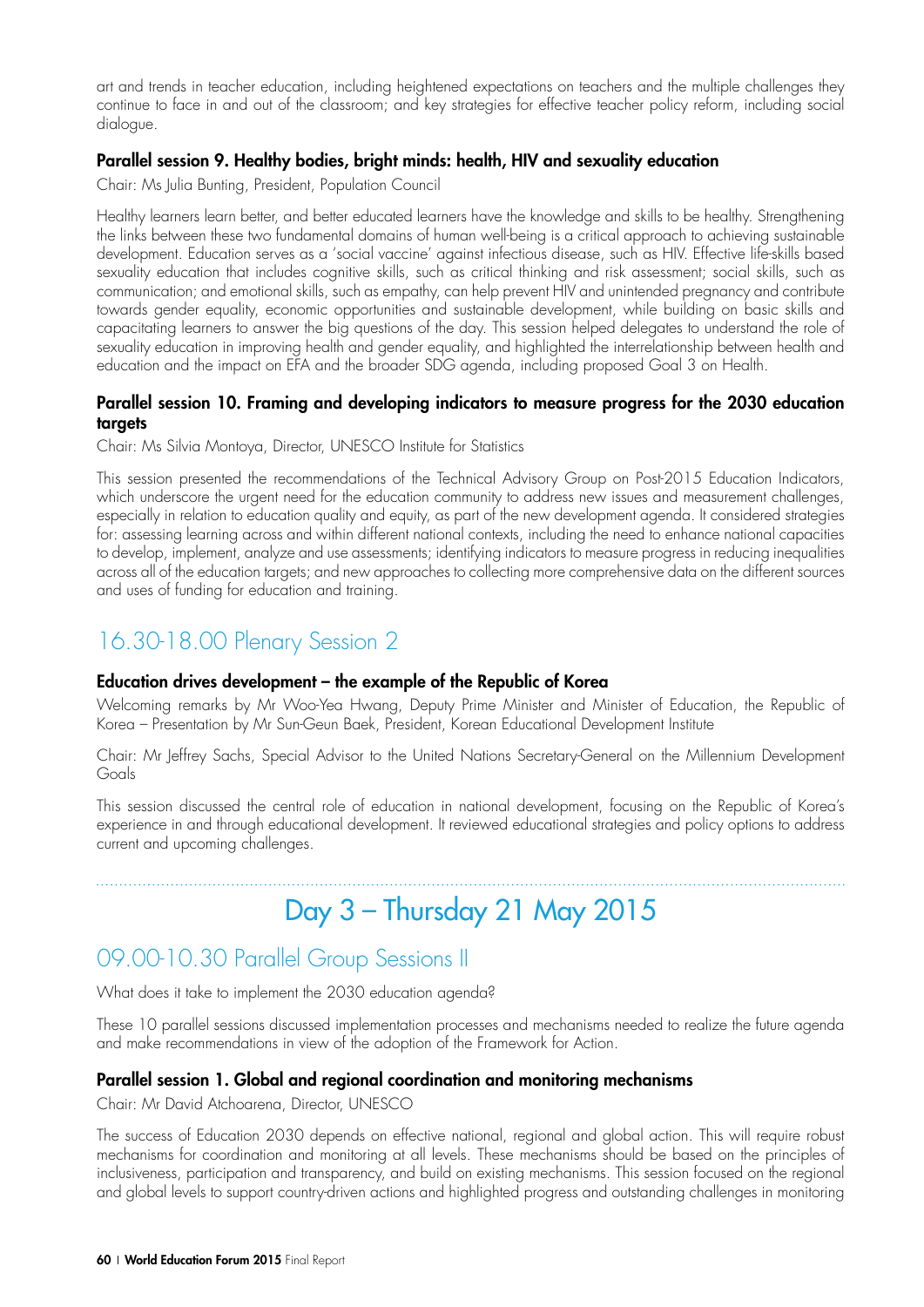and accountability mechanisms since 2000. In light of the new agenda, it will discuss the kinds of global and regional coordination and monitoring mechanisms and practices that may be needed. The session further explored how global and regional coordination and monitoring mechanisms for education should work alongside, and complement, emergent coordination and monitoring mechanisms for the overall SDG.

# Parallel session 2. Effective governance and accountability

Chair: Mr Gwang-Jo Kim, Director, UNESCO

Contemporary national education governance systems are multi-layered and complex. The multiplication of private actors in the delivery, management and monitoring of education further increases the challenge of governing effectively and transparently, while decentralization means subnational government bodies and local actors have increased responsibilities and authority. In this context, coordination and partnership are essential to safeguard equal access to quality education and the efficient use of limited resources. This session explored the roles education authorities play, identified key policies and strategies to build a regulatory and collaborative governance framework in a context of growing marketization, and identified accountability systems that can help build quality and equitable education systems.

# Parallel session 3. Beyond aid: transforming education systems through partnership

Chair: Mr Nick Dyer, Director-General for Policy and Global Programmes, Department for International Development, United Kingdom

Delivering the ambitious vision of the Framework for Action should be country-led, but transforming education systems to deliver learning for all also requires countries to work together in meaningful partnership. Countries should learn from one another: from finding out how to strengthen and improve education systems to prioritizing policies based on the best available evidence. The international community also plays a vital role in supporting partnerships and ensuring no one is left behind. This session presented country and international perspectives on the role of development cooperation and partnership beyond 2015. Contributions were rooted in countries' need to identify new ways of working in partnerships and multilaterally to add the greatest value and respond to global gaps. The discussion drew on central themes of learning and equity, to shift the debate from a focus on development finance to an emphasis on meaningful partnerships to catalyze change.

# Parallel session 4. Can there be development without capacity? Principles from national sector analysis and planning

Chair: Ms Suzanne Grant Lewis, Director, UNESCO International Institute for Educational Planning

Capacity development is recognized as fundamental to achieving sustainable development and one of the main pillars of international development cooperation. While there is consensus on the importance of capacity development, the choice of strategies is still being debated, particularly how to move away from the development of individual capacity to sustainable institutional capacity. This session considered several propositions for successful capacity development programmes for education sector analysis and planning. It explored the political complexity of long-term commitment to strengthening national capacity, identified strategies for strengthening capacity, considered lessons for strengthening national centres, and identified additional principles of capacity development that are emerging from experiences.

# Parallel session 5. Providing meaningful learning opportunities to out-of-school children

Chair: Ms Jo Bourne, Associate Director for Education, UNICEF

Despite the promises of the Millennium Declaration and Education for All, around the world, one child in eleven is still not enrolled in school. This session will provide a deeper and more nuanced understanding of the profiles of children out of school in different regions of the world and the barriers that they face, drawing on recent analyses conducted under the Out of School Children Initiative (OOSCI). A panel of expert speakers explored the changes that are needed in countries that have large out-of-school populations as well as examples of effective approaches in countries that are 'in the final mile'. The session concluded with descriptions of alternative learning programmes that have been shown to meet the needs of children and adolescents who either have little prospect of going to school or who have already dropped out of education.

# Parallel session 6. Using evidence in policy-making and practice

Chair: Mr Amit Dar, Director, Education Global Practice, World Bank Group

This session focused on the importance of evidence in education policy-making and practice as a key factor in the successful implementation of the 2030 education agenda. Investments in what works in education are urgently needed given the increased reach of the education agenda. Strong evidence on education outcomes, on what programmes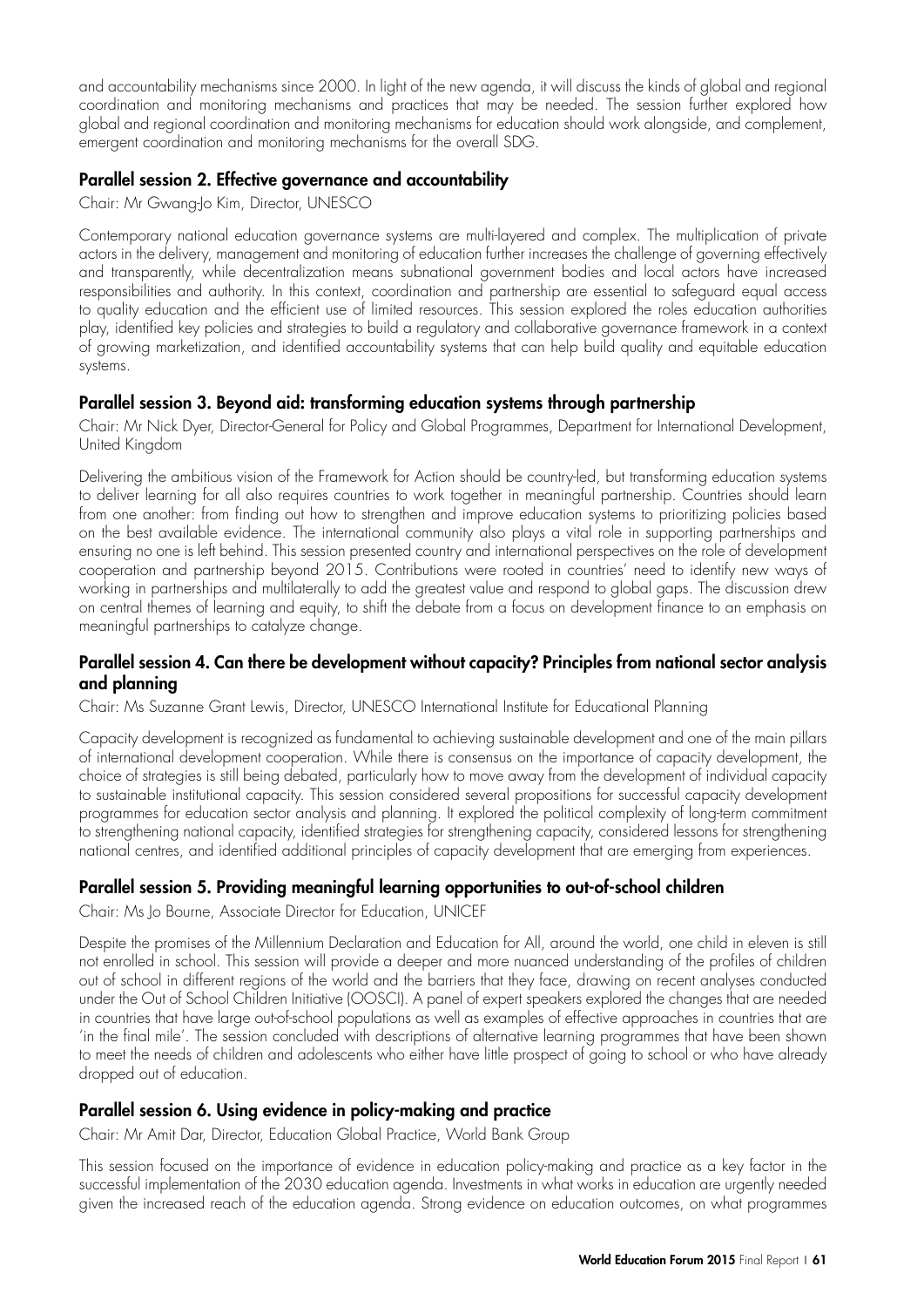work best to change those outcomes, and on the systems in place to implement those programmes widely is of central importance in informing policy and programming decisions across all countries, agencies and organizations working with education systems around the world. Through a moderated discussion, a panel of policy-makers, civil society, academics and development agency representatives discussed their experience with developing and using evidence in education policy making, highlighting strategies that have successfully led to more and better education system reforms while also pointing to the difficulties surrounding the development and use of evidence in policy-making.

# Parallel session 7. Operationalizing lifelong learning

Chair: Mr Arne Carlsen, Director, UNESCO Institute for Lifelong Learning

As a key feature and principle of the 2030 education agenda, 'lifelong learning' must be at the centre of educational reform efforts, while also underlying the development of learning systems that reach beyond the education sector. Yet although the concept of lifelong learning is generally understood and appreciated, questions remain concerning its operationalization. Now, faced with the global challenges of the 21st century, it has become even more imperative for each and every country to make lifelong learning for all a reality. This session analyzed progress, trends and challenges in countries towards the achievement of lifelong learning for all; shared countries' best practices in formulating and implementing policies and strategies for the development of lifelong learning systems and societies; and considered an operational definition of lifelong learning as well as ways to monitor and measure progress.

# Parallel session 8. Mobilizing business to realize the 2030 education agenda

Chair: Mr Justin van Fleet, Chief of Staff, Office of the UN Special Envoy for Global Education

Now more than ever, business is partnering with civil society and governments to create new solutions to improve learning and data collection for education; to help align curricula with workplace needs; to develop technologies for delivering education including to the most marginalized; and to engage in multi-stakeholder platforms. Yet, globally, corporate support to health is 16 times what it is to education. This session established a business case to invest in education and focused on how business can coordinate action with other education stakeholders. Panelists shared their perspectives on how business has the potential to impact learning, how using business assets can raise the overall profile of the 2030 education agenda, and what successful business community engagement looks like. It also considered how business, government and civil society can work together to overcome barriers to learning.

# Parallel session 9. The role of civil society in education

Chair: Ms Patience Stephens, Director/Special Advisor on Education, UN Women

The international community has recognized the pivotal role of civil society in achieving the EFA goals. Indeed, civil society organizations can help broaden public awareness, initiate and undertake critical policy dialogue and evidence-based advocacy interventions, promote more transparent and inclusive decision-making processes, and undertake innovative education approaches, especially to reach the most marginalized groups – thus contributing towards the promotion of inclusive, quality, and equitable education and lifelong learning for all. The session aimed to take stock of the contributions, success stories, bottlenecks and lessons arising from civil society's active engagement in EFA since 2000, and proposed concrete recommendations on the roles and contributions of civil society organizations as well as strategies for civil society support to ensure the full realization of Education 2030.

# Parallel session 10. The 2030 education targets: What our societies gain by achieving this universal agenda

Chair: Mr Mamadou Ndoye, former Minister of Education, Senegal

The session discussed the findings of a new OECD report that analyzes the social and economic gains of reaching the post-2015 education targets. New evidence was used to make the case for ensuring that every child born in 2015 attains a baseline level of proficiency in the skills needed for further education, work and life by 2030. According to the report, if the poorest countries were to achieve this goal, their GDP would grow on average 28% each year until 2095. The session examined how far countries have to travel if they are to realize these returns, highlighting the universal relevance of the post-2015 targets and providing insights on the education policies and practices that can spur their achievement. The experiences of successful education systems were showcased to reveal how investment in education can be leveraged to yield the best results.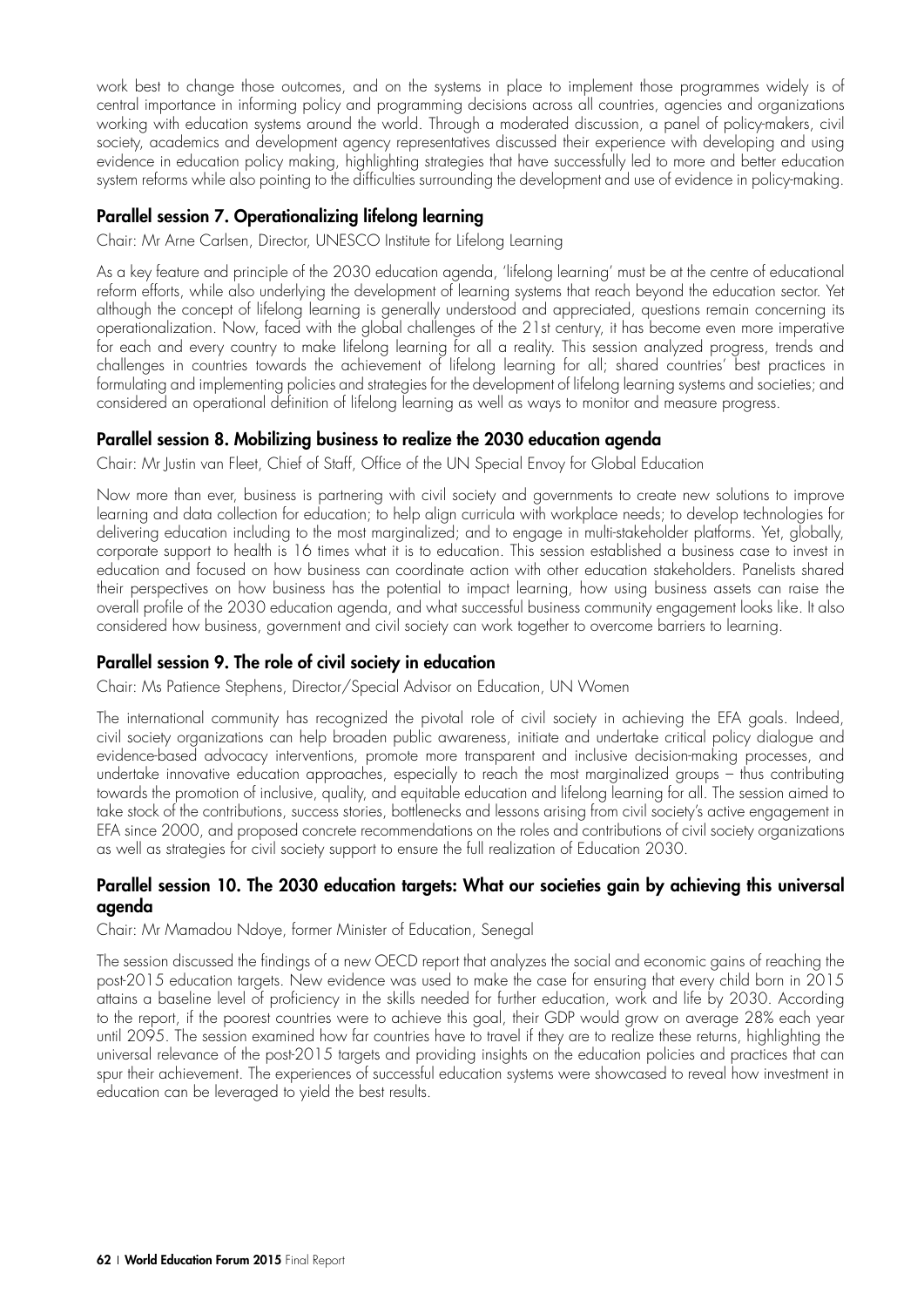# 11.00-12.30 Plenary Session III

# How does education contribute to sustainable development post-2015?

Co-chairs: Mr Babatunde Osotimehin, Executive Director, UNFPA, and Ms Amina Mohammed, Special Advisor to the United Nations Secretary-General on Post-2015 Development Planning

Sustainable development cannot be achieved by technological solutions, political regulation or financial instruments alone. Achieving sustainable development is only truly possible through cross-sectoral efforts in which education plays a key role – not any type of education, but one that addresses the interdependence of environment, economy and society, and helps bring about the fundamental change of mindsets needed to trigger action for sustainable development. Recognizing the important role of education, the SDGs not only reflect education as a stand-alone goal, but also include targets on education under other SDGs, notably on health, growth and employment, sustainable consumption and production, and climate change. This session highlighted and debated the interlinkages between education and other sustainable development issues. It underscored the transformative power of education and discussed the importance of cross-sectoral approaches. Panel members debated how education can address global challenges with particular focus on how education contributes to addressing climate change, health and poverty reduction.

# 12.30-14.30 Lunchtime side-events

# 14.30-16.00 Plenary Session IV

# Education 2030: Agreement on the Framework for Action and adoption of the final Declaration

Co-Chairs: Mr Dankert Vedeler, Deputy Director-General, Norwegian Ministry of Education and Research and Chairman of the EFA Steering Committee, and Mr Qian Tang, Assistant Director-General for Education, UNESCO

The objective of this session was to have all participants adopt the WEF 2015 Declaration, which reflects the common vision of the education community on Education 2030, and agree on a comprehensive Framework for Action that will guide and support the implementation of the future education agenda.

# 16.30-18.00 High-Level Statements and Closing Ceremony

High-level representatives of different stakeholders, such as governments, agencies, NGOs and private sector, made public commitments to implement the proposed education agenda.

# Lunchtime side-events – 20 May

# Advancing education for dignity, prosperity and justice

# Global Governance of the SDG's Education Goal and its Targets

Organisers: Network for international policies and cooperation in education and training (NORRAG), Campaign for Popular education (CAMPE- Bangladesh) & Global Campaign for Education (GCE)

This side-event looked critically at global and national governance of the proposed Education Goal and its Targets in terms of three dimensions: a) their universal application to 'North and South', but acknowledging their common but differentiated responsibilities b) their relationship to inclusive, resilient and sustainable growth, and c) their link to participatory institutions, including post-conflict societies. The side-event panel represented two global networks, civil society, a bilateral agency and academia.

# Violence, Vulnerability and Voice: Ending Gender-Based Violence in and around Schools, Advancing Gender Equality in Education

Organisers: Plan International & United Nations Girls' Education Initiative (UNGEI)

School-related gender-based violence (SRGBV) is a global issue harming the education of millions of children around the world and limiting the prospect of achieving gender equality in schools. Within the context of the World Education Forum and post-2015 agenda, panelists discussed the emerging global consensus on SRGBV and offered practical steps that key stakeholders can take to advance gender equality in education and ensure all children learn without fear.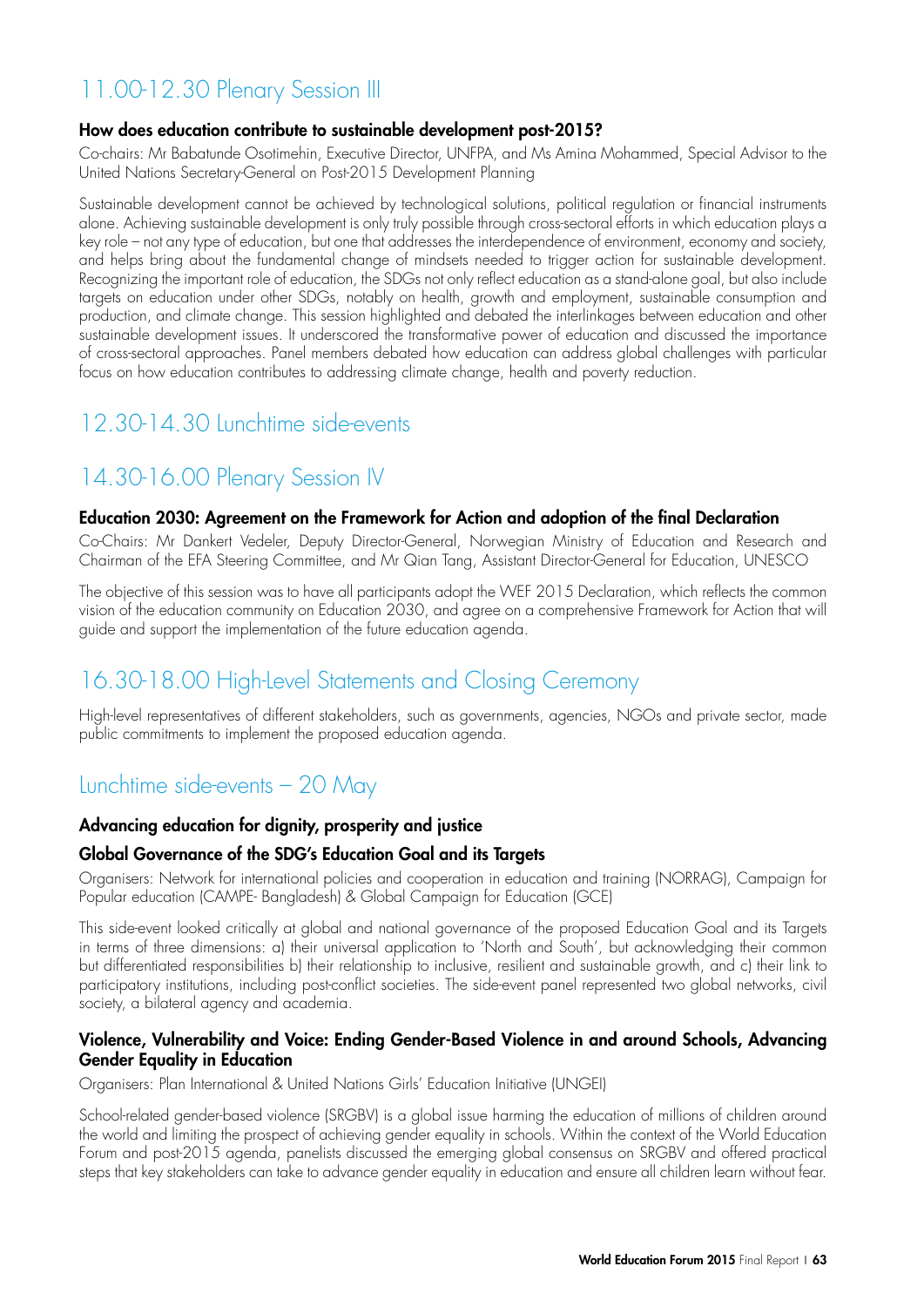# Protecting Education, Schools and Universities from Attacks and Military Use

Organisers: Government of Norway, Global Campaign for Education (GCE)

The frequency and brutality of attacks on education and the education community – on students, teachers, schools and other education workers – and the appropriation of education facilities for military use are a source of serious concern, and are significantly undermining the global achievement of the right to education. Such attacks and misuse of education facilities have lasting effects, for those directly targeted, and also on the strength and resilience of the education system as a whole. This event discussed the nature and impact of recent attacks on education and military use of school facilities, including from national civil society representatives and global experts. It also focused significantly on proposed strategies to prevent and respond to both attacks and military use, with a particular focus on the Guidelines for Protecting Schools and Universities from Military Use, which were developed through a consultation process spearheaded by the Global Coalition to Protect Education from Attack (GCPEA) in 2012 and finalized under the leadership of Norway and Argentina.

# Education and Crisis: Toward Strengthened Response

Organisers: Save the Children & Inter-Agency Network for Education in Emergencies (INEE)

From 11 to 22 May 2015, the Inter-agency Network for Education and Emergencies (INEE) hosted a global consultation on 'Education and Crisis: Towards Strengthened Response' as part of the preparation process for the Oslo Summit on Education for Development. This side event was an opportunity for WEF participants to share their views on this topic and, in particular, how to improve existing aid architecture and coordination to better ensure quality education is available to all children in crisis.

# Transforming Learning and Training Environments: Advancing Education for Sustainable Development Through a Whole-Institution Approach

Organisers: Centre for Environment Education (CEE), African Development Bank (AfDB), Foundation for Environmental Education (FEE) & United Nations Environment Programme (UNEP)

The Global Action Programme (GAP) on Education for Sustainable Development (ESD), launched at the World Conference on ESD in Japan in November 2014 as the follow up to the UN Decade of ESD, identifies wholeinstitution approaches as one of the five Priority Action Areas for generating and scaling up ESD action in the coming years. Sustainable learning environments, such as eco-schools or green campuses, allow educators and learners alike to integrate sustainability principles into their daily practice. Transforming learning and training environments concerns not only managing physical facilities more sustainably, but also changing the ethos and governance structure of the whole institution. The integration of sustainable development across the whole-institution makes it possible for learners to practice sustainable development in their daily lives – to live what they learn.

# A Global Response to Privatisation and Commercialisation of Education

Organisers: Education International (EI) & Global Campaign for Education (GCE)

The fast growing global trend of education privatisation and commercialisation is a particularly harmful threat to the universal right to education. Public-private partnerships and low-fee private schools have been hailed by various actors as the solution to addressing education system challenges. But what does the evidence show? This event problematised the expansion of profit-making and 'business' activities and initiatives in education for teaching and learning specifically, and outlined the implications for education systems and social justice more broadly.

# The Role of Soft Skills in the Future of Global Education

Organisers: LEGO Foundation & Brookings Institute

Unlike literacy and numeracy, soft skills are frequently overlooked by parents, educators, and policymakers, yet they are crucial for children's development. This session made a case to equally value hard and soft skills, and presented leading research through interactive hands-on activities with event participants.

# From MDGs to SDGs: Fulfilling the Promise of Inclusive Quality Education for Children with Disabilities

Organisers: Children's Rights & Emergency Relief Organization (UNICEF)

There has been substantial progress in primary and secondary education over the past 15 years. But due to a range of barriers in most low and middle income countries, children with disabilities are still less likely to go to school, more likely to drop out early, and less likely to learn key skills such as reading, writing and mathematics than children without disabilities. In this session, speakers representing the political, economic, practitioner and consumer perspectives engaged in an interactive debate on issues posed by a moderator and participants. Issues included whether children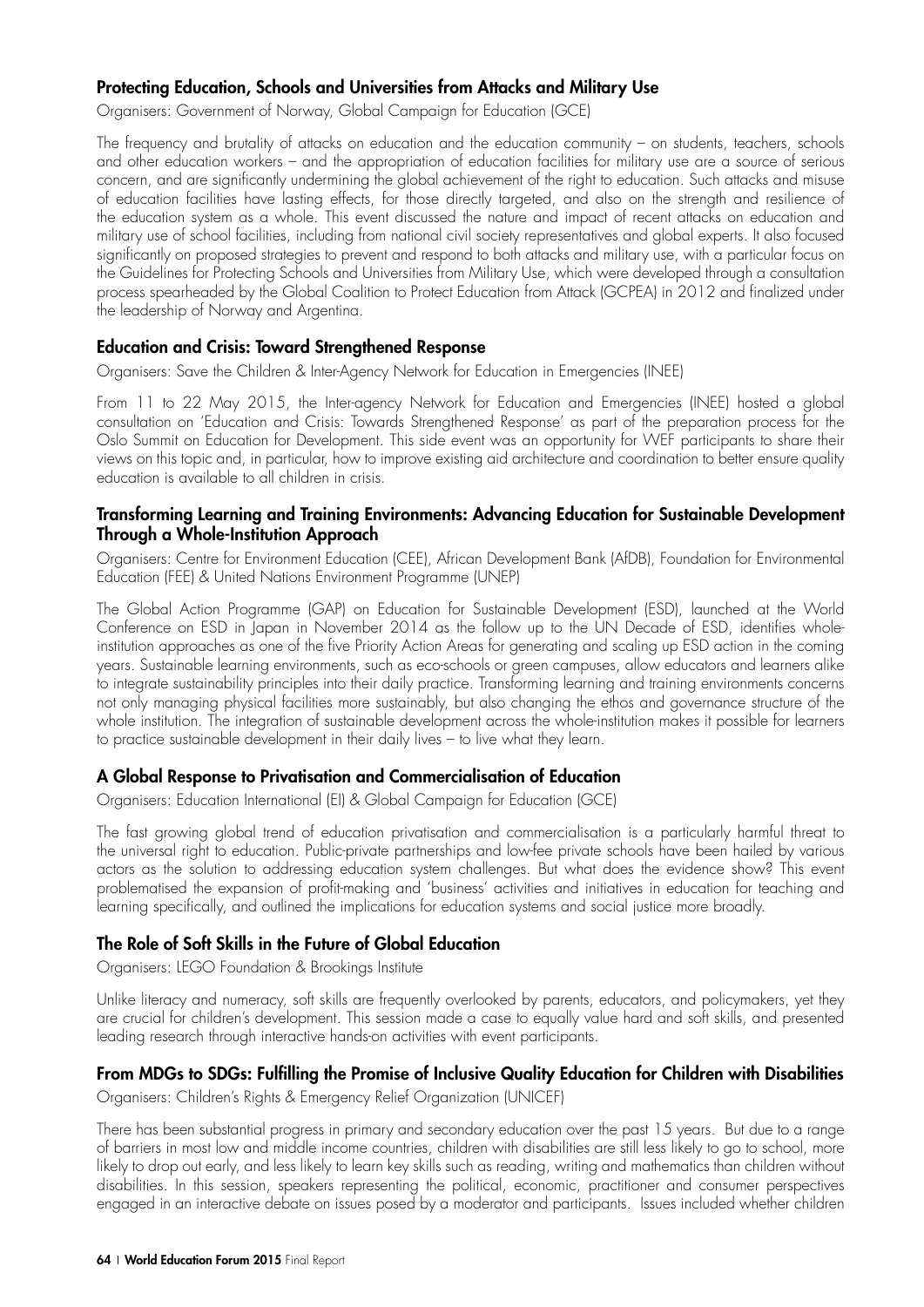with disabilities were overlooked in the MDGs, the targets and indicators that should be included in the SDGs, how to address the data and funding gaps, and what if anything is missing from the Framework for Action.

# Making the Case for Safe Schools

Organisers: Plan International, International Federation of Red Cross (IFRC), Save the Children, World Vision, United Nations Office for Disaster Risk Reduction (UNISDR), Children's Rights and Emergency Relief Organization (UNICEF), Global Facility for Disaster Reduction and Recovery (GFDRR) & UNESCO

The Worldwide Initiative on Safe School (WISS), launched during the 3rd World Conference on Disaster Risk Reduction (DRR), is a government-led multi-stakeholder initiative that serves as a global partnership for advancing safe school implementation at the national level. It is based on the Comprehensive Safe School Framework (CSS), which aims in making every school safe from all hazards, guarantying education in emergencies and including DRR Education. The session discussed progress made thus far.

# Lunchtime side-events – 21 May

## New approaches for new contexts: Innovations for transformative teaching and learning

# A Global Book Fund: Making Early Grade Reading Books Available for All

Organisers: United States Agency for International Development (USAID), Government of Norway, Government of UK, Children's Rights and Emergency Relief Organization (UNICEF), Global Partnership for Education (GPE) & Save the children

The Global Book Fund could significantly contribute to the achievement of post-2015 goals by radically altering the landscape for the provision of the reading materials that are an essential element for the resolution of the global reading crisis. Discussing plans for the Fund, discovering ways in which they could be strengthened, and deepening consideration of the partnerships that will be necessary for the Fund's success, all of which will took place during this event, assisted the international community to lay the foundations for a Global Book Fund that will efficiently and effectively advance the cause of Education For All.

# The Vanguard of Change: the Role of Young People in a Powerful New Education Agenda

Organiser: UN Global Education First Initiative (GEFI)

This side event was an open discussion between government and youth representatives attending the World Education Forum, and launched a 'Call to Action' that is drawn from the numerous documents created by youth led processes in the lead up to 2015. The Call to Action highlights the importance of partnering with young people and aims to support governments in their implementation of the Framework for Action.

# How Understanding Education Systems Can Help to Endure Learning for All?

Organisers: Department for International Development (DFID) UK, Center for Global Development & World Bank

This session brought together the Center for Global Development, the UK Department for International Development, and the World Bank Group to explore education systems research. Education systems have come a long way in ensuring children around the world are able to enroll in school. Yet we know that many children, especially those most marginalized, are still unable to access and complete their education. Alarmingly, we also know that those children who are enrolling in school are not learning. 'The learning crisis' has led us (the global education community) to question the appropriateness and relevance of the education being delivered globally. There is a strong case for a systems approach to education reform.

# Effectively Transforming Learning and Teaching with Technology

#### Organiser: Intel Education

With unprecedented collaboration between governments, educators and industry partners, Intel's model for education transformation has enabled student success and helped build thriving communities around the world. The side event showcased case studies of how diverse schools and institutions have addressed challenges ranging from access to quality to prepare students for success in the global economy. This panel demonstrated that by working together we can improve learning and teaching for all.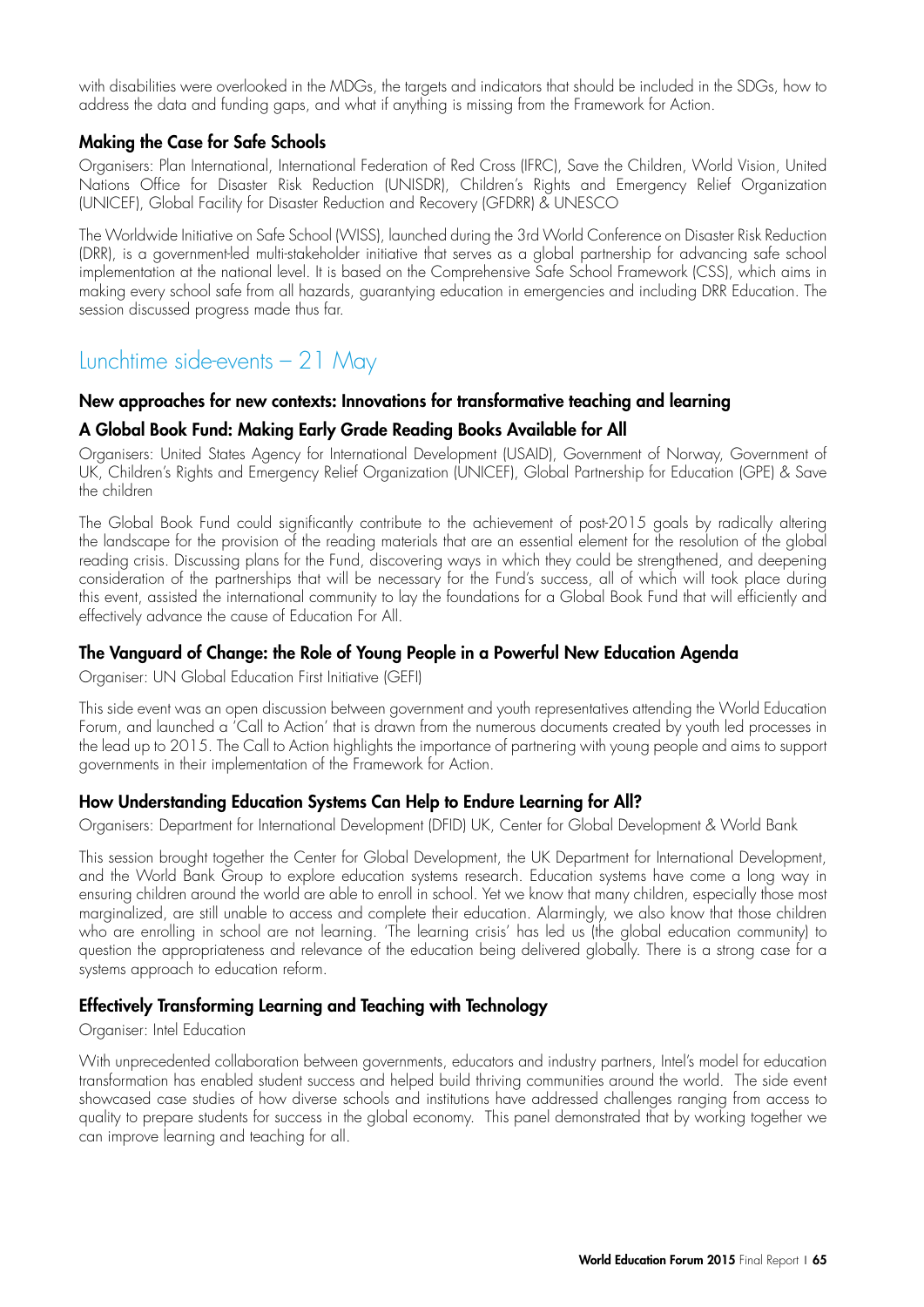# Repositioning Curriculum in Education Quality & Development-Relevance

Organiser: UNESCO International Bureau of Education (IBE)

This side event tabled for discussion an IBE paper on the new curriculum paradigm the world needs NOW if education is to effectively play its role as an SDG in its own right, and as an essential enabler of other SDGs. The session further discussed pedagogies required to effectively and equitably facilitate learning and assessment approaches to support learning.

# Current and New Directions for Measuring Global Citizenship Education

Organisers: Brookings Institution & UN Global Education First Initiative (GEFI) Youth Advocacy Group

The panel explored existing formative and summative assessment methods and new ideas for measuring the learning outcomes of Global Citizenship Education, in terms of new knowledge, attitudes and behaviors. The discussion was based on the preliminary findings of the study commissioned by UNESCO, aiming to identify potential indicators for measuring GCED and ESD learning outcomes and look into data collection issues as well as a working paper which focuses on the review of existing tools and the measurement of GCED key competencies at local and school levels. During the event, participants discussed the issue of how to define and measure concepts related to global citizenship.

# New Power of Youth and Adult Education – Contribution to the Transformative Post-2015 Agenda

Organisers: International Council for Adult Education (ICAE), Asia South Pacific Association for Basic and Adult Education (ASPBAE) & DVV International – Institute for International Cooperation of the German Adult Education Association

Youth and Adult Education plays a key role across the development agenda as the prerequisite for the achievement of all other sustainable development goals. The session brought examples and shared experiences from different countries and regions, showing how youth and adult education can play the transformative role for person, economy and society, by linking various social partners, formal and non-formal education and learning, liberal and vocational education and learning.

# The Experience of Middle Income Countries Participating in PISA, 2000-2015

Organisers: Organization for Economic Co-operation and Development (OECD) & World Bank

The session provided answers to six important questions about middle-income countries and their experiences of participating in PISA: What is the extent of developing country participation in PISA and other international learning assessments? Why do these countries join PISA? What are the financial, technical, and cultural challenges for their participation in PISA? What impact has participation had on their national assessment capacity? How have PISA results influenced their national policy discussions? And what do PISA data tell us about education in these countries and the policies and practices that influence student performance?

# School Feeding, the Drive of Agriculture and Local Development: Prospects for Africa

Organisers: Ministry of Education of Niger & World Food Programme (WFP)

The session shared with participants the role and impact of school feeding and demonstrated the impact it can have on agriculture production, by linking Home Grown School Feeding with local production. The session was an opportunity to show that school feeding, as a safety net, allows economies to ensure inclusive growth, and contributes to achieving equitable and sustainable development.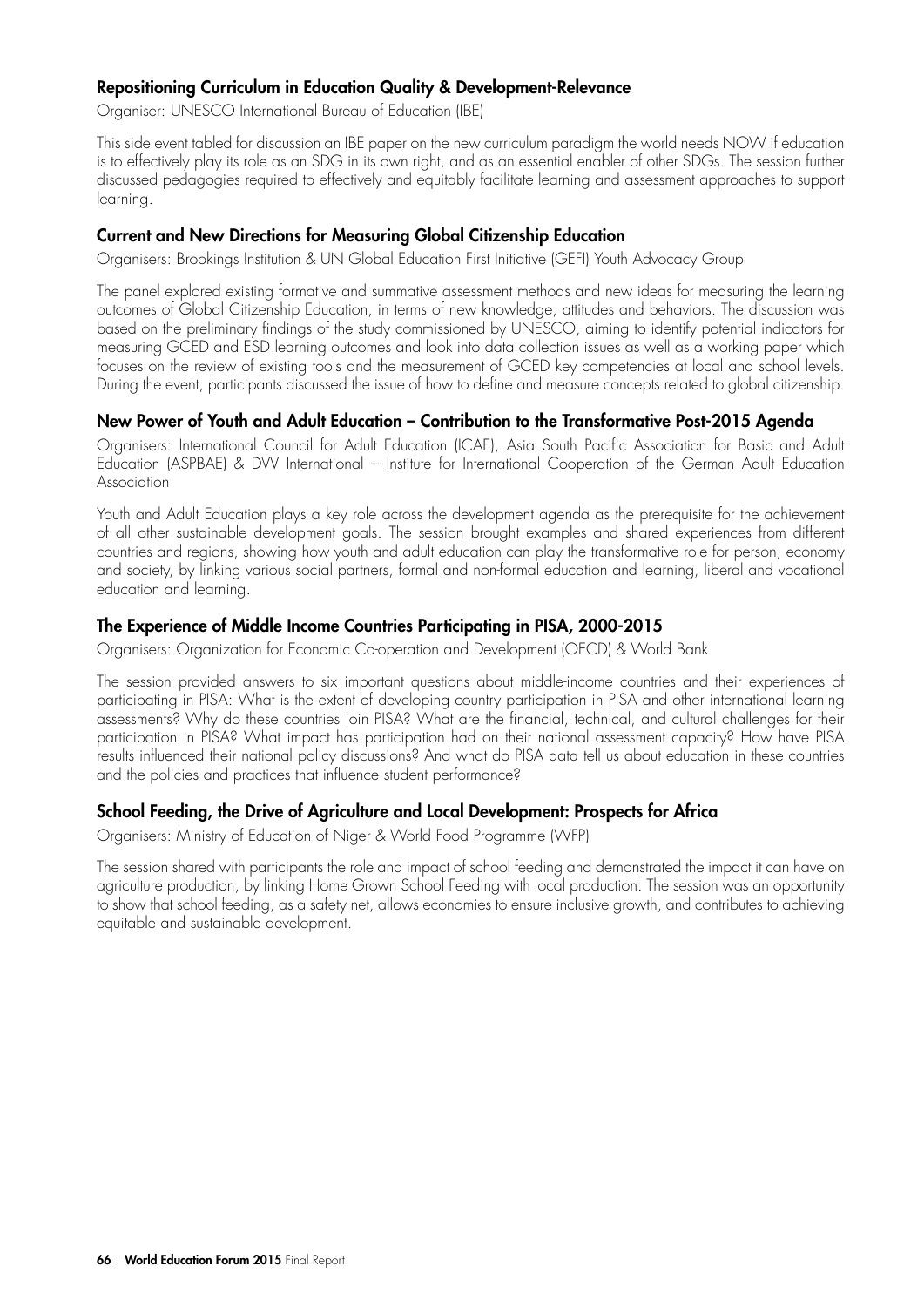# Incheon Declaration

# Incheon, Republic of Korea 21 May 2015

# Education 2030: Towards inclusive and equitable quality education and lifelong learning for all

# Preamble

- 1. We, Ministers, heads and members of delegations, heads of agencies and officials of multilateral and bilateral organizations, and representatives of civil society, the teaching profession, youth and the private sector, have gathered in May 2015 at the invitation of the Director-General of UNESCO in Incheon, Republic of Korea, for the World Education Forum 2015 (WEF 2015). We thank the Government and the people of the Republic of Korea for having hosted this important event as well as UNICEF, the World Bank, UNFPA, UNDP, UN Women and UNHCR, as the co-convenors of this meeting, for their contributions. We express our sincere appreciation to UNESCO for having initiated and led the convening of this milestone event for Education 2030.
- 2. On this historic occasion, we reaffirm the vision of the worldwide movement for Education for All initiated in Jomtien in 1990 and reiterated in Dakar in 2000 — the most important commitment to education in recent decades and which has helped drive significant progress in education. We also reaffirm the vision and political will reflected in numerous international and regional human rights treaties that stipulate the right to education and its interrelation with other human rights. We acknowledge the efforts made; however, we recognize with great concern that we are far from having reached education for all.
- 3. We recall the Muscat Agreement developed through broad consultations and adopted at the Global Education for All (EFA) Meeting 2014, and which successfully informed the proposed education targets of the Open Working Group on Sustainable Development Goals (SDGs). We further recall the outcomes of the regional ministerial conferences on education post-2015 and take note of the findings of the 2015 EFA Global Monitoring Report and the Regional EFA Synthesis Reports. We recognize the important contribution of the Global Education First Initiative as well as the role of governments and regional, intergovernmental and non-governmental organizations in galvanizing political commitment for education.
- 4. Having taken stock of progress made towards the EFA goals since 2000 and the education-related Millennium Development Goals (MDGs) as well as the lessons learned, and having examined the remaining challenges and deliberated on the proposed 2030 education agenda and the Framework for Action as well as on future priorities and strategies for its achievement, we adopt this Declaration.

# Towards 2030: a new vision for education

5. Our vision is to transform lives through education, recognizing the important role of education as a main driver of development and in achieving the other proposed SDGs. We commit with a sense of urgency to a single, renewed education agenda that is holistic, ambitious and aspirational, leaving no one behind. This new vision is fully captured by the proposed SDG 4 'Ensure inclusive and equitable quality education and promote lifelong learning opportunities for all' and its corresponding targets. It is transformative and universal, attends to the 'unfinished business' of the EFA agenda and the educationrelated MDGs, and addresses global and national education challenges. It is inspired by a humanistic vision of education and development based on human rights and dignity; social justice; inclusion; protection; cultural, linguistic and ethnic diversity; and shared responsibility and accountability. We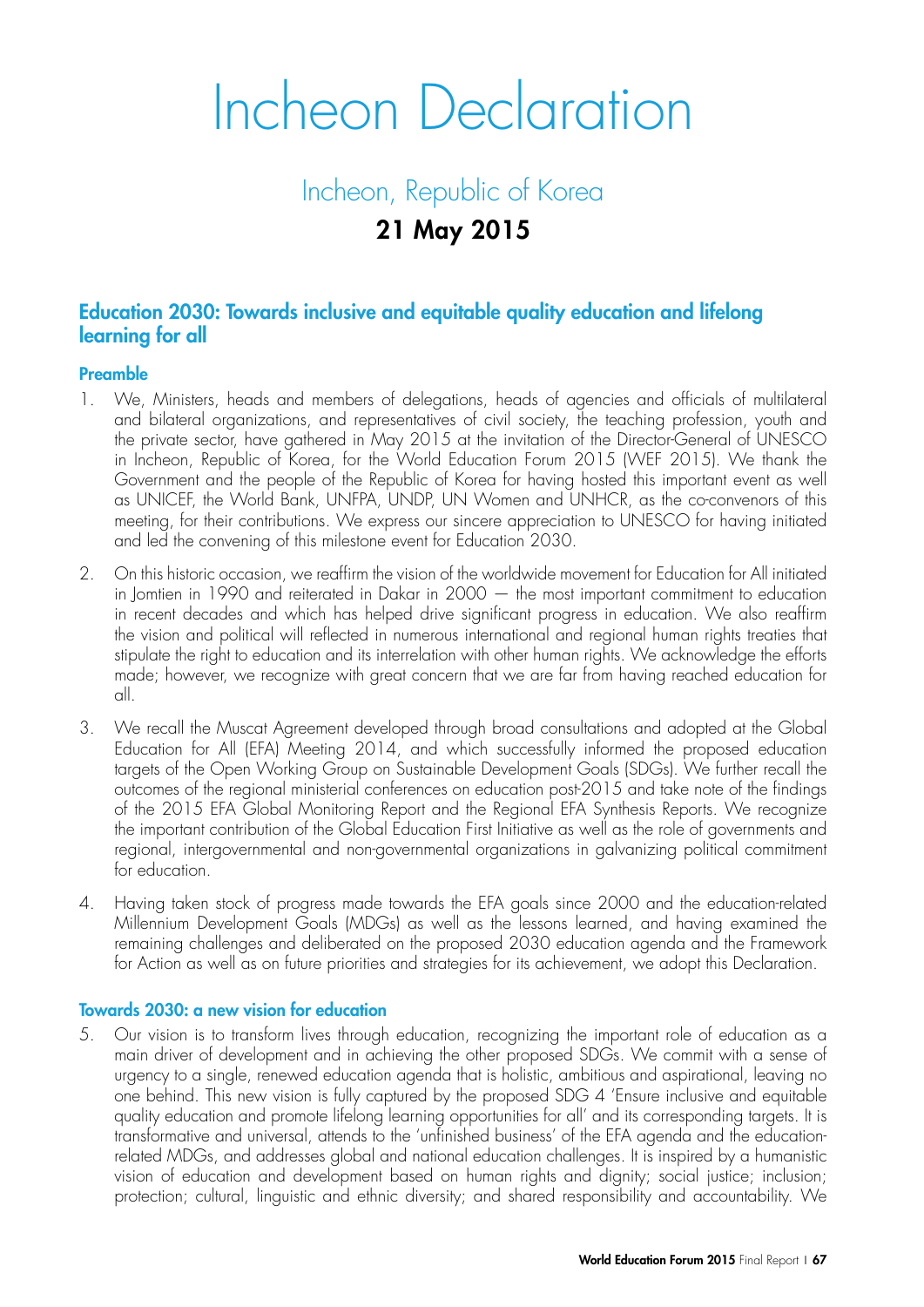reaffirm that education is a public good, a fundamental human right and a basis for guaranteeing the realization of other rights. It is essential for peace, tolerance, human fulfilment and sustainable development. We recognize education as key to achieving full employment and poverty eradication. We will focus our efforts on access, equity and inclusion, quality and learning outcomes, within a lifelong learning approach.

- 6. Motivated by our significant achievements in expanding **access** to education over the last 15 years, we will ensure the provision of 12 years of free, publicly funded, equitable quality primary and secondary education, of which at least nine years are compulsory, leading to relevant learning outcomes. We also encourage the provision of at least one year of free and compulsory quality pre-primary education and that all children have access to quality early childhood development, care and education. We also commit to providing meaningful education and training opportunities for the large population of out-ofschool children and adolescents, who require immediate, targeted and sustained action ensuring that all children are in school and are learning.
- 7. **Inclusion and equity** in and through education is the cornerstone of a transformative education agenda, and we therefore commit to addressing all forms of exclusion and marginalization, disparities and inequalities in access, participation and learning outcomes. No education target should be considered met unless met by all. We therefore commit to making the necessary changes in education policies and focusing our efforts on the most disadvantaged, especially those with disabilities, to ensure that no one is left behind.
- 8. We recognize the importance of **gender equality** in achieving the right to education for all. We are therefore committed to supporting gender-sensitive policies, planning and learning environments; mainstreaming gender issues in teacher training and curricula; and eliminating gender-based discrimination and violence in schools.
- 9. We commit to **quality** education and to improving learning outcomes, which requires strengthening inputs, processes and evaluation of outcomes and mechanisms to measure progress. We will ensure that teachers and educators are empowered, adequately recruited, well-trained, professionally qualified, motivated and supported within well-resourced, efficient and effectively governed systems. Quality education fosters creativity and knowledge, and ensures the acquisition of the foundational skills of literacy and numeracy as well as analytical, problem-solving and other high-level cognitive, interpersonal and social skills. It also develops the skills, values and attitudes that enable citizens to lead healthy and fulfilled lives, make informed decisions, and respond to local and global challenges through education for sustainable development (ESD) and global citizenship education (GCED). In this regard, we strongly support the implementation of the Global Action Programme on ESD launched at the UNESCO World Conference on ESD in Aichi-Nagoya in 2014. We also stress the importance of human rights education and training in order to achieve the post-2015 sustainable development agenda.
- 10. We commit to promoting quality **lifelong learning opportunities** for all, in all settings and at all levels of education. This includes equitable and increased access to quality technical and vocational education and training and higher education and research, with due attention to quality assurance. In addition, the provision of flexible learning pathways, as well as the recognition, validation and accreditation of the knowledge, skills and competencies acquired through non-formal and informal education, is important. We further commit to ensuring that all youth and adults, especially girls and women, achieve relevant and recognized functional literacy and numeracy proficiency levels and acquire life skills, and that they are provided with adult learning, education and training opportunities. We are also committed to strengthening science, technology and innovation. Information and communication technologies (ICTs) must be harnessed to strengthen education systems, knowledge dissemination, information access, quality and effective learning, and more effective service provision.
- 11. Furthermore, we note with serious concern that, today, a large proportion of the world's out-of-school population lives in conflict-affected areas, and that crises, violence and attacks on education institutions, natural disasters and pandemics continue to disrupt education and development globally. We commit to developing more inclusive, responsive and resilient education systems to meet the needs of children, youth and adults in these contexts, including internally displaced persons and refugees. We highlight the need for education to be delivered in safe, supportive and secure learning environments free from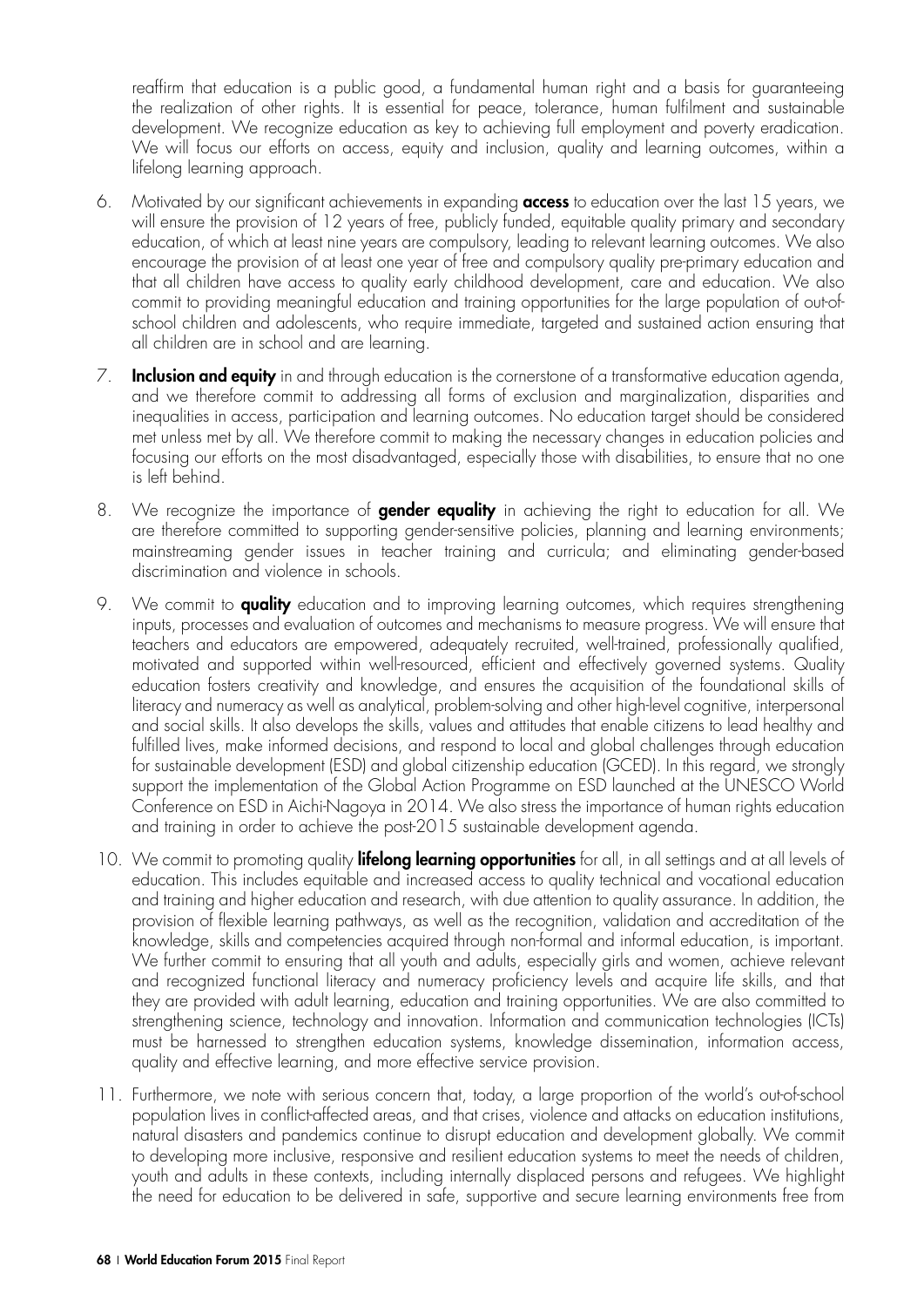violence. We recommend a sufficient crisis response, from emergency response through to recovery and rebuilding; better coordinated national, regional and global responses; and capacity development for comprehensive risk reduction and mitigation to ensure that education is maintained during situations of conflict, emergency, post-conflict and early recovery.

# Implementing our common agenda

- 12. We reaffirm that the fundamental responsibility for successfully implementing this agenda lies with governments. We are determined to establish legal and policy frameworks that promote accountability and transparency as well as participatory governance and coordinated partnerships at all levels and across sectors, and to uphold the right to participation of all stakeholders.
- 13. We call for strong global and regional collaboration, cooperation, coordination and monitoring of the implementation of the education agenda based on data collection, analysis and reporting at the country level, within the framework of regional entities, mechanisms and strategies.
- 14. We recognize that the success of the 2030 education agenda requires sound policies and planning as well as efficient implementation arrangements. It is also clear that the aspirations encompassed in the proposed SDG 4 cannot be realized without a significant and well-targeted increase in financing, particularly in those countries furthest from achieving quality education for all at all levels. We therefore are determined to increase public spending on education in accordance with country context, and urge adherence to the international and regional benchmarks of allocating efficiently at least 4 - 6% of Gross Domestic Product and/or at least 15 - 20% of total public expenditure to education.
- 15. Noting the importance of development cooperation in complementing investments by governments, we call upon developed countries, traditional and emerging donors, middle income countries and international financing mechanisms to increase funding to education and to support the implementation of the agenda according to countries' needs and priorities. We recognize that the fulfilment of all commitments related to official development assistance (ODA) is crucial, including the commitments by many developed countries to achieve the target of 0.7 per cent of gross national product (GNP) for ODA to developing countries. In accordance with their commitments, we urge those developed countries that have not yet done so to make additional concrete efforts towards the target of 0.7 per cent of GNP for ODA to developing countries. We also commit to increase our support to the least developed countries. We further recognize the importance of unlocking all potential resources to support the right to education. We recommend improving aid effectiveness through better coordination and harmonization, and prioritizing financing and aid to neglected sub-sectors and low income countries. We also recommend significantly increasing support for education in humanitarian and protracted crises. We welcome the Oslo Summit on Education for Development (July 2015) and call on the Financing for Development Conference in Addis Ababa to support the proposed SDG 4.
- 16. We call on the WEF 2015 co-convenors, and in particular UNESCO, as well as on all partners, to individually and collectively support countries in implementing the 2030 education agenda, by providing technical advice, national capacity development and financial support based on their respective mandates and comparative advantages, and building on complementarity. To this end, we entrust UNESCO, in consultation with Member States, the WEF 2015 co-convenors and other partners, to develop an appropriate global coordination mechanism. Recognizing the Global Partnership for Education as a multi-stakeholder financing platform for education to support the implementation of the agenda according to the needs and priorities of the countries, we recommend that it be part of this future global coordination mechanism.
- 17. We further entrust UNESCO, as the United Nations' specialized agency for education, to continue its mandated role to lead and coordinate the 2030 education agenda, in particular by: undertaking advocacy to sustain political commitment; facilitating policy dialogue, knowledge sharing and standard setting; monitoring progress towards the education targets; convening global, regional and national stakeholders to guide the implementation of the agenda; and functioning as a focal point for education within the overall SDG coordination architecture.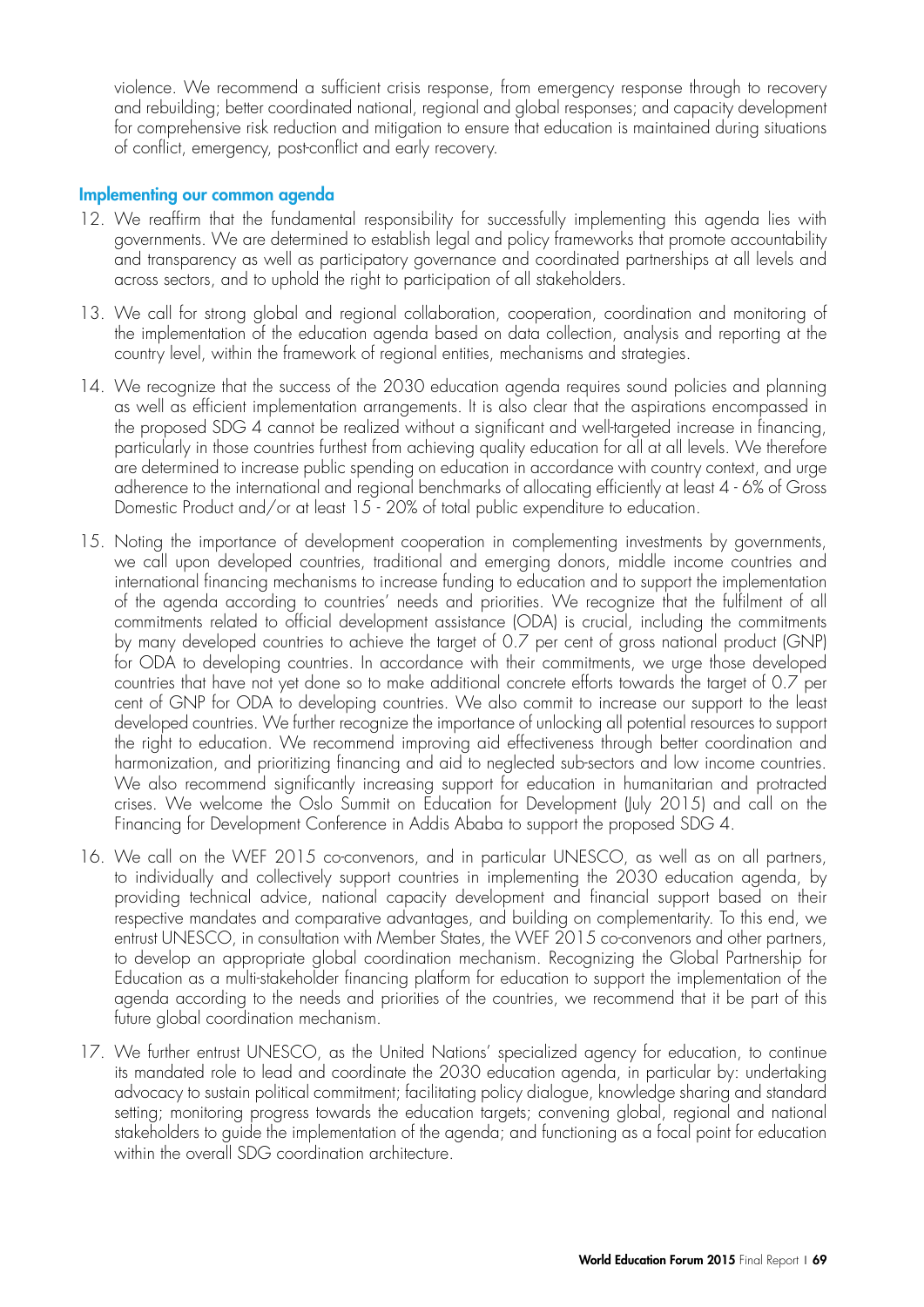- 18. We resolve to develop comprehensive national monitoring and evaluation systems in order to generate sound evidence for policy formulation and the management of education systems as well as to ensure accountability. We further request the WEF 2015 co-convenors and partners to support capacity development in data collection, analysis and reporting at the country level. Countries should seek to improve the quality, levels of disaggregation and timeliness of reporting to the UNESCO Institute for Statistics. We also request that the Education for All Global Monitoring Report be continued as an independent Global Education Monitoring Report (GEMR), hosted and published by UNESCO, as the mechanism for monitoring and reporting on the proposed SDG 4 and on education in the other proposed SDGs, within the mechanism to be established to monitor and review the implementation of the proposed SDGs.
- 19. We have discussed and agreed upon the essential elements of the Education 2030 Framework for Action. Taking into account the United Nations summit for the adoption of the post-2015 development agenda (New York, September 2015) and the outcomes of the Third International Conference on Financing for Development (Addis Ababa, July 2015), a final version will be presented for adoption and launched at a special high-level meeting to be organized alongside the 38th session of the General Conference of UNESCO in November 2015. We are fully committed to its implementation after its adoption, to inspire and guide countries and partners to ensure that our agenda is achieved.
- 20. Building on the legacy of Jomtien and Dakar, this Incheon Declaration is an historic commitment by all of us to transform lives through a new vision for education, with bold and innovative actions, to reach our ambitious goal by 2030.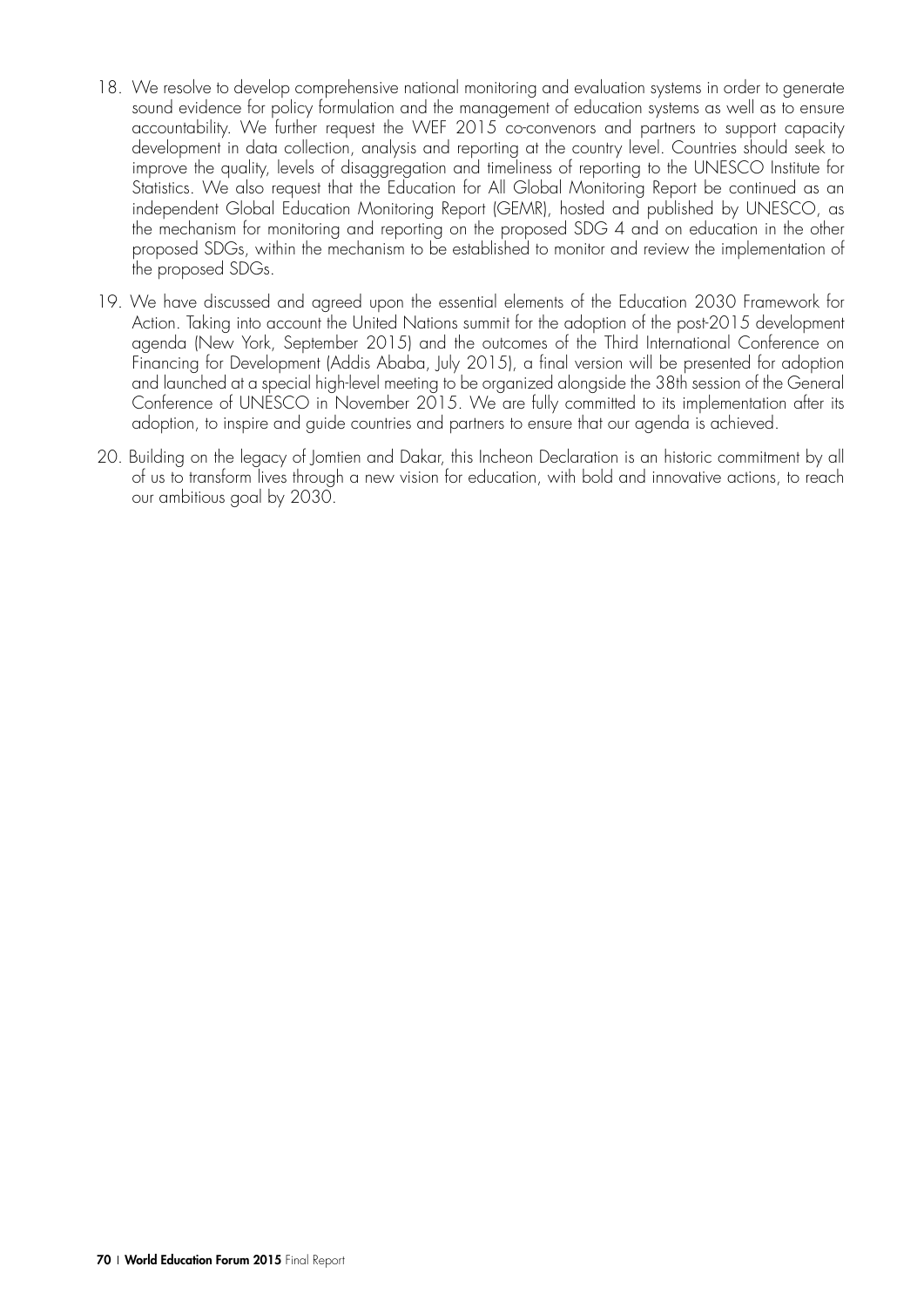# 2015 NGO Forum DECLARATION

# Incheon, Republic of Korea

# 18-19 May 2015

# Towards the right to inclusive quality public education and lifelong learning beyond 2015

- 1. We, the representatives of national, regional and international non-governmental and civil society organisations from different parts of the world have gathered at the NGO Forum in Incheon, Republic of Korea, from 18th to 19th May 2015. The Forum has been held ahead of the World Education Forum (WEF) 2015, scheduled to take place in Incheon from 19th to 21st May 2015, to prepare for our active participation and effective engagement.
- 2. We have taken note of the status of Education for All (EFA) based on the 2015 Global Monitoring Report, complemented by independent EFA assessments, discussed the contributions of civil society on EFA since Dakar in 2000, reviewed the status of the post-2015 process and analysed the WEF 2015 Draft declaration and Framework for Action. Following our deliberations over the past two days, we have adopted this statement, which reflects the aspirations of civil society organizations as we set our eyes on Education 2030.
- 3. We re-affirm that education is a fundamental human right and a public good that is key to promoting social, economic and environmental justice. States have the duty to provide free quality public education and lifelong learning for all and to ensure the right to education is enshrined in law and enforceable. We are however alarmed that today, 121 million children and adolescents are still out of school, with major inequalities in terms of access and quality. At least 781 million adults are denied the right to literacy, two-thirds of them being women. To address these and other challenges, the post-2015 education agenda must be rights-based, universal, holistic and within a lifelong learning perspective, drawing on lessons from the past, fully addressing the unachieved EFA goals and ensuring greater ambition to prepare young people and adults for life and to meet the challenges of the 21st century.
- 4. We welcome the WEF 2015 Draft Declaration and Framework for Action (FFA) on the assumption that the fundamental content will remain unchanged, that there will be no regression from the current human rights perspective and degree of ambition of the targets, and that the recommendations in this Declaration are taken on board.
- 5. We furthermore expect that the education goal and targets will remain integrated as part of the United Nations **Sustainable Development Goals** to be adopted in September 2015, thus recognising the critical role of education for social, economic and environmental justice and the indivisibility of human rights. We support the recommendation of the co-facilitators of the New York intergovernmental negotiations on the post-2015 agenda that where 'x%' is used in the adult literacy, skills and teacher targets, these should be replaced by 'all'.
- 6. We agree that the goal to 'Ensure inclusive and equitable quality education and promote lifelong learning opportunities for all' should stand as our collective vision for the post-2015 agenda. To this end, we call for the commitment to twelve years of free, publicly-funded formal quality education for all by 2030, nine of which should be compulsory. We furthermore call for early childhood care and education (ECCE) from birth to school entry age to be progressively free. We reaffirm the right to progressively free and public quality higher education and vocational education and training. Each country should set clear benchmarks and milestones to outline how they will achieve this.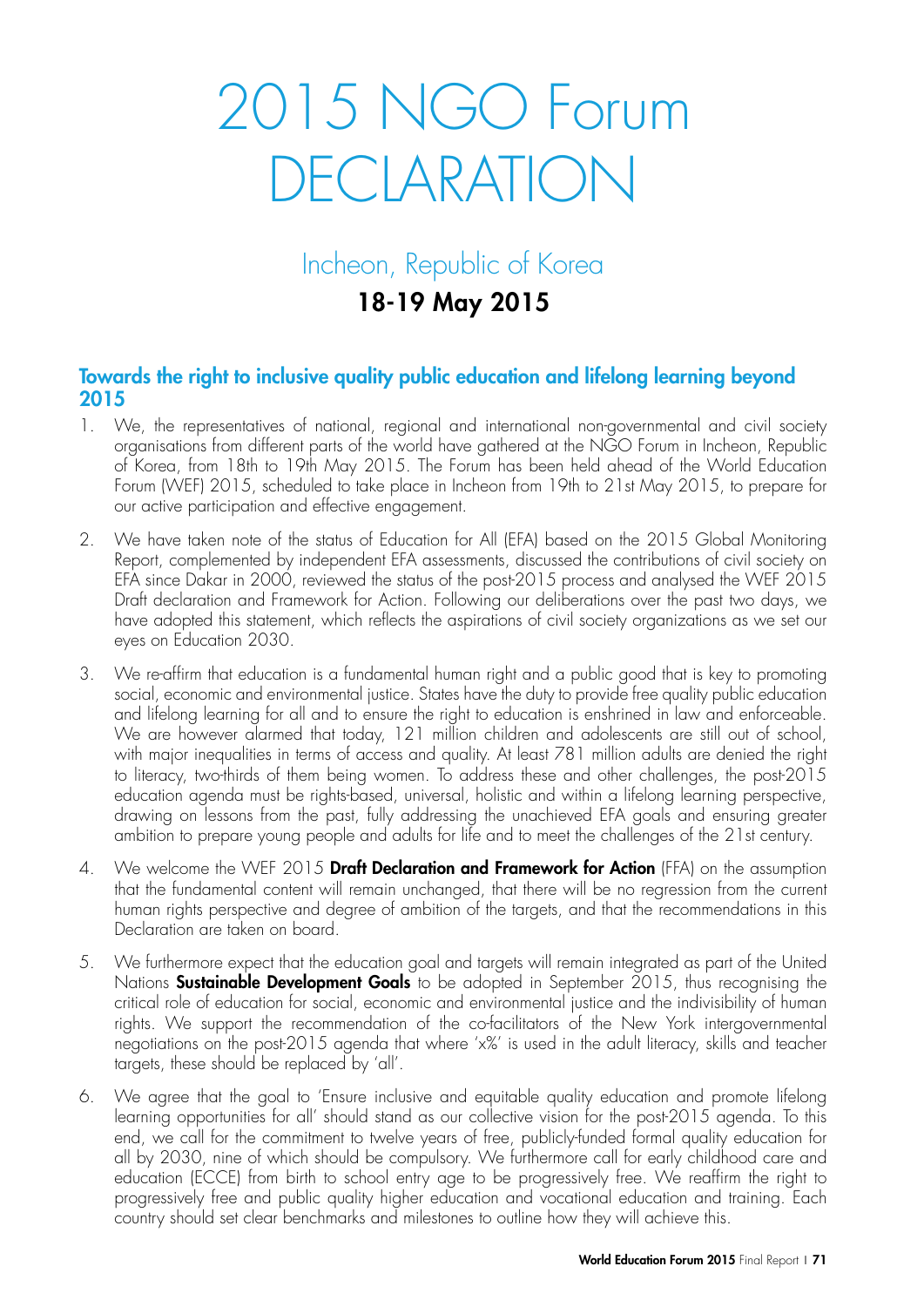- 7. We need more attention to be placed on what the commitment to **lifelong learning** really means. It is an approach that is transformative, a commitment to a vision of learning that starts from birth and extends throughout life, and encompasses quality formal, non-formal and informal learning, recognising all people from children, youth and adults to older people as rights-holders. The foundation lies in early childhood care and education, which is essential both for promoting well-being and for enhancing social cohesion and national development. ECCE must be holistic and comprehensive, respecting the unique characteristics of young children and ensuring that all reach their full potential. Similarly, adult literacy and education policies and programmes must be prioritised and publicly funded, appropriate to adulthood and designed with learners, focussing on empowerment. Achieving lifelong learning further requires that all barriers to progression through different cycles of education are eliminated, including the recognition of prior informal and formal learning.
- 8. We reiterate our call for ensuring that **access, equity** and **quality** are addressed together for all ages, within and outside formal education settings. Special emphasis should be given to the inclusion of those marginalised by gender, race, language, religion, ethnicity, indigeneity, disability, sexual orientation, health status, geographical location, refugee or migrant status, socio-economic status, age, emergency, or man-made disaster and conflict, among others. We recognise that women and girls from marginalised groups face additional, multiple and intersecting forms of discrimination. States and organisations should never separate access and equity from quality, including in conflict-affected and disaster-prone areas. Indeed, the central challenge that most education systems face is to ensure equity in the quality of education, ending segregation and stratified systems that exacerbate inequalities. Whilst ensuring quality for all, education systems must celebrate linguistic and cultural diversity, resisting the drive towards standardisation which may undermine diversity. Particular emphasis should be placed on out-of-school children and youth, including those who live in conflict-affected states, in providing education opportunities, as well as creating pathways to reengage them in the formal system. We support the commitment that no target be considered met unless met for all.
- 9. **Quality education** extends beyond literacy and numeracy by encompassing the acquisition of a broad set of knowledge, skills and values, as well as fostering critical thinking, creativity, solidarity, dialogue and problem solving. It is rooted in fulfilling and inclusive learning experiences, requiring safe, secure and inclusive learning environments, motivated and valued teachers, high quality materials as well as relevant, broad curricula that encompass human rights education, education for sustainable development and global citizenship education. Quality education values individual, cultural and linguistic diversity, strengthens democracy and promotes peace. The learning process must be based on a learner centred approach.
- 10. Central to the achievement of all education targets, equity, quality education and learning for all are teachers who are well trained, professionally qualified and valued, and receive decent remuneration no less than that of professionals with comparable qualifications in the public service and/or the private sector. Governments should increase investment in teacher education and the provision of continuous professional development and support, ensuring gender sensitive recruitment and training. They need to create decent and attractive working conditions for all teachers, education support personnel and educational leaders. Teacher organisations need to be respected and recognised as independent and legitimate actors. They need to be centrally involved in all social dialogue concerning education policies, salaries and conditions of service, and this should be guaranteed through legislation. Given its centrality, the teacher target should have a more immediate deadline of 2020.
- 11. Whilst supportive of the FFA as a whole, we are deeply concerned by the narrow range of *indicators* in its annex. To achieve the goal, we strongly recommend that national and regional indicators show a progressive narrowing of the gaps in access and in achievement between the richest 20 % and poorest 40 %, measured each five years. We need to have a more ambitious and holistic set of indicators, both universal and thematic, which are consistent with existing human rights obligations and in line with the content and spirit of the goal and the full set of education targets. Particular attention is needed to ensure that there are diverse indicators for quality education that recognise and track inputs, processes and a wide spectrum of outcomes. In relation to learning, the focus should also be on strengthening formative assessment which can help to guide practical improvement, rather than an over-emphasis on internationally standardised tests and comparisons. There should be a clear recognition that setting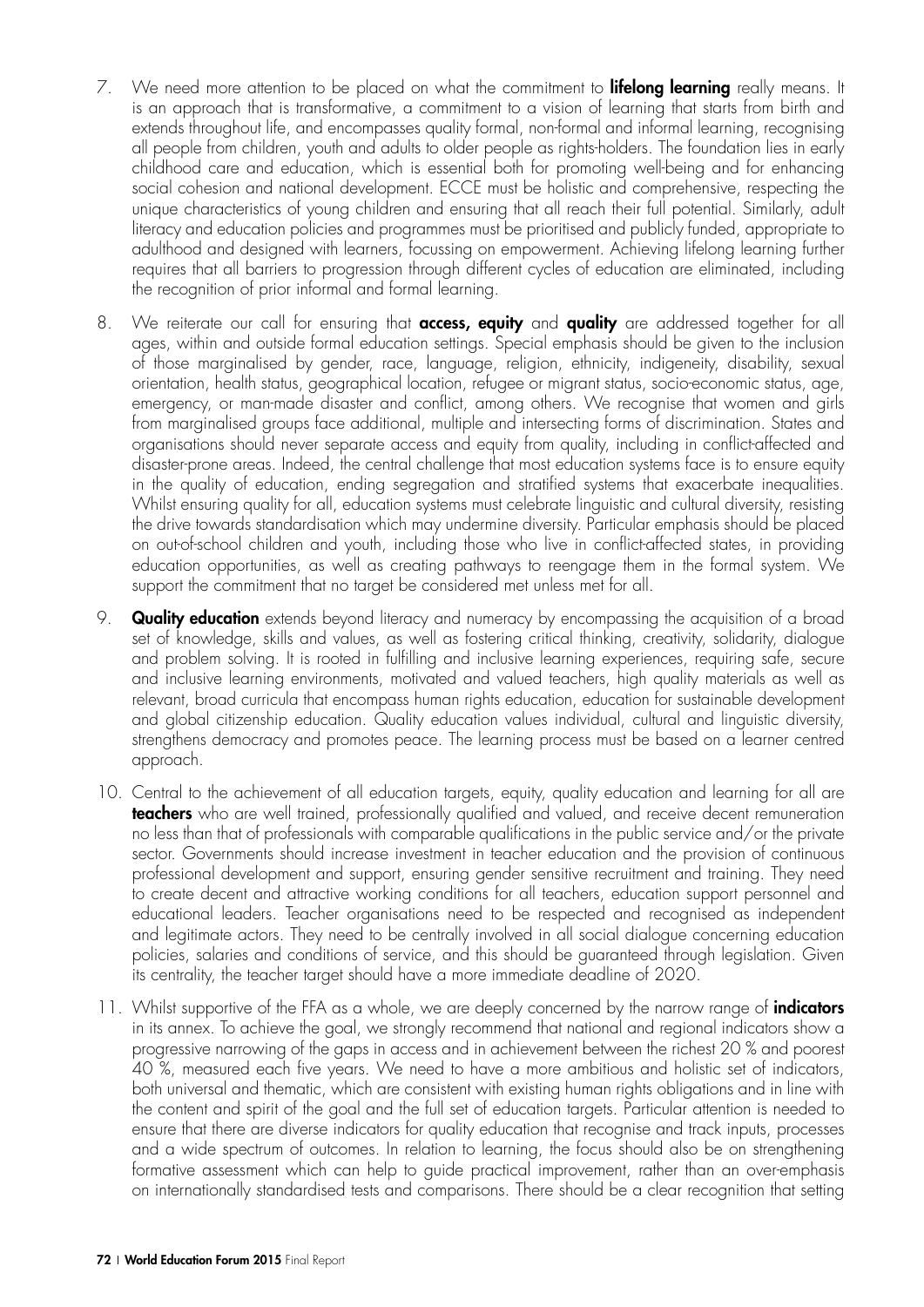indicators is a political, not purely technical, act and that final approval of thematic indicators must be subject to appropriate democratic oversight.

- 12. We welcome the recognition that civil society participation should be institutionalised and guaranteed in all processes as this is crucial to ensuring governments are held to account and achieving inclusive, quality education for all. Accountability, transparency and the importance of civil society's watchdog role, including expenditure-tracking, during the implementation and monitoring of the post-2015 agenda must be underscored. We recommend that this explicitly includes all stakeholders including teachers unions, parents groups and representative student movements as well as NGOs, children and youthled movements, communities, learners' organisations, disabled people's organisations, indigenous organisations, academic and research institutions, women's organisations and other social movements that represent excluded groups. These diverse actors should be meaningfully involved in all stages of policy dialogue, planning, decision making, monitoring and evaluation of the 2030 education agenda. Furthermore, human rights can only be fulfilled in a context of democracy that recognises participation as a right in itself. To this end, we condemn, and call for an end to the discrimination, persecution and criminalisation of activists and civil society movements that we are presently witnessing across all continents and which jeopardises the fulfilment of the right to education.
- 13. We are deeply concerned and also strongly condemn the continued threat to the right to education due to the rising incidents of **attacks and violence** in and around educational institutions, leading to casualties among students and personnel. In addition, school-related, gender-based violence needs to be recognised as a significant barrier to education, particularly for girls. More attention needs to be paid to addressing the root causes of conflict and violence. It is an outrage that many governments are disproportionately investing in the military and/or increasing their military expenditure more rapidly than their education expenditure. Education systems, both formal and non-formal, should promote a culture of peace, intercultural understanding, harmony and tolerance, in order to overcome all forms of conflict at all levels.
- 14. The post-2015 education agenda cannot be achieved without **adequate financing**. We therefore call for the following:
	- a. National governments should absolutely adhere to international benchmarks for ensuring increased domestic financing for education, by allocating at least 6% of the GDP and at least 20% of the national budget to education. The use of a range of 15-20% and 4-6% as it currently stands in the FFA dilutes this essential benchmark.
	- b. More attention needs to be paid to expanding the domestic resource base. Whilst we welcome the FFA´s references to expanding the tax base and challenging harmful tax incentives, we need to oppose not just tax evasion but aggressive tax avoidance, which, though technically legal, can be immoral in denying countries the funds needed for delivering on the right to education. We join the call for an empowered intergovernmental body on tax which is mandated to set tax rules and empowered to enforce these rules – as a key step to ending the abuse of tax havens.
	- c. Donors should commit to clear targets whether doubling of aid to basic education or ensuring that at least 10% of aid is spent on basic education. The Dakar pledge on financing needs to be boldly reasserted in Incheon and delivered on in the coming years. Donors need to prioritise their aid to low-income countries and fragile and conflict affected countries. Aid to education in humanitarian contexts needs to be at least doubled from the low base of 2% to 4%. Furthermore, debt cancellation in favour of education should be re-emphasised.
	- d. Governments and donors should prioritise spending on achieving the goal and targets for the most marginalised communities. Increased spending on equity improves quality of life for everyone.
	- e. The Financing for Development conference in Addis Ababa must come up with a comprehensive framework for financing the post-2015 Sustainable Development Goals. We call on governments and all partners to ensure that the Addis Ababa outcome document has a commitment to financing the education goal and all of its targets, with the specific minimum benchmarks for domestic financing and external support described in paragraph 14 (a) and (c) above.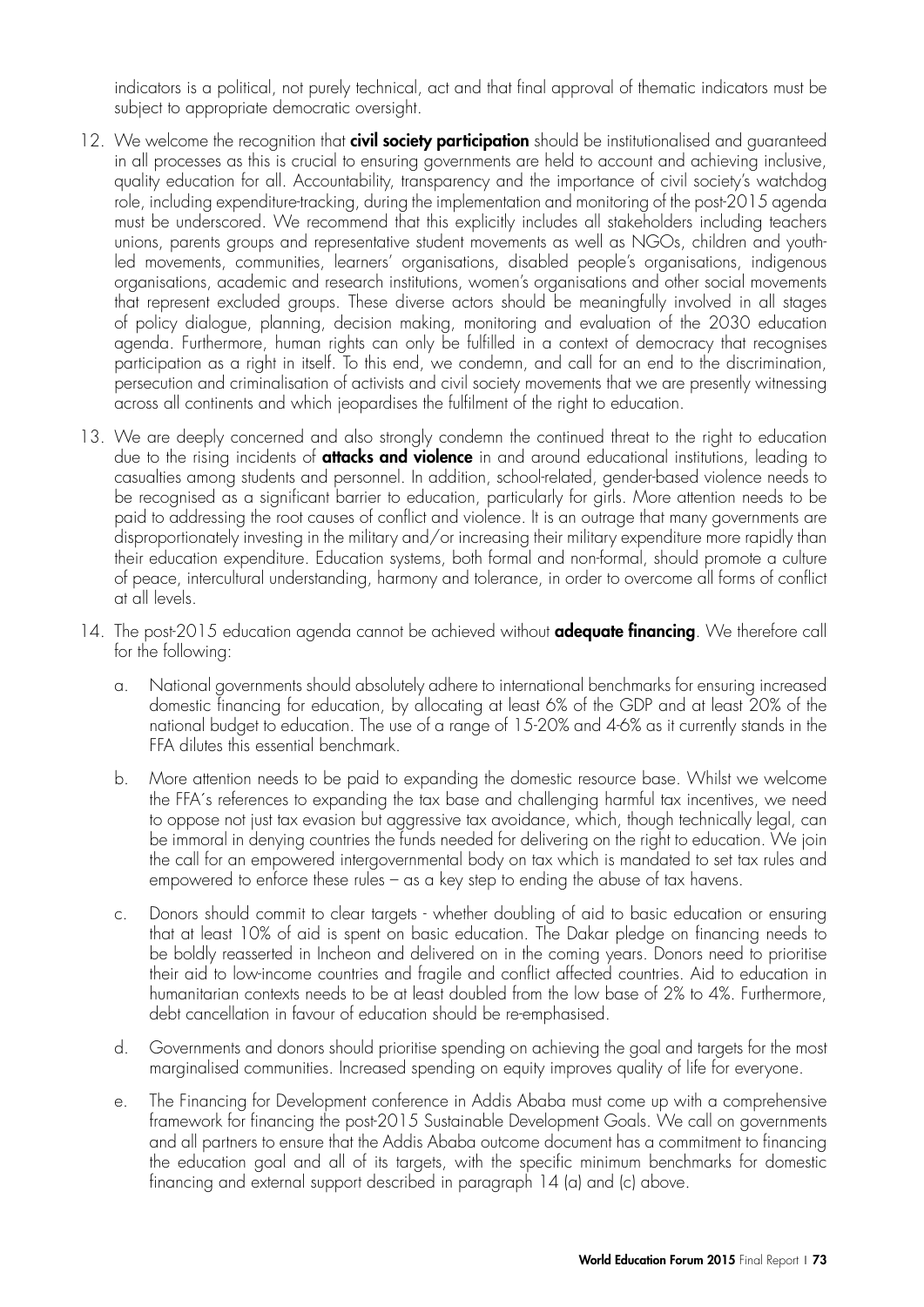- f. The Global Partnership for Education should align fully its strategic plan and financing mechanisms to the collectively agreed education goal and targets. It should support countries to develop comprehensive education sector plans and should avoid creating parallel goals, objectives or targets.
- g. Clearer commitments are needed to ensure all public money (including aid) is spent on public education and does not support or subsidise for-profit provision in any way. Private sector contributions to the education sector should aim to reinforce greater public investment in education and research rather than to replace the role of national governments. We therefore reaffirm education as a public good and reject calls for increased privatisation or commercialisation in education, including any support for low fee private schools and for-profit universities. Equally we oppose any trade agreements that include education as a commodity and facilitate liberalisation of education services and loss of rights, as in the case of the Trade in Services Agreement (TISA). We also call on all governments to put in place stronger regulation of private provision of education to prevent abuse, fragmentation and increasing inequity.
- 15. We support the need to improve **monitoring and evaluation** of progress at all levels and the push for a data revolution, especially in ensuring that disaggregated data is transparently available to all in order to inform education policy and practice. The biggest challenges lie in strengthening national systems and capacity-building in qualitative and quantitative data collection as well as meaningful and effective analysis. This needs to be given priority over aspirations for internationally comparable data. There needs to be a huge effort to track the extent to which all equity gaps in education are reduced.
- 16. We recognise the crucial role played by **UNESCO** as the mandated UN agency for education and we urge the continuation of an inclusive, democratic process and education architecture which engages Member States, relevant UN agencies and civil society. This partnership is crucial to success. As civil society we value the Collective Consultation of NGOs on EFA (CCNGO/EFA) and the composition of the EFA Steering Committee, which includes civil society representation.
- 17. We, the representatives of national, regional and international non-governmental and civil society organisations from different parts of the world **are committed** to work and cooperate with governments and a wide range of groups, individuals and institutions to reach our goal to 'Ensure inclusive and equitable quality education and promote lifelong learning opportunities for all'. In particular we commit to:
	- a. Continue engagement and dialogue with UNESCO at all levels, and other key stakeholders, in articulating the education agenda within the UN sustainable development agenda, in particular at the World Education Forum;
	- b. Engage all governments at local, regional and central level to fulfill their commitment to implement the 2030 education agenda and Framework for Action;
	- c. Increase our advocacy for education both within and outside of the education community and hold States and donors accountable for meeting their obligations;
	- d. Foster the active engagement of families, children, youth, students, teachers and communities, especially those most marginalised, so that their voices are heard in agenda-setting, policymaking and implementation;
	- e. Disseminate this outcome document throughout the CCNGO/EFA membership and the broader civil society at national, regional and international levels;
	- f. Disseminate the Declaration from the World Education Forum 2015 and the 'Education 2030' Framework for Action.
- 18. Together, we need to continue to make a compelling case that education is at the heart of the post-2015 agenda, facilitating achievement of all other SDGs. The new global compact on development requires a new generation of active global citizens of all ages in all countries, developing and sharing the attitudes, knowledge and behaviours which are essential for a sustainable planet. To achieve dignity and social and environmental justice, we need inclusive, equitable, quality education and lifelong learning for all.